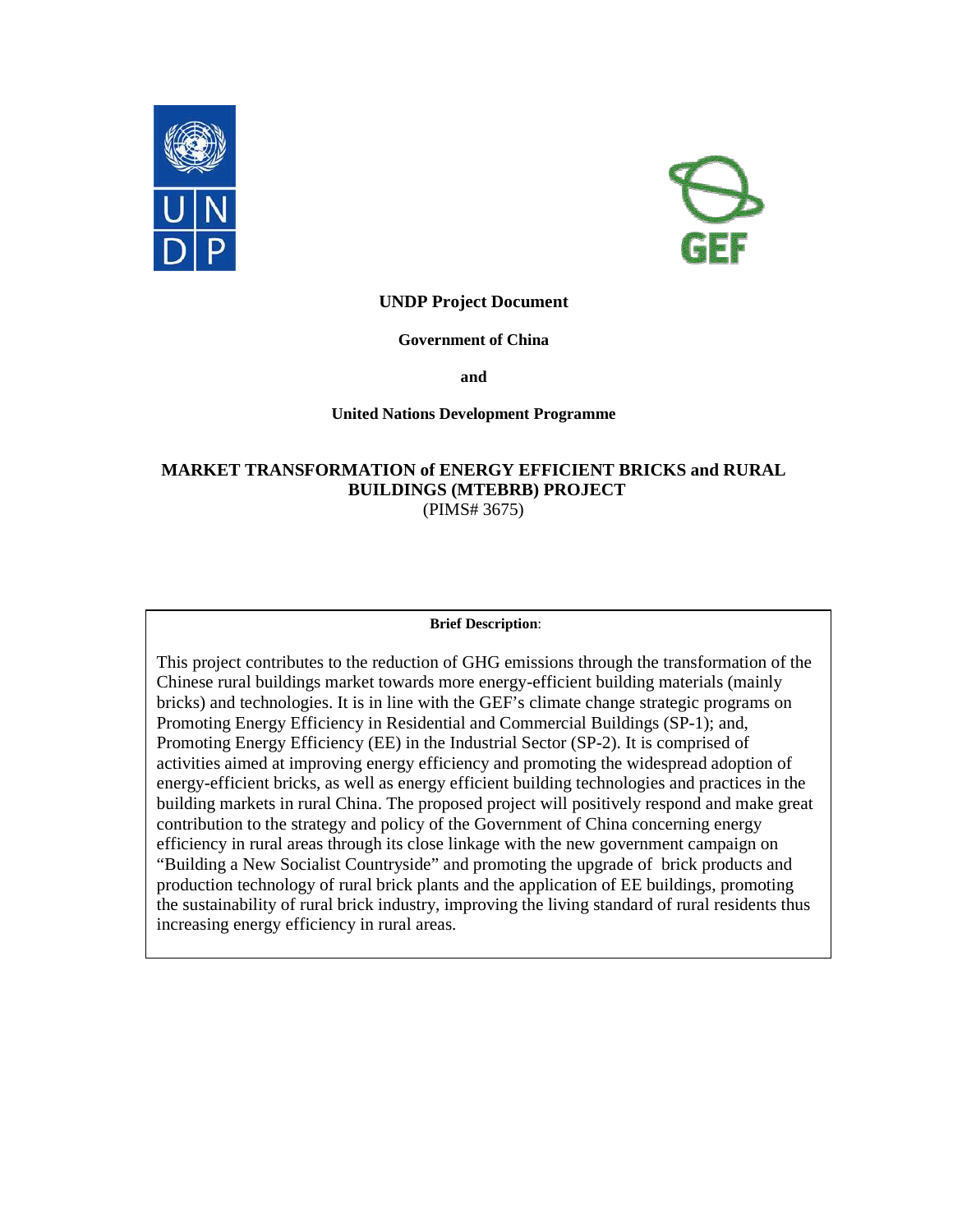# **Table of Contents**

| <b>Section</b>                                                           | Page          |
|--------------------------------------------------------------------------|---------------|
| Acronyms                                                                 | $\mathcal{R}$ |
|                                                                          |               |
|                                                                          |               |
| PART II: Strategy (Expanded Details Contained in Section IV, Part VI) 13 |               |
|                                                                          |               |
|                                                                          |               |
|                                                                          |               |
|                                                                          |               |
|                                                                          |               |
|                                                                          |               |
|                                                                          |               |
|                                                                          |               |
|                                                                          |               |
|                                                                          |               |
|                                                                          |               |
|                                                                          |               |
|                                                                          |               |
|                                                                          |               |
|                                                                          |               |
|                                                                          |               |
|                                                                          |               |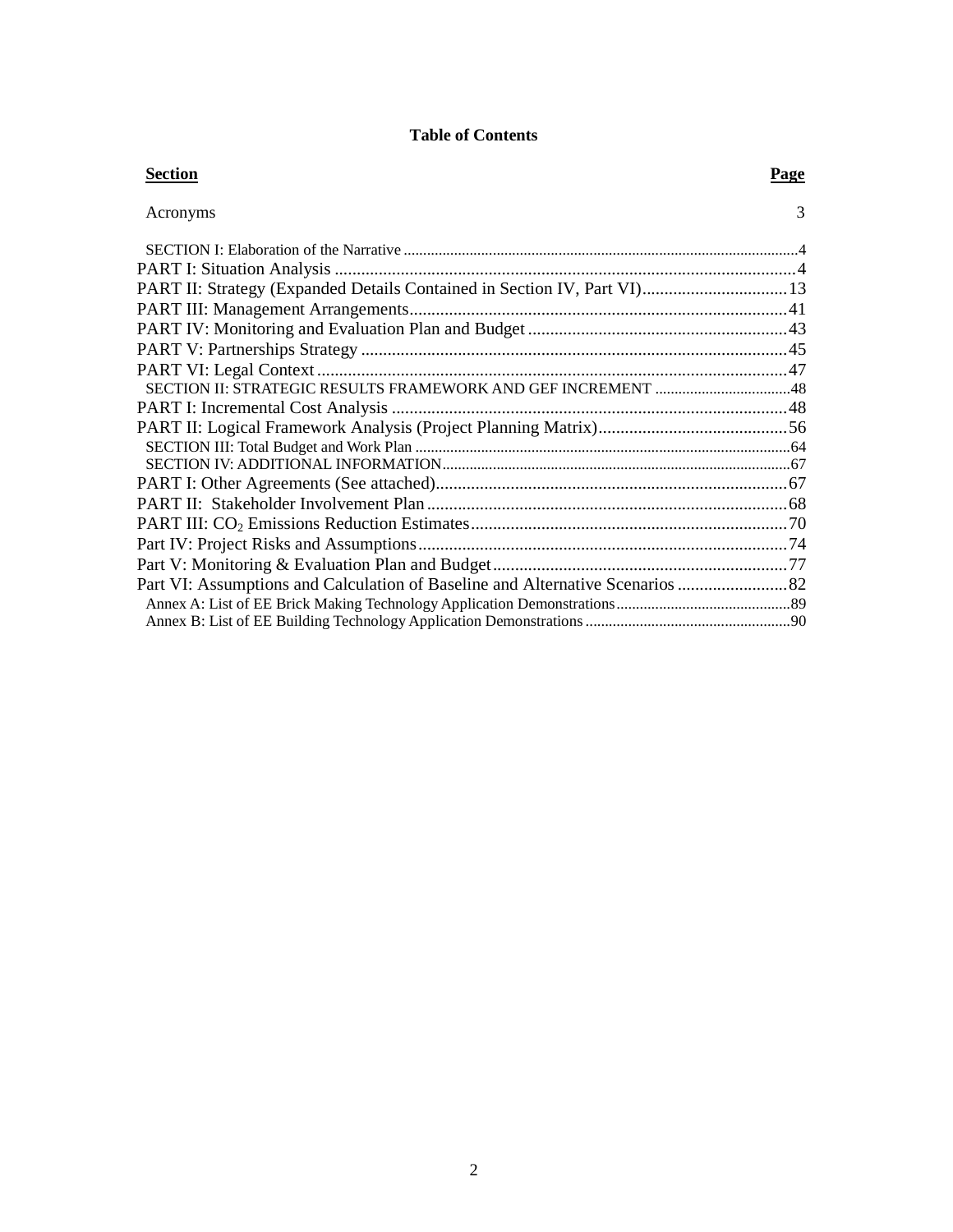# **List of Acronyms**

| <b>Acronym</b>    | <b>Meaning</b>                                             |  |
|-------------------|------------------------------------------------------------|--|
| <b>ABC</b>        | <b>Agricultural Bank of China</b>                          |  |
| <b>AEDI</b>       | Agricultural Engineering and Designing Institute           |  |
| <b>APR</b>        | <b>Annual Project Report</b>                               |  |
| <b>AWP</b>        | Annual work plan                                           |  |
| <b>CCTV</b>       | <b>China Central Television</b>                            |  |
| CO                | Country Office                                             |  |
| <b>CTA</b>        | <b>Chief Technical Advisor</b>                             |  |
| EE                | Energy efficiency                                          |  |
| <b>EPS</b>        | <b>Expanded Polystyrene</b>                                |  |
| <b>GEF</b>        | Global Environmental Facility                              |  |
| GOC               | Government of China                                        |  |
| IA                | <b>Implementing Agency</b>                                 |  |
| IR                | Inception report                                           |  |
| M&E               | Monitoring and evaluation                                  |  |
| <b>MEP</b>        | Ministry of Environmental Protection                       |  |
| <b>MLR</b>        | Ministry of Land Resources                                 |  |
| <b>MOA</b>        | Ministry of Agriculture                                    |  |
| <b>MOHURD</b>     | Ministry of Housing and Urban-Rural Development            |  |
| <b>MOST</b>       | Ministry of Science and Technology                         |  |
| <b>MTEBRB</b>     | Market Transformation of Energy Efficient Bricks and Rural |  |
|                   | <b>Buildings</b>                                           |  |
| <b>NAB</b>        | <b>National Association of Bricks</b>                      |  |
| <b>NDRC</b>       | National Development and Reform Committee                  |  |
| <b>NSC</b>        | <b>National Standardization Commission</b>                 |  |
| <b>PMO</b>        | Project Management Office                                  |  |
| <b>PSC</b>        | <b>Project Steering Committee</b>                          |  |
| <b>RCC</b>        | <b>Rural Credit Collectives</b>                            |  |
| <b>RCI</b>        | <b>Rural Communication Institute</b>                       |  |
| <b>RCU</b>        | <b>Regional Coordination Unit</b>                          |  |
| <b>SNRC</b>       | <b>Socialism New Rural Construction</b>                    |  |
| <b>STDCMOHURD</b> | Scientific and Technological Development Center of MOHURD  |  |
| <b>UNDP</b>       | <b>United Nations Development Program</b>                  |  |
| <b>WMRO</b>       | Wall Material Reform Office                                |  |
| <b>XWMRDI</b>     | Xi'an Wall Material Research and Designing Institute       |  |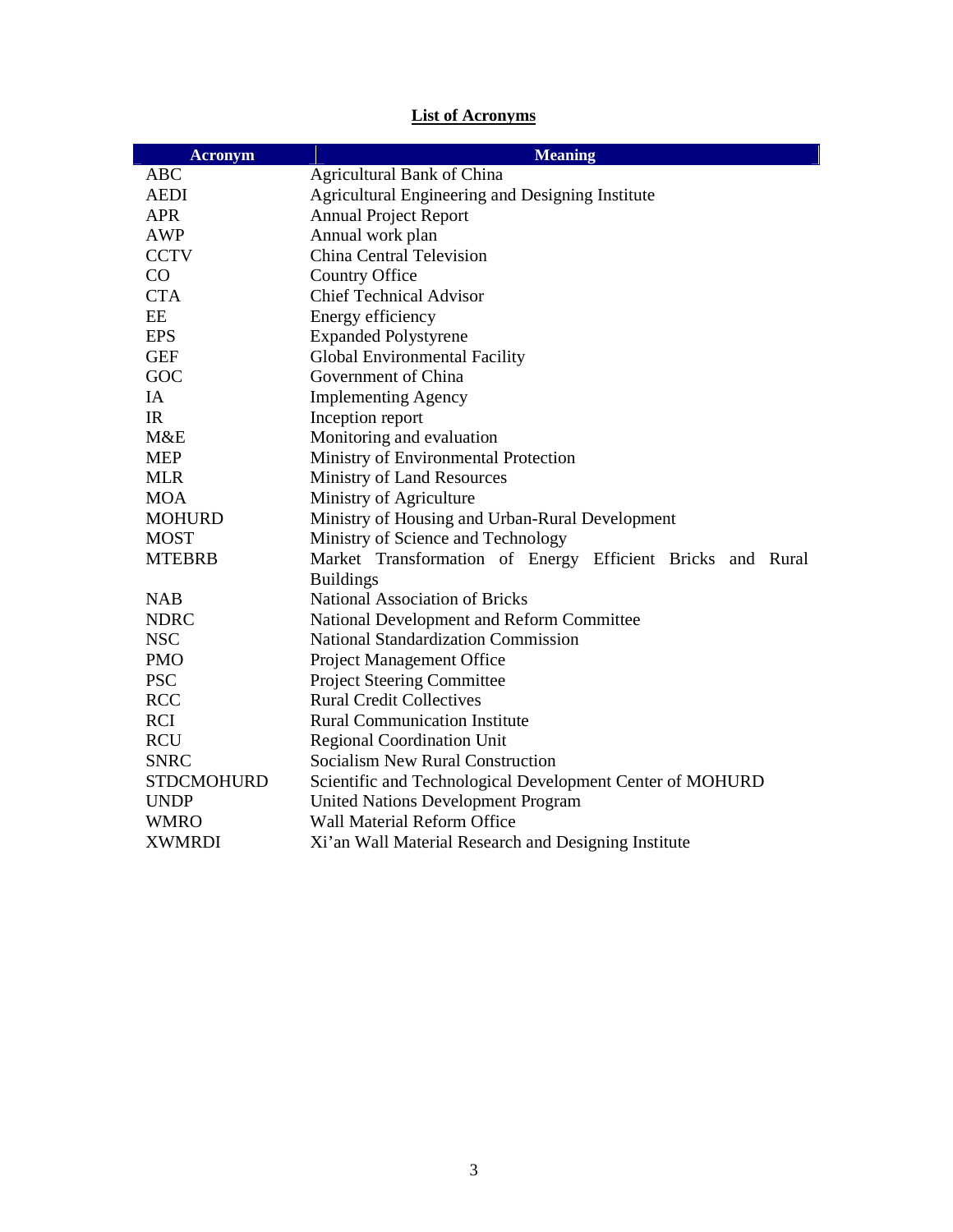#### **SECTION I: ELABORATION OF THE NARRATIVE**

#### **PART I: SITUATION ANALYSIS**

#### *Context and Global Significance*

- 1. China is presently the second ranked country in the world in terms of energy consumption and  $CO<sub>2</sub>$  emissions. In addition, due to its ongoing rapid economic development, and its growth from a generally low economic development level, the energy consumption of the country will expectedly continues to increase strongly into the future.
- 2. China's energy demand is being driven by its relatively high energy intensity, the dominance of heavy and energy intensive industries (which has led to energy use rising faster than GDP in recent years), a focus on expanding production rather than lowering unit production costs, and the low energy efficiency of key determinants of energy use such as the generally low efficient building sector.

#### Buildings Sector in China

- 3. Being the world's biggest and fastest growing building market, China's annual increment of buildings is equal to the growth of all the developed countries combined. China's current total floor-area of buildings is 42 billion  $m^2$ , and this is increasing by 2.07 billion  $m^2$  each year. Of the total building floor area in China, 60% is for residential buildings, with public and industrial buildings accounting for the remaining 40%. Taking into account it's still low per capita floor-area for its level of development, Chinese building construction levels will clearly remain high for the foreseeable future.
- 4. Along with its fast expansion, the building sector's energy use<sup>1</sup> is also increasing rapidly. In 1978, the energy consumption by the buildings sector in China accounted for only 10% of national total energy use; however in 2007 this figure had grown to 27.5%. The buildings sector has now become one of the major energy consuming sectors in China. Of the total energy consumption in the buildings sector, two thirds is used for space cooling and heating. Driven by the increasing cooling/heating demand and the fast growing building area, the buildings sector will inevitably play a larger role in shaping China's future energy consumption. According to developed countries' (with a similar mostly continental heating/cooling climate) experience, the energy consumption of the buildings sector can be expected to rise towards more than half of total energy use over time. It is estimated (ERI report) that by the year 2020 the Chinese building sector will triple its energy use compared to 2000 levels.
- 5. According to research by Chinese experts<sup>2</sup>, Chinese buildings are much less efficient in terms of their energy use than in developed countries. Energy use per unit floor-area is on average 2~3 times higher than the average developed world level (for similar climate).
- 6. For a predominantly continental climate (hot summers and cold winters) climate such as China, the performance of building materials' thermal insulation is crucial to the buildings

 $\overline{a}$ 

<sup>&</sup>lt;sup>1</sup> As defined by The Provisions of Energy Conservation Management for Civil Buildings (MOHURD, 2008), the energy consumption in buildings sector in China includes the energy use of buildings' heating, cooling, lighting, ventilating, and water supply and sewage systems

<sup>&</sup>lt;sup>2</sup> Tu Fengxiang, 2006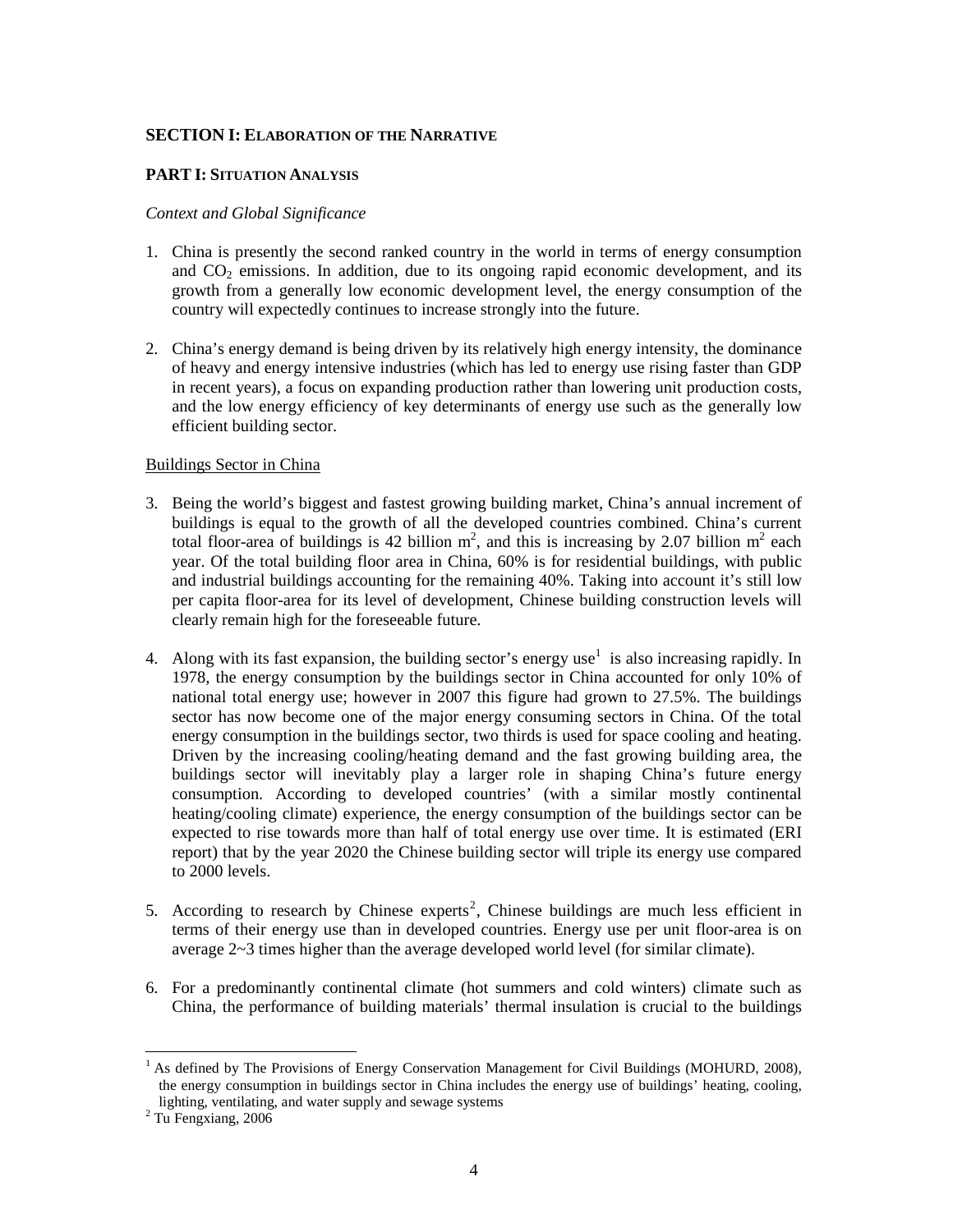sector's energy efficiency performance. In Chinese municipal areas, the building envelope3 accounts for 70% of the buildings' total energy demand. Because of the poor insulation performance of the building envelope, the heating/cooling energy use in China is much higher than the world's advanced level. For example, in Beijing, the annual heating energy use per square meter of floor area is 25 kgce, while in Germany which has a similar climate to Beijing, the figure is only 3.7~8.6 kgce.

| Location     | Exterior Wall  | <b>Exterior Window</b> | Roof         |
|--------------|----------------|------------------------|--------------|
| Beijing      | $0.3 - 0.6$    | $2.8 - 2.5$            | $0.6 - 0.45$ |
| Shanghai     | $1.0 \sim 1.5$ | $3.2 - 4.7$            | $0.8 - 1.00$ |
| South Sweden | 0.17           | 2.0                    | 0.12         |
| Germany      | $0.20 - 0.30$  |                        | 0.2          |
| $USA^4$      | $0.32 - 0.45$  | 2.04                   | 0.19         |
| EU           | 0.25           | 1.3                    | 0.3          |

# **Table 1: Comparison of Building Envelope Heat Transfer Coefficient (W/m<sup>2</sup> K)**

## Rural Buildings in China

- 7. China's rural areas now dominate the national building construction market as well as its related energy consumption. China's rural areas now account for 60% of the nation's existing buildings, and 57% of the total annual building sector's additional floor space. With the ongoing governmental "Building a New Socialist Countryside" campaign to encourage faster rural development and construction, it is expected that the new building construction rate in the China's rural areas will continue at current record-breaking levels.
- 8. Among rural buildings, 95% are residential buildings. Unlike the residential buildings in urban areas where central heated multi-layer (6 stories or above) apartment buildings are the typical layout, Chinese rural buildings are typically isolated stand-alone houses without central heating or cooling systems. Each building has one or 2 floors built of locally made solid clay bricks with very poor thermal insulation properties (EE buildings).
- 9. The energy efficiency of rural buildings<sup>5</sup> in China is much lower than those in urban areas. An investigation conducted in a Beijing suburb shows that the heating energy use in the local rural area (in terms of unit floor area) is 2 to 3 times higher than that in the urban region (which itself is already 2 to 3 times higher than the world advanced level), while the average in-door temperature in winter is 8◦C lower.
- 10. Buildings' low energy efficiency leads to excessive energy consumption in Chinese rural areas. Typically, 50% to 80% (in the hot summer and cold winter zone, cold zone and severe cold zones respectively) of the total per-household energy use is due to house heating and cooling. Of the overall national building sector energy consumption, 58%<sup>6</sup> is used in the rural areas (including biomass).

Rural Bricks Production

<sup>&</sup>lt;sup>3</sup> This is referred to as the exterior building cladding that is directly exposed to the exterior, which includes walls, windows, doors and roof.

<sup>&</sup>lt;sup>4</sup> Same HDD numbers as in Beijing

<sup>&</sup>lt;sup>5</sup> EE buildings refer to low-energy-consuming buildings designed using EE building materials (e.g. EE bricks) that minimizes heat losses and/or heat gains, and with building systems/services that are optimally and systematically designed and meet the national 50% or 65% energy efficiency standards for buildings

<sup>6</sup> 2008 Annual Report on China Building Energy Conservation, Qiu Baoxing et al., 2008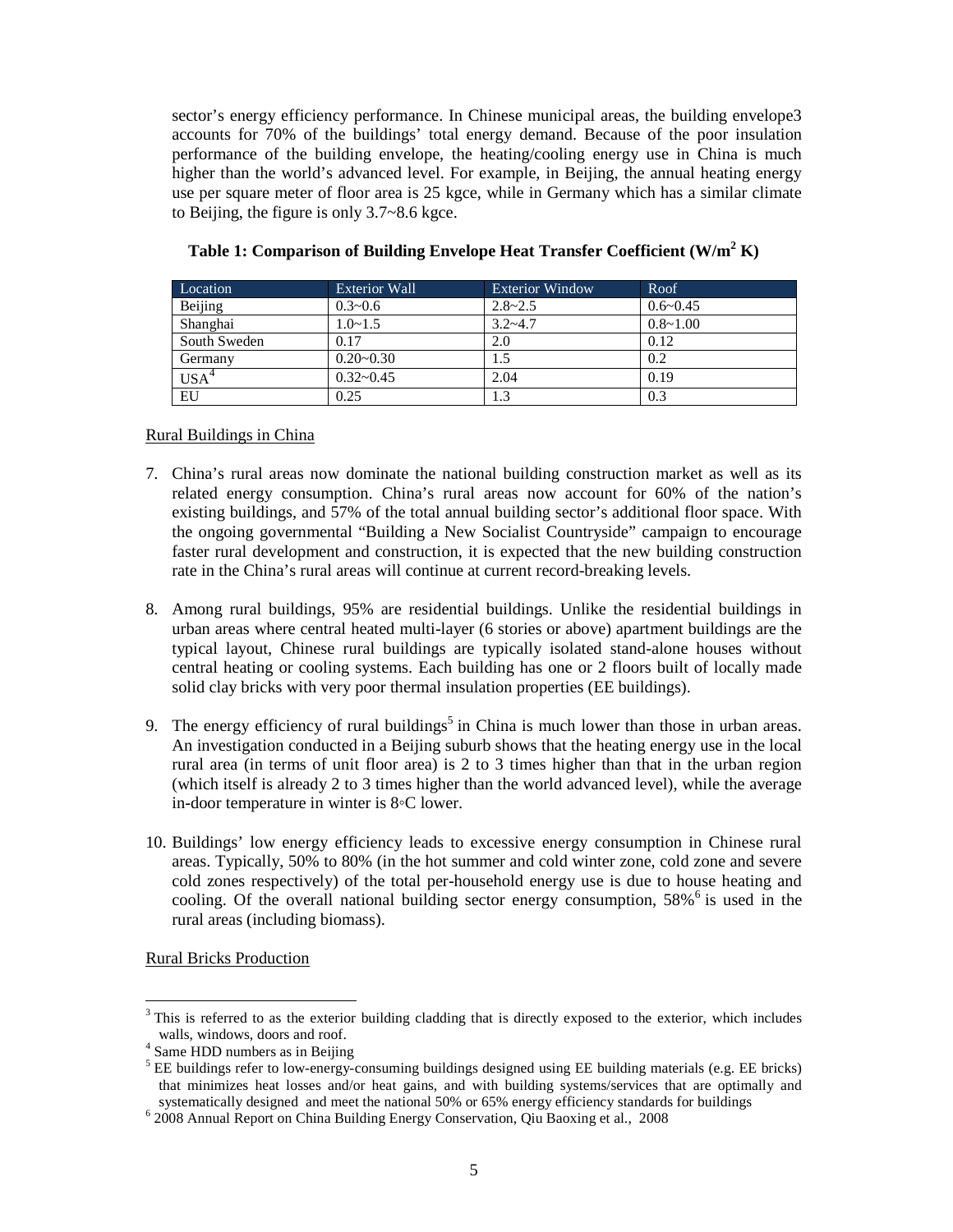- 11. There are over 90,000 brick making plants in China making around one trillion bricks per year. More than 95% of these brick manufacturers are located in rural areas and are overwhelmingly owned by individuals (former farmers). Brick making accounts for around 70 million tons coal consumption per year (leading to 170 million tons of  $CO<sub>2</sub>$  emissions per year). In addition, due to the production of clay bricks, more than 1 billion m3 of clay resources are consumed every year, which translates into a significant damage of half a million Mu of arable land per year, a serious concern in a country that has only 9% of the world's total arable land to feed 21% of the world's total population.
- 12. The current Chinese rural brick market is still overwhelmingly dominated by solid clay brick products (99% of the total rural market), which have much worse thermal insulation properties than EE bricks7 , and need 50% more energy than EE bricks to produce.
- 13. Circular (Hoffman) kilns are currently used to produce 90% of rural bricks. Circular kilns require much less capital investment than the new tunnel kiln technology, but it is technically more difficult to produce high quality EE bricks in circular kilns, and circular kilns need around 60% more land (for the air drying of green bricks) per unit production capacity than tunnel kilns (which fire the green bricks directly). The tunnel kilns represent 10% of the total bricks outputs at present, while due to increasingly strict control of the limited rural land resource by the government (more details in 1.2) in recent years, tunnel kilns are growing much faster than circular kilns.

#### *Institutional, Sectoral and Policy Context*

 $\overline{a}$ 

- 14. The Government of China's priority for promoting energy efficient buildings is most clearly stated in a series of laws, policy documents and action plans:
	- i. The "Energy Conservation Law" (1997, revised in 2007) aims to regulate the overall energy conservation behavior of the nation, including buildings construction and wall materials production. The law focuses on three main strategic areas, namely: (1) industrial; (2) buildings; and, (3) transportation sectors. The law regulates the administration, supervision, planning, management, rewards and sanctions regarding energy use activities in each of these three areas. According to the law, throughout the process of designing, construction, and supervision of buildings, the related EE codes and standards must be complied with; and the government also encourage the application of new EE wall materials in new construction and the renovation of old buildings.
	- ii. The policy vision set out in the Energy Conservation Law was extended into a long-term strategy documented in the "National Mid-Term and Long-Term Energy Conservation Plan" (2004) and "The National 11th Five-Year Development Plan" (2006). The plans require that by 2010, the energy consumption per unit of GDP output will be reduced by 20% compared with 2005, as a result, the total energy savings in the period are expected to be 0.56 billion tce, among which, the energy savings from buildings sector are expected to reach 0.11 billion tce, 20% of the nation's total. In order to achieve this goal, the plans require that the  $50\%$  EE standard<sup>8</sup> will be enforced for new buildings; and in

 $<sup>7</sup>$  EE bricks refer to rectangular fired bricks made primarily of clay and shale (and industrial waste materials),</sup> that are used for building walls or load bearing and/or packing structures, and which can satisfy the requirement of national 50% and 65% EE building standards. Additives such as polyamine or polystyrene, sawdust and sludge, etc. can be used as composite thermal insulating materials to improve such bricks' heatinsulation performance and physical strength compared to typical clay solid or perforated bricks

<sup>&</sup>lt;sup>8</sup> Which means the unit floor-area energy intensity will be as 50% as that in 1980 under the same in-door temperatures (18 ◦C in winter and 26 ◦C in summer respectively).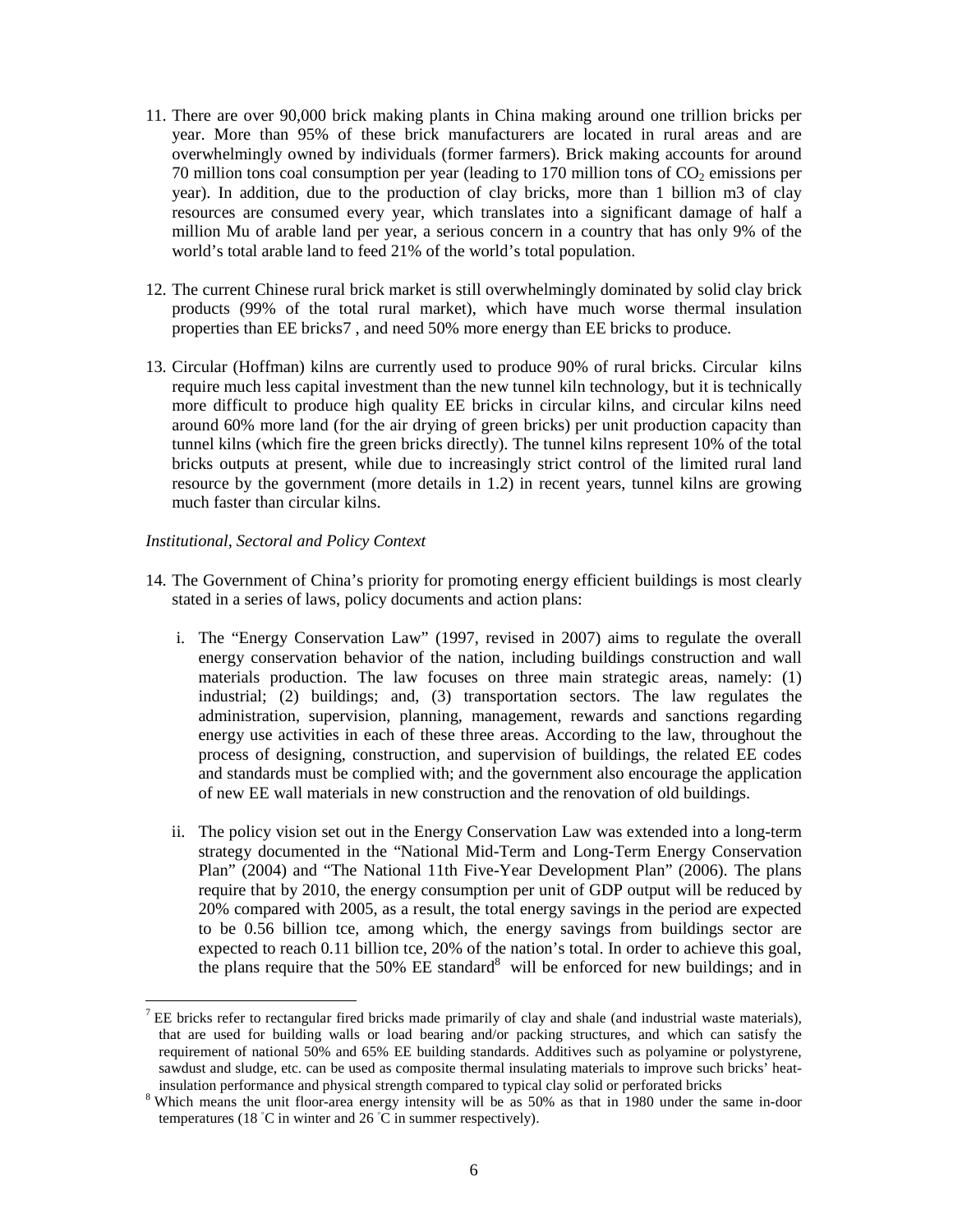big cities such as Beijing, Tianjin, Shanghai, and Chongqing, the more strict EE standard (65%) will be applied and enforced.

- iii. In 2006, the "Comprehensive Work Plan for National Energy Conservation and Wastes Discharge Reduction" and related action plans for building sector were formulated, which focuses on four strategic actions in urban buildings' energy conservation during the period of 2006~2010: (1) build new and energy efficient buildings; (2) existing residential buildings' EE renovation and heating system reform in Northern China; (3) improved efficiency and performance of major public buildings, and (4) application of renewable energy and green lighting.
- iv. The 2006 action plan describes the measures required to improve the energy efficiency of buildings sector, which include the incorporation of EE indicators into the development of city panning; improvement of performance monitoring and reporting system; prohibition of solid clay bricks; development of suitable incentives; and capacity building of technical supporting institutions and service providers. It also includes conducting public awareness programs to foster energy awareness amongst residents, developers, and wall material manufacturers.
- 15. In order to promote the production and application of the so called "new types of wall materials<sup>9</sup>", the NDRC, MOA, MOHURD and MOLC set up the joint "Wall Material Reform Program" in 2004. The main objectives of the program are: 1) land conservation; 2) integrated utilization of wastes; and 3) promotion of EE buildings. Under the leadership of WMRP, a campaign of "Prohibiting Solid Clay Bricks Production and Application" has been undertaken. Up to now, in major big Chinese cities, the application of solid clay bricks have been successfully phased out and the prohibition is being extended into all urban areas now. As the result, the market share of solid clay bricks have dropped from 90% in 2004 down to 60% in 2007. On the other hand, the rural wall material market is still overwhelmingly dominated by solid clay bricks, and the "new types of wall materials" that currently used in urban areas are either too expensive to be accepted by rural customers or have unsatisfactory mechanical and thermal qualities that cannot meet the requirement of EE building standards on wall materials.
- 16. The project concept also links into an important on-going governmental campaign namely the "Socialism New Rural Construction (SNRC)" that was initiated in 2006. The major objective of the campaign according to the 11th Five Year Plan of National Economic and Social Development is to address the increasing difference between the rural and urban areas in terms of public services, per-capita income, and living standard. In the campaign, the GOC has significantly increased its input in rural areas. According to NDRC and MOF, the total investment in rural areas increased by 17% annually; the governmental investment in rural areas has been increased from 37% (of the national total governmental investment) in 2003 to 48% in 2007; and 15.3% more fiscal income was spent in rural areas in 2007 than that in 2006.
- 17. One of the major activities in the campaign is the conduct of township and village construction planning and promotion of the improvement and development of rural infrastructures and residential buildings. As required by the 11th Five Year Plan that these constructional activities should follow the principles of: (1) land conservation; (2) energy efficient and environmentally friendliness; (3) integrated in terms of functions and facilities;

l 9 In contrast to traditional clay solid bricks, the broad and general terminology of "new types of wall materials" inclusively refers to wall materials that are: made of industrial wastes; energy efficient or less polluting in production or in application; or use less or no clay.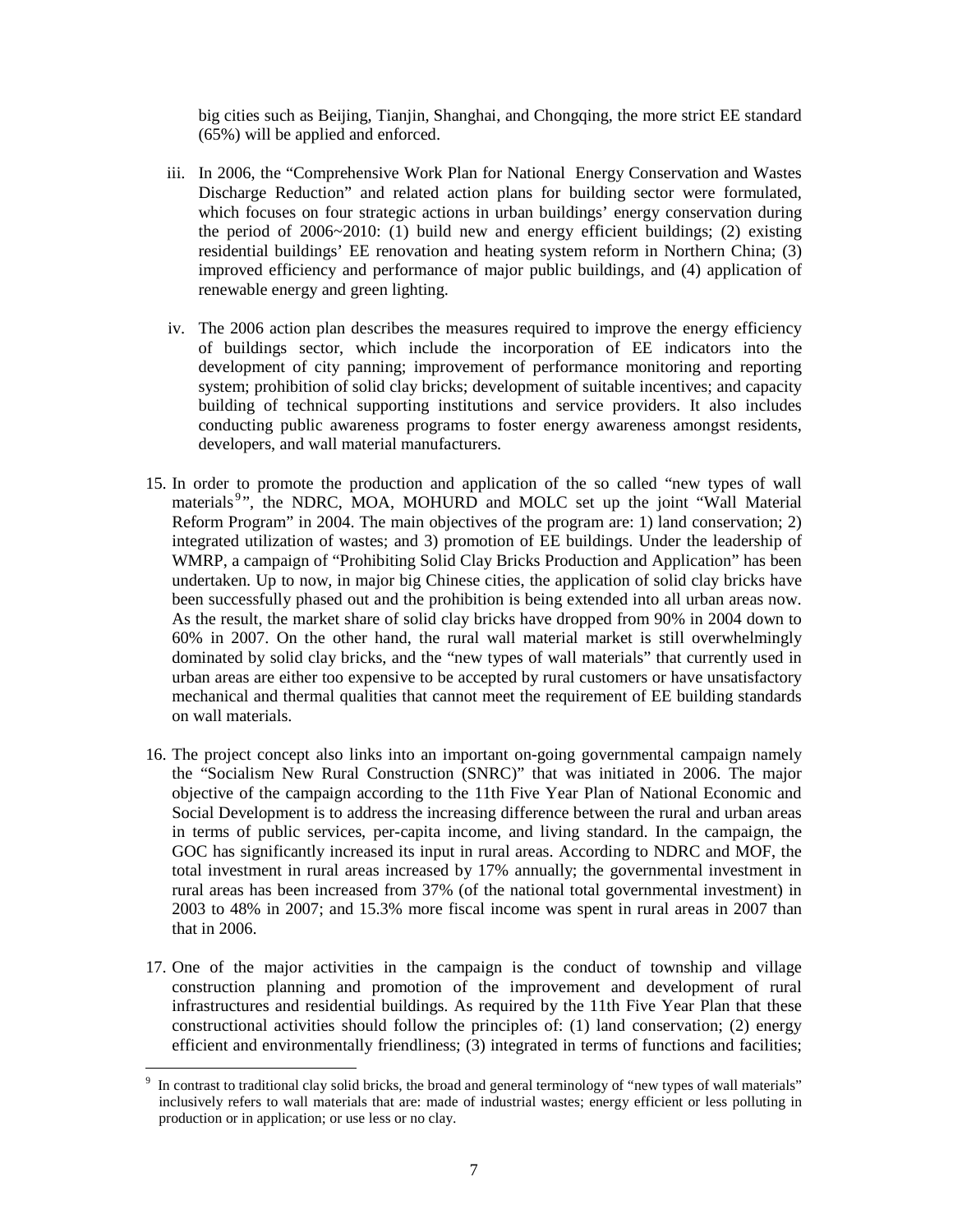and, (4) preserve the local unique architectural characteristics. The campaign was envisaged by the central government to provide the rural residents with free blueprints of new building samples which are energy efficient and compact in land use terms. The campaign has provided improved building samples have been handed over to thousands of villages. But investigations show that the samples' development and collection process is simply a compilation of building models that have been developed for urban customers, and has not considered the very different requirements by rural residents (such as overall affordability; farming living habit and requirement; durability in the much tougher rural environment; and engineering and construction sophistications which the much less skilled rural building developers cannot yet provide). As a result, the samples have been put aside by rural villagers, rural building construction is still following traditional routines, and the promotion of rural EE buildings applications will never take their required momentum in the "Socialism New Rural Construction" campaign.

18. The planning and construction activities are usually organized by county and township governments. The village construction plan will be developed by local government, and then the government will organize the identification, and selection of designing, developing and supervision companies (may or may not through the bidding process depends on local market and economic development conditions) to undertake the whole construction. Financially the initial investment usually comes from governmental input, developing company's equity and bank loan. The constructed buildings will be sold to the villagers by the developer. Local governments will often help the developers acquire the commercial bank loan from the local financial institutions, the government will also provide grant or loan interest subsidy through the developers to the rural house buyers. In some places, the upfront payment will be required from the house buyers to finance the building construction. Generally, villagers tend to not borrow money from local banks to buy their new houses, the major financial sources for the house buyers are their incomes from regular farming and other economic activities as well as the money they received from the local government for their old residential land. The major criteria applied by the local financial institutions to determine whether or not to grant the loan to the developer are the company's payback abilities, which include its capital principle, construction cost of the houses, the support from the local government, and the payback ability of the house buyers.

#### *Problem Description and Barrier Analysis*

- 19. The Chinese rural building market accounts for nearly 60% of the national total, primarily from the rapid economic development and the improvement of the rural population's living conditions. Due to the extensive on-going campaign of "Socialism New Rural Construction", Chinese rural areas are expected to continue to play an important role in the country's future building construction market.
- 20. Overall, Chinese buildings have low levels of energy efficiency, but the buildings in rural China are much worse even than the low efficiency urban buildings. The most critical problem in the rural buildings' energy use is the very poor thermal performance of their building envelope, especially the widely used but low thermal efficiency wall materials. China's rural wall material market is overwhelmingly dominated by solid clay bricks, which not only provide low levels of thermal insulation in building applications but also consume a lot more energy in their production process than EE bricks.
- 21. Despite the strong commitment and successful implementation of the Chinese Government's policy of promoting EE buildings and EE wall materials in the country's urban areas, the unfortunate fact is that the efforts and achievements in cities has not yet been extended onto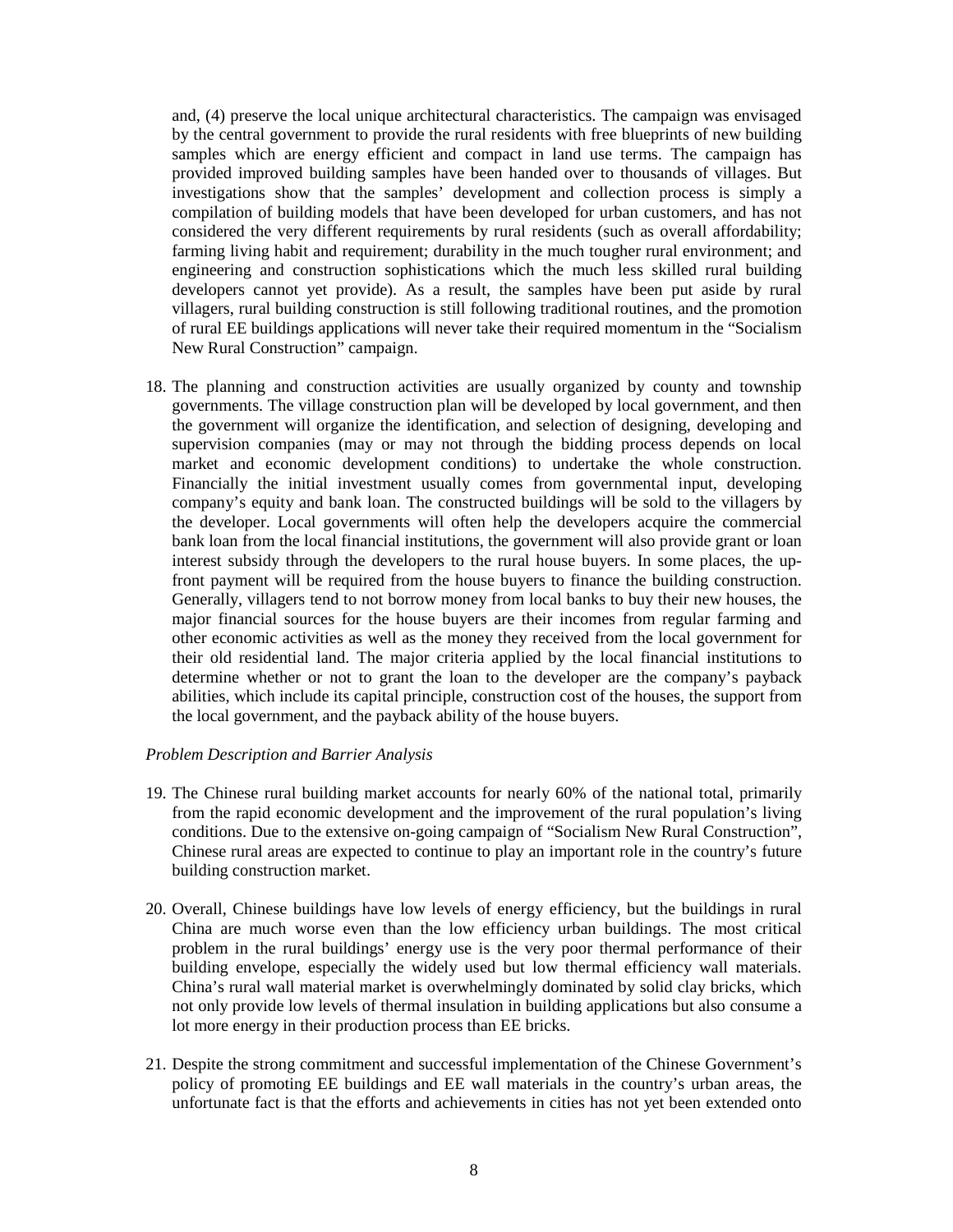rural areas. Unlike the case in cities, the EE bricks and EE buildings have not broken through into the rural building market; and the huge potential for energy savings and GHG emissions reductions in rural buildings has not yet been achieved.

22. During the barrier and gap analysis in the project's PPG phase, and from consultation with stakeholders, the reasons that have caused the above mentioned problems have been carefully discussed. From PPG analysis and stakeholder feedback, the main identified barriers to energy efficient rural buildings in China are: 1) lack of public awareness and information dissemination capacities; 2) ineffective policies and lack of implementation capabilities; 3) limited financial accessibility; 4) lack of performance demonstration and technical supporting capabilities.

## *Barriers to EE Bricks Market Transformation & Application in Rural Buildings*

23. The following paragraphs elaborate the detailed findings during the PPG phase regarding the barriers to EE bricks market transformation and application in rural buildings.

## Information and Public Awareness-related Barriers

- 24. The lack of knowledge and information as well as the lack of information dissemination capabilities about rural EE bricks production and rural EE buildings exist among the major project related stakeholders, especially those at the local level.
- 25. The related previous and on-going public awareness and information dissemination campaigns initiated by the government and international institutions have been primarily targeting urban areas. These campaigns do not take into account the rural residents' different behavior and the related unique requirements for EE buildings and wall materials; and there are no specific information dissemination venues (such as taking advantage of existing information networks on rural energy and environmental protection) were developed. As a result, although the production of high quality EE bricks exists in a few rural brick mills and the technical information about rural EE building models and EE bricks have been developed by some technical and academic institutions, the lack of awareness and access to the necessary information on these subjects by the key stakeholders makes their application in rural areas almost impossible.

#### Policy and Institutional Barriers

- 26. At the central government level, although the government has realized the significance of addressing the construction of EE buildings and promote EE brick production in the rural areas:
	- The issue has not been taken into account in the national overall EE building development planning process or action plans; no specific policies on promoting and supporting the manufacture and application of EE building materials (particularly bricks) in rural buildings have been developed, and the necessary incentives are not available;
	- The campaign regarding wall material reform has not yet involved the practical promotion of rural EE buildings development in the context of enabling policies and policy support actions;
	- Although EE building standards and codes have been developed and enforced in cities, the action plan for the enforcement of such standards in rural areas has not been worked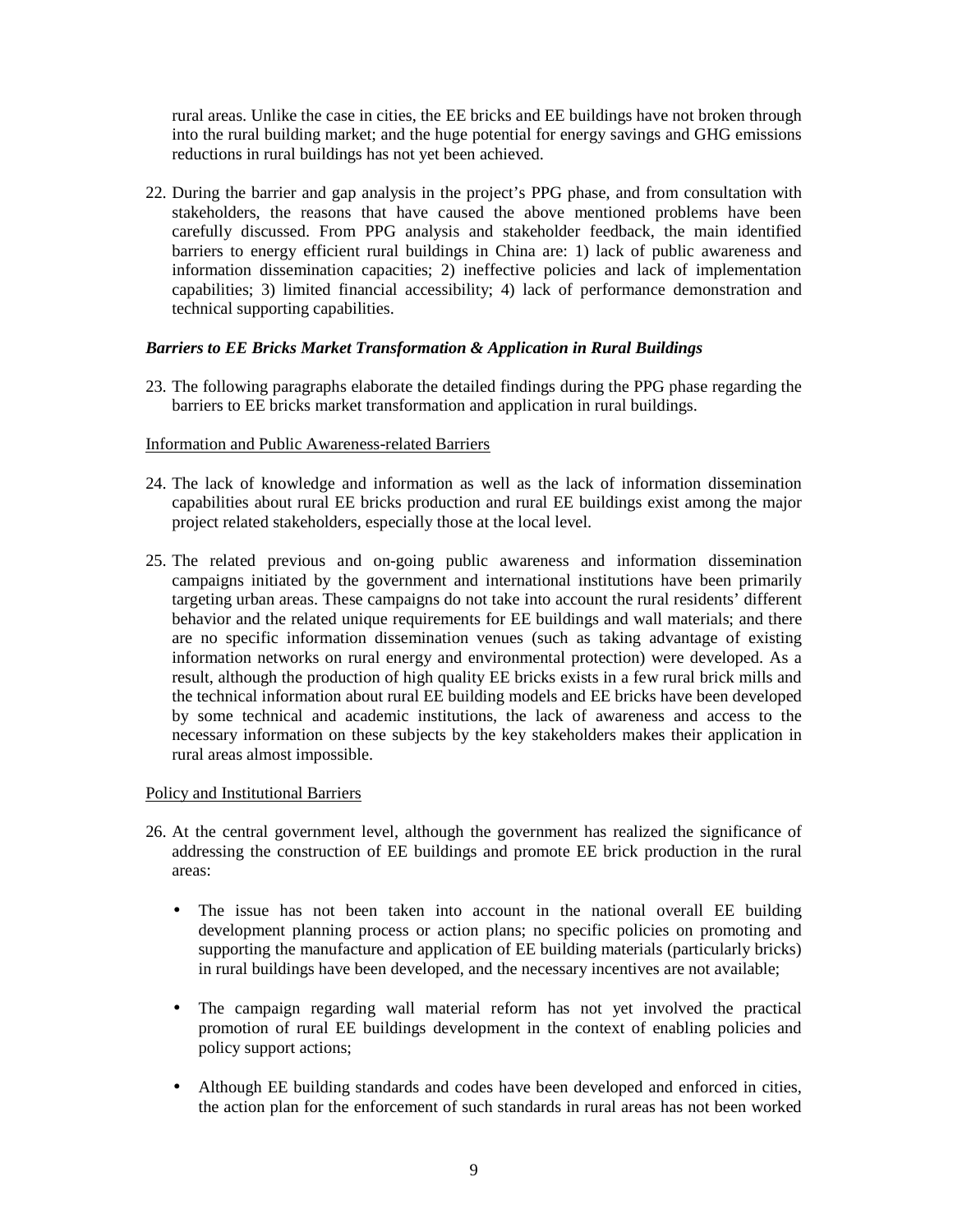out; the construction codes for rural EE buildings have not yet been developed; and there are no EE brick production and product standards available;

- The necessary market oriented competition and bidding procedures and mechanism to identify and certify the EE products has not yet been put into place to promote energy efficient rural building models, brick products and EE building technologies.
- 27. Local governments show great interest and enthusiasm (due to the central government's ruthless enforcement of 20% ES target, which has been disaggregated and allocated to various levels of local administrations, and become the top prioritized mandatory task with no compromise) in committing to the implementation of the project, but:
	- The promotion of EE buildings application has not been incorporated in the local village and township planning process (which is one of the major actions of Socialism New Rural Construction campaign and will be the rules to regulate the future house construction activities in the region);
	- Local officials generally have no idea about EE buildings and EE bricks;
	- Local governments have little experience, knowledge and skills of implementing EE projects and activities.

#### Financial Access Barriers

- 28. From the perspective of rural building developers and brick makers, the lack of access to commercial finance has always been a major concern in their business operation and expansion. The loan application/approval process is complicated and time consuming. Because of the lack of financial management skills and accounting capability, the usual inquiry of financial and business status are about accounting records. The rural building developers and brick makers find this fundamental requirement by commercial financial institutions in accepting and approving the loan applications hard to fulfill.
- 29. The local financial institutions have little idea and experiences about EE technologies, commercial and financial viability of EE projects, and in financing EE project for small and medium rural businesses. They generally viewed the EE projects as a financial cost, commercially unattractive. Even if these initiatives could possibly be a financial gain, they consider these as technically too risky and with too much market uncertainties. To the local financial institutions, rural EE building and EE brick manufacturing are brand new concepts. They have to revise and reformat their existing financial products, business models, and operational procedures so as to develop this new market and run it successfully.

#### Technical Capacity Barriers

30. The development of rural EE buildings has unique technical characteristics in contrast to EE buildings in urban areas. The typical buildings in China's rural areas are stand-alone 1- or 2 storey houses built from solid clay bricks walls and a concrete roof. During the New Rural Construction, usually a small local rural building developing company will be hired by the villages when they want to build their new houses. Because of the use of lower cost building materials and lower labor costs, the unit floor area cost of new buildings in rural areas is 50% to 80% lower than that in cities. Due to the much larger surface-volume ratio and less efficient thermal insulation of the building envelope, the heat loss of rural buildings is much higher than for city buildings.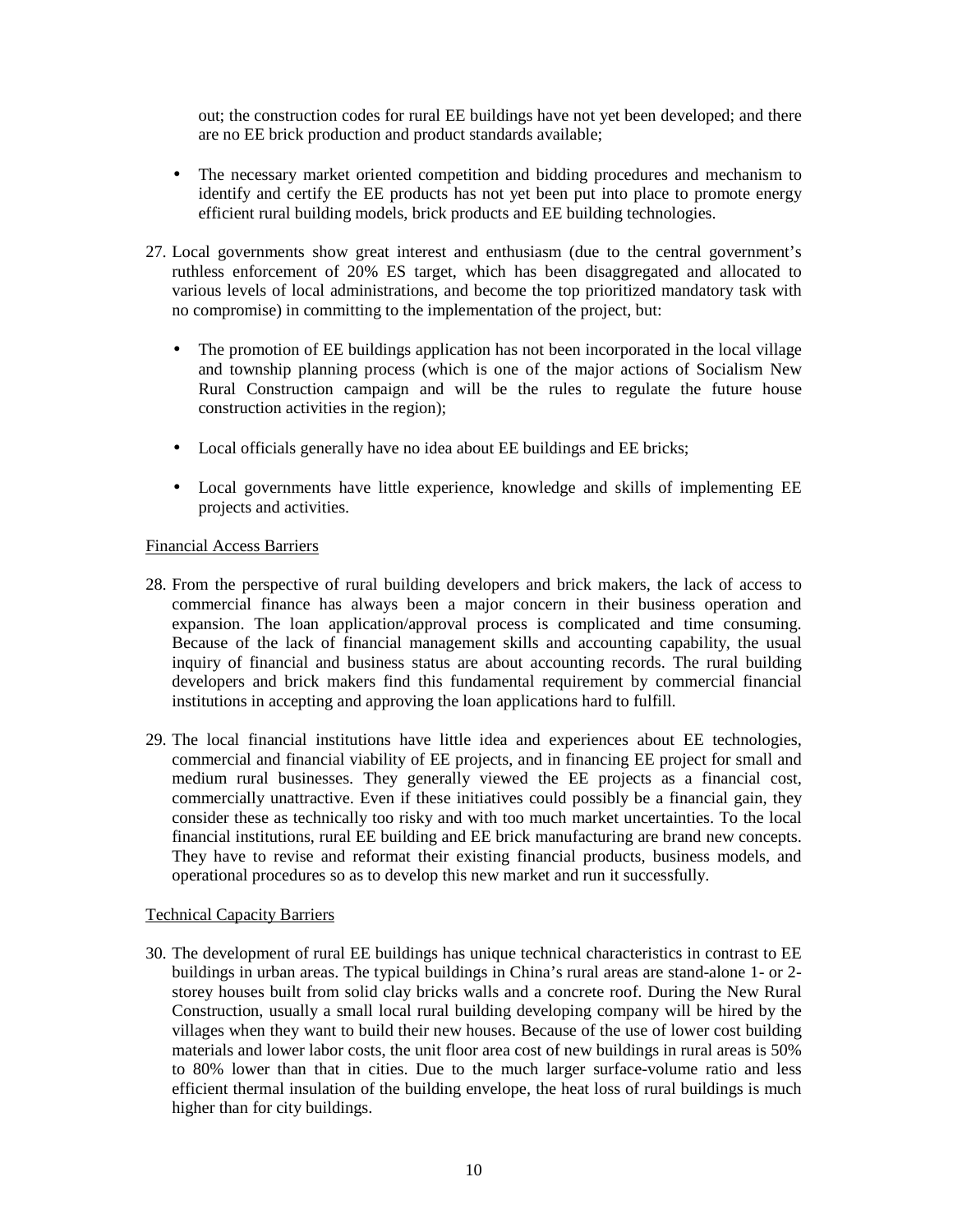- 31. The major technical barriers that hinder the application of EE buildings in rural areas are:
	- Although preliminary sample studies and information collection have been conducted in some related technical and research institutions, the EE building models have not been carefully studied and systematically developed for rural areas. Such type of EE buildings should be: (1) affordable to financially less capable rural residents; (2) long lasting and require less maintenance and refurbishing care and cost (as the many cases in the cities EE buildings); and, (3) technically easier to be built;
	- Lack of detailed feasibility studies and demonstrations to showcase the technical and engineering viabilities of such EE building models;
	- The technical institutions, especially the local ones, that may provide immediate assistance to rural developers and villagers in developing, designing, and building EE buildings, are inexperienced and lack skills regarding the special requirements of rural EE building development and construction;
	- The local rural building developers are mostly not well trained and managed, technically not capable of undertaking the EE building projects which require more complicated engineering treatment and more sophisticated construction skills and techniques.
	- The most widely adopted thermal insulation technologies and materials for building envelopes (especially for exterior walls) in the city areas are too expensive or not robust enough to be applied in rural areas. Although some suitable (less expensive, long lasting and easier to be used) energy efficient building materials such as EE bricks (which can meet the strict requirement of 50% and even 65% EE standards in all the climate zones) are available and have been developed or produced in a few places, the production and application of such materials in rural areas are rare.
- 32. There are three types of such EE bricks now available in China. In contrast to the previously developed old types of so called "EE bricks" that are currently used in urban areas, the latest types of EE bricks have much better thermal insulation performances and can satisfy the 50% or even 65% EE standards without using other complementary insulation materials. Another advantage of these latest types of EE bricks compared to the old EE bricks and solid clay bricks is the fact that they are much more energy efficient in the production process (using 50% less energy than solid clay bricks, 18% less than old EE bricks). Unlike the mostly widely adopted insulation materials (Expanded Polystyrene or XPS, for example) in urban EE buildings, the latest EE bricks are much less expensive (50% lower in cost terms per unit floor area), easier to use by construction workers, and last much longer (as long as the buildings' life time) without having to be repaired or refurbished like XPS (which according to the national standards have to be repaired once in 5 years in order to maintain the original quality of insulation).
- 33. However, the production of these higher quality EE bricks requires higher quality equipment, more experienced and more sophisticated control and manipulation of production process, and better technical and management skills. A combination of lack of demonstration of these new production technologies and the lack of technical support from the local technical institutions gives the interested rural brick mills cold feet in taking advantage of the new technologies and overcoming their possible technical and production risks and uncertainties.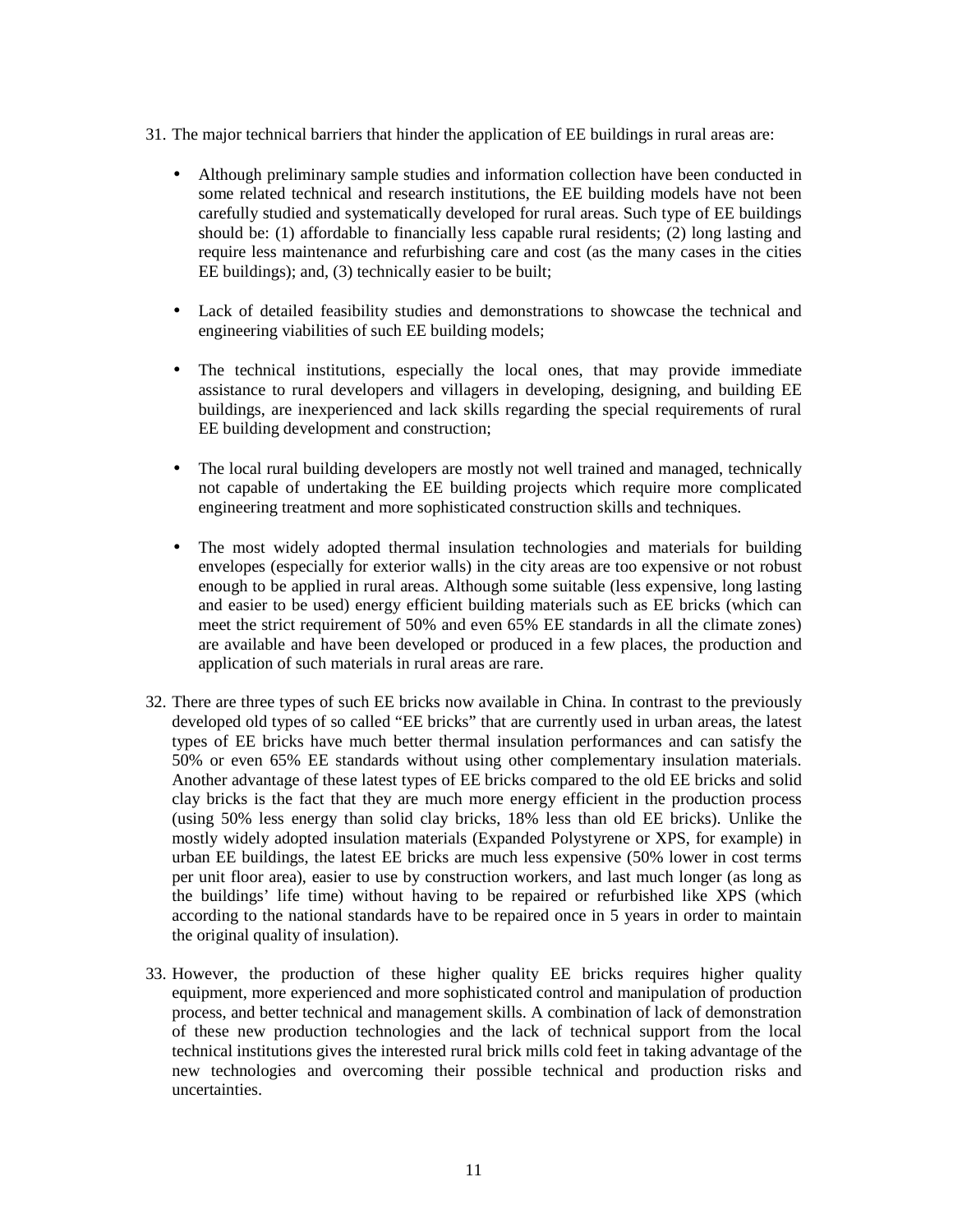## **Baseline Scenario**

- 34. The policy and administrative initiatives undertaken by GOC have provided a suitable framework for further efforts in developing and promoting EE buildings and wall materials in general, and the related governmental and international activities have already been extensively conducted in Chinese urban areas.
- 35. According to the National Energy Conservation and Waste Reduction Comprehensive Work Plan" and related action plans, major governmental activities have been focused on Chinese urban areas as follows: 1) build new and energy efficient buildings, which has 70 million tce of energy savings potential; 2) old residential buildings' EE renovation and heating system reform in Northern China, which can save 16 million tce; 3) improved efficiency and performance of big public buildings, which will cut energy use by 11 million tce; and, 4) application of renewable energy and green lighting, to save 14 million tce of energy.
- 36. At the same time, the on-going GEF/UNDP EUEEP project also focused on Chinese urban EE building development. The EUEEP activities that focus on buildings include: 1) Data collection and analysis of urban building energy use; 2) Development and update of policies and standards for residential and commercial energy efficiency building; 3) Implementation of energy efficiency standards; 4) Dissemination of energy efficiency information to the pilot cities; and, 5) Research on innovative building technologies.
- 37. An initial policy/institutional barrier and gap analysis, carried out during the project development phase shows that despite the on-going efforts by GOC and international institutions, significant institutional, staffing, financial and planning barriers can be found in the rural areas on EE building development:
	- Although local governments have completed their five year plan on EE building, and action plans have been developed and under implementation, the plans and actions are only targeting urban areas. There was no plan was made to tackle the issues of rural EE buildings. Hence, no action was undertaken on rural building EE promotion.
	- During the extensive implementation of GOC's top priority program "Socialism New Rural Construction", the towns and villages throughout the nation's rural area are developing their new construction plans, and some of these plans have been carried out, and yet no considerations on new buildings' energy efficiency has been incorporated into the town/village planning and construction actions.
	- County, township and village level governments, which are crucial in implementing rural EE building projects, have not been involved in the on-going public awareness and training programs. Hence, a lack of relevant knowledge and implementing capabilities is apparent.
	- The rural financial institutions are rarely involved in EE activities, in general, and EE buildings construction and brick production, in particular.
	- From a technical perspective, the availability of EE bricks is critical to the application of rural EE buildings. Nonetheless the current on-going activities have not included the development, performance demonstration and market expansion of high quality EE bricks that can satisfy the national building EE standards.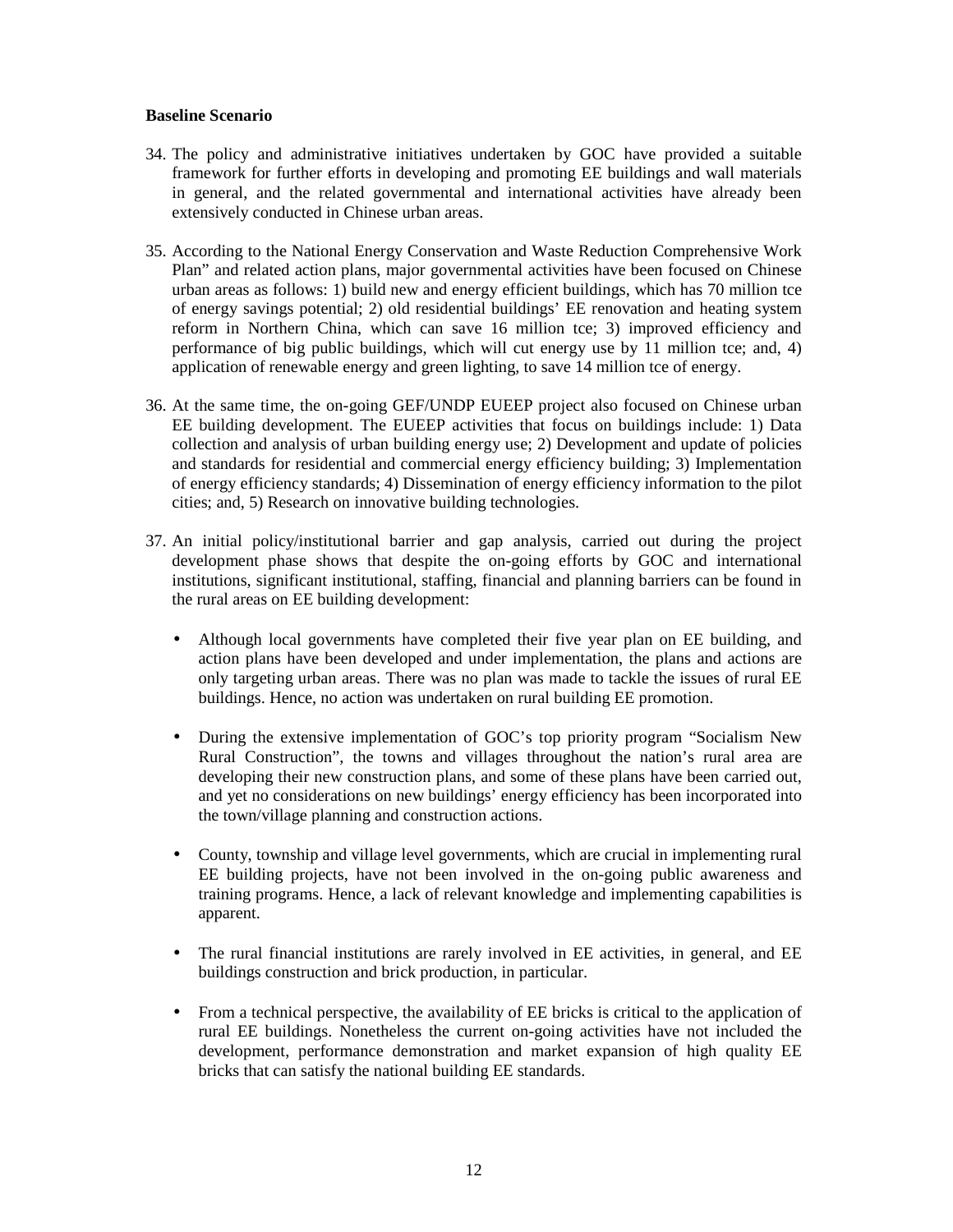38. In conclusion, although the commitment of GOC to improve the building sector's energy efficiency is strong, the on-going government-, and international organization-assisted activities have not addressed the specific barriers that hinder the development and application of rural EE buildings, and the development and production of EE bricks. As a result, in urban areas the government's goal of achieving 50% and 65% energy saving in the building sector will most likely be achieved. However, without the GEF incremental activities suggested in the proposed project, the development of EE buildings and bricks application in rural China will be overlooked, the opportunity to realize even more overall energy savings in the country's building sector and the associated significant GHG reduction potentials will be missed.

#### **PART II: STRATEGY (Expanded Details Contained in Section IV, Part VI)**

#### *Project Rationale and Policy Conformity*

- 39. Chinese rural buildings and brick production markets represent great potential in terms of energy savings and GHG emission reductions due to its significant market share and exceptionally low energy efficiency. Although the Chinese Government's commitment to address its building sector's energy efficiency issue and improve the rural countryside environmental and resources sustainability is strong, due to the impediment of the following unattended barriers, the GOC's efforts to incorporate the rural EE buildings application and EE brick production into its overall EE buildings development and new rural construction programs have not achieved their goal: (1) Lack of information dissemination capacities and public awareness; (2) Ineffective policies and lack of implementation capabilities; (3) Limited financial accessibility; and, (4) Lack of performance demonstration and technical supporting capabilities
- 40. If these barriers are not quickly and effectively removed, and the well functioning rural buildings and brick productions' EE improvement cannot be showcased along with the nationwide implementation of "Socialism New Rural Construction" campaign, which is still in its early phase of implementation and township/village planning is being developed across the countryside, the great opportunity for developing the rural EE buildings and EE bricks markets will be lost.
- 41. The project intends to provide an effective, sustainable and integrated rural EE buildings application and EE bricks production program to build on the ongoing governmental efforts on urban EE buildings application and "Socialism New Rural Construction", as well as the on-going urban focused GEF/UNDP EUEEP project and to develop the Chinese rural markets for EE buildings and bricks. To make this vision reality, the intervention strategy of the project is designed around the following four components to overcome the 4 respective barriers through a series of technical assistance and capacity building actions: (1) Information Dissemination and Awareness Enhancement; (2) Policy Development and Institutional Support; (3) Finance Support & Accessibility Improvement; and, (4) Demonstration and Technology Support.
- 42. The project fits the objectives of the GEF's Operational Program #5 (Removal of Barriers to Energy Efficiency and Energy Conservation) and will contribute to the reduction of GHG emissions through the transformation of the Chinese rural buildings market towards more energy-efficient building materials (mainly bricks) and technologies. The project is in line with the climate change strategic programs on Promoting Energy Efficiency in Residential and Commercial Buildings (SP-1); and, Promoting Energy Efficiency in the Industrial Sector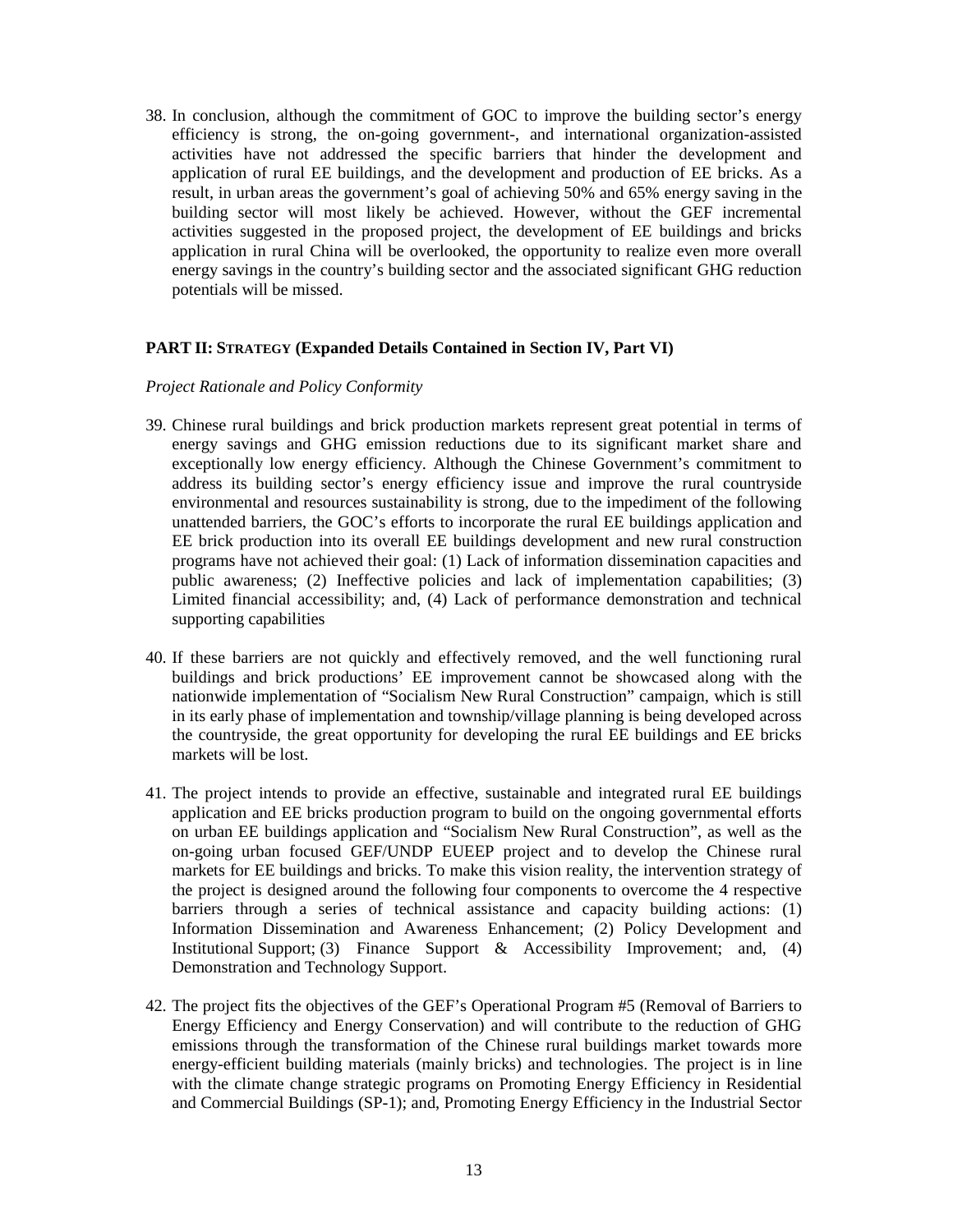(SP-2). It is comprised of activities aimed at improving energy efficiency and promoting the widespread adoption of energy-efficient bricks, as well as energy efficient building technologies and practices in the building markets in rural China.

#### **Alternative Scenario**

 $\overline{a}$ 

- 43. To address the barriers with respect to the lack of public awareness and information dissemination capacities, the proposed GEF-assisted alternative (i.e., the MTEBRB Project) will include the development and operation of specific information dissemination network; development of related media products; and the design and implementation of a public awareness program specially targeting the major stakeholders identified during the PPG phase. The overall intervention scheme with regard to the removal of barriers on public awareness and information dissemination is carefully designed to target the rural population in general, and specifically the rural building developers, brick mills and local governments. The project will take advantage of the current information dissemination actions and networks of rural construction campaign, and effectively complement the GOC and international public campaign on EE buildings which have not specifically targeted the rural communities. Based upon the experiences and lessons learnt from the related projects and programs, the project will include activities specially enhancing the information exchange and knowledge sharing not only inside China but also around the developing world so as to maximize the GEF impact on rural EE buildings and EE bricks in China, in the whole region and around the world.
- 44. Under the second project component, the technical assistance and capacity building activities will be carried out at both national and local levels to address the specific policy development and enforcement barriers with respect to the rural EE building application and EE bricks production. The project will pay special attention to help combine the efforts of promoting both EE buildings and new wall material reform, which are currently separate and without effective integration in terms of their objectives, institutional coordination, policy development and specific actions.
- 45. The third project component will address the needs from both actors involved in the financial aspect of EE brick market transformation and application in rural buildings, namely: (1) the rural developers and brick mills as the potential borrowers; and (2) the local financial institutions as the potential lenders. This will be done through a series of technical assistance and capacity building activities. The anticipated outcome from this project component is more effective business partnership between the local financial institutions with EE building developers as well as EE brick makers.
- 46. The main focus of the project component 4 is to address: (1) the lack of demonstration of rural EE buildings and EE bricks<sup>10</sup> technical and engineering viabilities; and, (2) the lack of technical capabilities of the related stakeholders (local governments, rural developers, local technical institutions, and brick mills) to develop and implement rural EE buildings and EE bricks production activities and projects. The implementation of the activities in this project component will be carried out by 3 steps: (1) preparation and implementation of

 $10$  As for the economic attractiveness of the EE bricks that will be promoted by the project, on one hand, these are much cheaper than the current EE wall materials used in Chinese urban areas. On the other hand, these are more expensive than the common solid clay bricks that are widely used in rural areas. The survey conducted during the PPG exercise regarding the rural customers' willingness to pay indicates that as long as the energy performance of such bricks is comparable to the results of the demonstration projects, the carefully targeted rural market has substantial potential customers who are willing to pay the extra money to enjoy the energy savings and more importantly the improved indoor living conditions.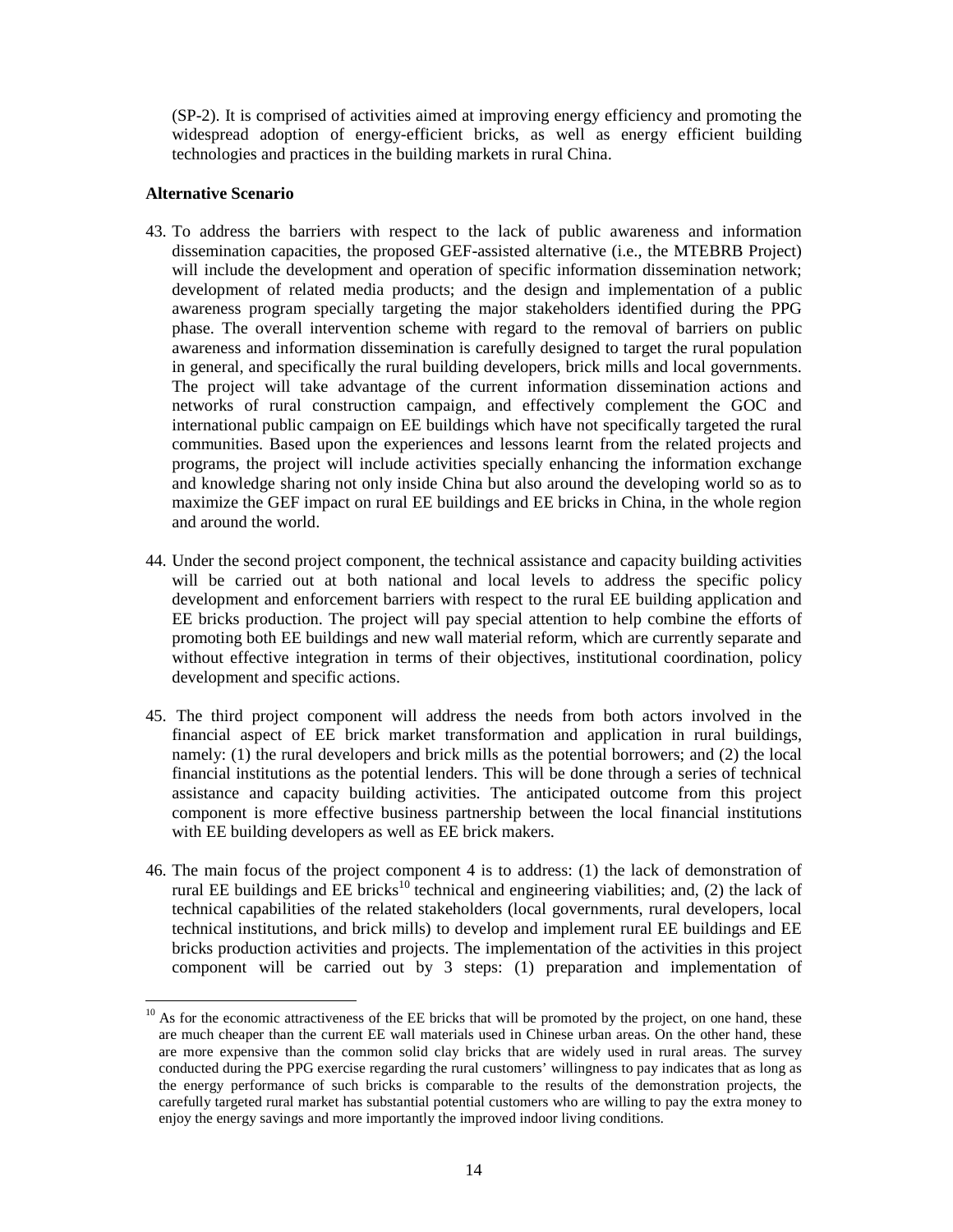demonstration sub-projects; (2) technical capacity building on replications; and, (3) development and implementation of replications. The implementation of the component activities will facilitate the development of a nationwide roadmap and replication mechanism to guide the future large scale rural EE buildings application and EE bricks production across the country. A total of 60 replication projects are planned to be supported under this project  $component<sup>11</sup>$ .

47. The concept that underpins this project was developed drawing on lessons and experiences generated through other GOC and GEF-funded EE buildings and rural EE projects and activities, as well as the practice on rural construction, these projects and programs include: GOC's EE buildings development program in cities; End-use Energy Efficiency Project funded by GEF/UNDP; Township and Village Enterprises Energy Conservation and Pollution Control Phase II (GEF/UNDP); Socialism New Rural Construction (GOC). The principal lessons used to inform the development of the project concept are as follows:

| <b>Lessons Learnt</b>               | <b>Design Features</b>                                                                                                     |
|-------------------------------------|----------------------------------------------------------------------------------------------------------------------------|
| Project should consider a complete  | The project will pay attention to not only the demand side but                                                             |
| market development strategy.        | also the supply side of the rural EE building market: both the<br>EE buildings application and EE brick production will be |
|                                     | addressed in the project.                                                                                                  |
| The project should involve all the  | All major decision makers (MOA, NDRC, MOHURD,                                                                              |
| major decision makers at central    | MOST, ABC) at central government level have been involved                                                                  |
| government level in designing and   | in the design process, future institutional arrangement                                                                    |
| implementation.                     | proposed.                                                                                                                  |
| The project should involve all      | Major stakeholders have been identified and numerous                                                                       |
| major local stakeholders.           | consultation meetings held, specific stakeholders'                                                                         |
|                                     | involvement plan proposed.                                                                                                 |
| More effective participation of     | National leading technical institutions with respect to all                                                                |
| technical institutions in designing | major project related technical issues have been actively                                                                  |
| and implementation is critical to   | involved in the designing process, involvement plan in future                                                              |
| the success of the project.         | implementation developed and incorporated in the design of                                                                 |
|                                     | project activities.                                                                                                        |
| Specific target information         | The project will design and develop the information                                                                        |
| dissemination system may provide    | dissemination system and public awareness program to                                                                       |
| more effective impacts.             | particularly target major stakeholders in rural EE building and                                                            |
|                                     | EE bricks application.                                                                                                     |

 $\overline{a}$ <sup>11</sup> During the implementation of the GEF/UNDP TVEII project, USD 1 million of GEF fund was used to develop and assist in the operation of a revolving capital fund (RCF) to facilitate financial accessibility of rural industries to commercial EE fund. After the completion of that project, the fund was transferred by GEF/UNDP to the Chinese Government. Based on the recommendations of the project's final evaluation, the GEF/UNDP and GOC agreed to use this transferred fund in the proposed project. During the project preparation, the project development team consulted with the related participants in the TVEII RCF practices (GEF, UNDP, MOA, ABC, HY Com., technical expert and designer on RCF, TVEII final evaluators, RCF borrowers) to draw upon the lessons on its previous operation and enlighten the feasible options to utilize the fund in the proposed project. Based upon these consultations, the team believes that the most efficient way that will optimize the catalytic impact of this fund is to combine it with the other proposed GEF budget on supporting technical assistance in replication activities. If doing so, the project will be able to commit much more in conducting its replication activities (with the help of this added budget, all 60 replication sub-projects and their energy savings and GHG emission reductions will be included into the project M&E plan). Moreover, the project will be able to use extra financial resource to support the development of the future nationwide replication scheme and the necessary capacity building activities. GEF through the project will significantly increase its catalytic impact on Chinese rural GHG emission reductions and capabilities, and through the continual involvement of TVE brick mills in the replication sub-projects, the GEF intervention on rural brick industries will be effectively sustained.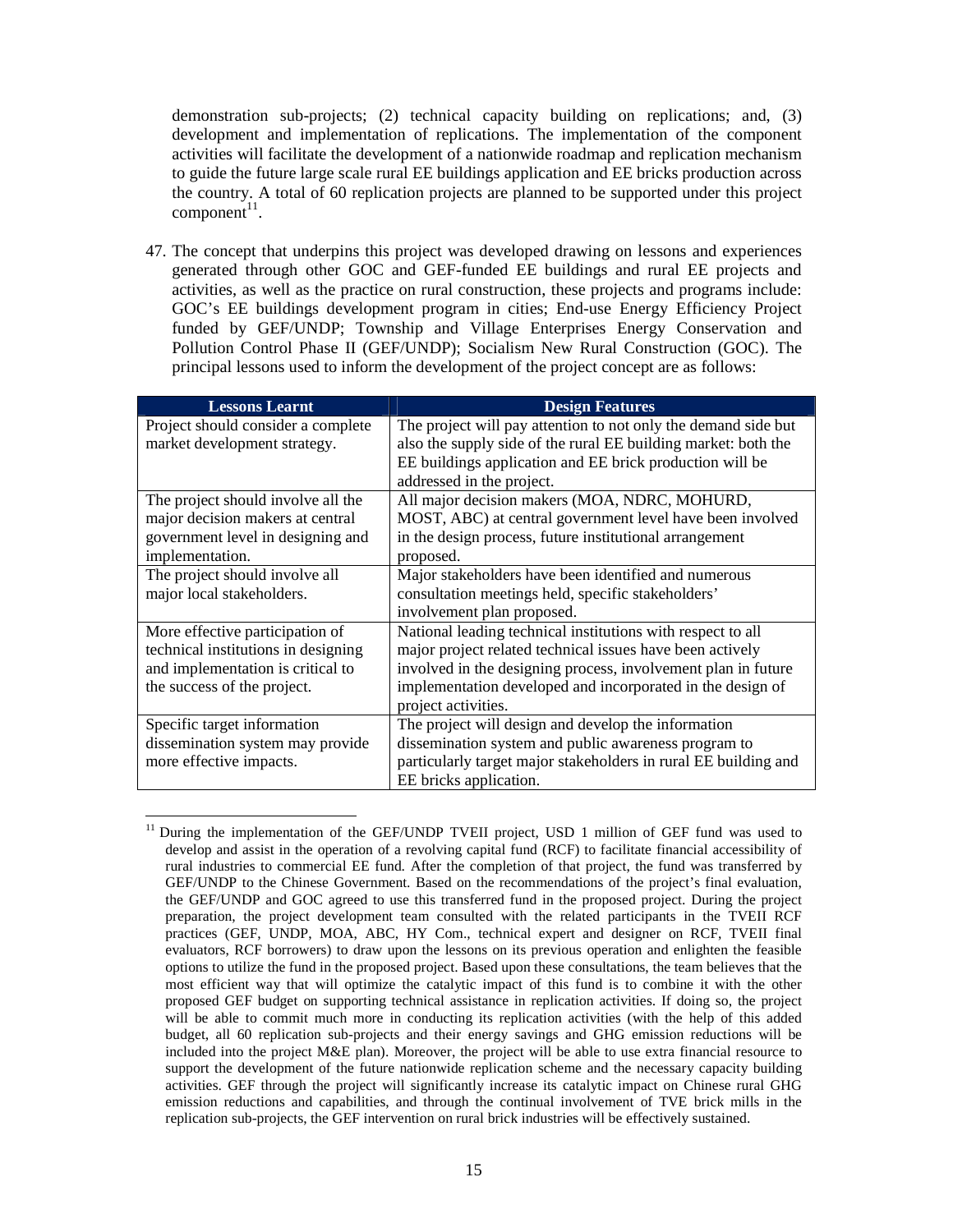| <b>Lessons Learnt</b>                                                 | <b>Design Features</b>                                                                                                   |
|-----------------------------------------------------------------------|--------------------------------------------------------------------------------------------------------------------------|
| Information exchange and                                              | Information exchange and knowledge sharing activities have                                                               |
| knowledge sharing will provide                                        | been included in the project design to promote the post-project                                                          |
| significant impact to future                                          | replications in China and in the region.                                                                                 |
| replications and project overall                                      |                                                                                                                          |
| sustainability not only in China but                                  |                                                                                                                          |
| also around the developing world.                                     |                                                                                                                          |
| The policy development should be<br>based upon and combined with real | The project provides integrated interventions which not only                                                             |
| technical and engineering pilot and                                   | address policy barriers but also address the technical,<br>information and financial barriers in a comprehensive manner. |
| demonstration.                                                        |                                                                                                                          |
| More realistic and careful                                            | Careful investigation and numerous stakeholders consulting                                                               |
| designing and planning of financial                                   | meetings were held during the development of project concept                                                             |
| TA activities; Local financial                                        | and project document to identify the most critical financial                                                             |
| institutions involvement and                                          | barriers and needs for TA assistance. Based upon these                                                                   |
| capacity improvement will lay                                         | preparations, activities were developed specially target local                                                           |
| necessary foundation to develop                                       | financial institutions.                                                                                                  |
| future specific financial supporting                                  |                                                                                                                          |
| mechanisms.                                                           |                                                                                                                          |
| Demonstration and replication                                         | 1) During the project preparation phase, the screening process                                                           |
| should be based upon solid                                            | and criteria were developed based on stakeholders'                                                                       |
| preparation and identification                                        | consultation meetings; 2) project will provide systematic                                                                |
| process.                                                              | assistance in demonstration and replication projects'                                                                    |
|                                                                       | feasibility study and preparation; 3) the project will make                                                              |
|                                                                       | special effort to develop and pilot the operation of a                                                                   |
|                                                                       | sustainable replication mechanism.                                                                                       |
| Collaboration with existing action<br>and network.                    | During the implementation, the project will closely cooperate<br>with the on-going GOC program Socialism New Rural       |
|                                                                       | Construction and take advantage of the existing MOA SNRC                                                                 |
|                                                                       | information network, rural energy/environmental protection                                                               |
|                                                                       | network as well as XWMDE's brick information network.                                                                    |
| <b>Monitoring &amp; Evaluation</b>                                    |                                                                                                                          |
| The strong technical and                                              | The major administrative and management framework                                                                        |
| administrative personnel are                                          | established in GEF/UNDP TVEII project will be continued in                                                               |
| critical to a successfully                                            | this project.                                                                                                            |
| implemented project.                                                  |                                                                                                                          |
| Post project sustainability and                                       | Sustainable replication mechanism will be developed and                                                                  |
| replication mechanism                                                 | piloted during the project implementation which will                                                                     |
|                                                                       | significantly increase the project sustainability and                                                                    |
|                                                                       | replicability.                                                                                                           |

*Project Goal, Objective, Outcomes and Outputs/Activities* 

- 48. The goal of the project is the reduction of GHG emissions from brick manufacturing and the commercial & residential (C&R) buildings in Chinese rural areas.
- 49. The objective of the project is the removal of barriers that have persistently hindered the widespread development and application of EE bricks and EE buildings in rural China. The major focus of the project will involve addressing the key barriers (policy, technical, informational, and financial) that currently hinder the rural buildings market from adopting EE bricks and EE buildings. The project will also help the government to strengthen its capability to develop and implement EE bricks and EE buildings activities in a market environment. This project will address these barriers through a combination of training and capacity-building, learning by doing, and technical assistance activities.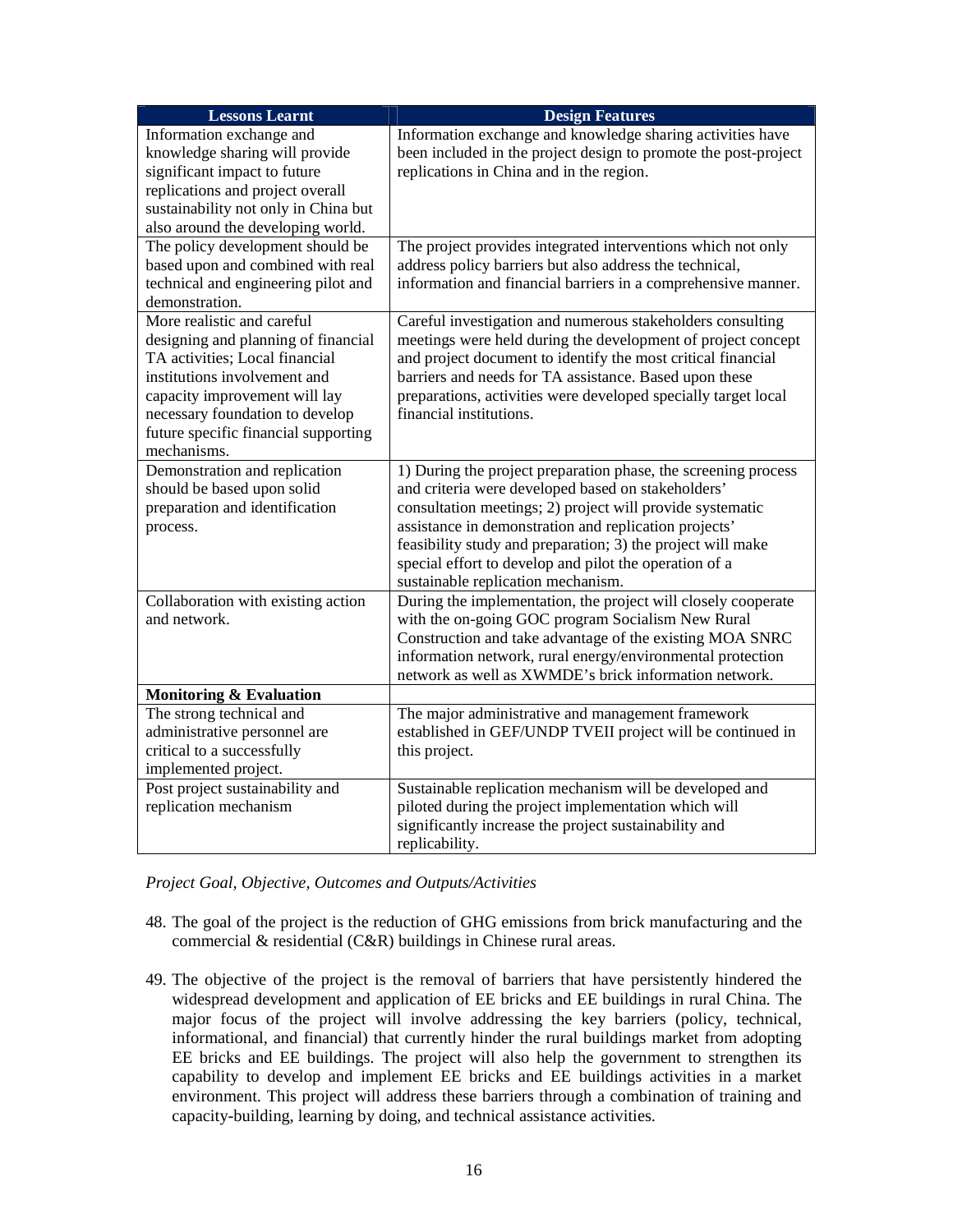- 50. The project is comprised of four components, each of which addresses one of the four major barriers:
	- Component 1: Information Dissemination and Awareness Enhancement;
	- Component 2: Policy Development and Institutional Support;
	- Component 3: Finance Support & Accessibility Improvement;
	- Component 4: Demonstration and Technology Support.

# **Component 1: Information Dissemination and Awareness Enhancement**

- 51. This component is intended to address the barriers related to the low level of awareness of local government, rural citizens, local brick makers, and local building practitioners of the effective application of EE bricks and EE building technologies in the buildings sector in China's rural areas. This component also addresses the lack of access to suitable information on such technologies and energy conserving practices.
- 52. The primary outcome of this component is the enhanced knowledge and access to technical and market information, particularly among local governments, rural residents, and builders in rural areas, on EE bricks and buildings.
- 53. The project outputs are:
	- Output 1.1: Established and operational information dissemination network;
	- Output 1.2: Developed and disseminated full package of multi-media products
	- Output 1.3: Completed promotion and advocacy program

# Output 1.1: Established and Operational Information Dissemination Network

- 54. A survey will be conducted (in the provinces where demonstration and replication subprojects will be undertaken) to identify the specific information and knowledge demand among major stakeholders. The current status of information availability and accessibility, as well as the current and potential dissemination means, and evaluation of their effectiveness, will all be determined.
- 55. Based on the survey results, an appropriate information dissemination network will be designed and developed to provide the comprehensive information (technical, market, policy, and financial) needed by rural brick makers, developers, residents, local governments, financial institutions as well as technical service providers who want to understand, participate in, develop, or implement rural EE brick and EE buildings projects or activities. The information network will provide an integrated information exchange service to enable users to keep abreast of developments in relevant EC&EE technologies and applications both from within and outside China.
- 56. The detailed network framework, development and operation plans will be designed. It is envisioned to be an internet/intranet based web connected information system to cover the rural areas of the whole country. The network will include:
	- A database of EE brick manufacturers in the country, as well as local building practitioners that provide services for the design, construction, operation and maintenance of EE buildings. This is referred to as the Rural Buildings Sector Database (RBSD).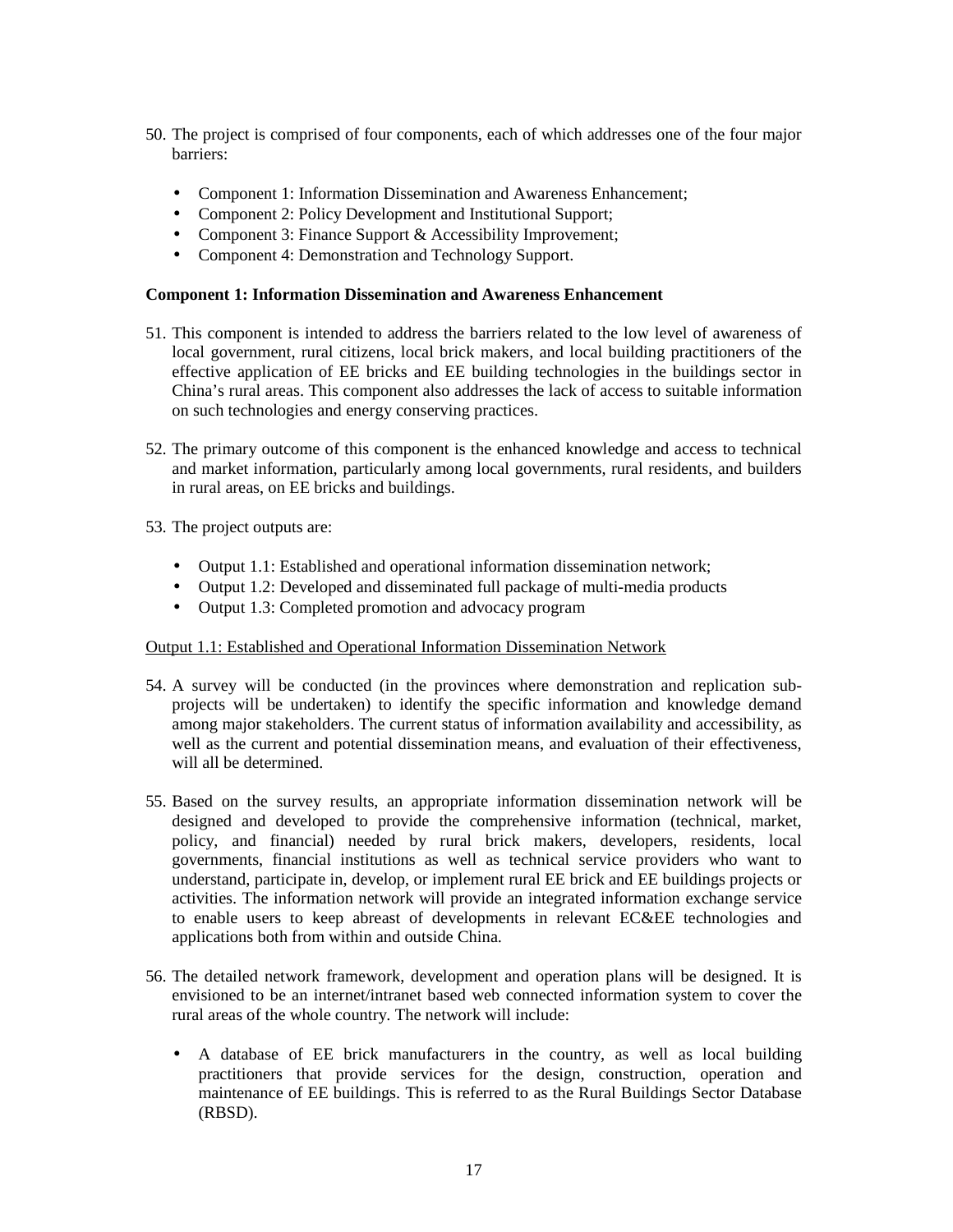• A project website that will include all project related information including the progress, experience and events. The website will be the information sharing platform which will promote the necessary information exchange and public involvement. The project website will be regularly updated and will be linked with UNDP/GEF and other relevant projects websites.

*GEF support is needed for the required technical assistance in the design of the RBSD and the project website including the equipment to be used and initial logistical requirements for the operation of the database and website.* 

- 57. Also part of the information network framework is a rural buildings sector energy reporting and monitoring (RBERM) program will be incorporated into the information network, which includes the building materials sub-sector (mainly the rural brick makers). The RBERM program will provide an on-line portal for M&E program carried out in Component 4. In addition, it will monitor, among others, the production, sales volume, and prices of EE bricks and brick products, as well as the stock of EE buildings in the country's rural areas.
- 58. The RBERM program will involve the monitoring of the energy utilization performance of the rural buildings sector in China. Building owners will be required to submit periodic reports (e.g., quarterly) of, among others, their energy consumption and level of activities for a specific period. During the MTEBRB project implementation, the periodic reports will be submitted to the PMO, which will monitor and evaluate the energy performance of each participating building<sup>12</sup>. Information collected from the RBERM program will be stored in the RBSD. That database will include, among others, a special module for the energy consumption data of each participating building, and the energy performance of building materials companies. The relevant staff members of the authorities concerned (such as MOA, NDRC, MOHURD, WMRO and their local branches) and the building owners will be trained to carry out the energy consumption monitoring (in some cases systematic calculation or estimation). The training will also include energy consumption reporting and ways and means to improve the energy utilization efficiency in building operations. The program will track the achievement of the relevant target indicators (e.g., % of rural buildings that are EE buildings) to determine project impacts.
	- Design of Data Collection System MTEBRB will develop an energy reporting template that will be used to collect data on energy consumption and production figures from the rural brick makers and the energy consumption of rural buildings. The data that will be collected will be the bases for determining the energy performance of the participating brick makers and rural building owners.
	- Energy Performance of Rural Buildings This will involved the evaluation of the energy performance of the various buildings that are participating in the RBERM. The PMO will mail the energy reporting forms (with guidelines) to the participating buildings and brick making companies. At the initial stages of the program, MTEBRB personnel will conduct visits to selected buildings and brick makers. Data obtained from the submitted reports and from the site visits will be used to determine the energy use performance of the rural buildings and brick makers.

 $\overline{a}$ 

 $12$  This includes the demo buildings and other rural buildings that are interested in participating and agreed to participate in the RBERM program.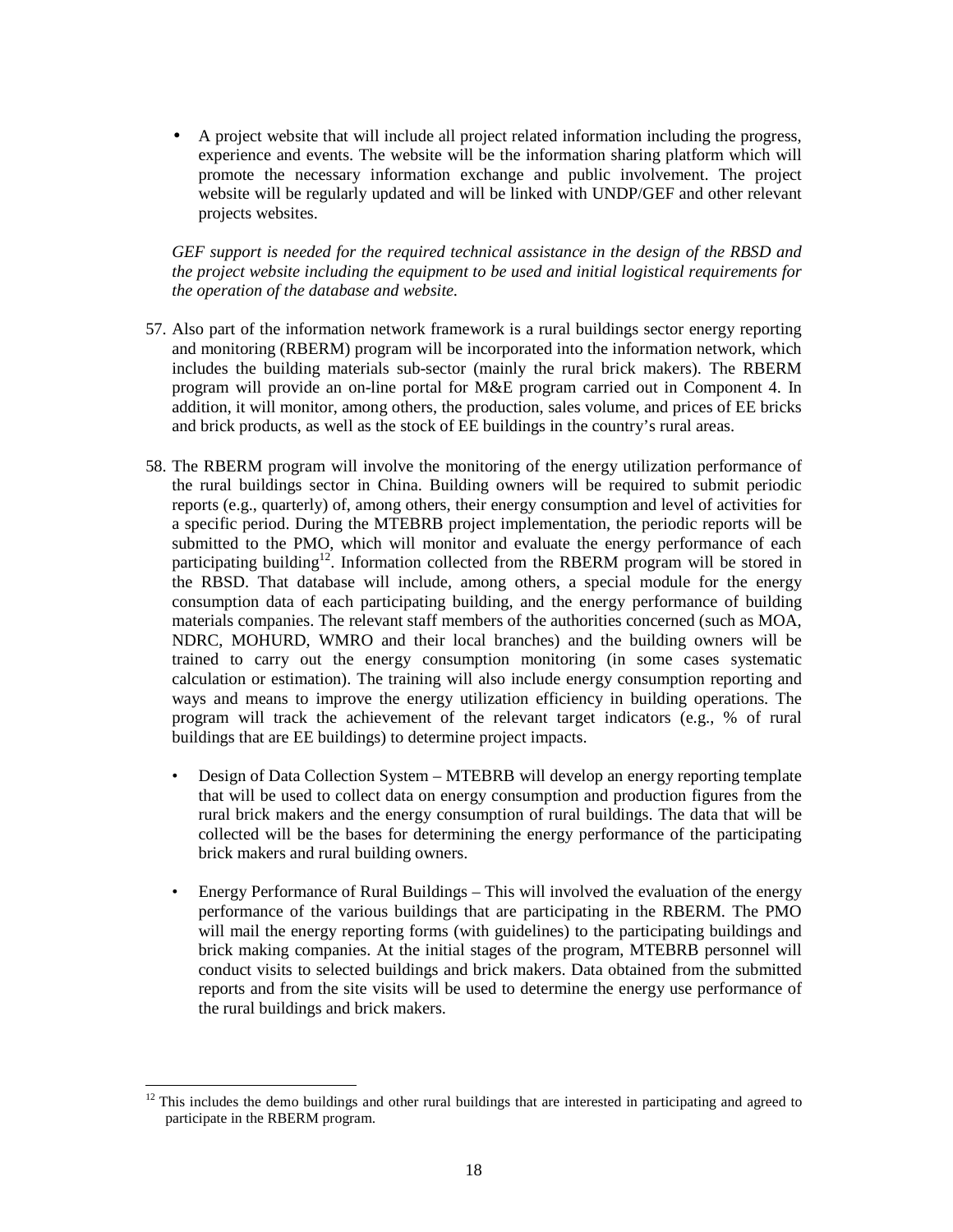• Dissemination of Rural Building and Brick Making Energy Performance – Data gathered from the energy report submissions and site visits will be processed and stored in the RBSD. The database will be updated regularly based on the next batch of energy consumption reports that will be submitted by the monitored buildings and brick makers. The initial findings and results of the established energy performance of rural buildings and brick makers will be presented in a seminar-workshop. Recommendations as to the energy use reporting format and the regular reporting requirement for buildings will be put forth and discussed. Moreover, the energy use performance analysis report for each participating building and brick making company will be provided to the owner of the building or company. Such report will serve as feedback to the building owners and brick making company owners that complied with the energy reporting requirement.

*GEF support is required for the necessary technical assistance in the design of the program and initial logistical support for the program design such as the surveys and site visits.* 

- 59. The development of the network will consist of several steps:
	- The first step will focus on the general and project specific information exchange and knowledge sharing among the demonstration sub-projects. The network will provide online connection of 16 demonstration sites (local governmental project implementation unit, villages and plants) with national project office and major technical institutions. The identified national technical institutions on rural EE bricks and EE buildings (such as Xi'an Wall Material Engineering and Designing Institute and Agricultural Engineering and Designing Institute) will provide technical support in network design, development, and daily maintenance, as well as trainings for local staff on appropriate method and procedures of data collection, entry, and on-line updating.
	- In the second step, the information network will be extend to 60 replication sites; more stakeholders (various local administrative branches, local building developers, local technical institutions, associations, local communities, local financial institutions, etc) will be involved in the development and expansion of the network;
	- Eventually by taking the advantage of MOA's current rural energy and environmental network (both administrative and technical) throughout rural China (down to each county), the project will provide technical assistance in developing the nationwide rural EE brick and EE building information network.
- 60. A suitable action plan will be developed of how to maintain the operational sustainability of the network after the completion of the Project. The general principle is to develop the network into an independent, commercially viable information service provider in the future developed rural EE bricks and buildings market.

*GEF support is needed for the required technical assistance in the design of the information network, particularly in the gathering and processing data/information, as well as in the preparation of the action plan.* 

#### Output 1.2: Developed and Disseminated Full Package of Multi-media Products

61. This output will be delivered through the conduct of activities that are aimed at developing and producing public awareness and promotion materials to support the overall EE bricks and EE building program in the Chinese rural areas. The full package of information and communications (I&C) materials is expected to develop strong consciousness of the national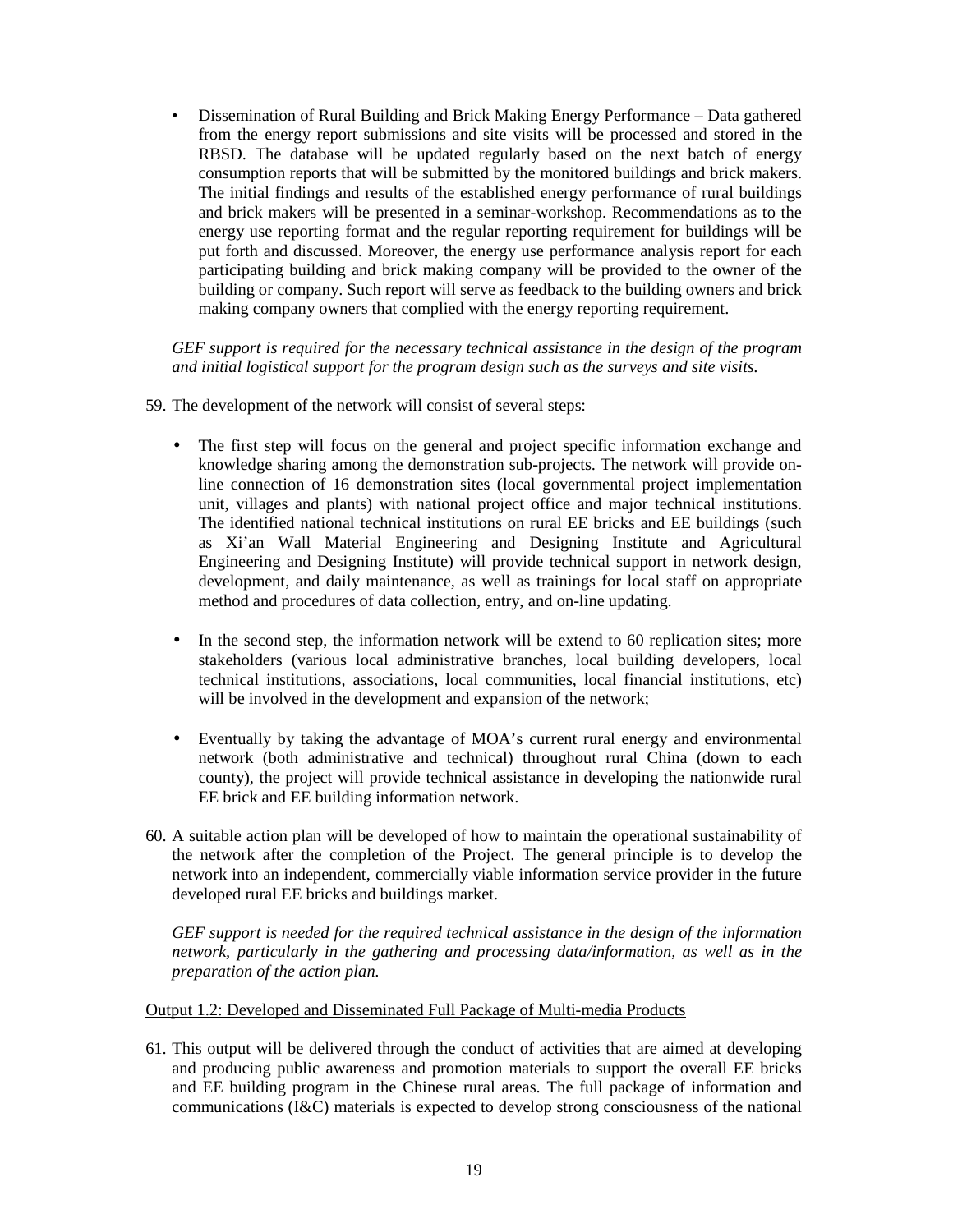and provincial governments and the people in the rural areas on the benefits and advantages of EE technologies and practices in the production of building materials (particularly bricks) and in the construction of rural buildings. It involves the conduct of an assessment of the information needs of the rural people, the suitable media of promotion and outreach, the processing of data/information that will be used, preparation and production of the information and promotional materials, and dissemination of these materials.

- 62. The MTEBRB will carry out the assessments of the information needs of the rural people. This will involve the conduct of surveys to gauge the level of knowledge and awareness of the rural folks about EE buildings and EE brick making. The surveys will help define the scope, limitations and the types of information and communications materials that will be produced under the project.
- 63. Consultants will be hired to determine the suitable types and formats of presentation of the I&C materials. They will also determine the target audiences for each type of I&C materials that will be produced, and design and produce these materials. The administrative and logistical requirements for each I&C material will be defined. The institutional arrangements for the delivery of each material will also be determined.
- 64. Work on the relevant data and information that will be used in preparing the various I&C materials and presentations will be carried out by the MTEBRB based on the findings and results of the survey. Coordination with the project staff working on the RBERM program and the RBSD will be ensured in order to come up with the required information that are needed in the development of the different I&C materials.
- 65. The various I&C materials that will be prepared will be a compilation of a full-package of multi-media products (DVDs, books, brochures, TV programs, and on-line databases) which will then be disseminated through the Information Network (Output 1.1) and the EE Building and EE Brick Making promotion and advocacy program (Output 1.3). It should be noted that deliverables (such as training materials, progress and evaluation reports, study reports, feasibility studies, etc) from the other project components will also be included in the I&C package.

*GEF support is needed for the required technical assistance in the surveys, I&C product design and production, and in the production of the full package of I&C products* 

#### Output 1.3: Completed Promotion and Advocacy Program

- 66. Based on the survey results in Output 1.1 and the implementation of other project activities, a promotion and advocacy program will be developed for promoting and marketing both the project and rural EE bricks and EE buildings in China. The project will use the I&C materials in Output 1.2, as well as various forms of mass media (newspapers, TV, radio, billboards, internet site, etc.) to publicize results of the various demonstrations and plans that were conducted and prepared under the MTEBRB to inform future projects.
- 67. National and international conference/workshop and other information exchange activities will be organized to promote the cooperation, information exchange and knowledge sharing among national and international stakeholders including policy makers, investors, and industries. The workshops will be organized to: (a) keep organizations, institutions, universities and the various layers of government informed of the progress of the MTEBRB project; (b) to foster the advancement of China's scientific, technical, and manufacturing capabilities; and, (c) for policy and financial development and implementation capacity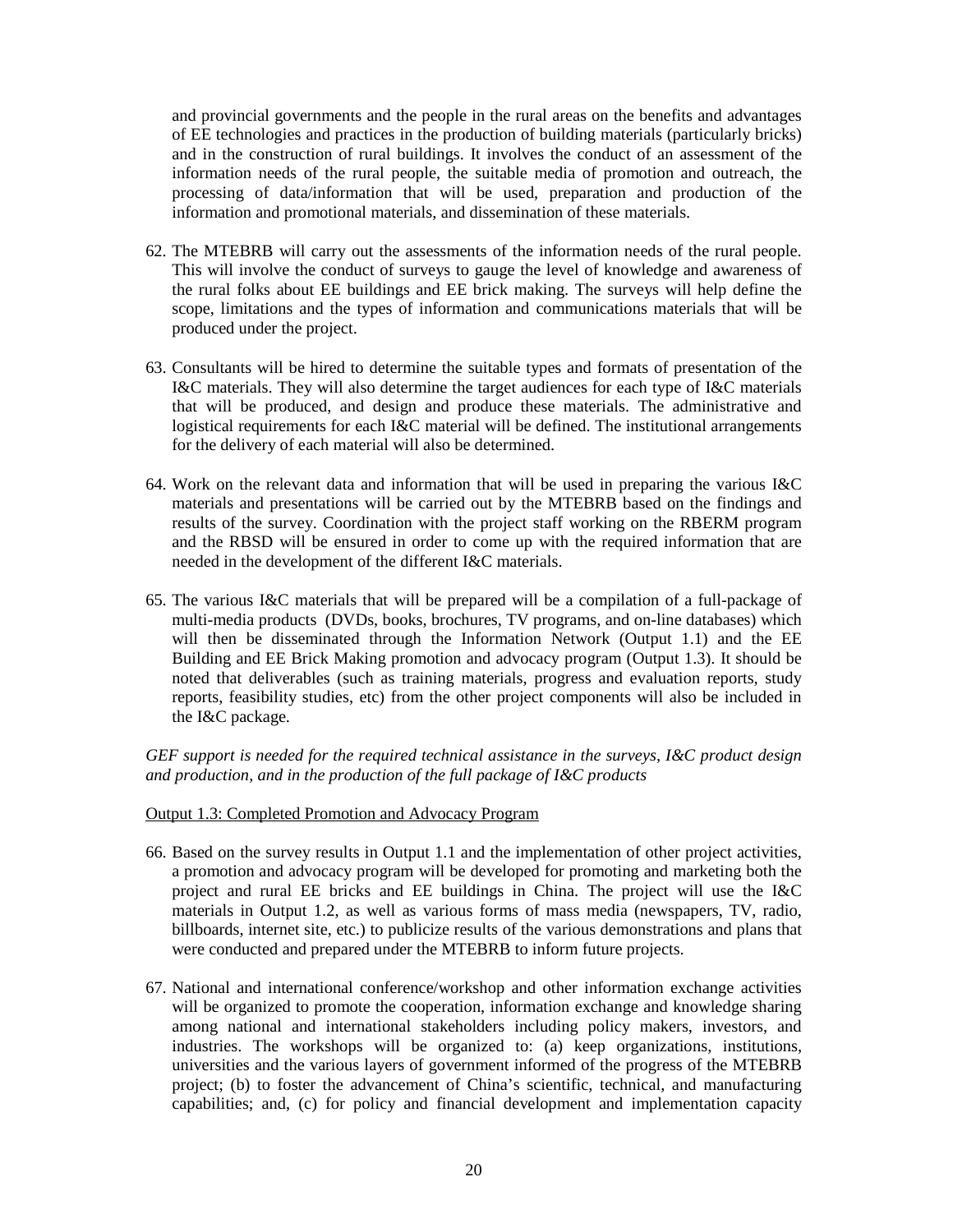relating to rural EE bricks and buildings. The workshops will be held every two years. The project will solicit and review feedback from the workshop participants on the relevance and quality of the workshop.

- Assessment of Potential Coverage for the Promotion & Advocacy Program This will involve the design and development of an outreach and promotion program using appropriate communication mechanisms (e.g., mass media, conferences and site visits) for the rural buildings sector and brick making industries. The targets in the rural areas may include, among others: (1) building designers/contractors; (2) building owners; (3) brick making companies; (4) building materials suppliers/distributors; and, (5) policy decision-makers in local governments such as the MOHURD, MOST, MOA, etc. The scope and limitations of the program that will be conducted under the project will be defined. The program will also cover the additional promotional support needed by the other activities of the MTEBRB project such as the establishment of the RBSD, etc.
- Program Design and Development This will entail the design of a program for promotion & advocacy program taking into consideration the socio-economic conditions and development targets in the various rural areas in China. Each promotional or IEC activity under the program will be defined by identifying the target audience, its size, the mechanism to be employed, responsible institution/s, and the other modalities of the activity. A corresponding monitoring and evaluation system to measure success of each activity will be developed. A work plan of activities will be developed for the duration of the MTEBRB with corresponding budgetary requirements. The design of the program will also provide recommendations towards its sustainability after the completion of the MTEBRB.
- Program Implementation The designed promotion and advocacy program will be implemented in coordination with groups, agencies and institutions with existing networks such as the MOA. The active participation of the local governments, building materials research organizations, building practitioners, brick makers and building materials suppliers/distributors, etc. will be ensured.
- Monitoring and Evaluation Each program activity will be fully monitored and reviewed to provide guidance in the overall implementation of the program, using a specific M&E system that will be developed for the program. Where and when necessary, program redirection will be made.

*GEF support is needed both for the technical assistance required for the program design and development and also to cover for the initial costs for printing, publishing, advertisement etc.*

## **Component 2: Policy Development and Institutional Support**

- 68. This component is designed to address the policy and regulatory barriers that currently prevent the widespread manufacturing of EE bricks in the rural areas, as well as in the application of EE bricks and EE technologies in rural buildings in China.
- 69. The expected outcome of the outputs that will result from the activities that will be carried out in this component will be the promulgation of, and compliance to, favorable policies that encourage manufacturing and utilization of EE bricks and the application of EE technologies and practices in the buildings sector in the country's rural areas. Relevant policies would include, among others, rural building energy codes, brick making emission standards, fuel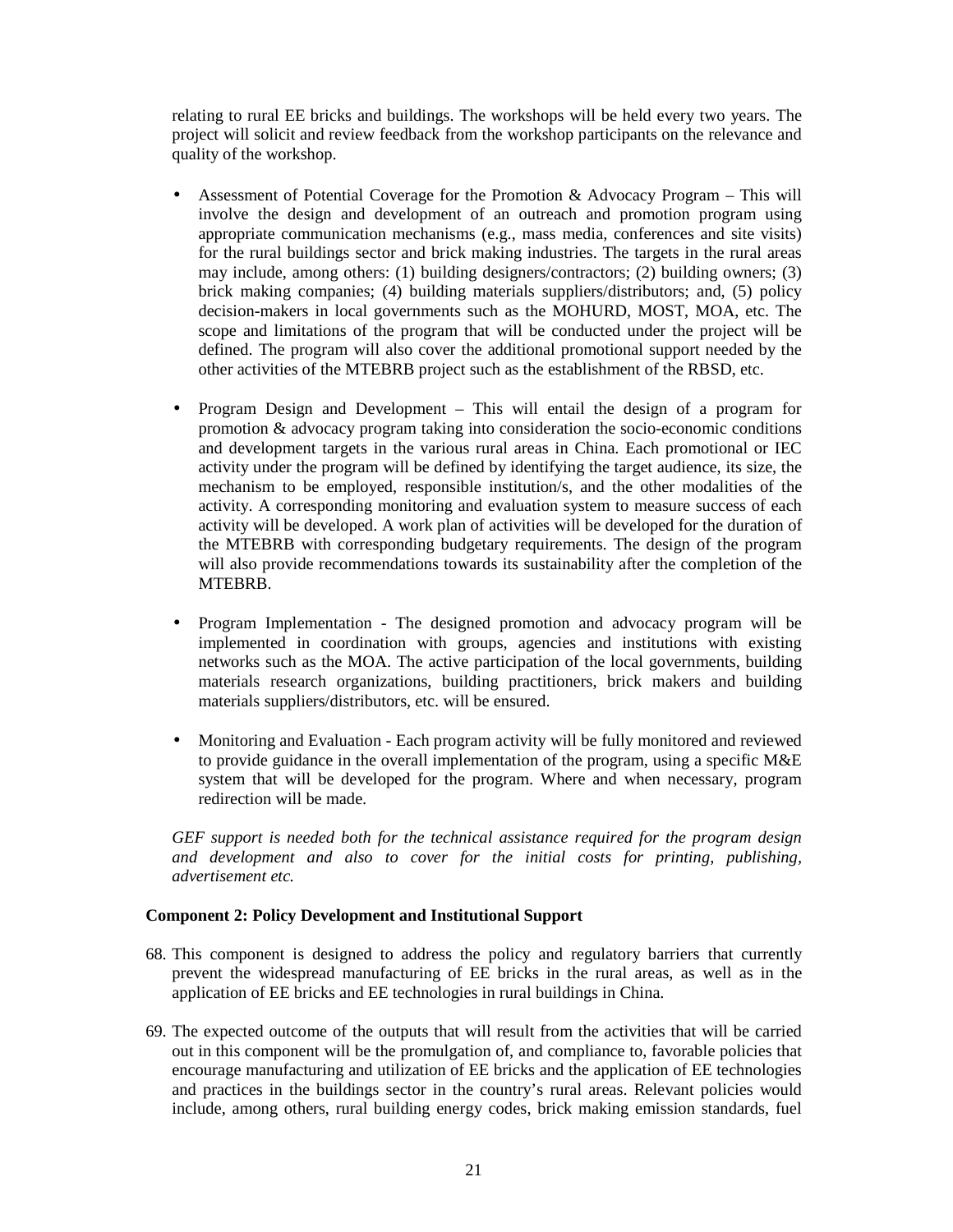usage policies in the brick sector, and the standardization of EE brick structural and thermal properties and qualities.

70. The outputs under this component include:

- Output 2.1: Formulated policies, and associated implementing rules on EE building materials production and utilization; and,
- Output 2.2: Improved local governments' policy enforcement capabilities and implemented action plans.

Output 2.1: Formulated Policies, and Associated Implementing Rules on EE Building Materials Production and Utilization

- 71. This output will be realized through the conduct of a number of activities that will include: (a) review of policies and programs implemented in other countries regarding EE buildings and EE building materials production and application; (b) formulation of support policies; and, (c) development of a framework for the implementation of EE performance standards and codes for EE buildings and EE brick manufacturing in Chinese rural areas.
- 72. A special study will be carried out to survey the national and international practices and experiences on developing and implementing rural EE policies, programs and projects with specially focus on rural EE bricks and buildings. The study will evaluate their effectiveness, relevance and feasibility to be incorporated into the project context. The study will also survey and evaluate the current planning process, policies and regulations as well as their implementation effect, incentives and subsidies, institutional framework and effectiveness regarding rural EE brick production and EE buildings application. During the study, special attention will be paid to the viable ways of integrating the on-going governmental efforts on wall material reform and EE building application.
- 73. Based upon the study, and related project implementation of demonstration and replication sub-projects, a detailed policy proposal will be developed under the coordination and guidance of the Project steering Committees at both national and local levels. The policy proposal will include the improvement of national and local planning processes, integrated policy and regulation frameworks regarding rural EE brick and building applications, institutional arrangements, and a national action plan. The outputs from the policy proposal will be incorporated into MOA's relevant decision-making process, and will be circulated among other major related authorities (WMRO, MOHURD, NDRC and MOF):
	- Review EE Brick and EE Building Policies This activity involves the review of existing EE-related policies and regulations in China as applied to brick making and building construction and operations. Similar policies found in other countries that are aimed at promoting EE in buildings will also be reviewed. It will also involve the evaluation of possible policy support activities and strategies that can be considered for building developers, managers and owners/investors. Specific policy studies will be carried out based on the suggestions of the project stakeholders as well as the recommendations from the policy reviews. Examples of such studies would include: (a) EE Brick Making Process Options; (b) Feasible EE building Designs for Rural China; (c) EE Building Construction Incentives Schemes; (d) Incentive Schemes for EE Building Materials Production; and, (e) Regulatory Frameworks for EE Building Design. The last one will be in conjunction with the Social Rural Construction Program.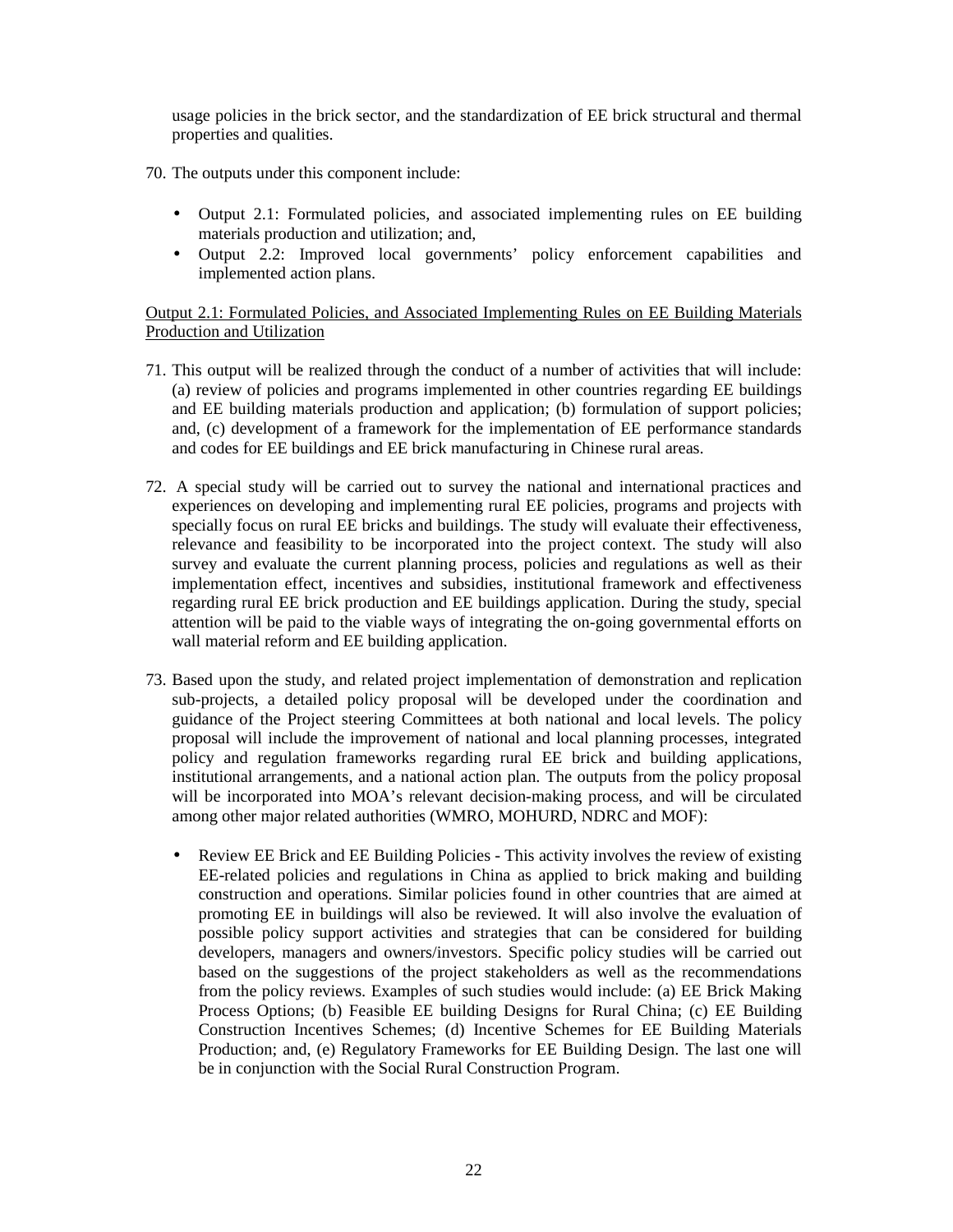- Policy Formulation on EE Brick Manufacturing and Application on EE Buildings in Rural Areas – Based on the results of the policy studies, and the approved EE brick and EE building design standards, proposed policies and regulatory frameworks will be drafted. Regular consultation meetings will be conducted with the various stakeholders in the buildings sector and among the brick makers to solicit their comments on the adoption and implementation of proposed policies. Among the agenda for discussion during these meeting are the review of the specific provisions of the proposed policies, and the preparation of its implementing rules and regulations (IRRs). Other potential support programs and incentives to accelerate the growth of EE technology applications in the buildings sector as well as in brick manufacturing will also be taken up during these meetings. The formulated policies will be presented to the stakeholders and the Project Steering Committee. Once favorably endorsed, the policy document will be submitted to the authorities concerned (MOA, MOHURD, NDRC, MOF, etc).
- Drafting of the IRRs Once the formulated policies and regulatory frameworks are already available and endorsed by the concerned authorities, the IRRs will be prepared.
- 74. The project will also develop the detailed framework of rural EE brick (for both production and products) and rural building EE performance standards and codes which will be applied in the design and implementation of the pilot and replication sub-projects.
	- Documentation of Best Practices on EE Bricks Applications and EE Buildings Desk research will be carried out to learn about and assess best practices on EE building and building services design and installation particularly in rural areas of other countries with similar climatic conditions as in China. Also to be researched are experiences in EE brick manufacturing and applications in other countries with a significant brick making industry and market. Other important information to be studied are the EE brick making process cost and energy performance, as well as EE building system cost, system performance and/or quality. Standards and best practices on the performance, design, manufacture, assembly and installation will be researched in-country and internationally.

Information on international experience related to rural EE buildings (EE building technologies, building models, monitoring and evaluation techniques, how to incorporate EE consideration into township and village planning) and EE wall materials production will also be gathered and incorporated in the documentation. Such information and experience sharing is very important to promote technology improvements and facilitate successful demonstrations.<sup>13</sup>

- EE Brick and EE Building Standard Setting Based also on the results of the study conducted, a comparative analysis shall be conducted between existing systems and manufacturing practices and prevailing performance standards available for EE brick manufacturing, as well as for EE building design. The analysis shall also include cost factors. The output of the activity will be a set of recommended designs and standards for EE brick manufacturing and EE building design & construction technologies.
- Development of EE Brick and Rural EE Building Standards and Testing Program Based on the results of the foregoing activities, a program to support standards development and the testing of manufactured EE brings and rural EE building construction designs will be developed and implemented in consultation with various

<sup>13</sup> Emphasis will be given to interactions with other similar GEF-supported EE building projects in the region and around the world through the information exchange network.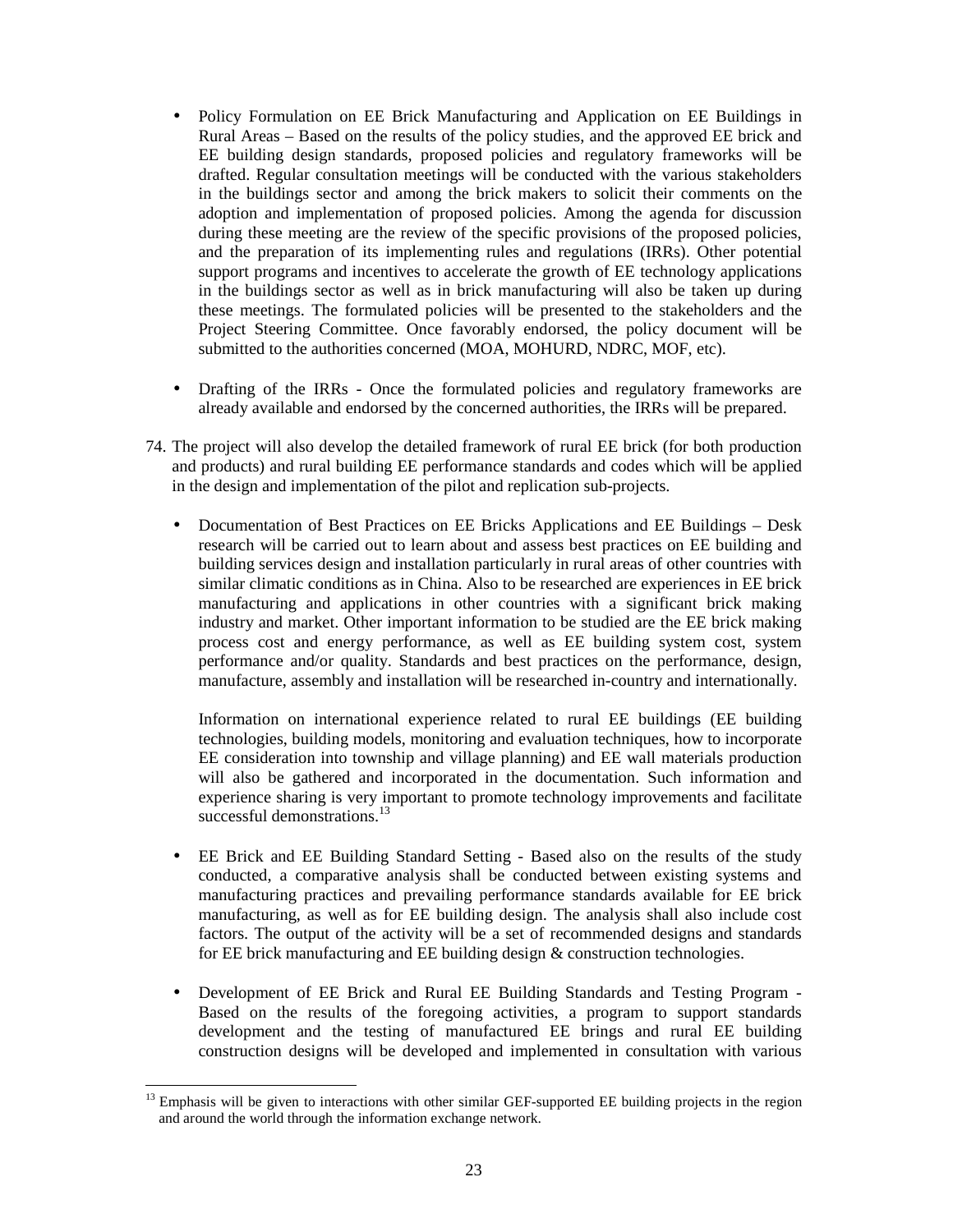building practitioners and other key players in the buildings sector in China. Testing procedures, which are in conformity with existing building material testing facilities in the country, will also be developed for use in the program.

- Preparation of Rural EE Building Codes/Standards This activity involves the preparation of the code of practice for the application EE features, as well as EE systems in rural buildings. The provisions of the codes/standards will be based on an assessment of best practices on EE residential building design and operation in China and in other countries. Standards and best practices on the performance, design, construction and installation of energy systems will be researched in-country and internationally. A comparative analysis will be conducted between existing domestic building design and their energy systems and existing building energy performance standards available. Based on the results of the said assessment, best practices on EE building and building energy system design and installation shall be identified and be used for formulating the suitable standards according to criteria set for cost, system performance and/or quality. A set of recommended codes/standards for rural buildings will be prepared including the corresponding testing and evaluation scheme for the measurement of the same.
- Establishment and Enforcement of EE Brick and EE Building Codes/Standards and Prescribed Practices – Consultation meetings with stakeholders in the buildings sector, in general, and in the rural buildings sector in particular, as well as local brick makers, and building materials suppliers/distributors will be carried out for the setting up of the performance standards, best practices and the recommended testing procedures. Registration of said standards and practices with concerned government institutions shall be pursued. Once approved, a promotional program for the adoption and widespread use of the prescribed standards and best practices shall be developed and implemented. This will include dissemination of the standards and best practices on the information sharing network and other government and industry channels.

*GEF support is needed for the technical assistance in the EE brick and EE building research studies, and in the development and setting up of the EE brick and EE building design standards and codes.* 

# Output 2.2: Improved Local Governments' Policy Enforcement Capabilities and Implemented Action Plans

- 75. This output which is expected to bring about improved policy making and implementation capabilities for local governments will be achieved by carrying out a series of activities that will involved: (a) conduct of policy studies on EE brick manufacturing and use, as well as EE building technology applications; (b) formulation of EE brick and EE building policies and action plans; and, (c) implementation of EE brick and EE building policies, rules and regulations.
	- Conduct of Policy Studies on EE Brick Manufacturing and Use and EE Building Technology Applications - Detailed surveys will be conducted in 8 provinces, 16 counties and 16 township and villages where the demonstration sub-projects will be implemented. In the context of rural EE brick production and EE building application, the survey will study the local governments' policy, planning, and regulation development process, relevant activities, actions and programs, implementation capability and effectiveness, as well as the practices on planning and implementing "Social Rural Construction" program.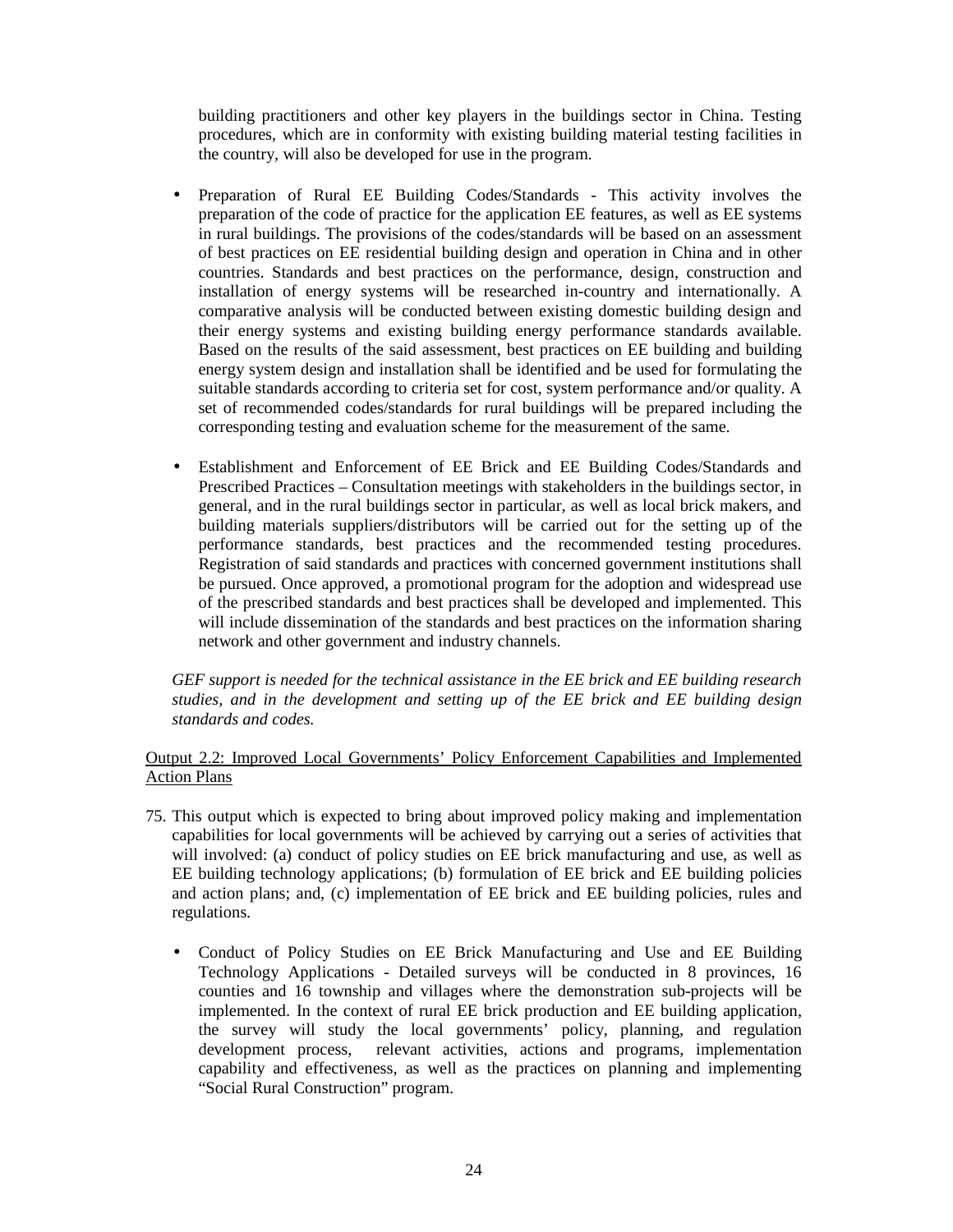An assessment of the different level local governments' policy enforcement capabilities will be carried out with the view of improving present capacities, as well as in policy and institutional framework development and action plan implementation. Training materials will be developed for this purpose and training and knowledge sharing workshops will be held at various levels of local governments at both demonstration and replication areas.

- Formulation of Policies on EE Brick Manufacturing and Application on EE Buildings in Rural Areas - Based on the above activities and the results of the activities that will bring about Output 2.1, selected local governments (in the demonstration and replication areas) will be assisted to formulate and enforce the action plans on promoting EE brick production and rural EE building applications in their respective provinces. Regular consultation meetings will be conducted with the various stakeholders in the buildings sector and among the brick makers to solicit their comments on the adoption and implementation of proposed policies. Among the agenda for discussion during these meeting are the review of the specific provisions of the proposed policies, and the preparation of its implementing rules and regulations (IRRs). Other potential support programs and incentives to accelerate the growth of EE technology applications in the buildings sector as well as in brick manufacturing will also be taken up during these meetings.
- Implementation of EE Brick and EE Building Policies, Rules and Regulations This entails the provision of capacity building for the local Governments in the enforcement of the approved policies and IRRs. A training program for the local government personnel responsible for the enforcement of the policies and regulations will be designed and implemented. This will include training on the evaluation of the EE features of building designs that are applied for building permits and approvals, as well as on the enforcement of the EE brick and EE building design standards. An evaluation will be carried out to ascertain the level of technical and institutional capacity built within the local governments a year after the training program completion. In addition, studies on policy-related practices and outcomes in implementing demonstration and replication sub-projects will be carried out. The studies will evaluate the effectiveness of the implementation results, identify the places where further improvement can be achieved and proposed the action plan for further improvement. Based upon the study, together with relevant outputs from other project components, national roadmap for develop national rural EE brick and building market will be proposed and circulated among relevant national and local level decision-makers.

*GEF support is required for the technical assistance needed in preparing the policy and implementing rules and regulations and for the training program for MOHURD personnel in policy making and implementation.*

#### **Component 3: Finance Support & Accessibility Improvement**

- 76. This component is primarily aimed at addressing the lack of access to finance for, and uncertainties on the part of investors in supporting EE bricks manufacturing and EE building technology application initiatives in the rural areas in China.
- 77. The expected outcome from this component is the enhanced availability of financial and institutional support for initiatives on EE brick production, and EE building technology applications.
- 78. The following outputs will be delivered under this component: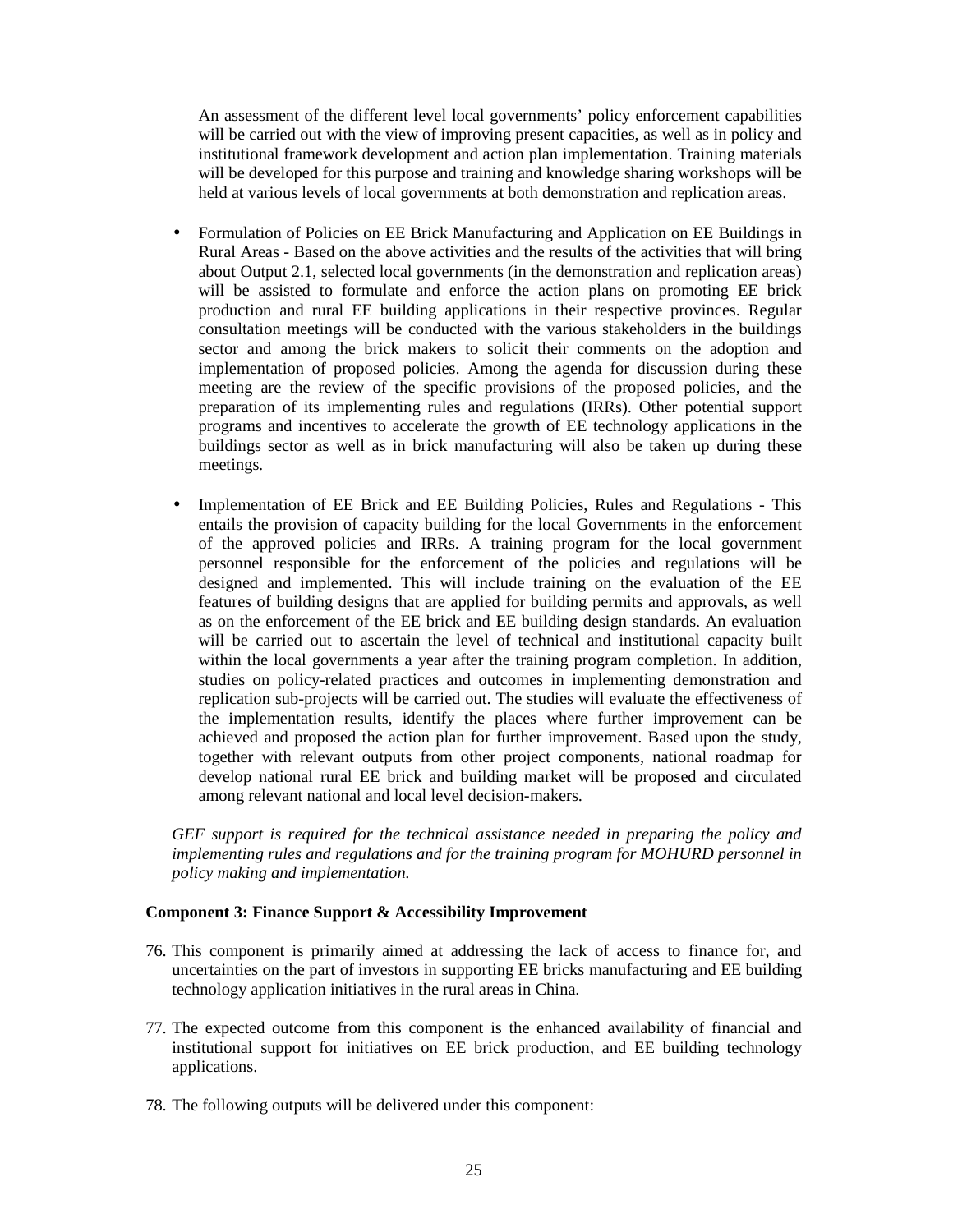- Output 3.1: Completed Financial and Business Development Assessments for Rural Brick Makers and Building Developers
- Output 3.2: Developed and Implemented New Business Models for Local Banks and Financial Institutions for Financing EE Brick Making and EE Buildings Projects in Rural Areas

# Output 3.1: Completed Financial and Business Development Assessments for Rural Brick Makers and Building Developers

- 79. This output will be delivered through the conduct of specific activities such as: (a) assessment of the current business practices of rural brick makers and building developers; (b) capacity development on business development and management; and, (c) development and dissemination of an information guide on EE brick making and EE building development projects.
	- Assessment of the Current Business Practices This activity will involve the conduct of surveys and investigations among rural brick makers and building developers, in general, and those companies that are hosting the EE brick making and EE building demonstration projects, in specific, on their business operations. The aim is to understand how these entities currently develop, operate and manage their respective businesses in order to determine potential improvements. Such improvements when employed will help ensure the success and sustainability of their new ventures into EE brick manufacturing and EE building developments. Specific investigations on how they carry out market analyses, financial analyses, improving their cash flows, and in making business proposals will be carried out. Based on these investigations and analyses, specific training programs for business planning, development and management, as well as in preparing business proposals will be developed and conducted for selected rural brick makers, building developers and building manufacturers.
	- Capacity Development on Business Development & Management This activity is designed to assist rural brick makers and building developers in planning their EE brick manufacturing and EE building development projects. Specifically, capacity development actions will be carried out to inform them on how they should develop and manage their businesses in order to ensure profitability and sustainability. This capacity development will also ensure that the EE brick making and EE building development projects in the rural areas of China will flourish.

Moreover, selected rural brick makers and building developers and practitioners will be supported in designing and developing their EE brick making and EE building development project proposals. The MTEBRB will help them prepare professional presentations of their financial accounts, which will be presented to local banks/financial institutions for potential financing. A special business planning manual that will include useful templates will be developed for the use of rural brick makers and building developers to help them in accessing loans from financial institutions for their EE brick making and EE building development ventures.

• Information Guide on EE Brick Making and EE Building Development Projects – This involves the compilation of comprehensive information on: (a) all EE brick making and EE building design and implementation of MTEBRB demonstration projects; (b) potential entrepreneurs and investors on EE brick making and EE building development projects; (c) market conditions for EE brick making and EE building technology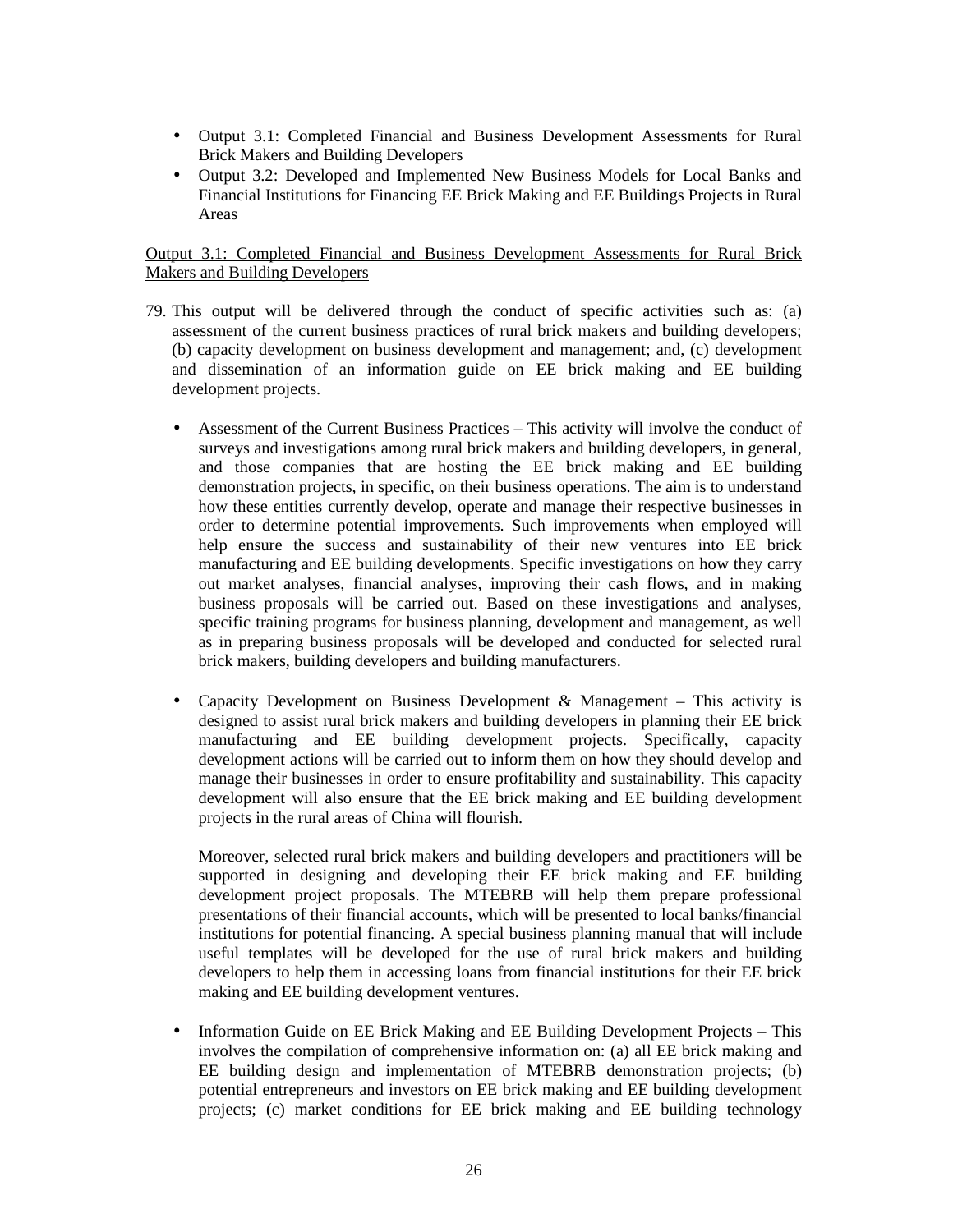applications; and, (d) possible financing modalities for EE brick manufacturing and EE building developments. An action plan will be prepared outlining the essential steps and actions to be taken to facilitate the provision of financing of these energy efficiency initiatives in the rural buildings sector of China. The guide will also provide recommendations towards reaching agreements on mobilizing local and international financial institutions and local industry resources through co-financing counterpart to the proposed. Financing will be carried out by engaging key parties (e.g., foreign EE equipment suppliers and local ESCO), businesses and end-users to implement EE building and EE building technology projects.

*GEF support is needed both for the technical assistance required for the assessment of the current business practices; the capacity development program; and in development and production of the information guide.* 

Output 3.2: Developed and Implemented New Business Models for Local Banks/Financial Institutions for Financing Rural EE Brick Making and EE Buildings Projects

- 80. This output will be delivered through a program on capacity building for 2 target groups: (a) banks and financial institutions; and, (b) rural brick makers and building developers. The first module is on EE brick making and EE building technologies for the local banking/financial sector in the Chinese rural areas. The main activity will involve the conduct of training workshops on evaluating the financial viability of: (a) EE brick manufacturing; and (b) EE building and EE building technology application, projects. The workshops will also serve as campaigns addressed towards enhancing the banking/financial sector's interest in providing financing to prospective local brick makers and EE building project developers/owners. This will also involve securing support from banks and financing institutions in the financing scheme that the project will help develop.
- 81. The other module is aimed at rural brick makers and building developers. A series of seminar-workshops for the local brick makers and for the rural buildings sector on potential financing options, including a special course on CDM and ESCOs, for supporting their EE brick making and EE building and EE building technology projects will be conducted. Also covered under this activity is the provision of technical assistance to prospective EE building project developers/owners in accessing and partnering with ESCOs (local and/or foreign).
- 82. Also among the activities to deliver this output is the development and implementation of actions aimed at encouraging the local banking/financing institutions in venturing in the financing of EE brick making and EE building development projects in Chinese rural areas. It includes deliverables like: (a) established business links between prospective brick makers and EE building developers and commercial/cooperative banks; and, (b) financing scheme for supporting local banks/financing institutions in financing EE brick manufacturing and EE building initiatives in rural areas.
	- Business Development Matching and Strategic Partnership Establishment This activity will involve mobilizing local and international financial institutions as well as the rural brick making industry and rural building sector resources to promote and support the commercialization of EE brick manufacturing and EE building technology applications. In conjunction with the demonstration activities in Component 4, the MTEBRB will identify business opportunities through providing technical support to EE building project financing. MTEBRB experts will be involved in the business planning and financial advice to the EE Brick Making and EE Building Demonstration Projects in order ensure that these demonstration projects will be implemented as planned according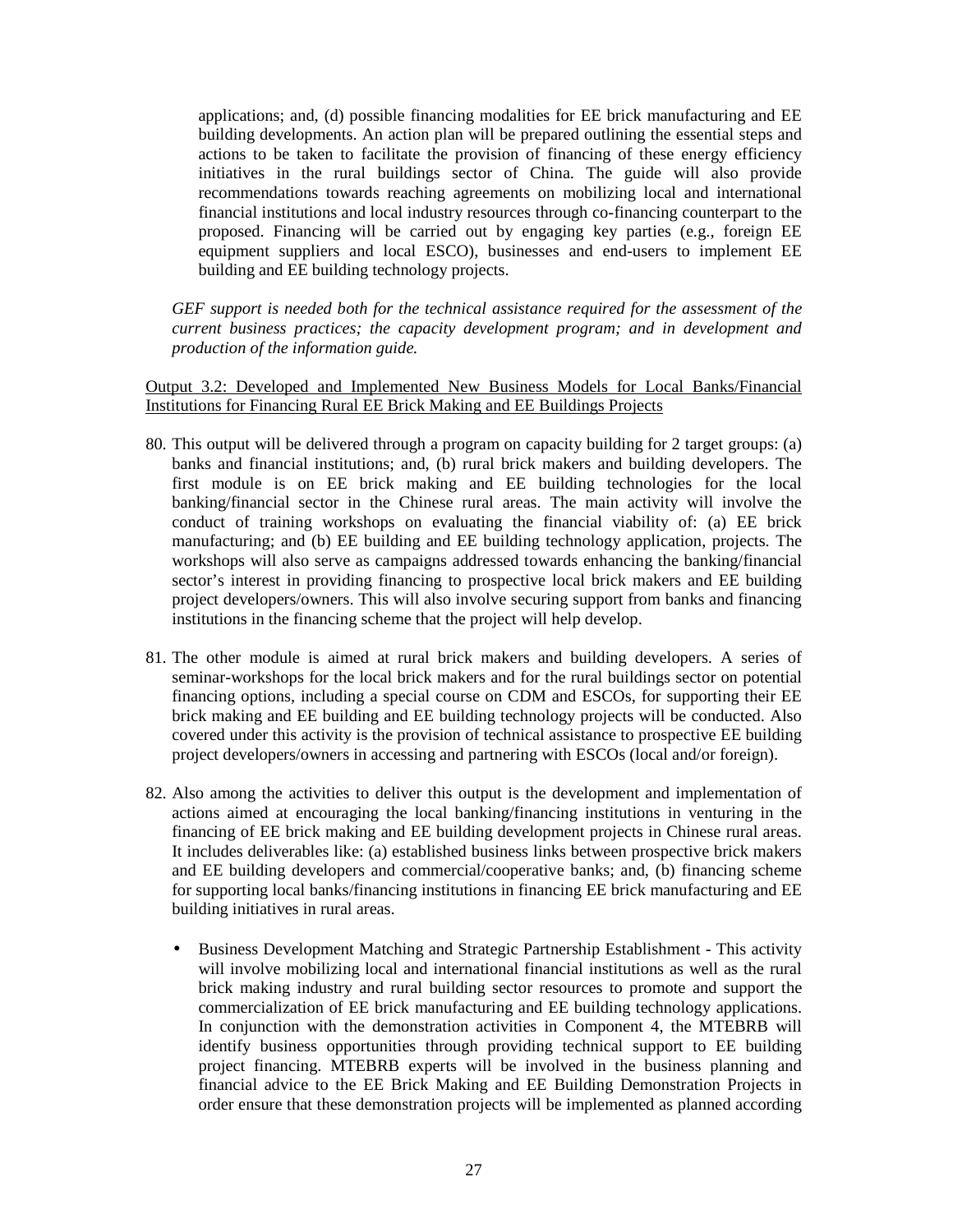to the purposes of the demonstration activity. Working through existing public and private sector partners, the MTEBRB experts will work directly with private companies and FIs, responding to their individual needs to structure investments, develop products, build their capacity to deliver EE brick making and EE building technology application project financing. Within the five year project, the MTEBRB will engage key parties (e.g., foreign EE building materials and equipment suppliers, local ESCOs and other institutes engaged in energy efficiency), businesses and end-users to implement EE brick making and EE building technology application projects in the long run.

• Design of Financing Schemes for EE Brick Making and EE Building Project Financing - This is targeted to assist potential: (1) Local suppliers and/or manufacturers in locally producing EE building materials and products, particularly EE bricks; and, (2) EE building project developers/owners. A working group will be formed comprising of such key stakeholders as financial and EE experts, local governments, financing institutions, local ESCOs and other institutes engaged in energy efficiency to carry out the review of the performance of the existing credit schemes in China to determine the most appropriate baseline scheme (or a combination of schemes) for the envisioned schemes for financing EE brick making projects and EE building design and construction projects. The latest international literature and experience on similar financial mechanisms for EE brick making and building improvements and/or building construction investments will also be evaluated. They will also assess how much financing is currently being extended to local industrial projects (e.g., brick making TVEs) and EE building projects by the local banking/financing institutions. Part of the assessments will be the evaluation of possible financial incentives to: (a) increase the involvement of rural residents and startup the rural EE building market; (b) reduce the uncertainties and market risk for local financial institutions and leverage more commercial funds; and, (c) showcase sustainable financial support mechanisms to local governments and increase the sustainability and momentum for future relevant governmental actions and efforts.

The working group will also evaluate the viability of financing EE brick making and EE building projects, as well as the assessment of potential financing schemes. A report detailing the terms and conditions of each viable schemes will be prepared. Technical assistance will be provided in the design of appropriate financing schemes for such projects, based on government grants, and loans from financial intermediaries. The identification and assessment of sources of finance, tariff structures and fiscal aspects will also be covered. This activity will also involve the development of selection criteria for the financing schemes and the selection of eligible borrowers, and the various components of viable new business models such as market development requirements, institutional arrangements, operational procedures, criteria for project evaluation, loan and risk management, etc) will be developed.

• Promotion of Local ESCO (or other institutes engaged in EE)-supported EE Brick Making and Building Projects - This activity will entail investigation and assessment of the feasibility of local ESCOs financing EE brick making and EE building project. The potentials for financing through foreign-based ESCOs will also be investigated and analyzed. If feasible, the financing of such projects will be promoted also to local technology developers and suppliers. For example, local building services equipment (e.g., air conditioning) suppliers that are currently engaged in ESCO-type and/or EPCtype building system projects. It will facilitate information sharing and confidence building activities between ESCOs and financial institutions through the conduct a series of seminars/ workshops for financial institutes & ESCOs.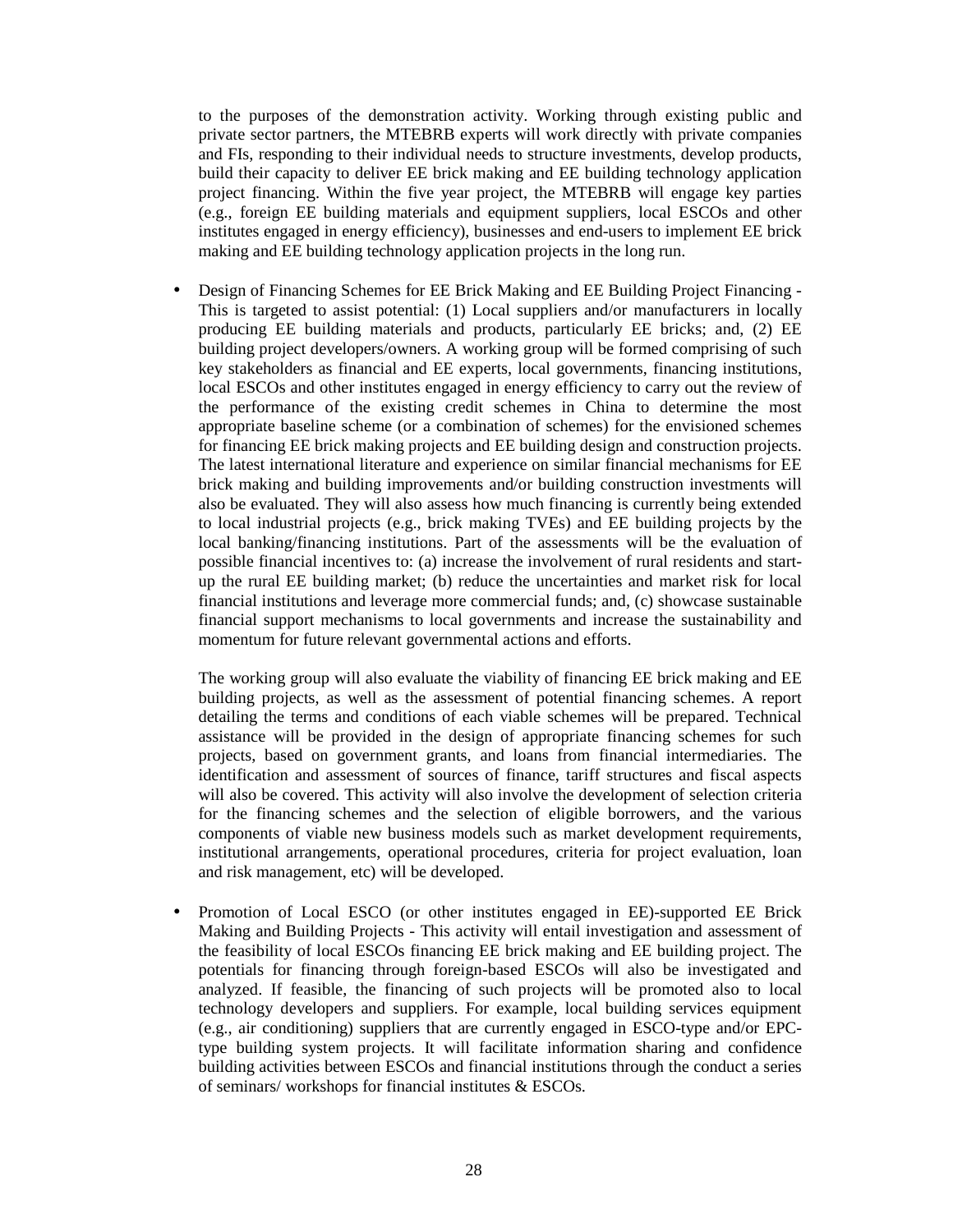*GEF support is needed both for the technical assistance required in the design and conduct of the training courses/seminars and in partnering with ESCOs and also to cover for the costs of the seminar-workshops; assessment of financing schemes; the design of the recommended financing scheme for EE building projects; and, for assisting ESCOs in venturing into EE building projects.* 

## **Component 4: Demonstration and Technology Support**

- 83. This component comprises activities that will address the technical barriers that hinder: (a) brick makers in the rural areas in manufacturing EE bricks; and, (b) widespread application of EE technologies (e.g., utilization of EE bricks) in the design, construction and operation of rural buildings.
- 84. The outputs that will be delivered under this component include:
	- Output 4.1: Completed demonstration of rural EE buildings and EE bricks production;
	- Output 4.2: Developed and disseminated technical guidelines for the development and implementation of rural EE brick and EE building applications; and,
	- Output 4.3: Constructed replication projects
- 85. The activities related with the demonstration of rural EE buildings and EE brick production will address the need for showcasing the major aspects of EE brick manufacturing (in particular, technology options and delivery and production practices), and the application of rural EE buildings in China. The main outcome will be the establishment of a critical mass of demonstration projects that will provide detailed information on technical performance and operations, energy savings and environmental impacts to interested brick makers, rural building developers, residents, local financial institutions, and local governments.
- 86. The technology support and replication sub-components will involve activities that will help bring about thorough understanding and appreciation of the EE brick production technology options, EE building models and their environmental impacts by brick makers, developers and the government policy makers, and of the utilization of EE bricks by building developers and house buyers in the rural areas of the country. This component will also address the barrier of inadequate technical capacity to support the retrofit/improvement of brick production lines (in particular to facilitate EE brick production) as well as in EE building design and construction. The expected outcome from this component includes the improved local vocational, technical, and managerial capacity to manage and sustain operations of EE brick production lines and EE building practices in rural areas.

# Output 4.1: Completed Demonstration of Rural EE Buildings and EE Bricks Production

87. A short-list of potential demonstration sites (brick mills and rural villages)<sup>14</sup> based on extensive surveys and investigations was developed based on following major screening considerations: (a) local climate conditions (the candidate sites must be located in the severe cold zone, cold zone or hot summer and cold winter zone); (b) raw material resources for EE brick making; (c) planning and implementation effectiveness of local "Social Rural Construction" program; and, (d) potential market conditions.

 $\overline{a}$ <sup>14</sup> Major stakeholders involved in the identification process are local (provincial, county, township and village) governments (including local branches of MOA, MOHURD, NDRC, MOF, WMRO, etc), technical experts and technical institutions (XWMDEI, STDCMOHURD, etc.), local brick makers, rural residents, rural building developers, local financial institutions (local branches of ABC, RCC).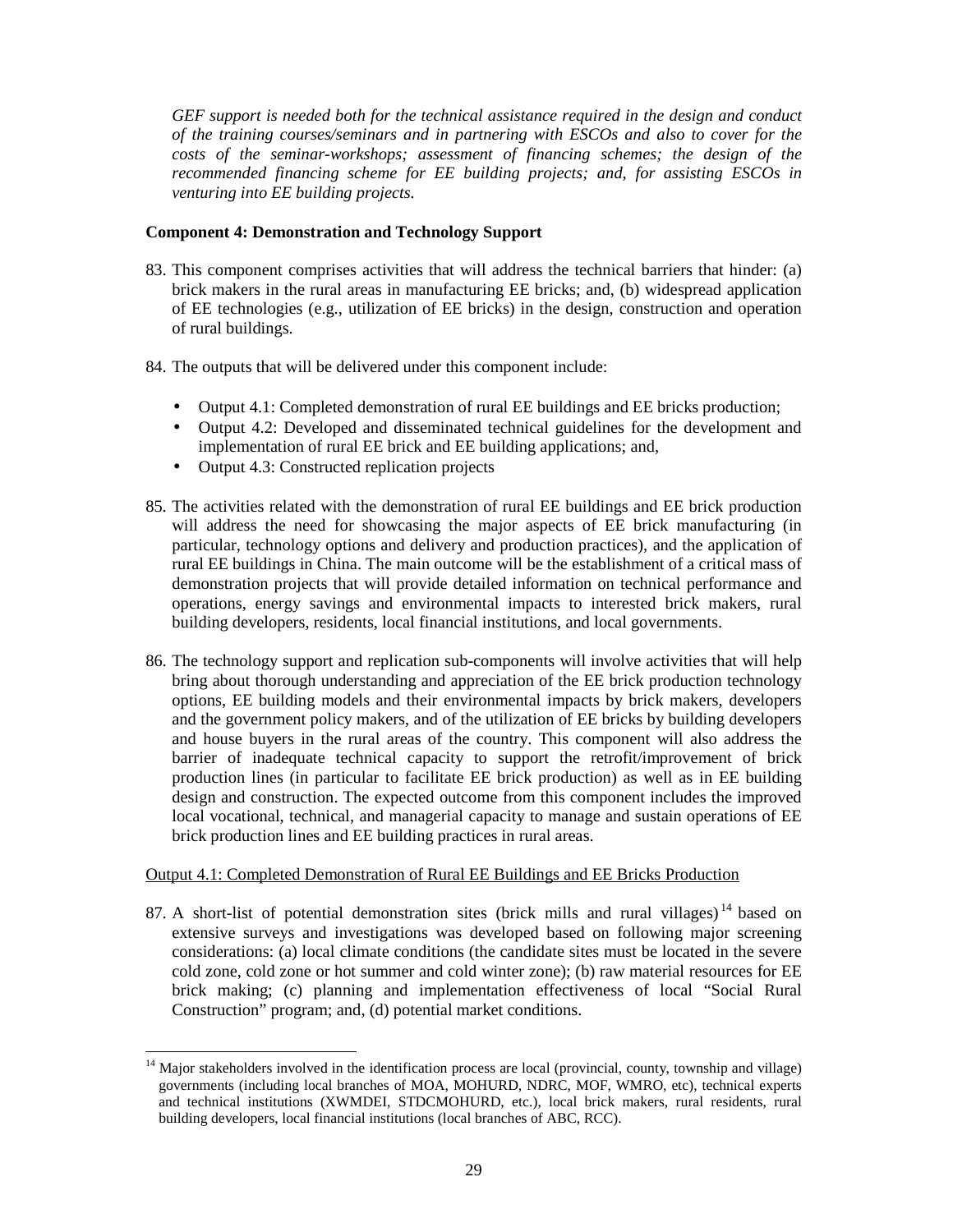88. During the selection of demonstration sites, the project preparation team paid special attention to the Sichuan Earthquake disaster areas15. In order to respond to the Government of China's alleviation and salvage action, Sichuan Province was identified as one of the 9 demonstration candidate provinces. In Dujiangyan County, Sichuan Province, where as one of the most damaged areas by the earthquake, one plant and one village were selected as the demonstration sites. In addition to the criteria applied in identifying other demonstration sites, the identification process particularly considered the feasibility of applying earthquake trash as EE building raw material and the mechanical resiliency of EE buildings against future earthquakes.



#### **Figure 1: Climate Zone Classification for Buildings Thermal Engineering Design**

- 89. Nine demonstration candidate sites (9 brick mills and 9 villages) were identified in Jilin, Hebei, Henan, Shan'xi, Gansu, Sichuan, Hunan, Anhui and Zhejiang Provinces. Eventually 8 demonstration sites will be selected by the project to implement relevant demonstration activities. The major criteria applied in the identification process are:
	- Local government commitment to rural EE brick production and EE building application;
	- Brick makers' commitment and interests in EE brick making:
	- Local policy environment, planning and implementation performance of "Social Rural Construction" program, and local governments' track records of implementing EE activities and programs;
	- Brick mills' technical, financial and management capabilities, market risks;
	- Local financial institutions' interest in EE activities; and,

 $\overline{a}$ 

• Local developers' technical capability, local residents' willingness to be involved in the project.

<sup>15</sup> On 12 May 2008, a major 8 degree earthquake occurred in Sichuan Province and its adjacent areas. Among the 46 million people affected by the earthquake, 69,227 people were killed; 374,636 people were injured; 17,923 persons were missing; 7 million buildings and houses were razed to the ground; and, 23 million buildings were damaged to some extent.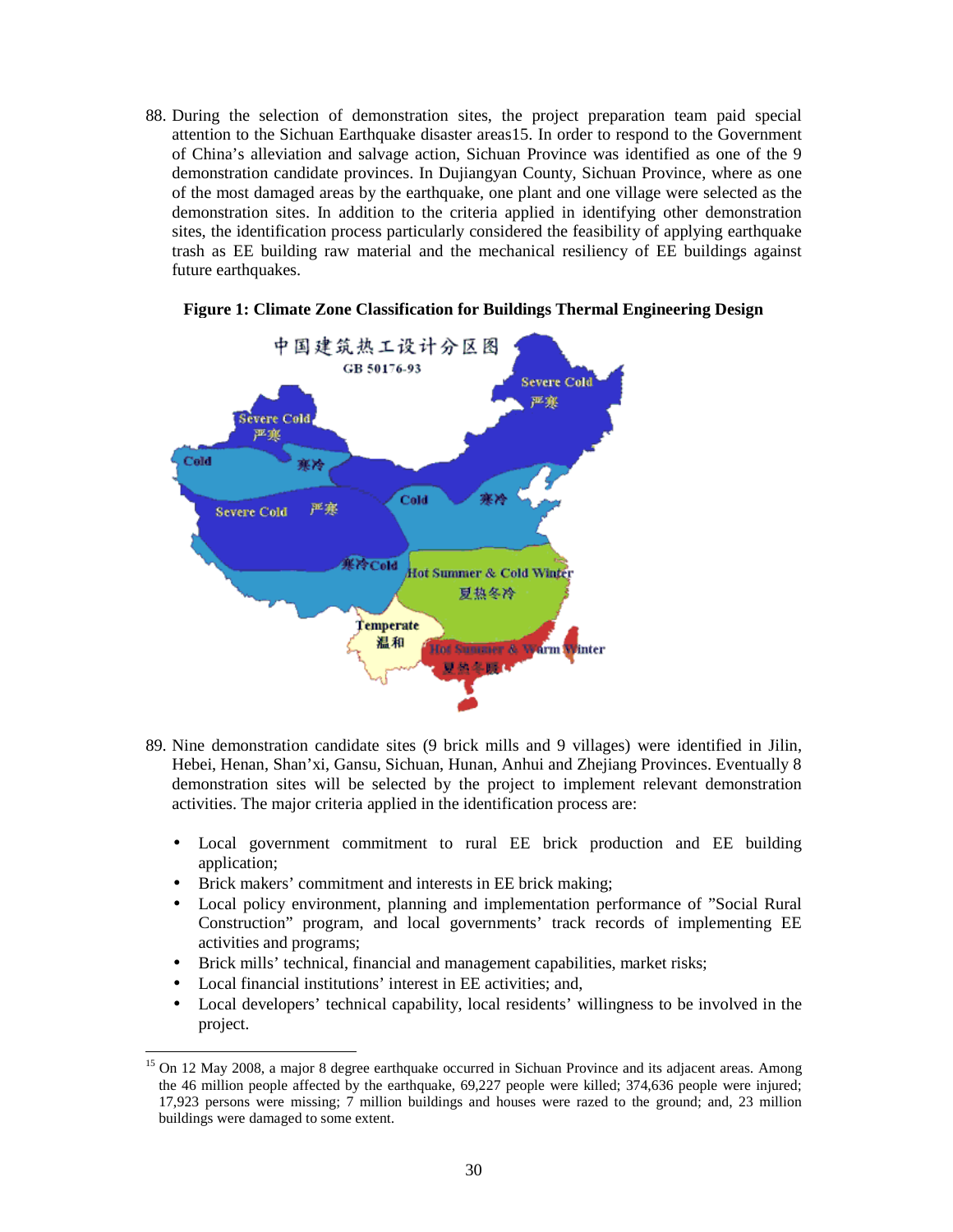| <b>Climate Zone</b>    | <b>Provinces and Cities</b>                               |
|------------------------|-----------------------------------------------------------|
| Severe Cold            | Inner Mongolia, Hei Longjiang, Liaoning, Jilin, Xinjiang, |
|                        | Ningxia, Gansu, Tibet, Qinghai                            |
| Cold                   | Hebei, Beijing, Tianjin, Shanxi, Shan'xi, Gansu, Tibet,   |
|                        | Sichuan, Henan, Anhui, Jiangsu, Shandong,                 |
| Hot Summer Cold Winter | Sichuan, Chongqing, Hunan, Hubei, Anhui, Jiangxi,         |
|                        | Shanghai, Zhejiang, Fujian,                               |
| Hot Summer Warm Winter | Guangdong, Guangxi                                        |
| Moderate               | Yunnan, Guizhou                                           |

# **Table 2: Major Cities/Provinces in Various Climate Zones**

- 90. The demonstrations of the application of EE building designs and construction, and EE brick manufacturing will showcase real-life examples to follow and aspire for. With this major output, the project will achieve not only visibility and attention to the issues but also produce proofs that EE technologies can be applied in the production of building materials (specifically for bricks) and can be integrated in real buildings, for real people in real locations. Among the demonstrations that may be featured under this activity are:
	- EE Brick Manufacturing
		- o EE brick composition/formulation and preparation
		- o EE brick kiln application, operation and maintenance
		- o Energy conservation and EE practices in brick manufacturing
		- o Design, engineering, financing, operation and maintenances of EE brick making facilities/plants
	- EE Building Design & Construction
		- o Application of building EE technologies
		- o Building retrofits for enhancing EE performance
		- o Application of building EE codes/standards
		- $\circ$  Design, engineering, financing, operation & maintenance of EE buildings
- 91. To realize the completed demonstrations, the activities will be carried out:
	- Conduct of Comprehensive Feasibility Analyses, Cost-Benefit Analyses and Engineering Studies/Designs for 16 Demonstration Projects – This will involve the provision of technical assistance to the demonstration hosts in the techno-economic feasibility analyses; basic and detailed engineering design of their respective demo projects. If there are already available pre-feasibility analyses, these will be reviewed to determine and verify project implementation requirements. Further feasibility assessments will be carried out by the demonstration hosts. This will involve carrying forward the existing EE building feasibility studies for the demonstration projects to detailed technical design and engineering, cost calculation, design of ownership and management models, costbenefit analysis, design of operation and maintenance concept, in-door air ventilation approach and air quality assessment plan, and assessment of financing aspects. Special attention will be provided to fully satisfy the national 50% EE building standards with the appropriate technical treatments that are financially more attractive to the low income rural residents.
	- Conduct of Specific Demonstration Project Implementation Requirements This will involve the performance of activities to meet certain requirements required to facilitate the smooth and effective implementation of the demonstration projects. Among these are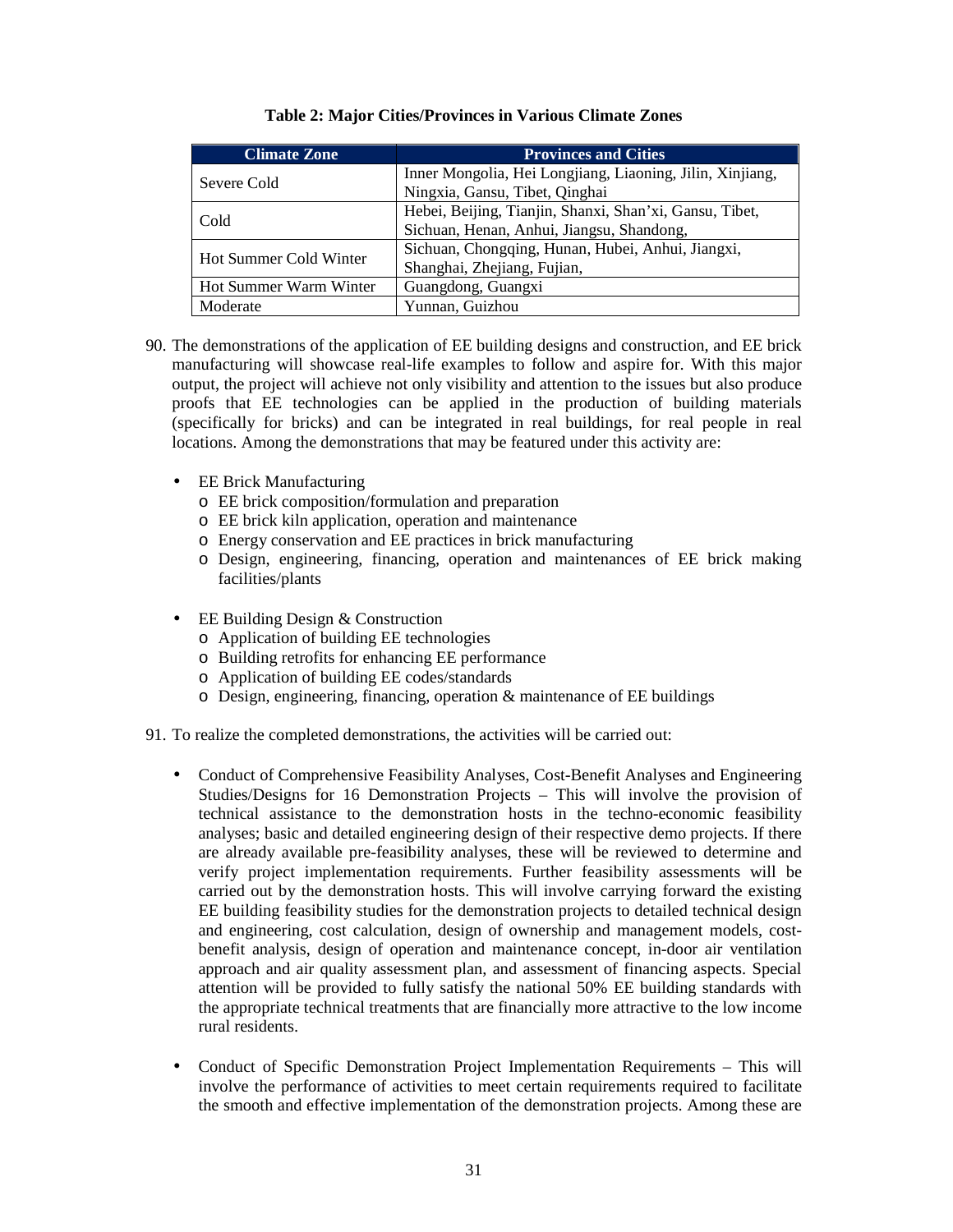the following: (a) verification and confirmation of the availability and quantity of clay resources and other possible raw materials (e.g. various kinds of industrial waste, such as furnace slag); (b) availability of materials needed and manpower for the retrofit of brick production lines and rural buildings; (c) financing assistance mechanism for the financing of some of the demo projects; and, (d) setting up of administration, as well as operation and maintenance systems at the demonstration sites.

- Establishment of Baseline Data for Each Demonstration Project In line with the design of each demonstration project, detailed data gathering and analyses, as well as field measurements will be conducted to set up the baseline conditions to which the energy savings and GHG emission reductions from the demonstration will be reckoned. For the EE brick making demonstrations, these include the production capacity, specific energy consumption, brick product properties and qualities, etc. For the EE building demo projects, these include, among others, the building design specifications, and design energy consumption. The operating performance targets for each demonstration projects will also be established. This activity could be carried out in conjunction with the review/conduct of the feasibility analyses for each demonstration.
- Finalization of the Demonstration Project Design and Assistance in the Demonstration Project Financing - This activity will involve the provision of technical assistance in the preparation basic engineering designs of the demonstration projects, particularly to sites where no previous designs have been proposed. It will also involve provision of technical advice in the comprehensive technical and economic feasibility evaluations, as well as in the detailed engineering designs. Part of this activity is the provision of assistance in the processing of applications for the financing of the operation and maintenance of each demonstration site. Host companies that are availing of the financing from banks/financial institutions will be assisted (if needed) in securing their financing.
- Installation, Operation, Monitoring and Evaluation of the Demonstration Projects Technical assistance (if needed) will be provided in the installation and commissioning works for each demonstration. Each demo project will be regularly monitored by the host and the MTEBRB project personnel using a common M&E system that will be designed and employed for this purpose. Both the MTEBRB project team and demo host will collect, analyze, and evaluate operating data on efficiencies, reliability, failures, and potential improvements. All information gathered as well as the results of the demo project performance will be uploaded into the RBSD.
- Demonstration Project Results Documentation This activity involves the preparation of the project profiles (as case studies) of the EE brick making and EE building demonstrations that will be carried out under the project. This will be based on the results of the detailed evaluation of the technical, operational and energy performance of each demonstration that will be carried out as part of the activities to implement the replication projects (Output 4.3). An inventory of the demonstration project results will be made. Each project report will be summarized into project profiles (or case studies) following an agreed presentation format. These project profiles will be inputted into a specific module of the RBSD.
- Demonstration Results Dissemination A workshop will be organized and conducted to discuss the results of the demonstration projects. The demonstration hosts will present the demonstration project they have implemented highlighting the EE technology involved, the scheme, the investment involved, results, energy savings achieved, actual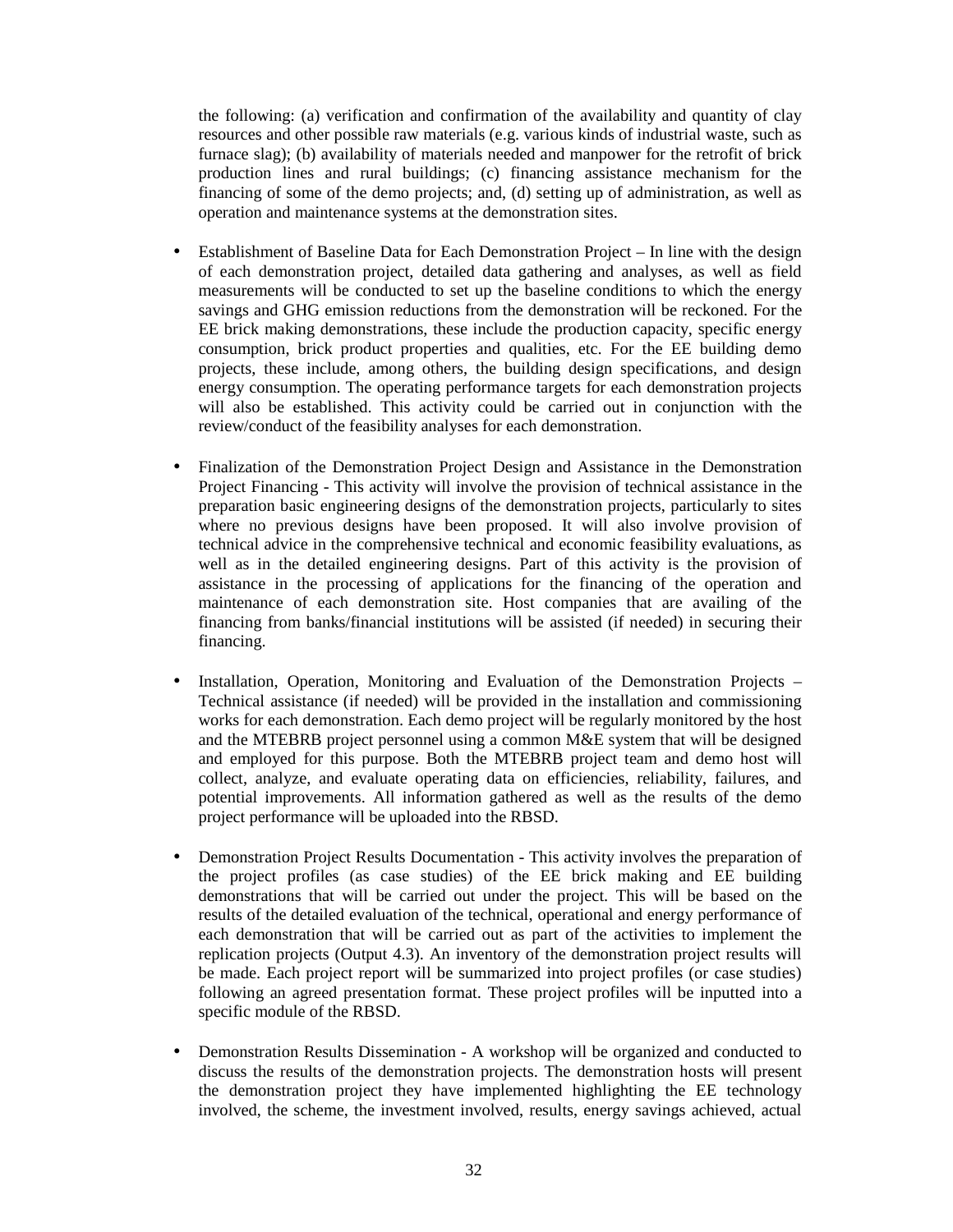project economics, estimated GHG emission reductions, and their respective recommendations. The workshop will assess the overall performance of the demonstration program and will come up with recommendations to the MTEBRB concerning the relevance of such kind of programs to support the government's efforts to improve the energy efficiency in the rural buildings sector in China.

*GEF support is needed for the technical assistance required for the feasibility studies, establishment of baseline data, and final design of the demonstration projects, n the installation and operation of the demonstration projects (if required by the demonstration hosts) and in the preparation of the project profiles (case studies). Moreover, GEF support is required for the conduct of the workshop and in the publication and dissemination of the workshop proceedings.*

Output 4.2: Developed and Disseminated Technical Guidelines for the Development and Implementation of Rural EE Brick Making and EE Building Applications

- 92. This output will be delivered through the conduct of specific activities designed to assist rural brick makers and building developers in ascertaining their capabilities and the viability of their venturing into EE brick manufacturing and EE building development in the Chinese rural areas. Capacity development actions will be carried out to enhance the capacity of rural brick makers and building developers in the application of EE building designs and EE building technologies. The following activities will be carried out to deliver this major output, which are necessary to enable rural brick makers and building developers to develop and implement; and to facilitate the implementation of, EE brick manufacturing and EE building developments, respectively:
	- Assessment of the Viability of Local Manufacturing of EE Bricks This activity will involve the evaluation of the feasibility of, and requirements for the local manufacture of EE bricks and other EE building materials and associated equipment and components. Assessment reports highlighting findings and recommendations for the local building materials industry for the manufacture of such materials (particularly EE bricks) for use in rural areas (and possibly also for urban areas and for the export market) will be prepared. The assessment reports will be provided to local brick manufacturers and will be explained to them in a series of EE brick market development workshops that will be conducted in selected rural areas. Moreover, part of the assessment is the evaluation of the capacity of local engineering/consulting firms in providing technical services in the design, engineering, operation and maintenance of EE brick making plants and facilities.
	- Assessment of the Capability of the Local Building Service Providers This activity will involve the evaluation of the current capacity of local building practitioners (engineers, architects, consultants, contractors), particularly in rural areas, in providing building services (e.g., EE building design, engineering, construction, as well as energy conserving operation and maintenance of buildings). Assessment reports highlighting findings and recommendations for the local building services industry will be prepared. The assessment reports will be provided to local building practitioners and will be explained to them in a series of EE building development workshops that will be conducted in selected rural areas.
	- Development of Technical Guidance This major activity is for the preparation of guidelines for the development and implementation of EE brick making and EE building projects.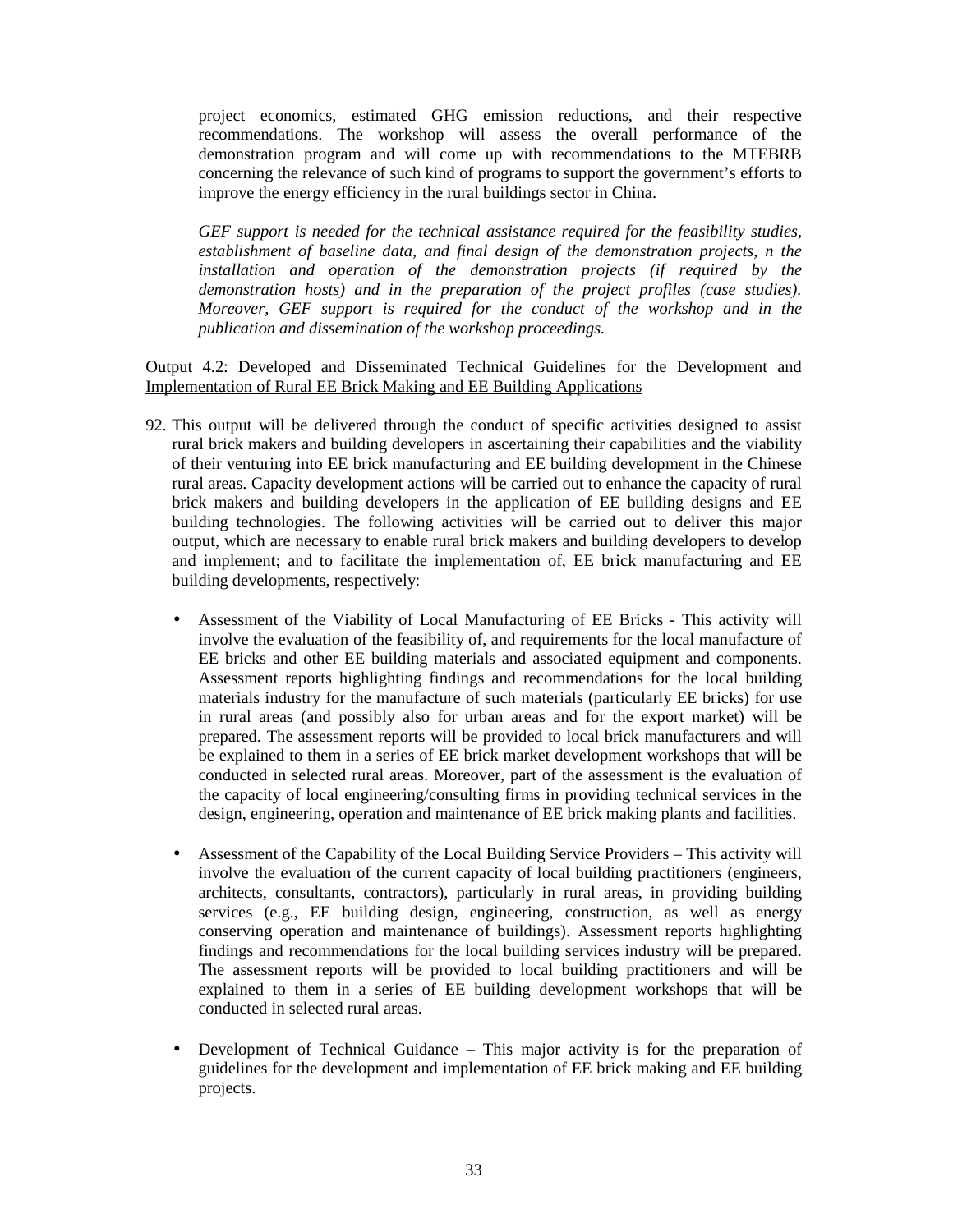- o EE Brick Making This activity involves the preparation of a compendium of guidelines on engineering design and operational practices for rural EE brick manufacturing for application in EE building projects. Assessments will be carried out for the purpose of coming up with the required guidelines on, but not limited to, the following: (a) other feasible EE options (based on weather conditions, thermal requirement, residential behavior, financial affordability) that brick makers can consider available; (b) availability of raw materials and fuels, as well as alternative raw materials and fuels for manufacturing EE bricks; (c) energy performance of existing brick products; and, (d) identification of potential improvements in the energy performance of brick products.
- $\circ$  EE Building Development<sup>16</sup> Based on the results of the previous governmental activities on development of model rural buildings, detailed architectural and engineering specifications of various EE building models, blueprints, EE features and specific requirements for EE building systems design and guidelines for the planning and operation of rural EE building programs.
- Design and Conduct of Capacity Development Programs This will involve the development of 2 separate capacity building programs based on the 2 previous assessments. One will be for the local brick making industry, and the other for the local building practitioners. The former will be a specific module to be included in the capacity development program on business development and management for rural brick makers and building developers. The latter will consists of the conduct of a training course on EC&EE in the buildings sector for MOHURD personnel, as well as a comprehensive training course on EE building materials applications and production technology for local engineering and architectural firms.

These training courses will be conducted in various rural areas each year. Each training course will be evaluated for the purpose of assessing their effectiveness and impacts particularly on the actual application of the fundamentals and principles involved in the areas of EE building materials (e.g., EE bricks) and applications, and EE building design and construction. These are expected to be continuously conducted by the MOHURD after the completion of the MTEBRB.

• Development of Rural EE Brick Making and Building Sector EC&EE Projects and Plans – This activity will involve the provision of technical assistance to the rural brick makers, rural building developers, building practitioners and local governments in efforts towards widespread adoption of EC&EE in the Chinese rural buildings sector beyond the MTEBRB. New project proposals for EE brick manufacturing and EE buildings will be prepared and for these new projects assistance will be provided for project set-up, costbenefit analysis (e.g., energy saving potentials and GHG emissions reduction) and financial plan. These proposals will be presented to interested local and/or foreign investors.

*GEF support is required for the technical assistance needed in the assessment of the capabilities of local brick makers, building practitioners and building service providers, in the evaluation of potential improvements as well as in the design and conduct of capacity development programs and in the development of rural EE brick making and EE building development projects and plans.*

<sup>16</sup> This will be supplementary to the main guidance for EE building design and construction that are covered in the formulated EE Building Codes/Standards in Component 3.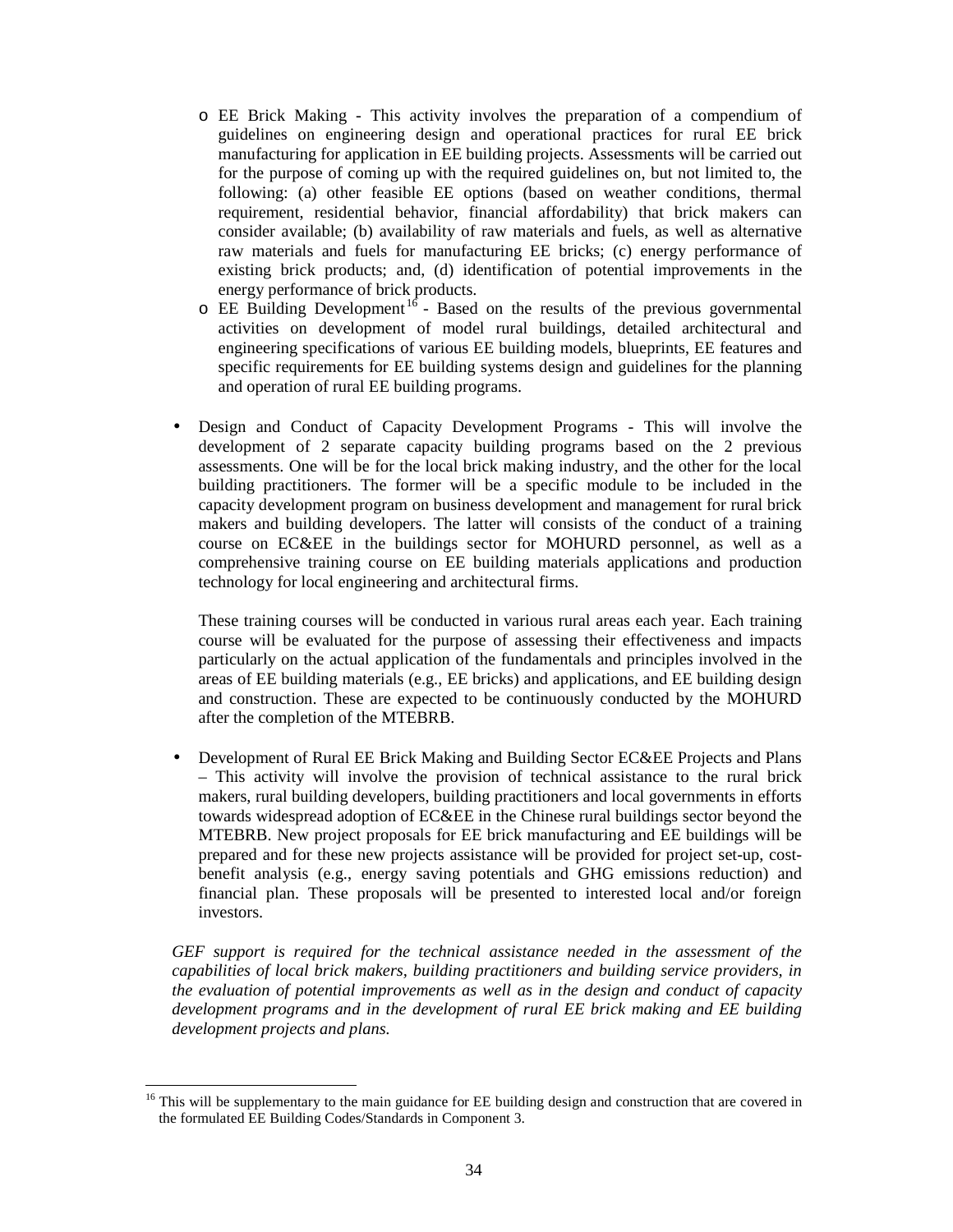# Output 4.3: Constructed Replication Projects

- 93. In order to demonstrate the effectiveness of the technical and EE performances of the demonstrations that will be implemented under this project, several replication projects (based on the completed/ongoing demonstration projects) will be implemented. The different demonstrations (EE brick making and EE building development) carried out at different geographical, topographical, climatic, economic and resource conditions, and the effectiveness of the above developed business models and operational procedures, will be replicated in selected brick making companies and rural towns/villages.
- 94. The following activities will be conducted:
	- Evaluation of the Completed Demonstration Projects This will involve the evaluation of all the data/information gathered during the monitoring of the operations of the various demonstrations that will be carried out. The evaluation will focus not only on the operational and energy performance of each demo project, but also their economics, environmental and where relevant social impacts. The profile of each demo project will be prepared under Component 3, as well as the lessons learned. The potentials for replication of each demonstration, including the feasibility of and requirements for the possible replications will also be determined and reported.
	- Selection and Development of Replication Projects Based on the results of the evaluation of the potentials and feasibility of the replication of the demonstrations, a set of criteria and selection procedure will be developed for selecting the potential candidate replication sites. A survey will be conducted to identify the potential candidates. A selection committee will be organized which will be tasked to do the selection. Under the guidance of the PSC and Technical Advisory Committee and using the agree selection criteria and the agreed selection procedure, 60 replication projects will be identified. Where needed, technical assistance will be provided to the host of the replication projects in conducting their detailed feasibility studies, baseline data and project implementation plans.
	- Technical Assistance for the Design & Implementation of Replication Projects Similar to that in the demonstration projects, the hosts of the replication projects will be assisted in the preparation of basic engineering designs, in the comprehensive technical and economic feasibility evaluations, as well as in the detailed engineering designs. Part of this activity is the provision of assistance in the processing of applications for the financing of the operation and maintenance of each replication project. Host companies that are availing of the financing from banks/financial institutions will be assisted (if needed) in securing their financing. Furthermore, technical assistance (if needed) will be provided in the installation and commissioning works for each replication project. M&E plans will be developed for all replication projects. Both the MTEBRB project team and the project host will collect, analyze, and evaluate operating data on efficiencies, reliability, failures, and potential improvements17. All information gathered as well as the results of the project performance will be uploaded into the RBSD. The replication results will be carefully documented and evaluated, and provide inputs to the development of national implementation roadmap.

 $\overline{a}$ <sup>17</sup> During the implementation of the replication projects, the monitoring will focus on aspects that will provide pertinent data/information in the development of mechanisms that will further enhance national efforts on: (a) energy conservation and wastes emission reduction; (b) new rural construction; and, (c) possibilities of leveraging commercial finance (e.g., through carefully targeted subsidies on loan interest).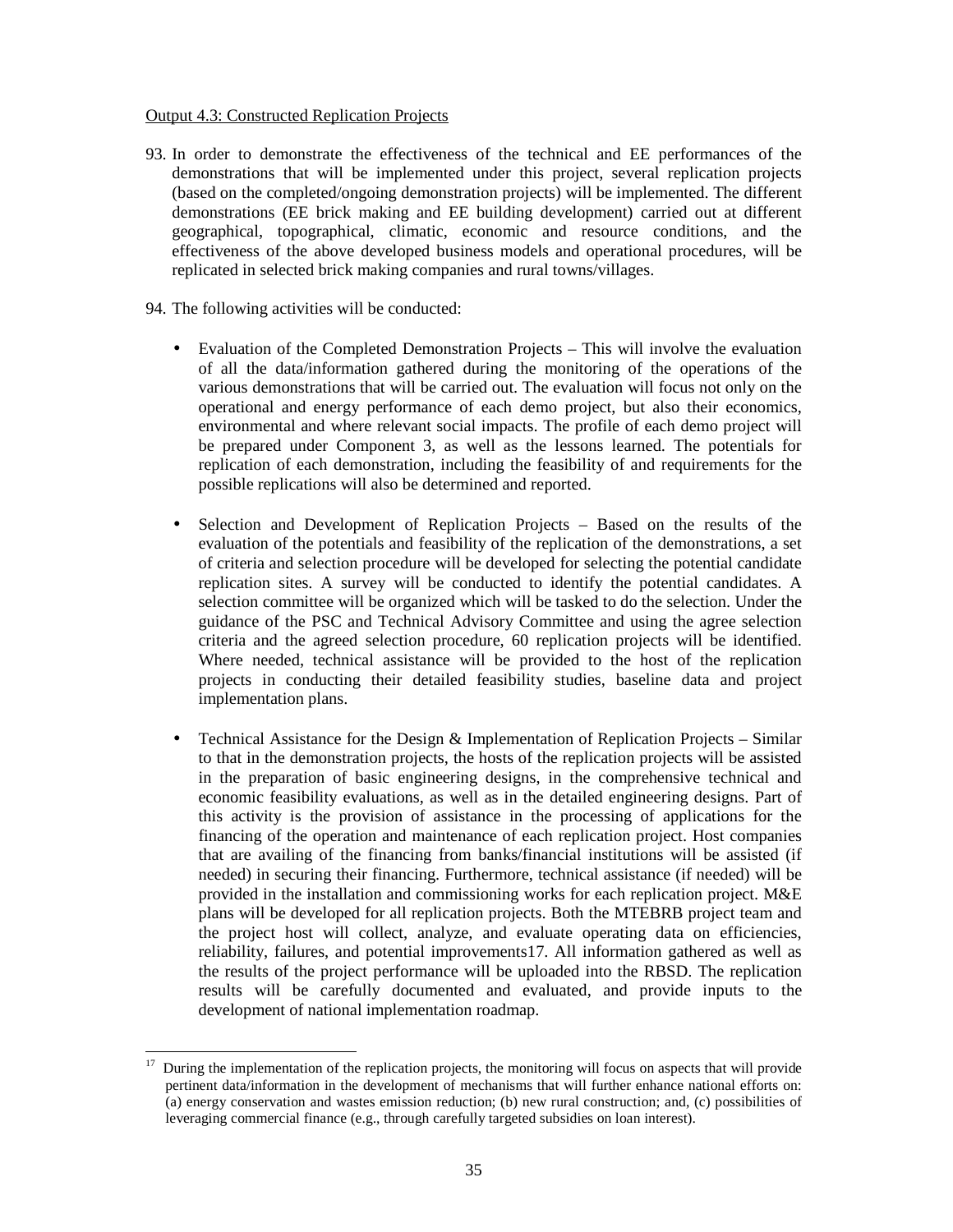*GEF support is needed for the technical assistance required in the evaluation of the demonstration projects, in the design and implementation of replication projects (e.g., feasibility studies, establishment of baseline data, and final design of the demonstration projects, n the installation and operation of the demonstration projects) if required by the project hosts.* 

## **Project Indicators, Risks and Assumptions**

- 95. The project success indicators are shown in the Project Planning Matrix (PPM) in Section II, Part II of this Project Document. The target values for these indicators based on the PPM, which will be monitored during the course of the MTEBRB implementation, are summarized in Section IV, Part V.
- 96. While all possible efforts have been made to ensure the effective design and implementation of the project activities in the project design phase, there are inevitably some unavoidable residual risks that will have to be carefully monitored and managed during the project to ensure its success. The different risks that were identified during the project formulation and the recommended mitigation measures and a commentary on the need for mitigation measures are provided in detail in Section IV, Part IV.
- 97. During the project design stage, based on the meetings held with the various stakeholders, several potential risks have been identified, closely analyzed and mitigation strategies have been incorporated. The following section briefly summarizes and assesses these risks.
- 98. While the detailed risks identified and related mitigation strategies are summarized and presented in Section IV Part IV, the major risks that might prevent the project objective(s) from being achieved include:
	- Effectiveness of organizing and coordinating a large, complex project with key stakeholders;
	- Technical capacity of implementing partners; and,
	- Effective involvement of financial institutions in the project implementation;
	- Replication projects that do not match pilot projects' technical and EE performances.
- 99. To mitigate the first risk, the project will establish a strong project steering committee (consisting of key governmental authorities including MOF, MOHURD, MOFT and MEP, etc.) and local project steering committees (to be led by local wall-material offices that are in charge of EE brick production and replication, or offices that are in charge of the "Building a New Socialist Countryside" campaign) to facilitate the project implementation. At the same time, various measures will also be taken to facilitate the collaboration between the stakeholders, including the full use of the existing SME networks and the rural energy service system established by the MOA, plus the sound relationship with concerned governmental authorities at various levels established by the previous UNDP-GEF TVE project.
- 100. As to the technical capacity of MOA, this agency will strengthen its project management capacity by setting up a technical advisory committee consisting of prominent experts to enhance the project management and provide technical support to the PMO. In order to strengthen the project implementation capacity of local partners, extensive training will be conducted through the implementation of relevant project activities which will specially target the various stakeholders' roles and their special needs for capacity enhancement in the project implementation and to the successful achievement of the project goal.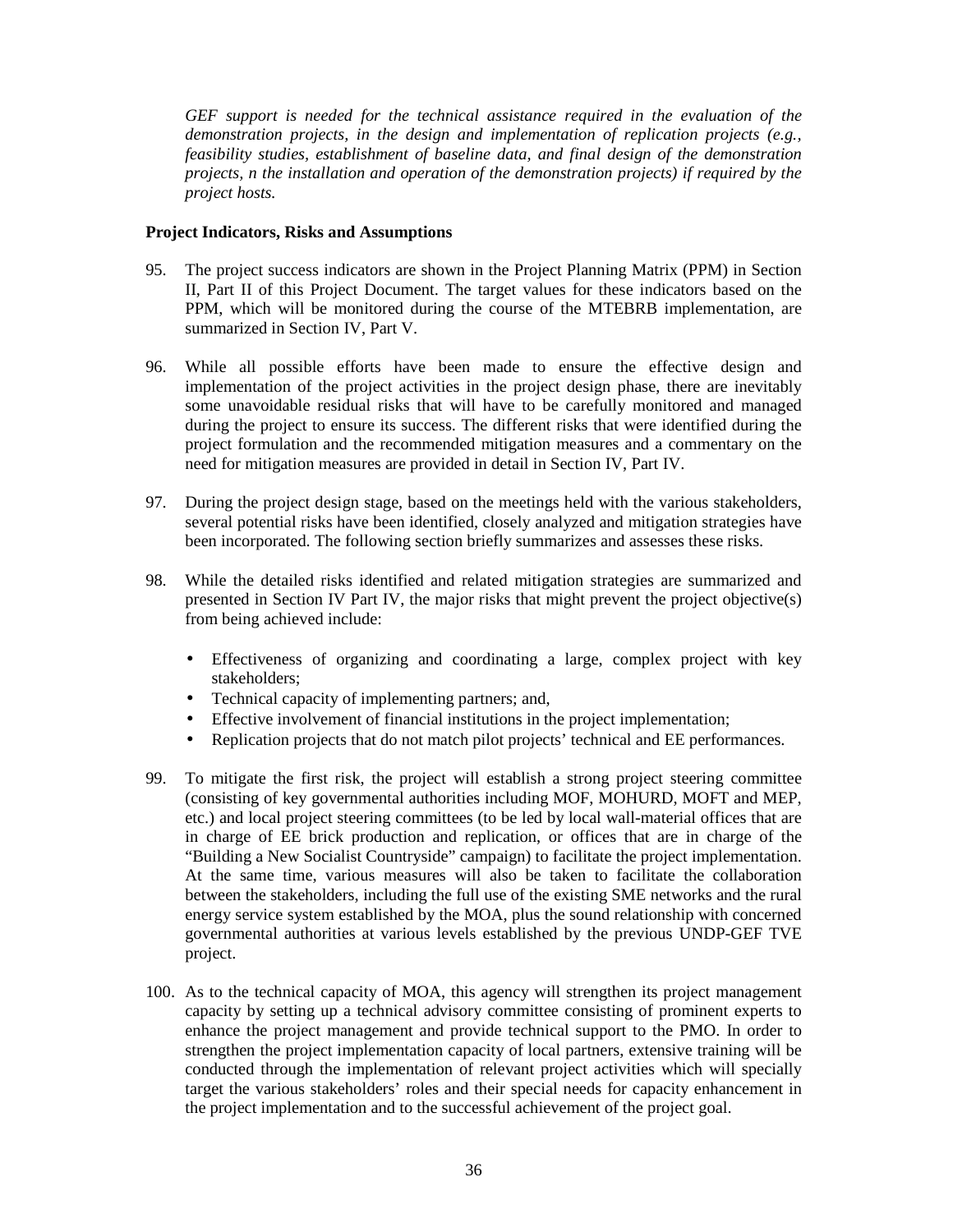- 101. The project preparation team believes that the active and effective involvement of financial institutions in the project is one of the major risks faced by the project. Based on the consultation with the GEF/UNDP TVE II participants on the lessons of developing and operating rural EE financial mechanisms, which is one of the major components of TVE II project, and through the investigation and discussion with local governments, developers, brick manufactures, as well as financial experts, the project intend to address this risk through the following strategy:
	- The most pivotal and active financial institutions in the new rural construction campaign of the Chinese Government and for supporting rural EE brick production are the ones rooted in local economy, such as Rural Credit Cooperatives (RCCs). Unlike other national financial institutions, (ABC, for example) the RCCs are locally and collectively owned (at county level and below), their major business are related with local economic activities (80% or more in terms of loan balance), and were strongly influenced by the local governments.
	- The project will specially target these local financial institutions with specially designed capacity building and information dissemination activities to address their particular needs and requirements;
	- The project will carefully select the demonstration and replication sites where local governments and local RCCs are having a strong bond in promoting new rural construction and EE activities.
- 102. Unlike the demonstration projects, due to the much larger magnitude of the replication activities, and relatively less financial support from the project, it will be difficult to apply hands on management on replication projects. Doing so may result in lesser than expected magnitudes of EE achievements. In order to deliver quality management and implementation results of the replication projects, the project plan to use the 1 million USD budget from the TVEII RCF, which has been transferred by GEF/UNDP to the Chinese government, in the TA activities related with replication projects. With the help of the additional fund, and through careful design, the project will:
	- Under the leadership of Technical Advisory Committee, the detailed eligibility criteria will be developed and applied in the site-selection process, which will include the technical EE performance specification on EE brick products and EE buildings;
	- Conduct extensive and special target training and capacity building activates in the replication sites to address the technical and administrative incapability; the project will mobilize quality technical expertise and personnel to provide technical assistance in feasibility study and detailed engineering planning and operation;
	- Unlike the commitment made in PIF to "influence" 60 replication projects, during the project implementation 60 replication projects will be physically built by the project, and 1) the EE performance and ES/GHG reduction of the replications will be included into the project PPM 2) the M&E plan will be developed to specially focus on the effective technical and institutional procedures of EE performance M&E; and, 3) local training program and institutional arrangement (by taking the full advantage of MOA's national rural energy and environmental network) will be developed and put into place to assist PMO in day-to-day M&E activities and data documentation.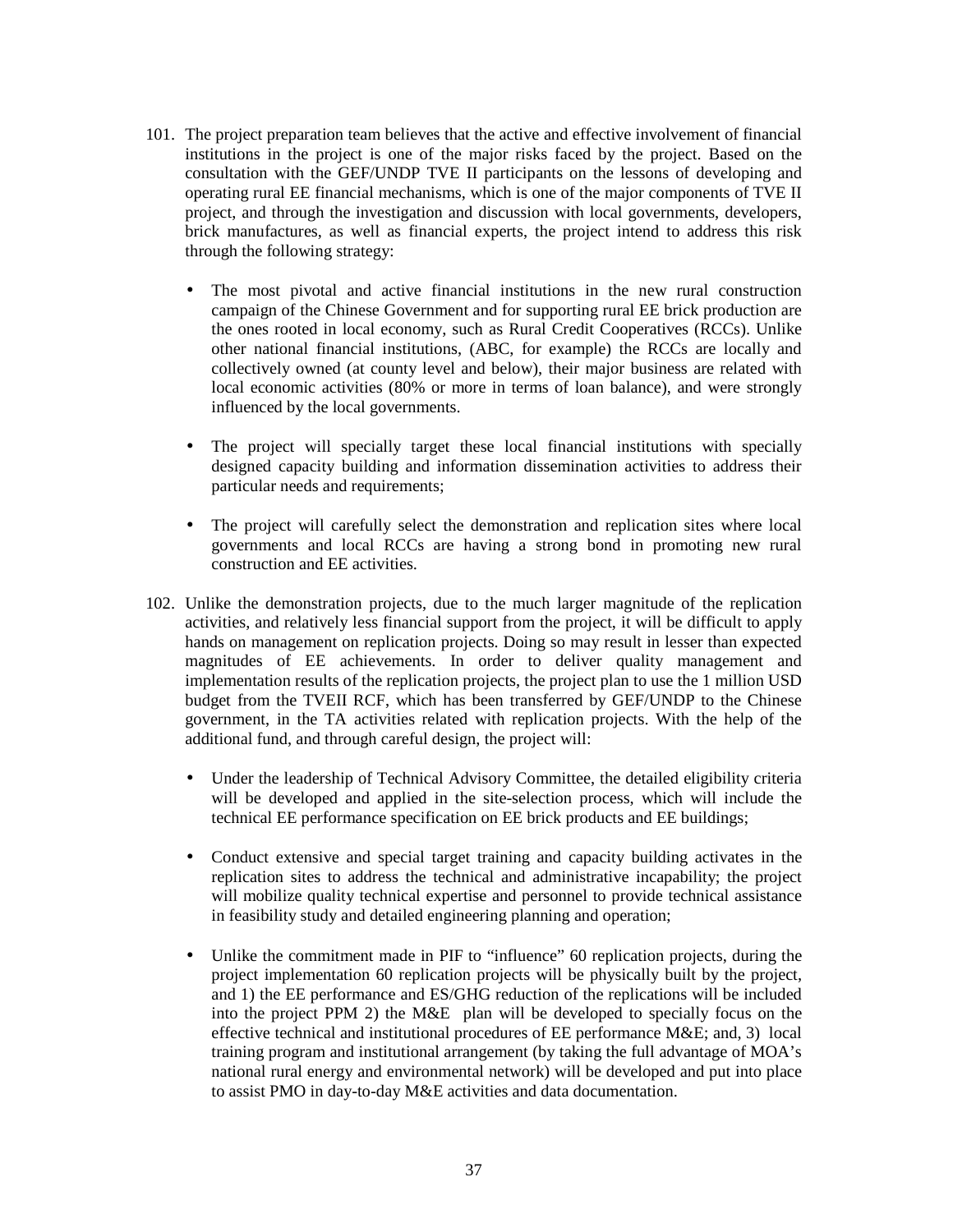#### *Expected Global, National and Local Benefits (Details Contained in Section IV, Part V)*

#### Global Benefits

103. The project is projected to reduce GHG emissions from China's rural C&R sectors by 234,047 ton of  $CO_2$  by project end. It is envisioned that the project direct  $CO_2$  emission reductions throughout the demonstration and replication projects' life time will be 2.65 M tons (by the end of 2033), and the indirect  $CO<sub>2</sub>$  emission reduction influenced by the project will be as high as 62 M tons by the end of 2033.

#### National Benefits

- 104. Through the implementation of the project, about 95,200 tce of energy will be saved by the end of the project, and the direct and indirect energy savings of the project will be 1.06 and 25 million tce respectively.
- 105. Nationally, endorsement and adoption of this project would position China as one of the front runners in the area of market transformation for rural energy efficient technologies applications in buildings and building materials, with wide-ranging applications and replication potential, both in- and outside of China.
- 106. Due to the implementation of the project, the currently adopted solid clay bricks will be replaced by much less clay consuming EE bricks, thereby resulting in the conservation of the country's valuable clay resource. Because of the construction of EE buildings that will be demonstrated and promoted by the project, the heating coal use in winter time is expected to be reduced, in-door and out-door air quality will be improved, which will be also improve the respiratory system health of rural residents.

#### *Country Ownership: Country Eligibility and Country Drivenness*

- 107. According to the Instrument for the Establishment of the Restructured Global Environment Facility, China qualifies for GEF financing on the following grounds: (a) It has ratified the United Nations Framework Convention on Climate Change on February 28, 1994; and, (b) It receives development assistance from UNDP's core resources.
- 108. The proposed project will positively respond and make great contribution to the strategy and policy of the GOC concerning energy efficiency in rural areas through its close linkage with the new government campaign on "Building a New Socialist Countryside" and promoting the upgrade of brick products and production technology of rural brick plants and the application of EE buildings, promoting the sustainability of rural brick industry, improving the living standard of rural residents thus increasing energy efficiency in rural areas. The project is clearly in line with the GOC's strategy and policy to: (1) "Reduction of energy consumption by 20% per unit GDP by 2010" as enacted by the State Council in the 11th 5-year National Economic and Social Development Plan in 2006; and, (2) "Promotion of the application of energy efficient building materials, and guide rural residents to build energy efficient buildings" as stated in the MOA circular on "Opinions on Enhancing Energy Conservation and Pollution Reduction in Agriculture and Rural Areas".
- 109. This proposed GEF-supported technical assistance & capacity building project that the Ministry of Agriculture of China intends to implement through the UNDP is definitely within this particular GEF IA's proven comparative advantage. UNDP currently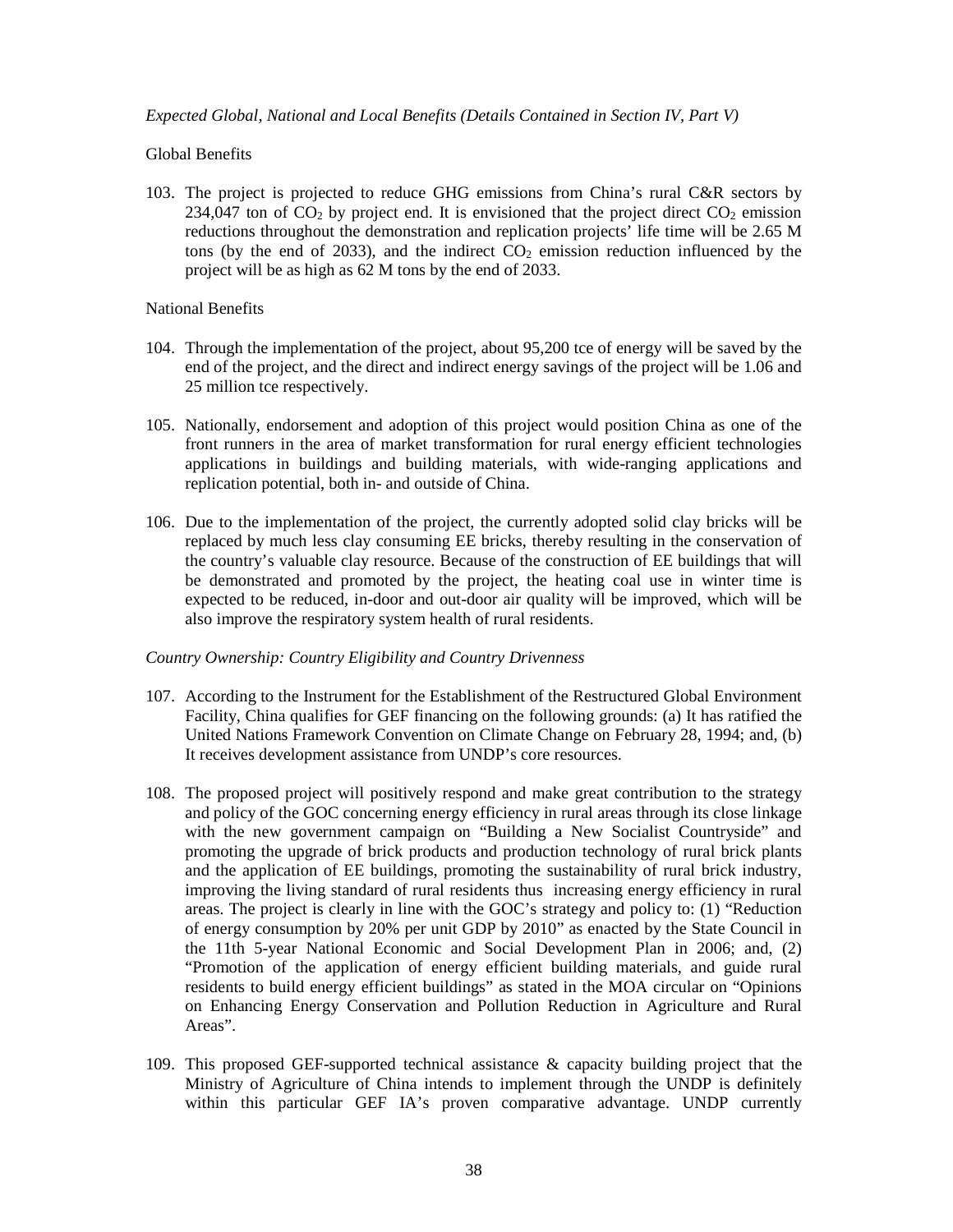implements similar GEF-assisted projects in the Asia-Pacific region on EE in the brick industry (e.g., India, Bangladesh) and the buildings sector (e.g., India, Mongolia).

#### *Sustainability*

#### Institutional Sustainability

- 110. The project will support the improvement of existing rural EE and construction services and administration thereof. Local government officials responsible for rural EE and construction management will use the project as a strong platform for engagement, monitoring and evaluation, thereby building their capacity and knowledge in a very practical 'learning-by-doing' way. Improved rural building sector energy efficiency will improve overall national energy conservation and rural development and living standards. In this context the project will compliment the nation's plans to promote building sector's energy efficiency and construct the sustainable new countryside. The designed project will explicitly serve low-income rural residents through improved EE residential buildings and EE bricks supply.
- 111. Through the extensive capacity building activities and through the workshops and information exchange platforms, the project will also increase the country's expertise and capacity on rural EE buildings application and its implementation. Increased awareness resulting from the supported projects is expected to generate a paradigm shift in people perception of new rural construction, with demo projects repeated throughout the country.
- 112. The project is not proposed in isolation in terms of governmental development strategy and policy framework, but arises from the existing long-term Energy Conservation Plan of the nation. The GEF project will fast-track elements of the plan, enhance it with a strong and very high profile example, and allow the local governments to spend scarce financial and human resources on rural energy conservation enhancements that will strongly support the realization of governmental development goals.

#### Technical Sustainability

- 113. The project not only showcases the technical viability of rural EE buildings and brick products, but also pays special attention to increase the major stakeholders' technical capacities in implementing rural EE building and brick applications activities through a series technical assistance.
- 114. The extensive training activities will increase the understanding and knowledge about the technologies on rural EE building and bricks among local public. The pilot and replication practices will provide opportunities for rural developers, local technical institutions, and brick mills to increase their technical capability through trial-and-error process. Moreover, the focus of the project activities try to develop and pilot a sustainable replication mechanism (which include detailed, easy to understand technical manuals, guidelines, drawings and blue prints, as well as suggested rural EE building codes and standards) will provide technical guidance and facility to future post-project replications and for local governments to implement relevant programs.

#### Financial Sustainability

115. The project focuses on strengthening the knowledge and capacity of local financial institutions because they are the ones most deeply rooted in local economic activities. They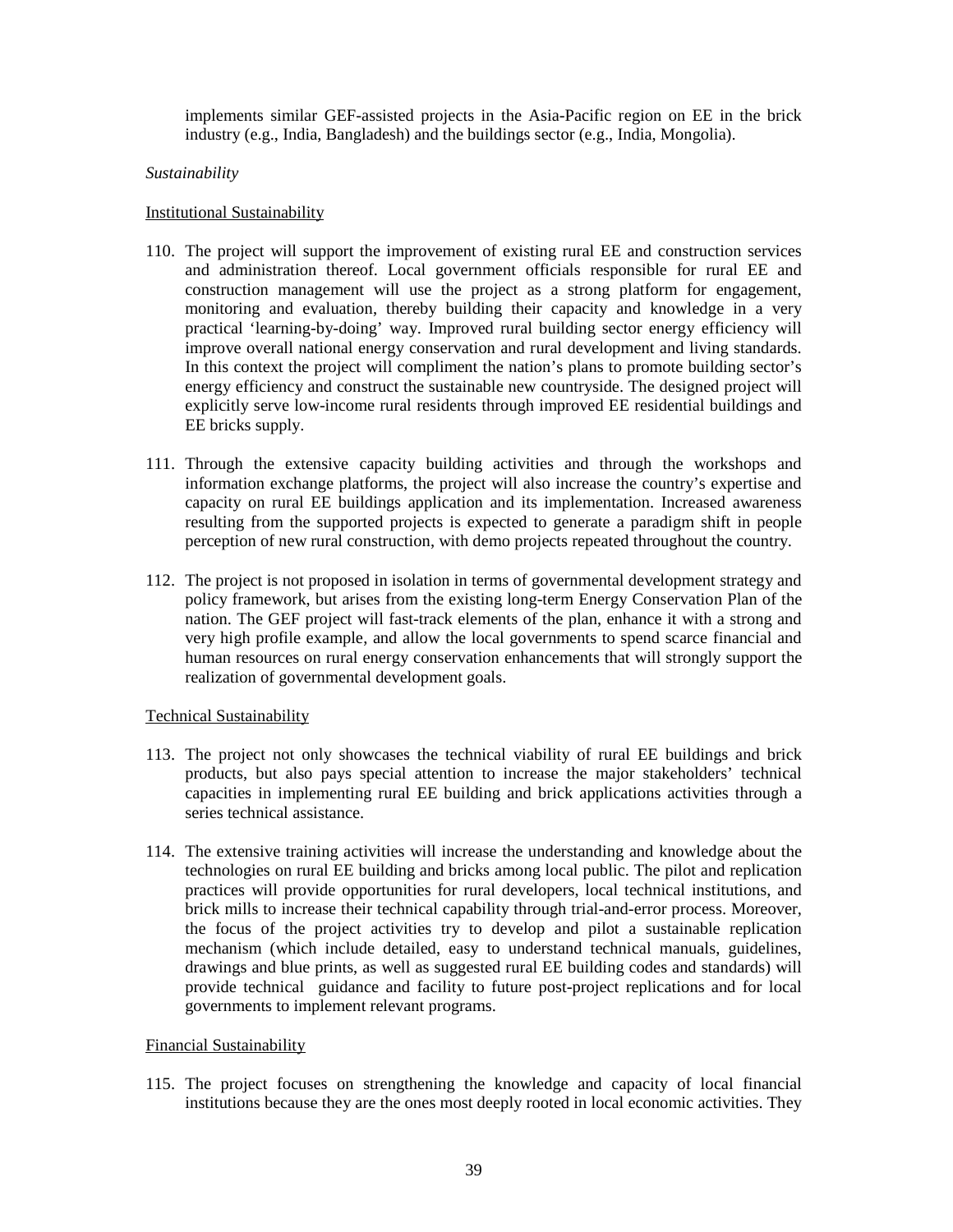are not only closely cooperating with the local governments in providing financial support to the relevant governmental programs and efforts (such as SNRC and EE/EC campaigns), but also have a better understanding of the local market and related uncertainties and risks. Unlike other national financial institutions, the majority of these local financial institutions' financing activities are local businesses.

116. Through the capacity building activities of the project, these local financial institutions will gain their appreciation of the potential of this brand new rural EE building and brick market, and more skillful in developing the market, evaluating and controlling the related market risks, and provide more effective and sufficient financial support to the future relevant activities.

#### Socio-economic sustainability

117. Through the implementation of the project, especially through the demonstration and replication projects, the comprehensive benefits of EE buildings and EE bricks (such as improvement of in-door living condition, reduced heating cost, as well as the cleaner local environment) will be appreciated and followed by the broader rural population along with their fast increasing financial capability.

#### *Replicability*

118. The project is envisaged to provide examples for implementation of rural EE building and brick applications in selected rural areas, which may be replicated in other rural places with similar climate conditions. The replicability of each category of project supported interventions in other Chinese provinces is shown in the Table 3. Of the total 33 provinces in the country, 23 of them can follow the lead of the project in rural building sector EE improvement. About 60% of the total rural population stands to receive the impact.

| <b>Provinces</b> | <b>Rural Households</b> | <b>Rural Population</b> | <b>Possibility of Replication</b> |                        |
|------------------|-------------------------|-------------------------|-----------------------------------|------------------------|
|                  | (million)               | (million)               | <b>Rural EE Buildings</b>         | <b>Rural EE Bricks</b> |
| Hei Long Jiang   | 5.34                    | 17.63                   | Yes                               | Yes                    |
| Jilin            | 3.89                    | 12.79                   | Yes, project                      | Yes, project           |
| Liaoning         | 5.53                    | 17.54                   | Yes                               | Yes                    |
| Inner Mongolia   | 3.78                    | 11.99                   | Yes                               | Yes                    |
| Hebei            | 12.35                   | 41.48                   | Yes, project                      | Yes, project           |
| Beijing          | 0.86                    | 2.53                    | Yes                               | Yes                    |
| Tianjin          | 0.79                    | 2.64                    | Yes                               | Yes                    |
| Shanxi           | 5.29                    | 18.99                   | Yes                               | Yes                    |
| Shan'xi          | 6.63                    | 22.26                   | Yes, project                      | Yes, project           |
| Gansu            | 4.44                    | 17.90                   | Yes, project                      | Yes, project           |
| Ningxia          | 0.82                    | 3.41                    | Yes                               | Yes                    |
| Sichuan          | 17.74                   | 52.34                   | Yes, project                      | Yes, project           |
| Chongqing        | 4.85                    | 14.55                   | Yes                               | Yes                    |
| Hunan            | 12.25                   | 37.84                   | Yes, project                      | Yes, project           |
| Hubei            | 10.04                   | 31.74                   | Yes                               | Yes                    |
| Henan            | 18.18                   | 61.46                   | Yes, project                      | Yes, project           |
| Anhui            | 11.98                   | 37.50                   | Yes, project                      | Yes, project           |
| Shandong         | 16.91                   | 49.88                   | Yes                               | Yes                    |
| Jiangsu          | 11.94                   | 35.69                   | Yes                               | Yes                    |
| Zhejiang         | 7.57                    | 21.66                   | Yes, project                      | Yes, project           |
| Jiangxi          | 7.65                    | 26.30                   | Yes                               | Yes                    |

#### **Table 3: Project Replication Potential**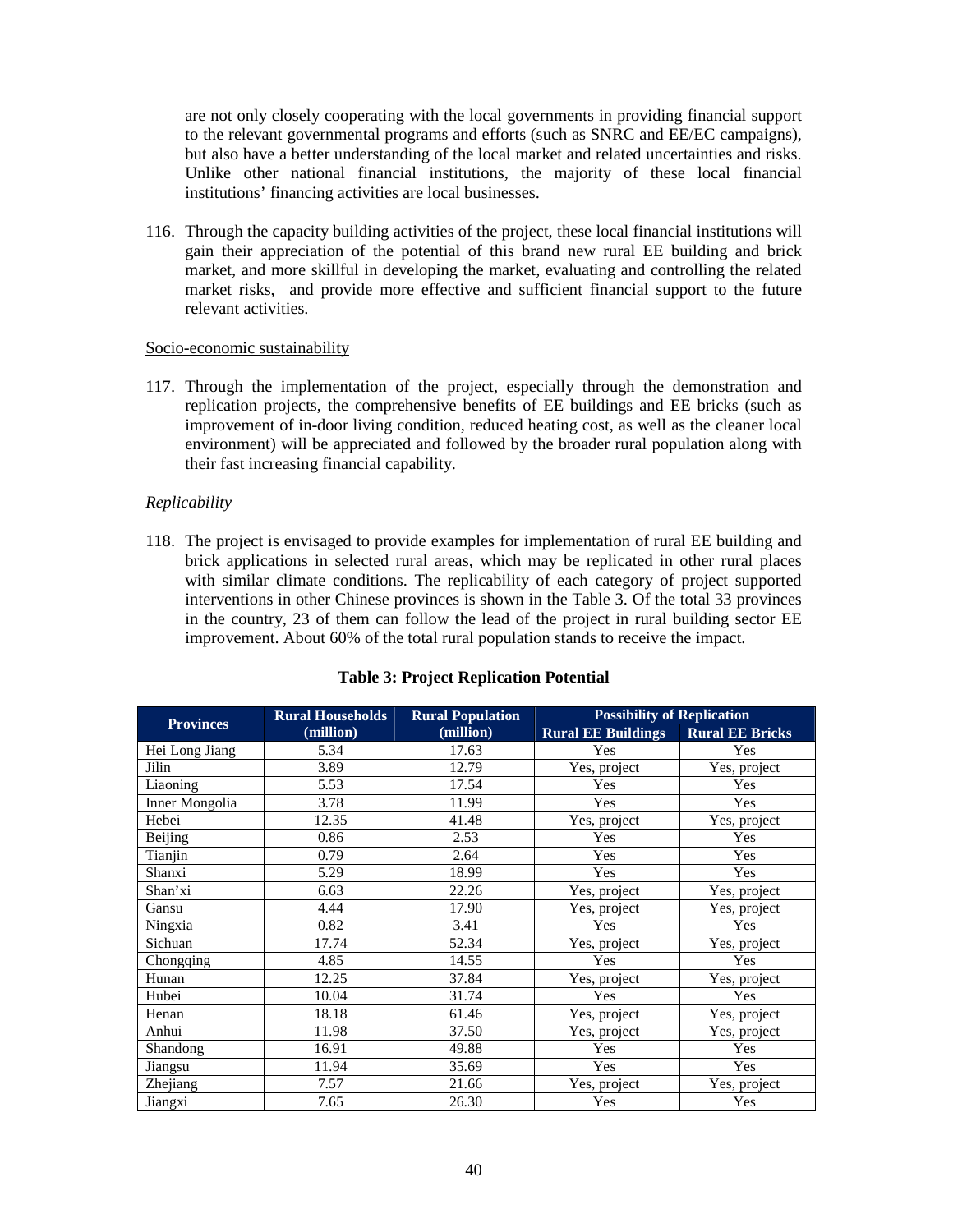| <b>Provinces</b> | <b>Rural Households</b> | <b>Rural Population</b> | <b>Possibility of Replication</b>                   |     |  |
|------------------|-------------------------|-------------------------|-----------------------------------------------------|-----|--|
|                  | (million)               | (million)               | <b>Rural EE Buildings</b><br><b>Rural EE Bricks</b> |     |  |
| Shanghai         | 0.78                    | 2.10                    | Yes                                                 | Yes |  |
| Guizhou          | 7.34                    | 27.00                   | Yes                                                 | Yes |  |
| Total            | 76.95                   | 567.20                  |                                                     |     |  |

- 119. The project offers a demonstrable example of how efficient rural buildings application and brick production can be implemented, and a tangible opportunity to quantify the benefits of such an investment in terms of energy savings and avoided costs, local and global emissions and their externality costs, improved living conditions and environment, and many other benefits. This articulation of benefits as part of the project implementation will be of enormous value to policy makers as they can craft additional tools and measures to manage the rural construction and development and provide sustainable services and infrastructure. The demonstration and replication projects/mechanisms are likely to provide a best-practice model, thereby influencing a climate change benefit of lasting impact well beyond the reach of a once-off project.
- 120. The project will include a component on dissemination of experiences and the lessons learned to interested parties not only in China but also in other countries of the region. Lessons will be extracted from that body of experience and through an aggressive communication and outreach plan. Relevant and cost effective climate and pollution mitigation measures will be demonstrated, and the cost-effective nature of the interventions will be highlighted to encourage implementation of similar initiatives in other areas. It is hoped that within China, rural governments and brick mills will quickly learn about the replicable elements and start including these elements in their own plans. To facilitate such learning, the project during its final stage will invite related authorities and technical institutes to visit the rural building sector's EE improvements in the selected host villages and plants. From the experience in TVEII, it could be expect that the project will be the catalyst of a ripple effect in China and Asia-Pacific Region.
- 121. In order to capture the experiences and impacts of the project, key performance indicators with respect to its objectives and outputs will be specified and a comprehensive monitoring and evaluation system will accompany the intervention. These indicators will facilitate monitoring of the progress of national and local authorities in implementing sustainable rural construction and will help to identify what works, what doesn't and why.

#### **PART III: MANAGEMENT ARRANGEMENTS**

122. Given the past experience with UNDP-supported project, UNDP seeks to implement an innovative management approach based on a partnership where accountability and responsibility for managing and achieving project outputs are equally shared among the MTEBRB partners. The organizational structure is shown in Fig. 2.

#### **Project Implementation Arrangements**

123. The management structure of the MTEBRB project will be as follows: A Project Steering Committee (PSC) will be established and will comprise of the representatives of the UNDP-GEF Regional Coordination Unit (RCU) for Asia-Pacific, UNDP-China, MOA, and also including the representatives from all major relevant governmental agencies, such as MOHURD, NDRC, MOF, etc. The PSC will play the role of an advisory committee. The PSC member will also be invited to participate in the annual project review meetings. The Chairperson of the PSC will be the representative from MOA. The Project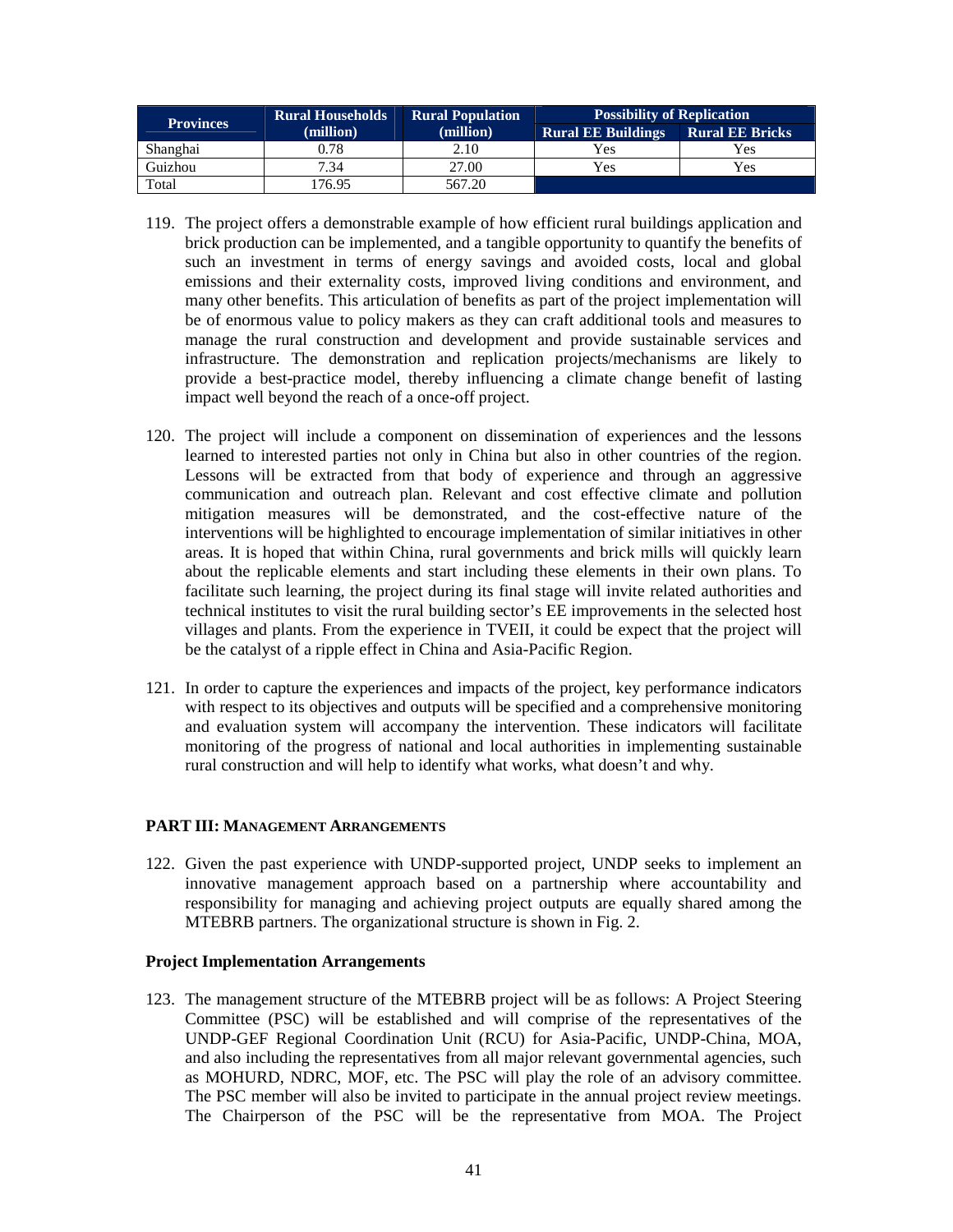Management Office (PMO) will be also established by MOA to be responsible for coordinating and implementing the project activities of the project. The PMO Director will serve as the Secretary of the PSC. MTEBRB will be Nationally-Executed (NEX) by the Chinese Government. It will assume the overall responsibility of ensuring that all activities are executed accordingly and as per the approved Project Document. The Ministry of Agriculture (MOA) will be the Implementing Partner (or Executing Agency) for the MTEBRB project.



**Fig 2: Project Organizational Structure** 

- 124. The PSC will be established with the key responsibilities as follow: (a). Reviewing of annual progress reports for necessary guidance; (b) Reviewing and approving the annual work plans and budgets; (c) Providing guidance on the effectiveness of MTEBRB implementation, and its linkages to corporate UNDP policy decisions, and other UNDP initiatives; and, (d) Monitoring and evaluating the implementation of MTEBRB towards the intended outputs, after two years of project execution. As a minimum, the PSC will meet at least once a year, allowing for the stakeholders to review the progress with the project implementation and to agree on a coordinated annual project implementation strategy and plan.
- 125. UNDP-China, together with the UNDP-GEF Regional Technical Advisor for Climate Change in the Asia-Pacific region will carry out the GEF oversight. Working in conjunction with the various project partners, UNDP-China will be responsible for monitoring and evaluation (M&E), including organizing project reviews, approving annual implementation work plans and budget revisions, monitoring progress, identifying problems, suggesting actions to improve project performance, facilitating timely delivery of project inputs, and provide linkages to the other sub-regional, Asia-Pacific regional and global initiatives. All M&E functions will be carried out in line with standard UNDP and UNDP-GEF procedures. UNDP China will also provide country office support for all the activities of the project as agreed with the implementation partner of China.
- 126. As the Implementing Partner for this project, China's MOA will appoint a National Project Director (NPD) to be in charge of overall responsibilities, including planning,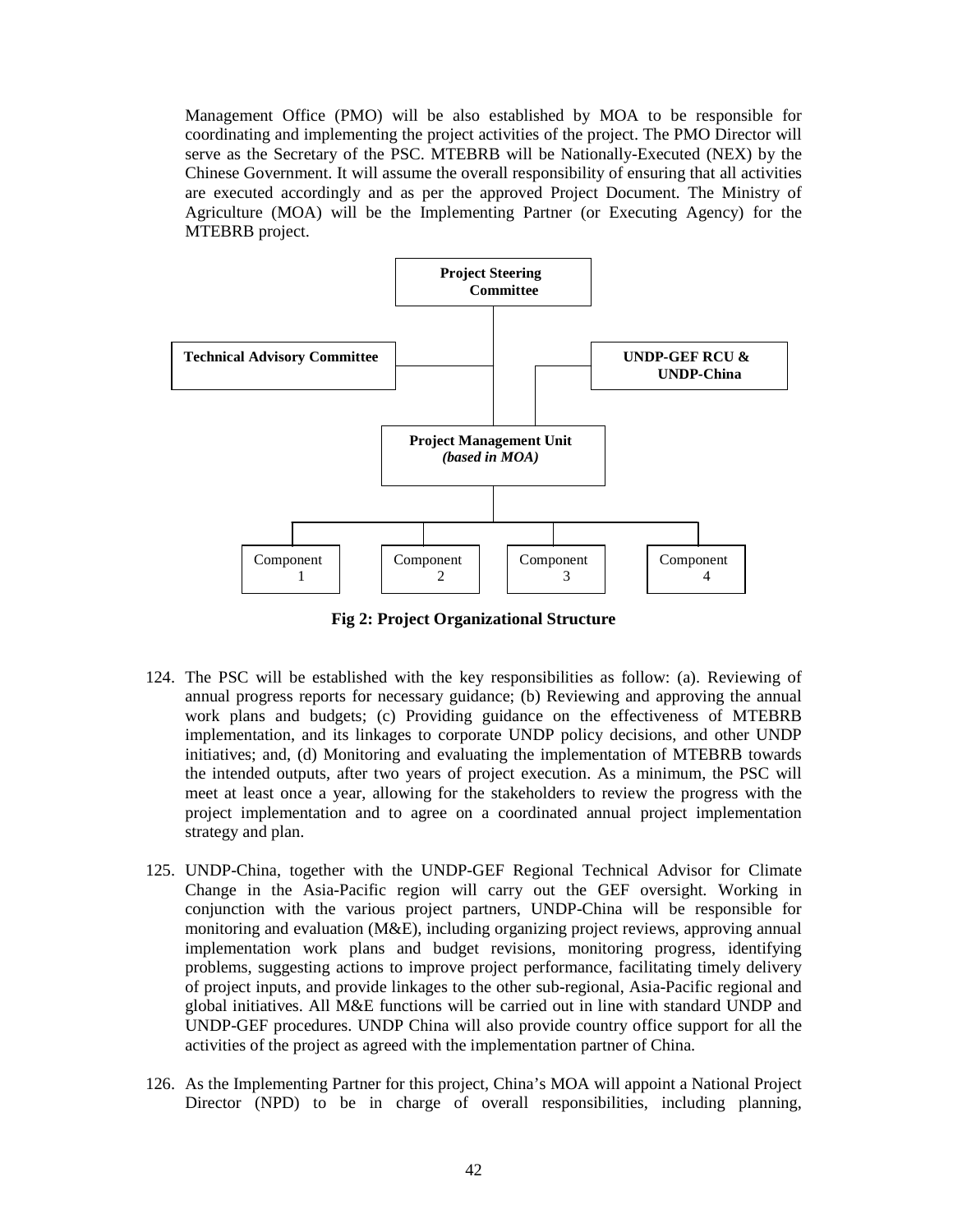coordination, administration and financial management of the project with support by UNDP-China. The NPD will be responsible for the achievement of the project objectives, for all projects' reporting, including the submission of Annual Work Plans (AWP) and financial reports. He/She will ensure the delivery of the project outputs and the judicious use of the project resources. This will ensure that expected outputs are delivered using the most efficient and cost-effective implementation strategies and procedures. The NPD will be also a member of the PSC. As the project's Implementing Partner, the MOA will also provide in-kind contribution to implement the MTEBRB.

- 127. A Project Management Unit (PMO) will be established by UNDP-China, together with the MOA. The PMO will be responsible for the day-to-day management of all the project activities including those on capacity building, demonstration sub-projects and dissemination activities both at the provincial and national levels. PMO will be managed by a PMO Director, who will be supported by three staff members.
- 128. A Technical Advisory Committee (TAC) will be established with the main responsibility of providing the necessary expert advice in the implementation of the technical aspects of the implementation of the various project components.
- 129. National government professionals and other relevant national stakeholders from the private sector and civil society will, to the extent possible, manage, coordinate and implement the MTEBRB activities.

#### **MTEBRB Implementation**

- 130. The proposed MTEBRB will be implemented for a period of five years. Considering the duration of the process of obtaining GEF funding, it is anticipated that the project will kick-off by the second quarter of 2009 and will conclude by the end of 2014.
- 131. To accord proper acknowledgement to GEF for providing funding, a GEF logo will appear on all relevant publications and documents produced by the project, including among others, project hardware purchased with GEF funds. Any citation from any of the MTEBRB publications and documents will also accord proper acknowledgment to GEF. The UNDP logo should be more prominent and separated from the GEF logo if possible, as UN visibility is important for security purposes.

#### **Audit Clause:**

Audits will be conducted following UNDP Financial Regulations and Rules and related audit policies.

#### **PART IV: MONITORING AND EVALUATION PLAN AND BUDGET**

- 132. Project monitoring, evaluation and dissemination will be undertaken in accordance with UNDP and GEF established procedures. The executing agency will be required to prepare Quarterly Project Reports (QPR) and combined Annual Project Reports and Project Implementation Review reports (APR/PIR) to UNDP. The QPR will provide the summary of the project results, progress and variances from the original plan, implementation issues, and steps being taken to address these issues, and work plans for the next quarters for review and endorsement.
- 133. Quarterly work plans will be prepared based on the overall project objectives and performance indicators. These will be used to measure performance. It is through these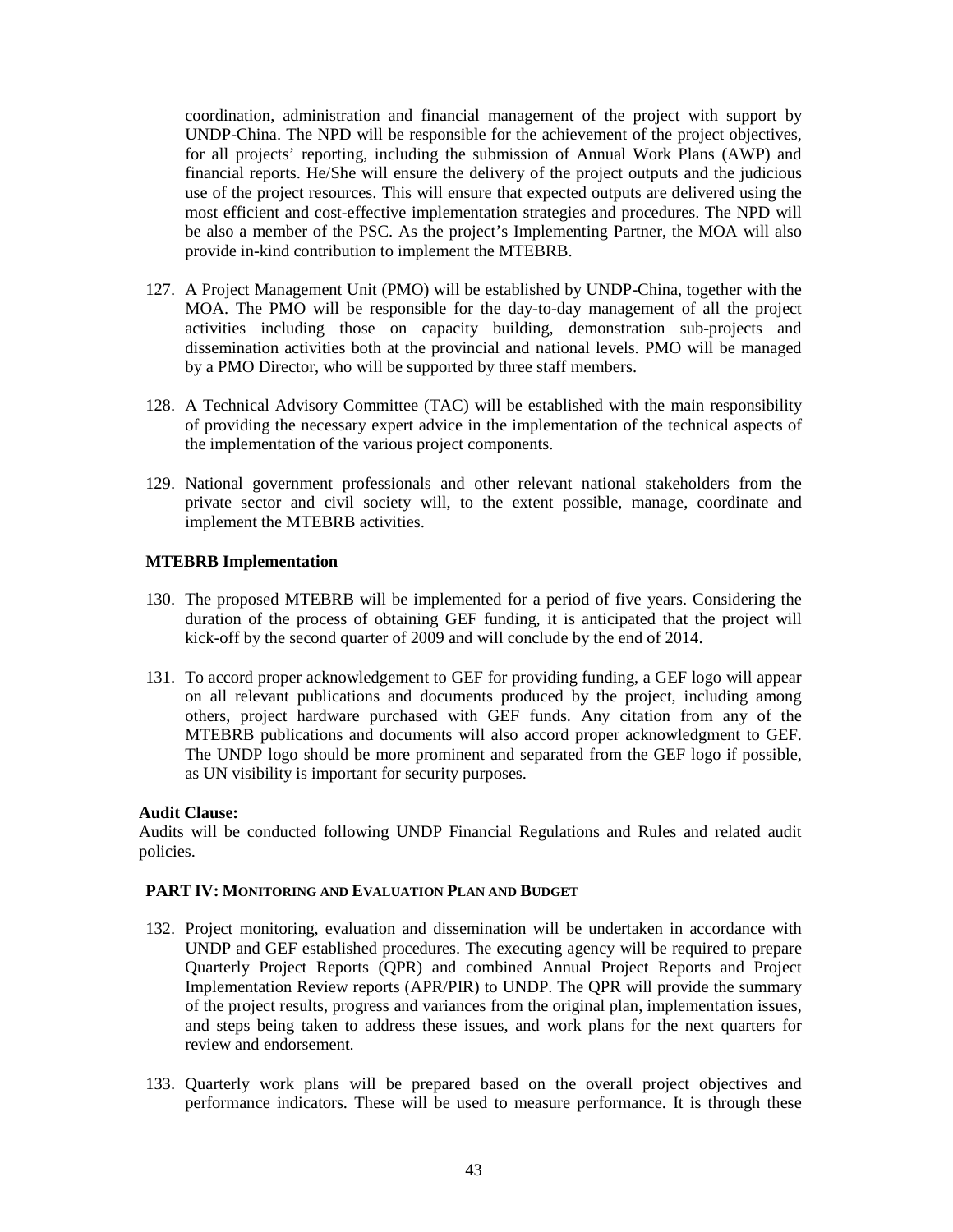reports and meetings that the project approach and activities will be formally refined. The PMO will present the project status and accomplishment to the PSC every quarter. A quarterly work plan based on project objectives and performance indicators will be presented, evaluated and adjusted as and when necessary.

- 134. The APR/PIR will provide a more in-depth summary of work-in-progress, measuring performance against both implementation and impact indicators. Any adjustments in project approach will be reported to the Project Steering Committee who will evaluate and approve the adjustments recommended.
- 135. The project is subject to two in-depth independent reviews. One will be conducted in the mid-term (first quarter of the third year) and the other will be scheduled upon project termination. A terminal report would be completed prior to the completion of the project and would detail project achievements and lessons learned. Additional independent evaluation may be conducted if UNDP and the GEF deem it necessary.
- 136. As executing agency, MOA will carry out continuous self-monitoring of the project implementation performance. The Section II, Part II states all the success indicators and means of verification for each activity that will be carried out under this project. These indicators are the parameters that will be monitored by MOA under this project.
- 137. To ensure coherent, coordinated and timely implementation of project activities, appropriate practical mechanisms, monitoring and evaluation (M&E) procedures and implementation arrangements will be developed between and among national and local government agencies, financial institutions, private sector partners, local NGOs and consumer groups. Specifically, an M&E plan for the MTEBRB implementation will be developed together with the key stakeholders, and this plan will be based on the identified success indicators and means of verification for the project goal, project purpose, project outcomes, and project activities. The PSC will advise and approve this M&E plan.
- 138. Surveys will be conducted during the project to track these and other indicators of project impact. Monitoring and Evaluation (M&E) activities will be undertaken to best international practice standards with reference to the International Monitoring and Verification Protocol (IPMVP) methodology. This reference to established international best practice IPMVP methodologies will be a vital element in the presentation of the results of the overall MTEBRB to the full range of project stakeholders, including but not limited to GEF.
- 139. Success indicators for each objective and activity in the PPM will be monitored and evaluated during the course of project implementation. Section IV, Part VI provides the annual targets and the monitoring plan. The extent by which the GEF developmental goal is achieved will be evaluated from the monitored results. Annual target values for the indicators will be confirmed during project document finalization.
- 140. The project will coordinate with all the project partners. The continuous monitoring and evaluation of all project activities, even after completion of the project period, will bring sustainability of the project with desired benefits in the long run. All evaluation reports will be uploaded to the project website for widespread dissemination. A formal Monitoring and Evaluation Strategy will be developed and implemented in the full-scale project to track the activities and contributions of the activities by all the project partners, in terms of both in-cash and in-kind contributions as detailed in the attached letters of commitment. These M&E findings will be reported on in the project's two in-depth independent reviews.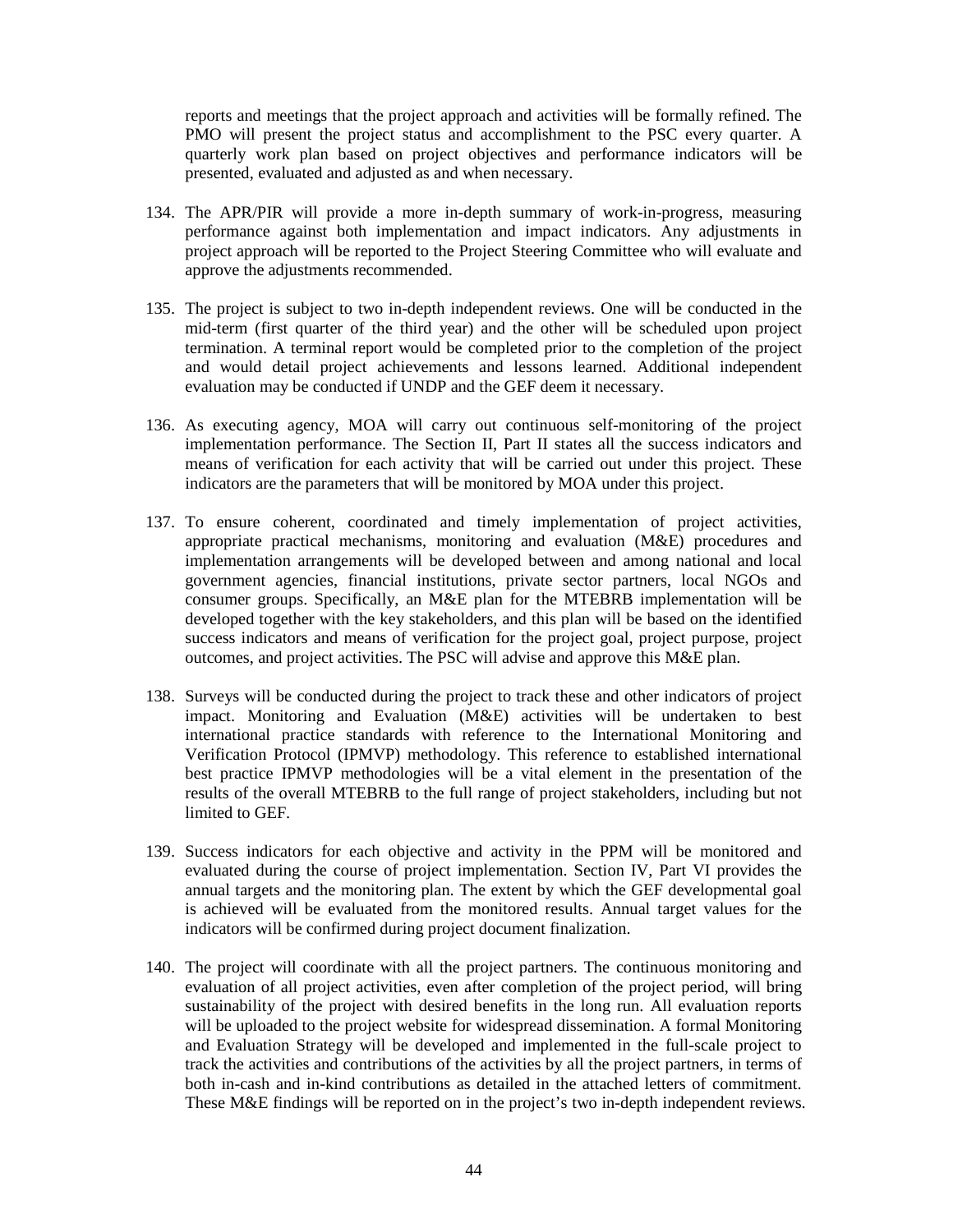#### **PART V: PARTNERSHIPS STRATEGY**

141. The successful implementation of MTEBRB will depend on the development of effective partnerships between numerous different agencies at multiple levels. Partnerships will be pursued with international and national agencies, as well as international partners to enrich and further project aims. The project will form a partnership strategy with three elements: (a) international coordinating and implementation function; (b) national coordination and implementation function; and, (c) Technical and commercial function.

#### **Key Partners**

- 142. MTEBRB will undertake the following activities to ensure that the project work is synergized with on-going national and provincial level activities, as well as to benefit from the expertise available in the region:
	- Strengthen its links by developing Inter-agency Partnerships with key energy-related project nationally and internationally. These will include MOA, NDRC, MOHURD, and other national administrative agencies and their local branches. The detailed list of stakeholders identified during the PPG phase is listed in Table 4. MTEBRB will work with financing institutions in the region to provide support for energy service related initiatives.
	- Partner with the NGO funding and implementation agencies such as the ones listed in Table 4 to broaden the reach and impact of the MTEBRB project.

| Category                      | <b>Institution/Organization</b> | <b>Branch/Department</b>                        |
|-------------------------------|---------------------------------|-------------------------------------------------|
|                               | <b>MOA</b>                      | Dep. of Science and Technology; TVE Bureau      |
|                               | <b>NDRC</b>                     | Dep. of Township and Rural Construction         |
| <b>Central Government</b>     | <b>MOHURD</b>                   | Dep. of Science and Technology                  |
|                               | <b>MEP</b>                      | Dep. of Rural Development                       |
|                               | <b>NSC</b>                      |                                                 |
|                               | Jilin                           | Agricultural bureau, construction bureau,       |
|                               |                                 | economic and trade bureau, Wall Material        |
|                               |                                 | Reform Offices.                                 |
|                               | Hebei                           | Same as above                                   |
| Provincial                    | Henan                           | Same as above                                   |
|                               | Shan'xi                         | Same as above                                   |
| Government                    | Gansu                           | Same as above                                   |
|                               | Sichuan                         | Same as above                                   |
|                               | Hunan                           | Same as above                                   |
|                               | Anhui                           | Same as above                                   |
|                               | Zhejiang                        | Same as above                                   |
|                               | County, township and            | Agricultural, construction and economic and     |
| <b>Local Government</b>       | village in the above            | trade offices, WMRO.                            |
|                               | provinces                       |                                                 |
| <b>Financial Institutions</b> | <b>ABC</b>                      | Headquarters and provincial branches            |
|                               | <b>RCC</b>                      | Groups in the above 9 provinces                 |
| Technical and                 | <b>XWMRDI</b>                   | National brick quality supervision center,      |
| Academic Institutions         |                                 | national brick information network office, etc. |

### **Table 4: Key Stakeholders of MTEBRB Project**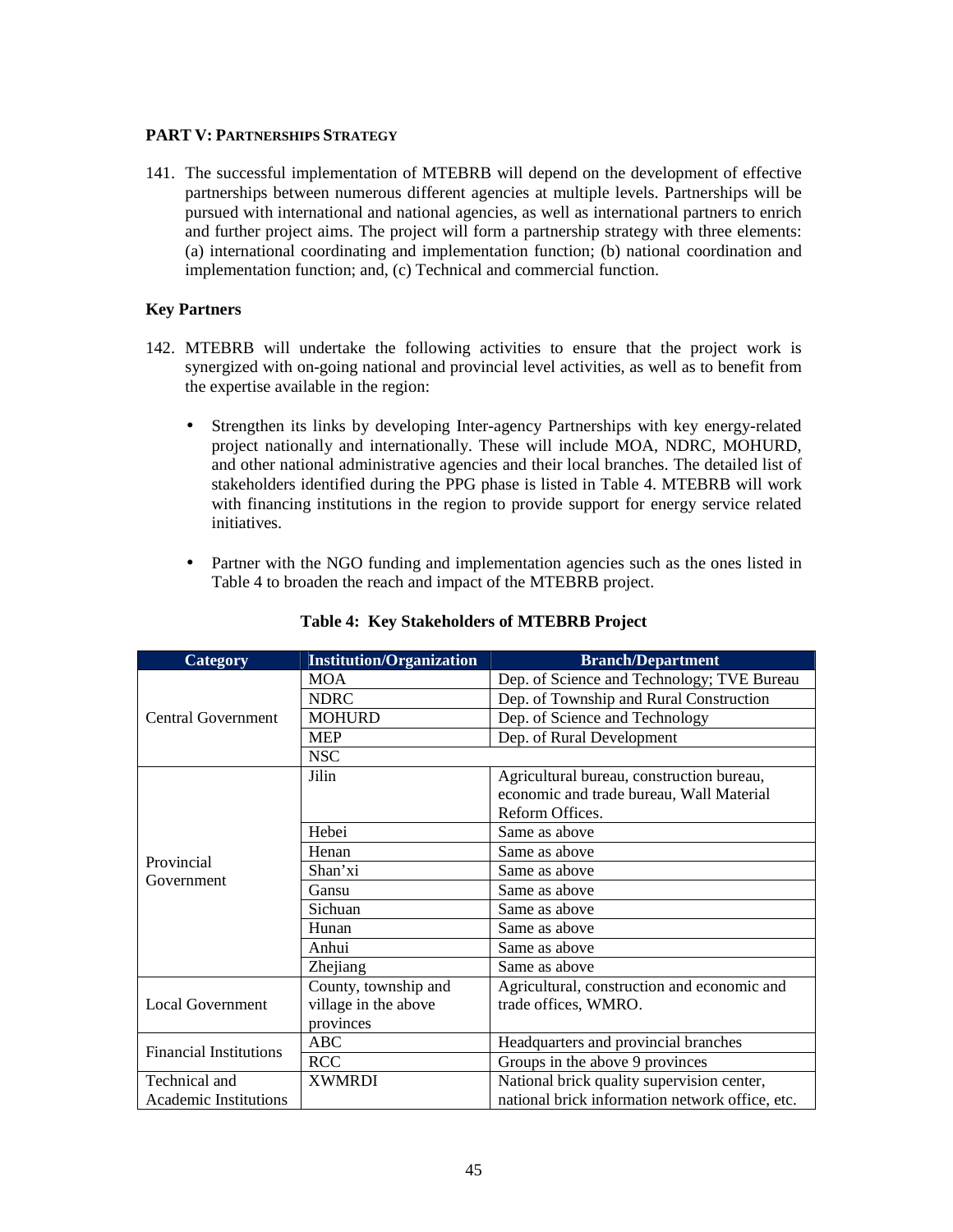| Category            | <b>Institution/Organization</b>                      | <b>Branch/Department</b>                 |
|---------------------|------------------------------------------------------|------------------------------------------|
|                     | <b>AEDI</b>                                          | Rural Architecture Institute             |
|                     | <b>STDCMOHURD</b>                                    | EE center                                |
|                     | Qinghua University                                   | School for sustainable development       |
|                     | People University                                    | <b>Financial School</b>                  |
|                     | CCTV7                                                |                                          |
|                     | <b>RCI</b>                                           |                                          |
| Associations        | <b>NAB</b>                                           |                                          |
| Private Sector      | Rural developers; Brick mill owners; Rural residents |                                          |
| <b>GEF</b> Agencies | <b>UNDP</b>                                          | Bangkok Regional Office, Beijing Country |
|                     |                                                      | Office                                   |

- 143. During the PPG phase consultative meetings with various stakeholders (see the list above) and key market players revealed that the private sector (rural residents, developers, brick mills, financial institutions) is willing to integrate EE considerations in the brick making and buildings development process under specific conditions, including: (1) having the government take the leadership on this issue through EE township and village planning and construction programs, financial incentives and support, (2) having a demonstration program in place to showcase the EE benefits.
- 144. The role of the government will therefore be pivotal to the participation of other stakeholders in this project. The Ministry of Agriculture (MOA) has been strongly supportive of this project from beginning and will act as the Executing Agency and will work in close cooperation with other relevant ministries.
- 145. The Ministry of Housing and Urban-Rural Development of China (MOHURD) and the National Development and Reform Committee (NDRC), as well as the MOA will oversee the global implementation of the project during its entire execution as part of the national project steering committee together with ABC and various private sector representatives.
- 146. Furthermore, as the project will need the support of a wide range of stakeholders within the market, it is expected that the project implementation will be coordinated in conjunction with the following stakeholders:
	- Xi'an Wall Material Research and Designing Institute (XWMRDI) will provide technical expertise on EE bricks development, production and equipments to MOA and PMO and will contribute in the Information dissemination and Technical components implementation with regards to EE bricks production.
	- Agricultural Engineering and Designing Institute (AEDI) and Scientific and Technological Development Center of MOHURD (STDCMOHURD) will provide technical expertise on rural planning and rural EE buildings development, designing and construction to MOA and PMO, and will contribute in the Information dissemination and Technical components implementation with regards to rural EE buildings.
	- Agricultural Bank of China (ABC) and Rural Financial Credit Collectives (RFCC), who are starting to establish their new EE financing programs especially in rural areas, will potentially be able to benefit from this project through its capacity building and information and knowledge sharing activities.
	- National Standardization Commission (NSC) will provide guidance and technical assistance in developing and promoting EE brick products' standards;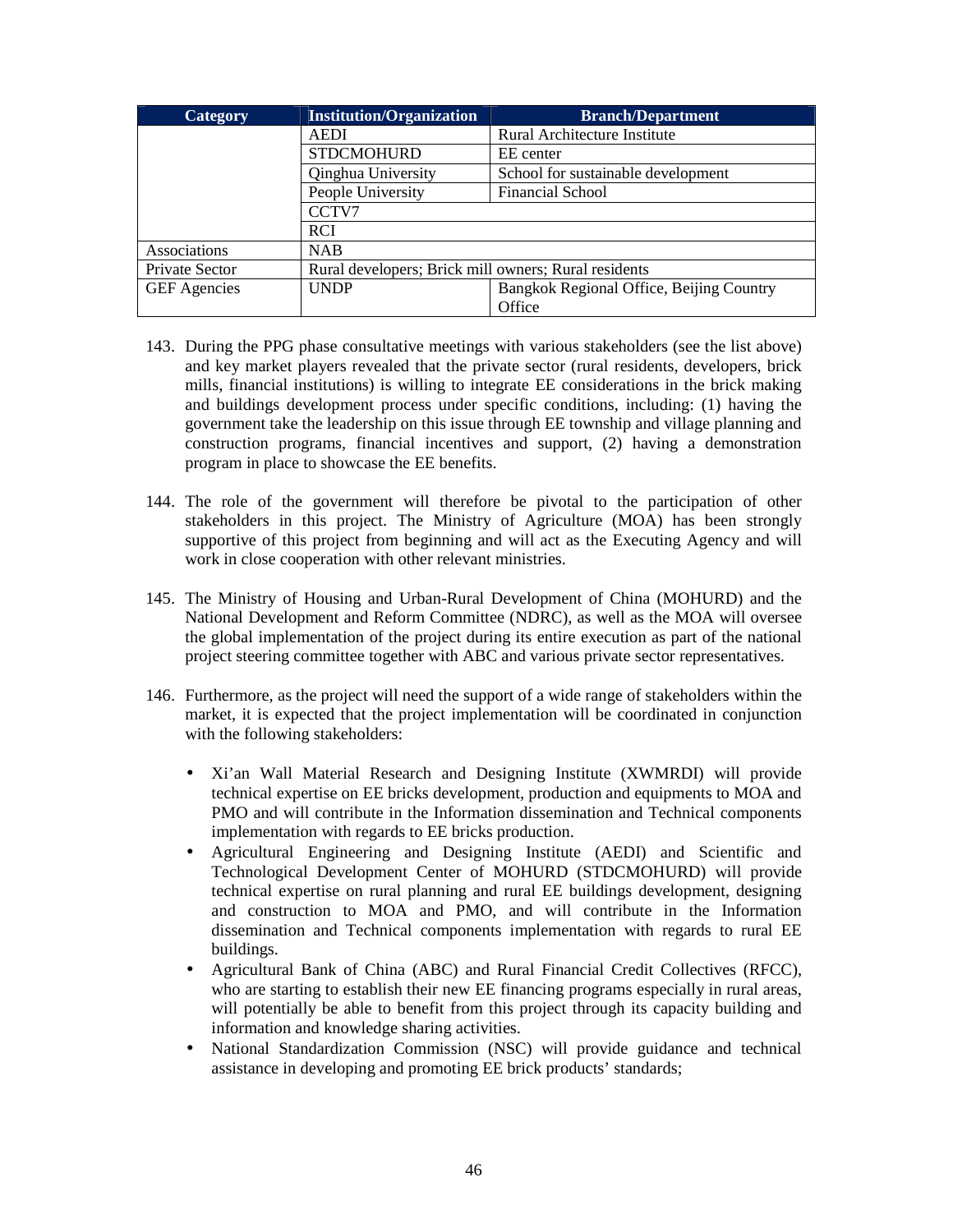- ESCOs and other rural energy service providers such as Hongyuan Co. and Zhongjie Co. (subcontractors in GEF/UNDP TVEII project) will actively participate in the project as implementers.
- Various academic institutions such as Qinghua University and People University will assist in promoting the various training activities included in the project.
- National Association of Bricks (NAB) will assist ESCOs, rural brick mills and developers in their efforts to take advantage of the Project.
- Rural Communication Institute (RCI) and China Central Television Rural Channel (CCTV7) will participate in the development and implementation of related media products (DVD, training materials) and implement the project's public awareness program through their national network throughout the rural China.
- Other stakeholders are also expected to collaborate in the project implementation, as it is more widely marketed and gains renown.

#### **PART VI: LEGAL CONTEXT**

- 147. This Project Document shall be the instrument referred to as such in Article I of the Standard Basic Assistance Agreement between the Government of China and the United Nations Development Programme, signed by the parties on June 29, 1979. The host country implementing agency shall, for the purpose of the Standard Basic Assistance Agreement, refer to the government co-operating agency described in that Agreement.
- 148. UNDP acts in this Project as Implementing Agency of the Global Environment Facility (GEF), and all rights and privileges pertaining to UNDP as per the terms of the SBAA shall be extended mutatis mutandis to GEF.
- 149. The UNDP Resident Representative in China is authorized to affect in writing the following types of revision to this Project Document, provided that he/she has verified the agreement thereto by the UNDP-GEF Unit and is assured that the other signatories to the Project Document have no objection to the proposed changes:
	- Revision of, or addition to, any of the annexes to the Project Document;
	- Revisions which do not involve significant changes in the immediate objectives, outputs or activities of the project, but are caused by the rearrangement of the inputs already agreed to or by cost increases due to inflation;
	- Mandatory annual revisions which re-phase the delivery of agreed project inputs or increased expert or other costs due to inflation or take into account agency expenditure flexibility; and,
	- Inclusion of additional annexes and attachments only as set out here in this Project Document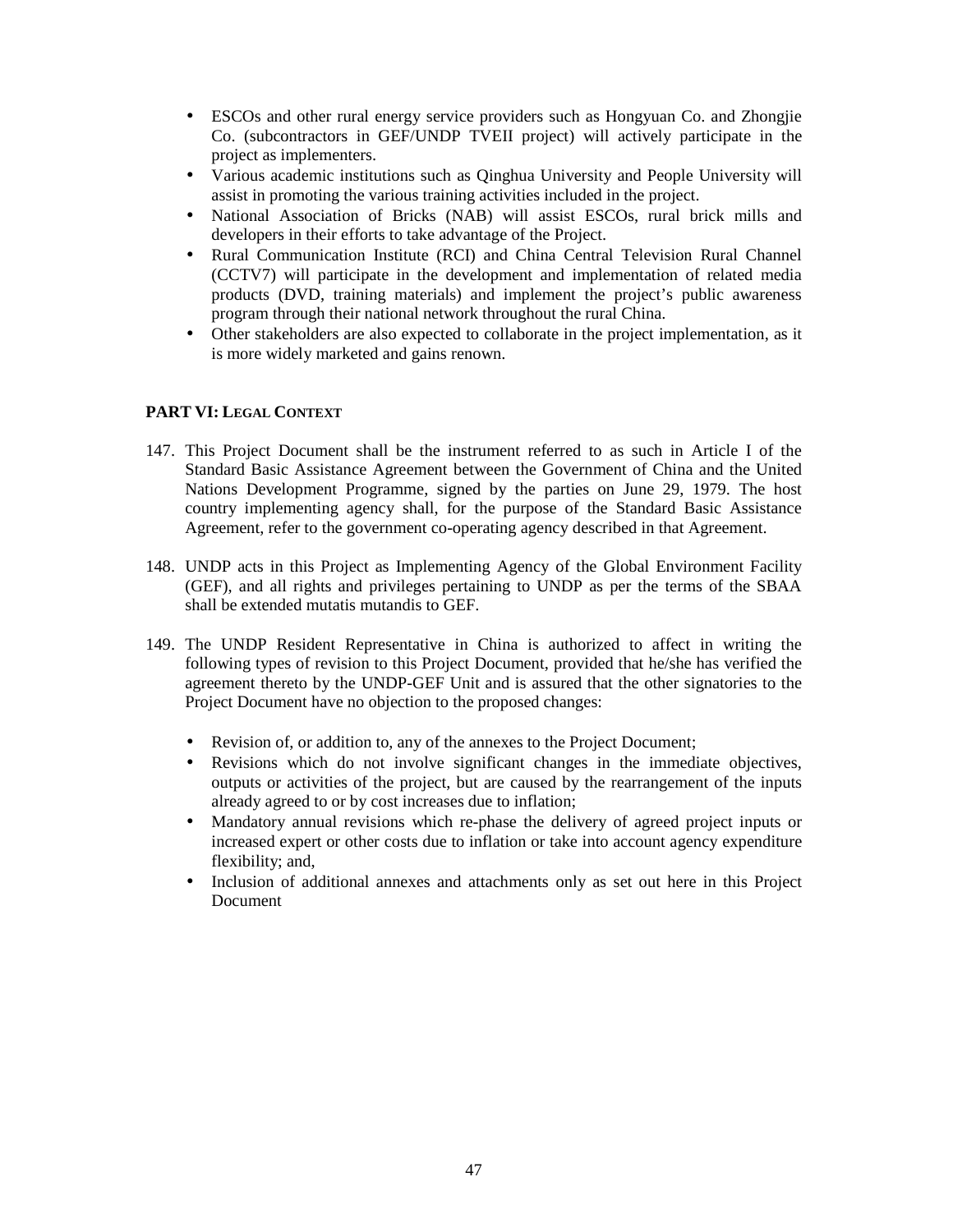#### **SECTION II: STRATEGIC RESULTS FRAMEWORK AND GEF INCREMENT**

#### **PART I: INCREMENTAL COST ANALYSIS**

#### *Broad Development Goals*

- 1. The broad development goal of the project is to provide affordable, reliable, and sustainable buildings and building materials in Chinese rural areas to accelerate market penetration of energy efficient technologies for buildings and building materials through the removal of various and specific market barriers. The project will contribute to improve EE in the rural building sectors by about 1.06 million tce directly through the lifetime of pilot and replication projects, and reduce greenhouse gas emissions in the order of 2.65 M tons  $CO<sub>2</sub>$ eq over the same period through application of environmentally sound and energy-efficient alternative technologies; the energy savings and CO2 emission reductions through the indirect impact of the GEF project over a 10 year influence period and across the lifetime of the investments will be 25 M tce and 62 M tons of CO2 equivalent respectively.
- 2. The proposed project will contribute to the realization of the Millennium Development Goals (MDG), particularly MDGs 1, 7 and 8, whereby the program can contribute to the eradication of extreme poverty directly and indirectly, improve environmental sustainability of a country's and/or a region's development path, and help improve trade ties and develop global partnership for development.

#### *Global Environmental Objective*

- 3. Rural EE buildings application and EE bricks production are among the most cost-effective types of policies and EC&EE measures to address global climate change. Such programs have the potential to effect transformation of energy consuming building markets, which translates to widespread utilization of energy efficient buildings and building materials, at a cost far below the cost of providing new energy supply. With the widespread utilization of energy efficient rural buildings and brick products, GHG emissions from rural areas in China can be reduced significantly.
- 4. The objective of the project is the removal of barriers that have persistently hindered the widespread development and application of EE bricks and EE buildings in rural China. These barriers were discussed in Section I above. The majority of the project will address barriers (technical, informational, and financial) that hinder the rural building market from adopting EE bricks and EE buildings; project will also help the government to strengthen its capability in developing and implementing EE bricks and EE buildings activities in a market environment. This project will address these barriers through a combination of training and capacity-building, learning by doing, and technical assistance.

#### *Baseline Activities*

- 5. Despite the significant importance and great potential of rural areas in overall building sector's energy use and GHG emission reduction, the current governmental efforts and international assistances are focusing on urban areas.
- 6. According to the National Energy Conservation and Waste Reduction Comprehensive Work Plan" and related action plans, major governmental activities have been focused on Chinese urban areas as follows:  $1)$  build new and energy efficient buildings, which has 70 million tce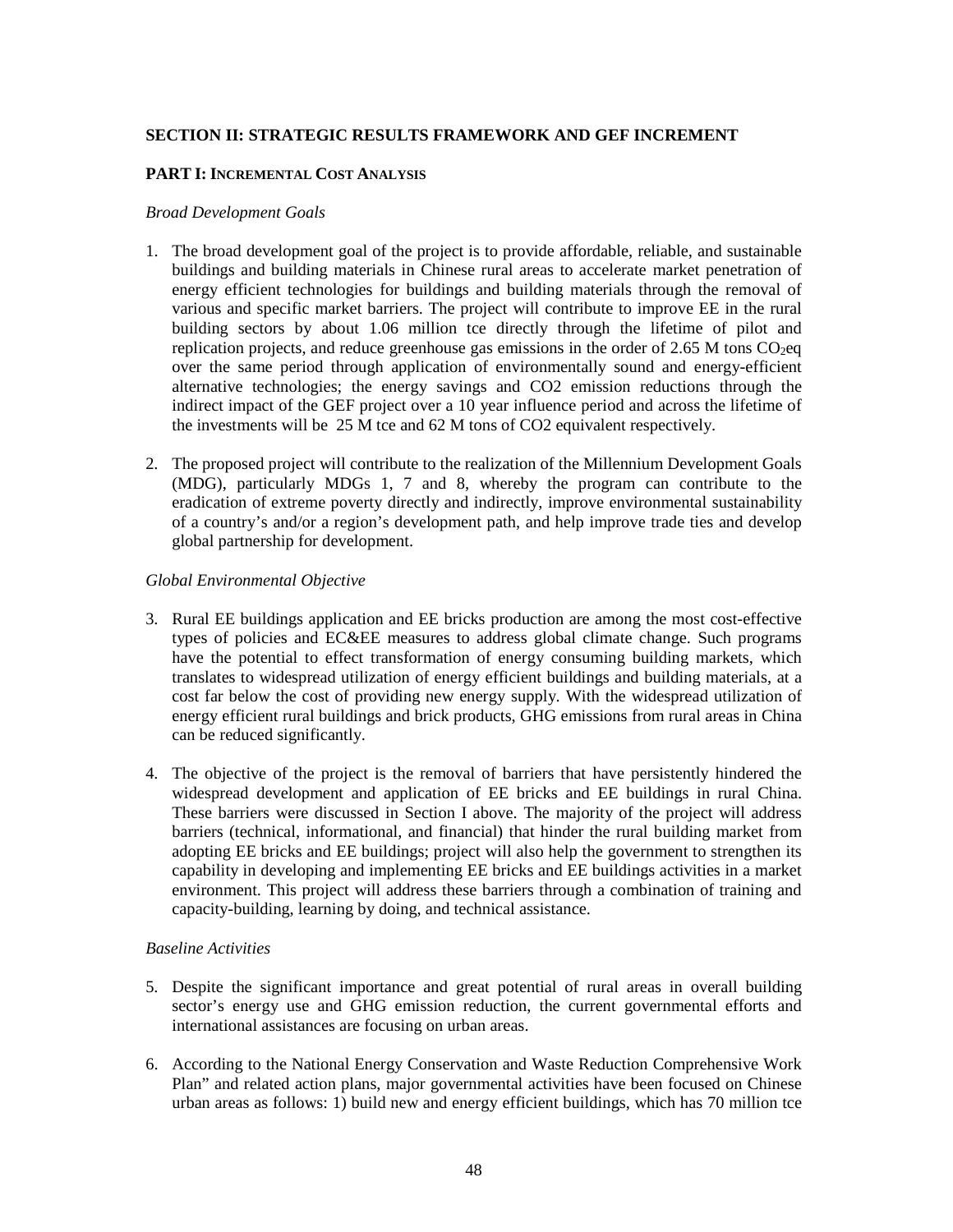of energy savings potential; 2) old residential buildings' EE renovation and heating system reform in Northern China, which can save 16 million tce; 3) improved efficiency and performance of big public buildings, which will cut energy use by 11 million tce and 4) application of renewable energy and green lighting, to save 14 million tce of energy.

- 7. The on-going GEF/UNDP EUEEP project also focused on Chinese urban EE building development, the activities include: (a) Data collection and analysis of urban building energy use; (b) Development and update of policies and standards for residential and commercial energy efficiency building; (c) Implementation of energy efficiency standards; (d) Dissemination of energy efficiency information to the pilot cities; and, (e) Research on innovative building technologies.
- 8. In conclusion, although the commitment of GOC to improve the building sector's energy efficiency is strong, the on-going governmental and international activities have not addressed the special barriers (as described in Sec 1.3) hinder the development and application of rural EE buildings, and the development and production of EE bricks. As the result, in urban areas the governmental goal to achieving 50% and 65% energy saving in building sector will most likely be achieved, but without GEF intervention the development of EE buildings and bricks application in rural China as well as its related huge GHG reduction potentials will continue to be overlooked.

#### *GEF Alternative*

- 9. The GEF-supported alternative would be to provide an effective, sustainable and integrated rural EE buildings application and EE bricks production program to complement the ongoing governmental efforts on urban EE buildings application and "Socialism New Rural Construction", as well as the on-going urban focused GEF/UNDP EUEEP project and to develop the Chinese rural markets for EE buildings and bricks.
- 10. In line with the GEF Strategic Program Nos. 1 & 2, the GEF alternative (i.e., MTEBRB) will reduce energy use in both the rural brick production and building applications through a series of technical assistance and capacity building activities.
- 11. The proposed project is comprised of four major components consisting of complementary activities designed to remove barriers to achieve the project objectives. A separate component on project management is also included. The project components are as follows:
	- Component 1: Information Dissemination and Awareness Enhancement;
	- Component 2: Policy Development and Institutional Support;
	- Component 3: Finance Support & Accessibility Improvement;
	- Component 4: Demonstration and Technology Support.
- 12. **Component 1: Information Dissemination and Awareness Enhancement** This component is intended to address the barriers related to the low level of awareness of local government, rural citizens, local brick makers, and local building practitioners of the effective application of EE bricks and EE building technologies in the buildings sector in China's rural areas. This component also addresses the lack of access to suitable information on such technologies and energy conserving practices. The primary outcome of this component is the enhanced awareness of the public, particularly in the rural areas, local governments and other stakeholders on EE bricks production and EE buildings. The activities under this component will collectively cost about **US\$ 6.118 million** to implement, of which US\$ 0.83 million will be financed by the GEF.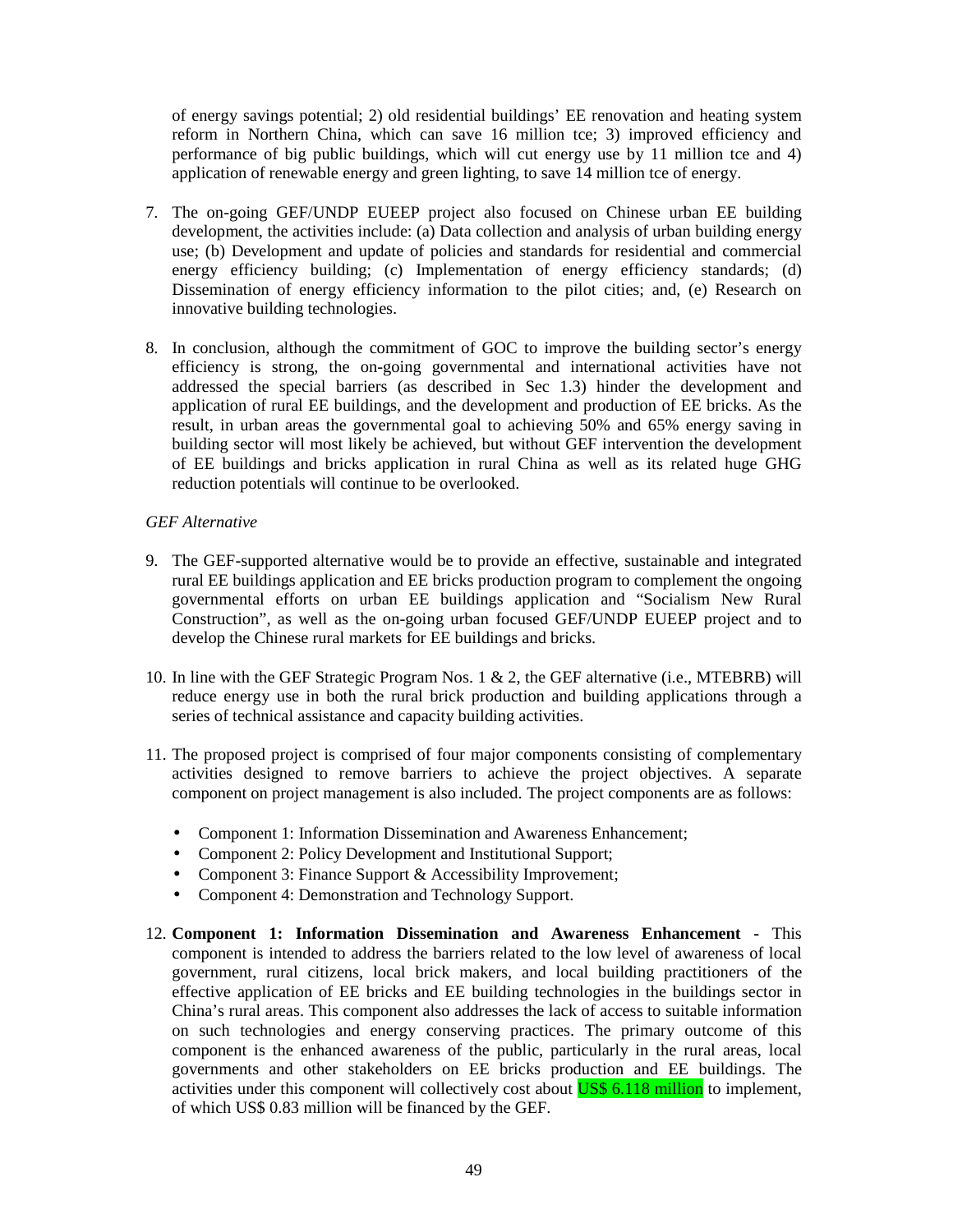- 13. **Component 2: Policy Development and Institutional Support**  This component is designed to address the policy and regulation related barriers that currently prevent the widespread manufacturing of EE bricks in the rural areas, as well as in the application of EE bricks and EE technologies in rural buildings in China. The expected outcome of the activities that will be carried out in this component will be the promulgation of, and compliance with, favorable policies that encourage the manufacture and utilization of EE bricks and the application of EE building technologies in the buildings sector in China's rural areas. Relevant policies would include, among others, rural building energy codes, brick making emission standards, fuel usage policies in the brick sector, and the standardization of EE brick structural and thermal properties and qualities. The activities under this component will collectively cost around **US\$** 3.890 million to implement. Out of this, US\$ 0.8 million will be financed by the GEF.
- 14. **Component 3: Finance Support & Accessibility Improvement**  This component is primarily aimed at addressing the lack of access to finance for, and uncertainties on the part of investors in supporting EE bricks manufacturing and EE building technology application initiatives in the rural areas in China. The expected outcome from this component is the enhanced availability of financial and institutional support for initiatives on EE brick production, and EE building technology applications. The activities under this component will collectively cost about **US\$ 3.265 million** to implement. Out of this, the implementation of incremental activities that GEF will support cost US\$ 1.01 million.
- 15. **Component 4: Demonstration and Technology Support**  This component is comprised of activities that will address the technical barriers that hinder: 1) brick makers in the rural areas in manufacturing EE bricks and; 2) widespread application of EE technologies (e.g., utilization of EE bricks) in the design, construction and operation of rural buildings. The activities related with the demonstration of rural EE buildings and EE brick production will address the need for showcasing the major aspects of EE brick manufacturing (in particular, technology options and delivery and production practices), and the application of rural EE buildings in China. The main outcome will be the establishment of a critical mass of demonstration projects that will provide detailed information on technical performance and operations, energy savings and environmental impacts to interested brick makers, rural building developers, residents, local financial institutions, and local governments. The technology support and replication sub-components will involve activities that will help bring about thorough understanding and appreciation of the EE brick production technology options, EE building models and their environmental impacts by brick makers, developers and the government policy makers, and of the utilization of EE bricks by building developers and house buyers in the rural areas of the country. This component will also address the barrier of inadequate technical capacity to support the retrofit/improvement of brick production lines (in particular to facilitate EE brick production) as well as in EE building design and construction. The expected outcome from this component includes the improved local vocational, technical, and managerial capacity to manage and sustain operations of EE brick production lines and EE building practices in rural areas. The implementation of the activities under this component will collectively cost about US\$ 37.423 million. The implementation of incremental activities that GEF will be funding will cost US\$ 3.65 million.
- 16. The following are the expected outcomes by end of the project:
	- GHG emissions reduced by 118,480 tons/yr  $CO<sub>2</sub>$  compared to business-as-usual scenario and cumulative emission reductions of  $236,670$  tons  $CO<sub>2</sub>$  by the end of project (2013).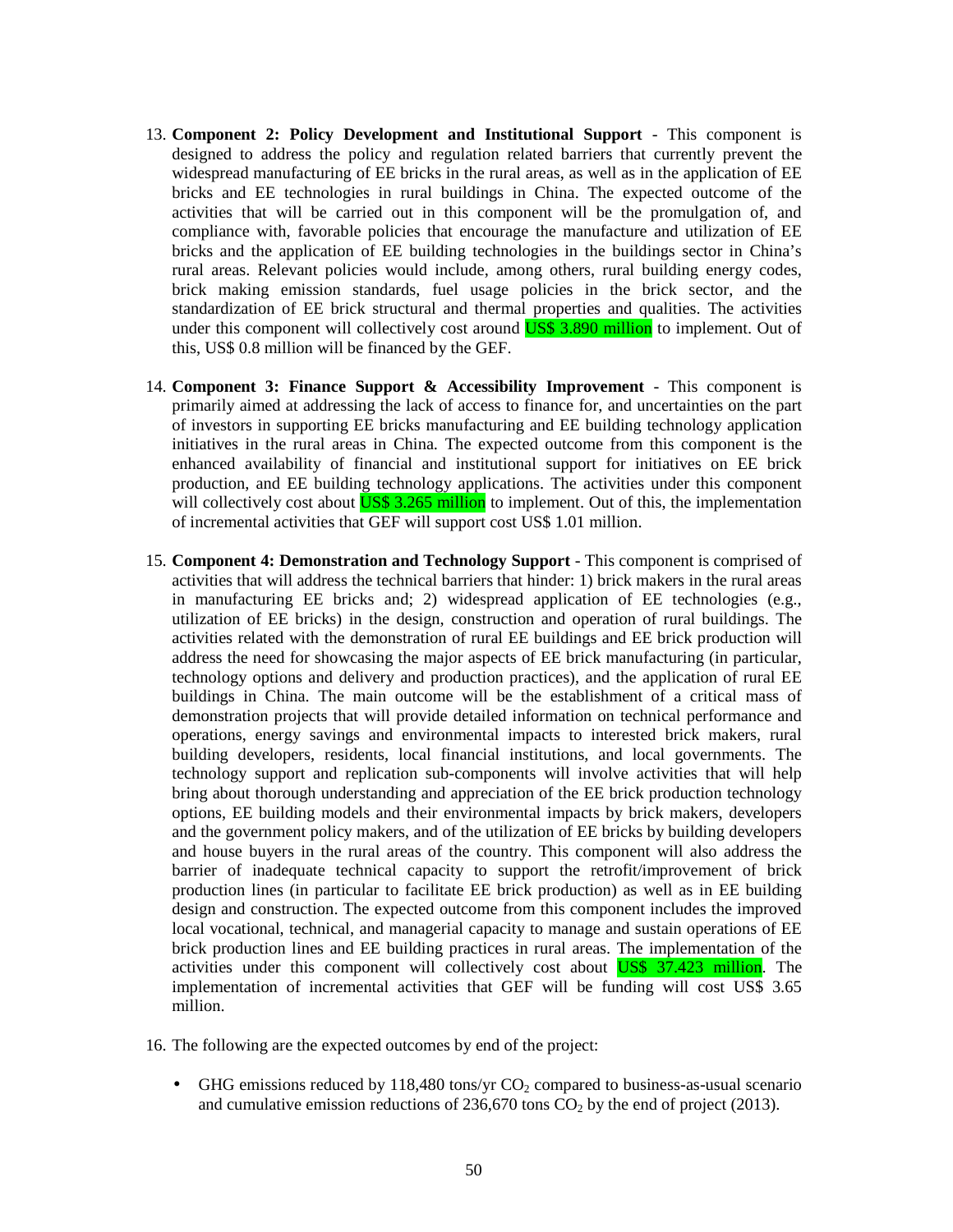- Annual energy savings of about 47,580 tce compared to business-as-usual scenario and cumulative energy savings of about 95,050 tce by end of project.
- 20% market share of EE bricks in the local brick market by end-of-project
- 20% of rural buildings that are EE buildings in the targeted rural areas.

#### *Incremental Cost Matrix and Project Indicative Budget*

17. The proposed budget for each project component is shown in Table 5, 6, and 7 below. In total, the GEF contribution to the project amounts to US\$ 7,000,000.

|                                                           | <b>Baseline</b> |            | <b>Incremental</b> | <b>Total Cost</b> |               |  |
|-----------------------------------------------------------|-----------------|------------|--------------------|-------------------|---------------|--|
| <b>Project Component</b>                                  |                 | <b>GEF</b> | <b>Non-GEF</b>     |                   | $\frac{6}{9}$ |  |
| 1. Information Dissemination                              | 20,000          | 833,309    | 5,264,570          | 6,117,879         | 11.7          |  |
| 2. Policy Development and<br><b>Institutional Support</b> | 50,000          | 800,000    | 3,040,392          | 3,890,392         | 7.4           |  |
| 3. Finance Support $\&$<br>Accessibility                  | 200,000         | 1,012,007  | 2,053,248          | 3,265,255         | 6.2           |  |
| 4. Demonstration and Technology<br>Support                | 250,000         | 3,654,684  | 33,518,802         | 37,423,486        | 71.5          |  |
| <b>Project Management</b>                                 | $\Omega$        | 700,000    | 965,106            | 1,665,106         | 3.2           |  |
| <b>Total</b>                                              | 520,000         | 7,000,000  | 44,842,118         | 52,362,118        | <b>100</b>    |  |

### **Table 5: Summary Cost of Each Project Component (US\$)**

18. Table 6 provides the summary of budget cost sharing among GEF and the co-financiers of the full-scale project by components/activities.

|                                                       |                              | <b>Incremental</b> |                         |                         |                                 |              |
|-------------------------------------------------------|------------------------------|--------------------|-------------------------|-------------------------|---------------------------------|--------------|
| <b>COMPONENTS</b>                                     | <b>Baseline<sup>18</sup></b> | <b>GEF</b>         | <b>Central</b><br>Gov't | Local<br>Gov't          | <b>Private</b><br><b>Sector</b> | <b>Total</b> |
| 1. Information<br><b>Dissemination</b>                | 20,000                       | 833,309            | 618,293                 | 4,646,277               | $\overline{\mathbf{0}}$         | 6,117,879    |
| 2. Policy Development<br>and Institutional<br>Support | 50,000                       | 800,000            | 3,040,392               | $\overline{\mathbf{0}}$ | $\overline{0}$                  | 3,890,392    |
| 3. Finance Support $\&$<br>Accessibility              | 200,000                      | 1,012,007          | $\mathbf{0}$            | 2,053,248               | $\mathbf{0}$                    | 3,265,255    |
| 4. Demonstration and<br><b>Technology Support</b>     | 250,000                      | 3,654,684          | $\overline{0}$          | 26,901,156              | 6,617,646                       | 37,423,486   |
| 5. Project Management                                 | 0                            | 700,000            | 965,106                 |                         |                                 | 1,665,106    |
| <b>TOTAL</b>                                          | 520,000                      | 7,000,000          | 4,623,791               | 33,600,681              | 6,617,646                       | 52,362,118   |

#### **Table 6: MTEBRB Cost Sharing Matrix (US\$)**

**19.** Table 7 shows the summary of the project co-financing. The co-financing is mainly from the rural brick makers hosting the EE brick making demo projects, and Ministry of Agriculture, accounting for about 45% of the total co-financing; and the rural building developers,

 $\ddot{\phantom{a}}$ <sup>18</sup> All baseline activities are carried out by the local governments. The budgets for such activities are the baseline costs of the project.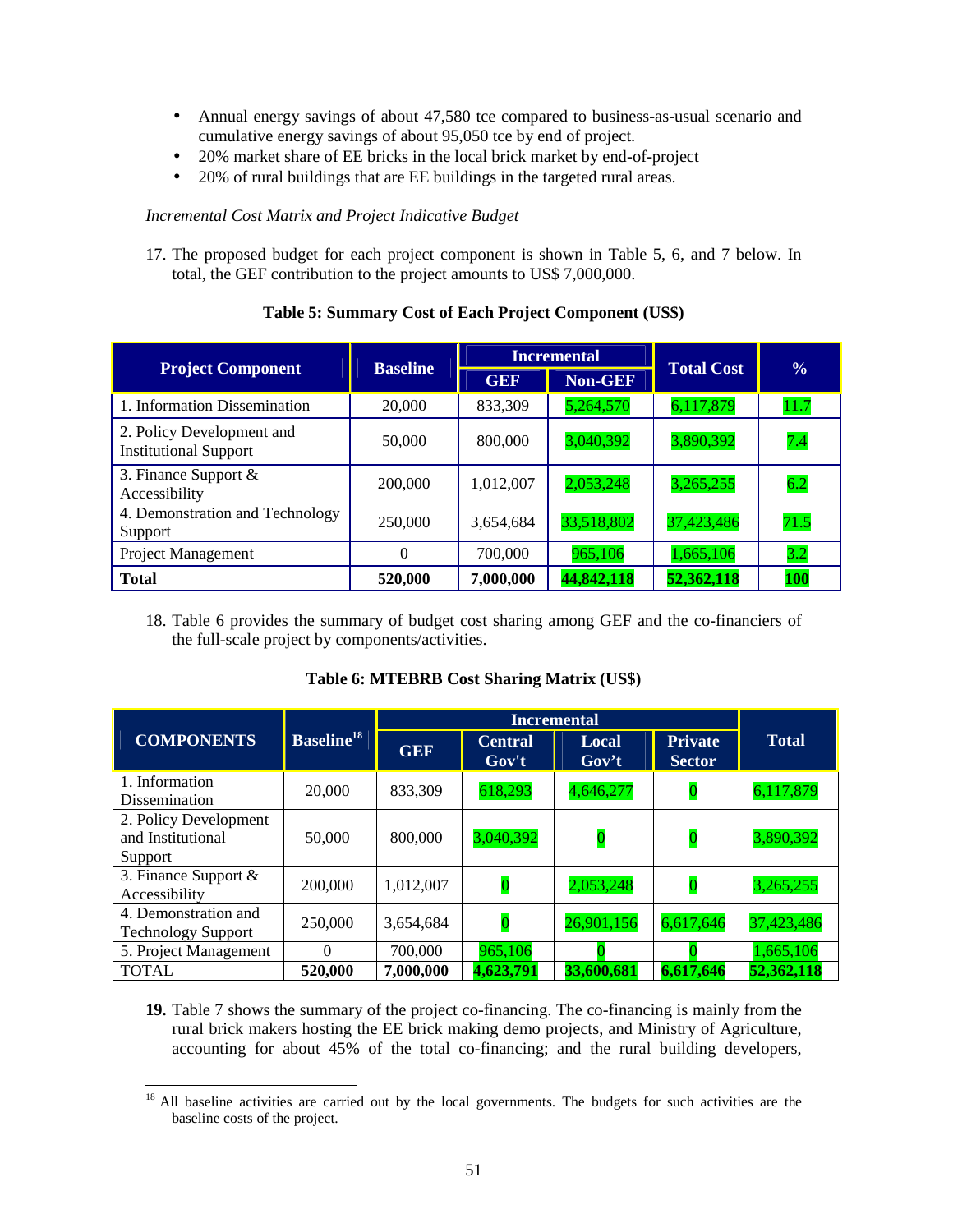accounting for about a third of the total co-financing; and the rest (about 21%) from the Ministry of Agriculture.

| <b>Contributor</b>                                                                                                                                           | <b>Classification</b> | <b>Type</b>          | <b>Amount</b><br>(US\$) | <b>Status</b> |
|--------------------------------------------------------------------------------------------------------------------------------------------------------------|-----------------------|----------------------|-------------------------|---------------|
| <b>Central Chinese</b><br>$Government**$                                                                                                                     | Government            | cash and in-<br>kind | 4,623,791               | Confirmed     |
| <b>Local Government Agencies</b><br>(Agricultural offices/bureaus<br>$-$ for baseline activities<br>demonstration and<br>replication EE building<br>projects | Government            | cash and in-<br>kind | 34,120,681              | Confirmed***  |
| Rural Brick Makers – for<br>demonstration and<br>replication EE brick plants                                                                                 | Private sector        | cash and in-<br>kind | 6,617,646               | Confirmed***  |
| <b>Total</b>                                                                                                                                                 |                       |                      | 45,362,118              |               |

#### **Table 7: Summary of Project Co-Financing\***

\*This does not include co-financing for the PPG Exercise

\*\*Included in the cash co-financing from MOA is the US\$ 1 million which is rolled over from previous UNDP-GEF TVE project.

\*\*\*The co-financings from the local governments (i.e., agricultural offices/bureaus) and brick makers have been guaranteed by the MOA, as per Letter of Commitment to Co-finance. Should any of these entities default on their commitment, the MOA has to make-up for the shortfall.

20. Table 8 shows the incremental cost matrix. The baseline and alternative courses of actions are presented together with the costs of achieving them.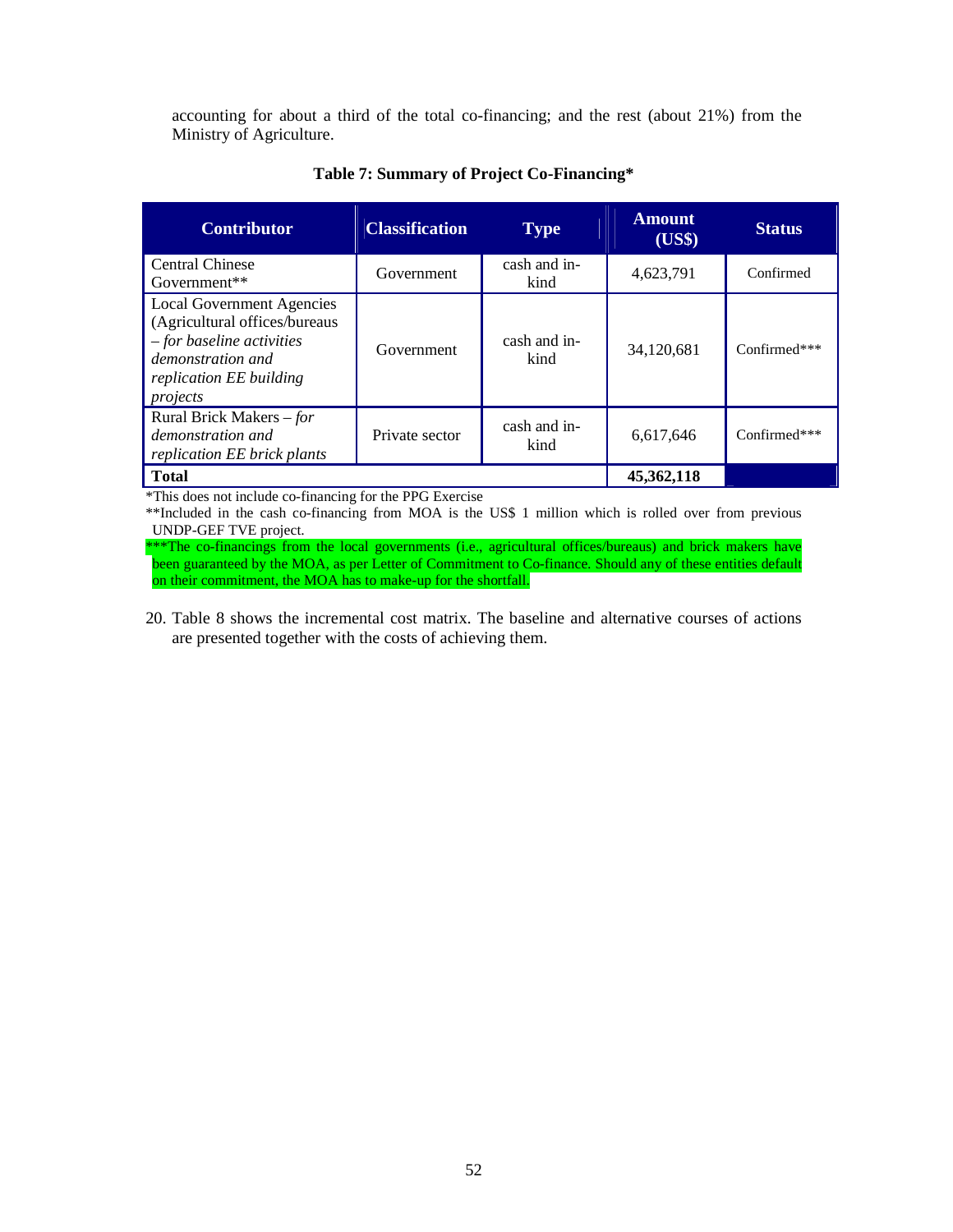# **Table 8: Incremental Cost<sup>19</sup> Matrix**

| <b>Component</b>                                                                    | <b>Baseline</b>                                                                                                                                                                                                                                                                                            | <b>Alternative</b>                                                                                                                                                                                                                                                                                                                                                                                              | <b>Increment</b>                                                                                                                                                                                                                                                                                                                                                                                                                  |
|-------------------------------------------------------------------------------------|------------------------------------------------------------------------------------------------------------------------------------------------------------------------------------------------------------------------------------------------------------------------------------------------------------|-----------------------------------------------------------------------------------------------------------------------------------------------------------------------------------------------------------------------------------------------------------------------------------------------------------------------------------------------------------------------------------------------------------------|-----------------------------------------------------------------------------------------------------------------------------------------------------------------------------------------------------------------------------------------------------------------------------------------------------------------------------------------------------------------------------------------------------------------------------------|
| Global<br><b>Environmental</b><br><b>Benefits</b>                                   | • In the baseline, due to the major barriers<br>remain untouched, and the lack of<br>demonstration, the investment and<br>projects on rural EE buildings and EE<br>brick productions will develop slowly<br>throughout the nation's countryside.<br>• $CO2$ emissions = 454417 ton/yr                      | • Under the proposed project, the major<br>barriers on information, policy, finance as<br>well as technology will be<br>comprehensively removed in major rural<br>areas, sustainable replication models will<br>be developed and applied;<br>• As the result, the GHG emission<br>performance from the nation's rural<br>building sector will be significantly<br>improved: $CO2$ emissions = 365940<br>ton/yr. | $\bullet$ CO <sub>2</sub> emission savings will be 118,476<br>$ton/yr$ ;<br>• Cumulative $CO2$ emission savings by the<br>end of the project will be 236669 ton.<br>$\bullet$ Direct CO <sub>2</sub> reduced in the life span of the<br>demonstration and replication projects =<br>2.65 million ton $CO_2$ ;<br>$\bullet$ Indirect CO <sub>2</sub> emission reductions<br>projected as a result of the project will be<br>62 MT. |
| <b>Domestic Benefits</b>                                                            | • Energy efficiency of rural brick making<br>and rural buildings remain low<br>$\bullet$ Energy use = 194545 tce/yr;                                                                                                                                                                                       | • Energy efficiency from rural brick<br>making project will be increased by 20%;<br>• Energy efficiency from rural building<br>applications will be increased by 30%<br>• Energy use $= 146964$ tce/yr;                                                                                                                                                                                                         | • Energy savings will be 47581 tce/yr;<br>• Cumulative energy savings by the end of<br>the project will be 95048 tce.<br>• Direct energy savings in the life span of<br>the demonstration and replication projects<br>$= 1.06$ Mtce:<br>• Indirect savings projected as a result of<br>the project will be 25 Mtce.                                                                                                               |
| <b>Component 1:</b><br>Information<br>Dissemination $&$<br>Awareness<br>Enhancement | <b>Business as Usual</b><br>· Indirect information and knowledge on<br>urban EE buildings will be accepted by<br>rural residents through on-going<br>governmental and international programs<br><b>Domestic Benefits</b><br>• Limited access and understanding of<br>relevant technologies, markets and ES | <b>Proposed Situation</b><br>· Direct and focused knowledge sharing<br>and information dissemination programs<br>will be designed and conducted in rural<br>areas:<br>• Special targeted info dissemination<br>systems will be developed and put in<br>operation<br><b>Domestic Benefits</b><br>• Significantly increased accessibility and<br>awareness of EE buildings and brick                              | <b>Additional Features</b><br>· Shared information, knowledge and<br>success story will make it much easier for<br>rural residents, developers and brick<br>makers to adopt EE technologies and<br>building models;<br><b>Domestic Benefits</b><br>• Better and more widely understanding of<br>the relevant EE products, and                                                                                                     |
|                                                                                     | benefits                                                                                                                                                                                                                                                                                                   | makings' technologies among major rural<br>stakeholders                                                                                                                                                                                                                                                                                                                                                         | technologies in rural markets                                                                                                                                                                                                                                                                                                                                                                                                     |

<sup>&</sup>lt;sup>19</sup> For the MTEBRB, the incremental activities are a combination of those that are GEF-supported, and those that are funded by the co-financers. See Table 6.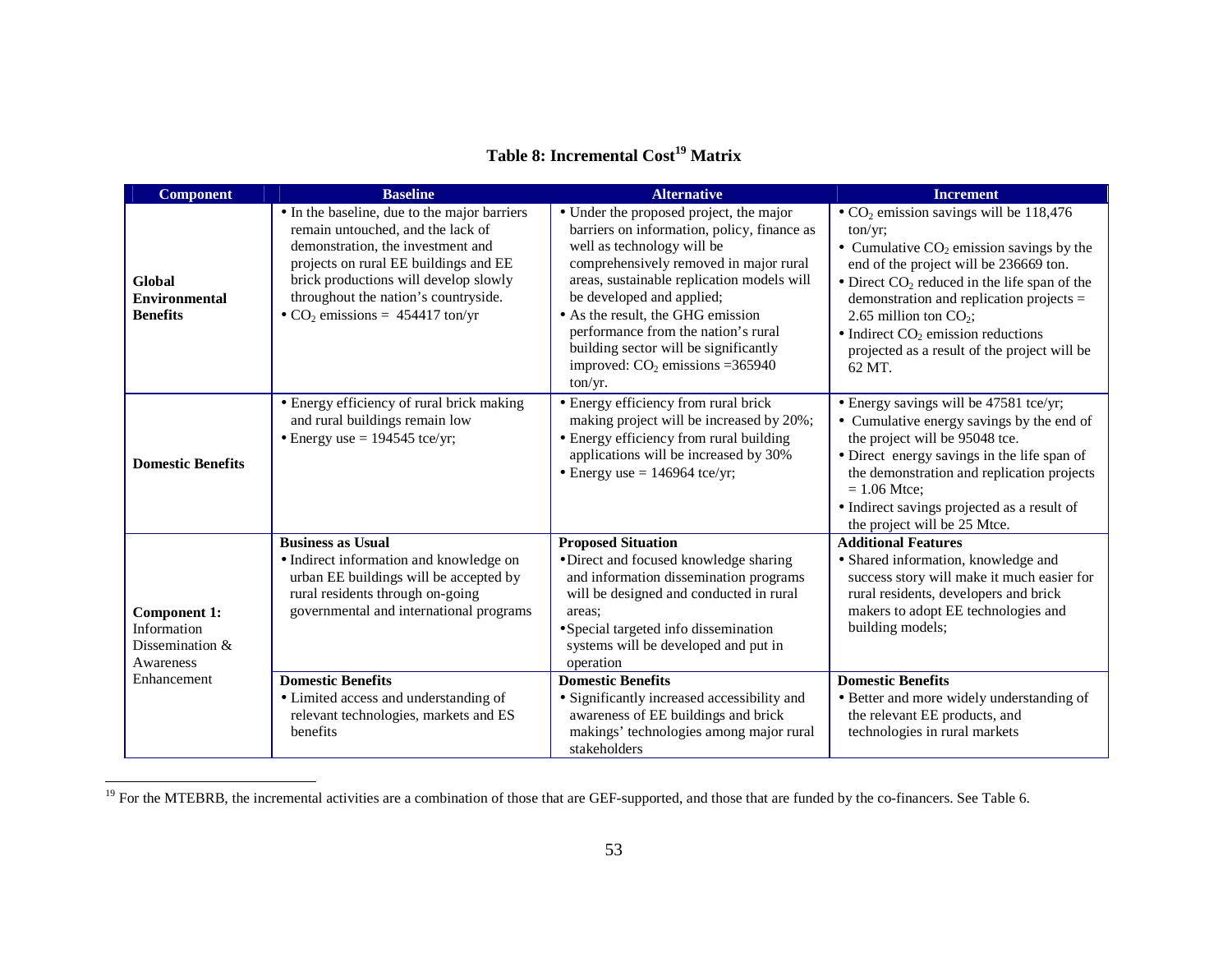| <b>Component</b>    | <b>Baseline</b>                           | <b>Alternative</b>                                                          | <b>Increment</b>                                                                 |
|---------------------|-------------------------------------------|-----------------------------------------------------------------------------|----------------------------------------------------------------------------------|
|                     | <b>Global Benefits</b>                    | <b>Global Benefits</b>                                                      | <b>Global Benefits</b>                                                           |
|                     | • Information dissemination capacity on   | • Capacity increases significantly, enabling                                | • Potential customers and other relevant                                         |
|                     | GHG emission reduction in rural building  | large scale GHG emission reduction                                          | stakeholders throughout the countryside                                          |
|                     | sector grow slowly                        | projects in rural building sector                                           | will share the most effective and cost-                                          |
|                     |                                           |                                                                             | beneficial models and technologies on                                            |
|                     |                                           |                                                                             | GHG reduction.                                                                   |
| <b>COST (USD)</b>   | 20.000                                    | 6,117,879                                                                   | 6,097,879                                                                        |
|                     | <b>Business as Usual</b>                  | <b>Proposed Situation</b>                                                   | <b>Additional Features</b>                                                       |
|                     | The national policy and planning          | The project will provide technical                                          | The national policy and regulation                                               |
|                     | framework on rural EE buildings and brick | assistance to strengthen the capability at                                  | framework on rural EE building sector will                                       |
|                     | making will developed slowly; relevant    | national level to develop EE policies,                                      | be developed; the local governmental                                             |
|                     | national standards and codes will remain  | standards and codes, and plans to promote                                   | enforcement capacity improved.                                                   |
|                     | unavailable                               | rural EE buildings and EE brick making;                                     |                                                                                  |
| <b>Component 2:</b> |                                           | the project will also assist in improving                                   |                                                                                  |
| Policy Development  |                                           | local governments' capacity in enforcing                                    |                                                                                  |
| and Institutional   |                                           | such policies, plan and standards                                           |                                                                                  |
| Support             | <b>Domestic Benefits</b>                  | <b>Domestic Benefits</b>                                                    | <b>Domestic Benefits</b>                                                         |
|                     | • Governmental capacity on rural EE       | • Significantly increase the governmental                                   | • Significantly improved policy framework                                        |
|                     | building sector will develop slowly;      | capability to enforce its ES plan in rural                                  | and enforcement capability to conduct ES                                         |
|                     |                                           | areas                                                                       | plans in rural building sector                                                   |
|                     | <b>Global Benefits</b>                    | <b>Global Benefits</b>                                                      | <b>Global Benefits</b>                                                           |
|                     | · Governmental capability to reduce GHG   | • Sound policy environment to reduce                                        | • Enabling the government to conduct large                                       |
|                     | in rural building sector will remain weak | GHG emission in rural building sector.                                      | scale GHG reduction projects in rural                                            |
|                     |                                           |                                                                             | areas.                                                                           |
| COST (US\$)         | 50,000                                    | 3,890,392                                                                   | 3,840,392                                                                        |
|                     | <b>Business as Usual</b>                  | <b>Proposed Situation</b>                                                   | <b>Additional Features</b>                                                       |
|                     | Commercial financial accessibility remain | Project will provide assistance to increase                                 | Increased accessibility of rural EE building                                     |
|                     | limited for rural EE building projects    | the potential customers technical capability                                | activities to commercial finance.                                                |
|                     |                                           | to access commercial finance resource; the                                  |                                                                                  |
| <b>Component 3:</b> |                                           | project will also assist commercial finance                                 |                                                                                  |
| Finance Support &   | <b>Domestic Benefits</b>                  | to develop their rural EE building markets<br><b>Domestic Benefits</b>      |                                                                                  |
| Accessibility       |                                           |                                                                             | <b>Domestic Benefits</b>                                                         |
|                     | • Commercial financing resources remain   | · Rural customers (residents, developers,                                   | • More commercially developed rural EE                                           |
|                     | very limited accessibility to rural       | and brick makers) and commercial<br>financial institutions technically more | building financial market with much<br>decreased information and technical risks |
|                     | residents and developer, brick makers;    |                                                                             |                                                                                  |
|                     | • Limited businesses breakthrough for     | knowledgeable and accessible to each                                        |                                                                                  |
|                     | financial institutions in the rural EE    | other;                                                                      |                                                                                  |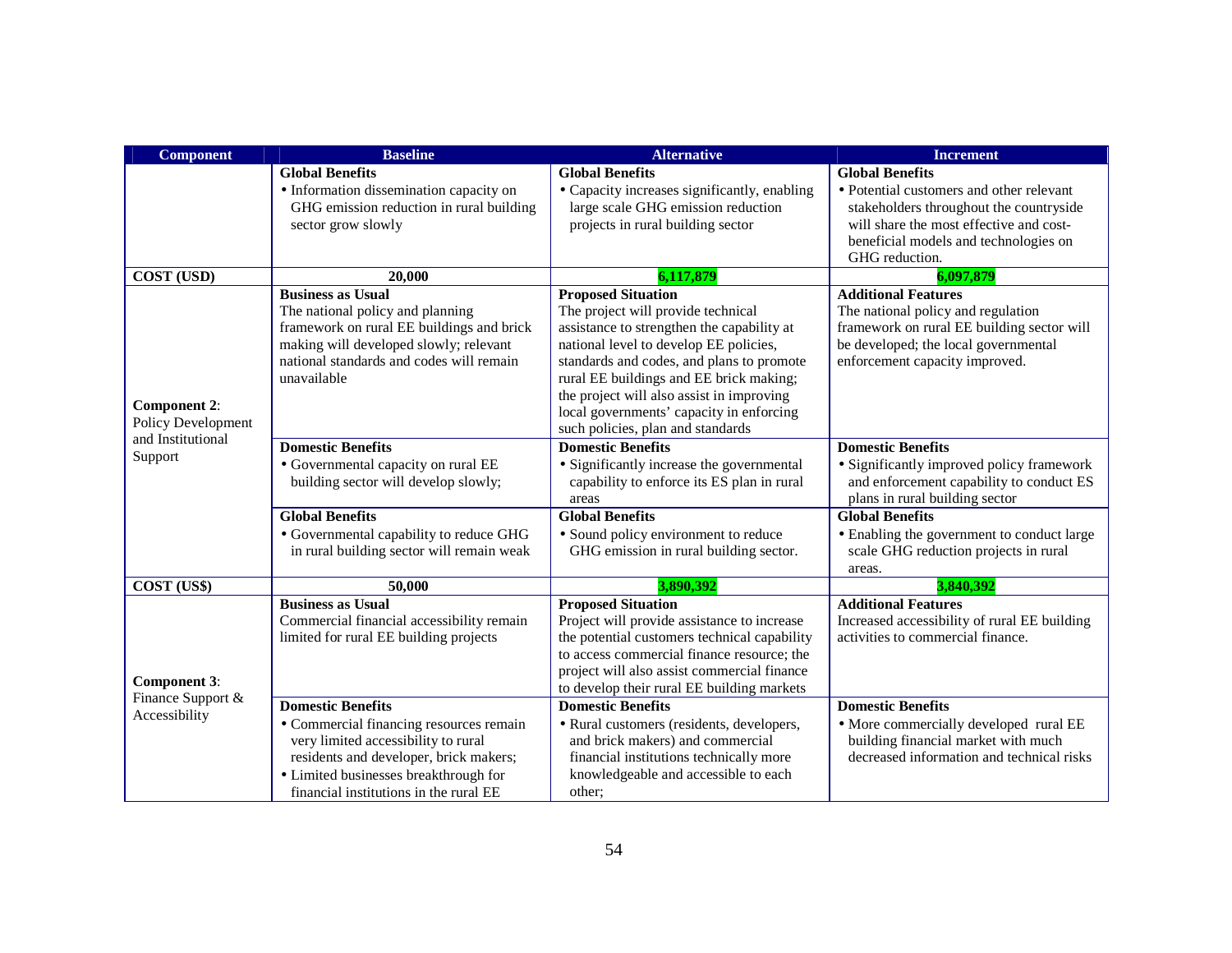| <b>Component</b>          | <b>Baseline</b>                              | <b>Alternative</b>                         | <b>Increment</b>                           |
|---------------------------|----------------------------------------------|--------------------------------------------|--------------------------------------------|
|                           | building markets.                            |                                            |                                            |
|                           | <b>Global Benefits</b>                       | <b>Global Benefits</b>                     | <b>Global Benefits</b>                     |
|                           | • Limited financial support to reduce GHG    | • Increased capacity for both financial    | • Much improved financial support for      |
|                           | emission activities in rural building sector | institutions and customers to develop      | GHG reduction projects in rural EE         |
|                           |                                              | relevant GHG reduction projects.           | building sector                            |
| COST (US\$)               | 200,000                                      | 3,265,255                                  | 3,065,255                                  |
|                           | <b>Business as Usual</b>                     | <b>Proposed Situation</b>                  | <b>Additional Features</b>                 |
|                           | EE technologies and models in rural          | The project will demonstrate and showcase  | The ES and GHG emission reduction          |
|                           | building sectors will be slowly developed    | the EE technologies and models for rural   | performance of efficient technologies and  |
|                           | and adopted                                  | building sector in various geographical    | models will be demonstrated and            |
|                           |                                              | conditions; the project will support the   | showcased among rural potential users; the |
|                           |                                              | development of technical capabilities of   | sustainable replicating mechanism will be  |
| <b>Component 4:</b>       |                                              | rural building sectors in developing and   | established and put into operation         |
| Demonstration and         |                                              | replicating such technologies and models   |                                            |
| <b>Technology Support</b> | <b>Domestic Benefits</b>                     | <b>Domestic Benefits</b>                   | <b>Domestic Benefits</b>                   |
|                           | • Energy efficiency of rural building sector | • ES technologies will be widely adopted   | • EE performance in the rural building     |
|                           | remain low                                   | and disseminated                           | sector will be significantly improved;     |
|                           | <b>Global Benefits</b>                       | <b>Global Benefits</b>                     | <b>Global Benefits</b>                     |
|                           | • GHG emission from the rural building       | • Rural customers will be technically much | • GHG emissions from the rural building    |
|                           | sector will be improved slowly               | more capable of adopting GHG reduction     | sector will be decreased greatly.          |
|                           |                                              | technologies                               |                                            |
| COST (US\$)               | 250,000                                      | 37,423,486                                 | 37,173,486                                 |
| Project                   |                                              | 1,665,106                                  | 1,665,106                                  |
| <b>Management Cost</b>    |                                              |                                            |                                            |
| <b>TOTAL COST</b>         | 520.000                                      | 52,362,118                                 | 51,842,11                                  |
| (US\$)                    |                                              |                                            |                                            |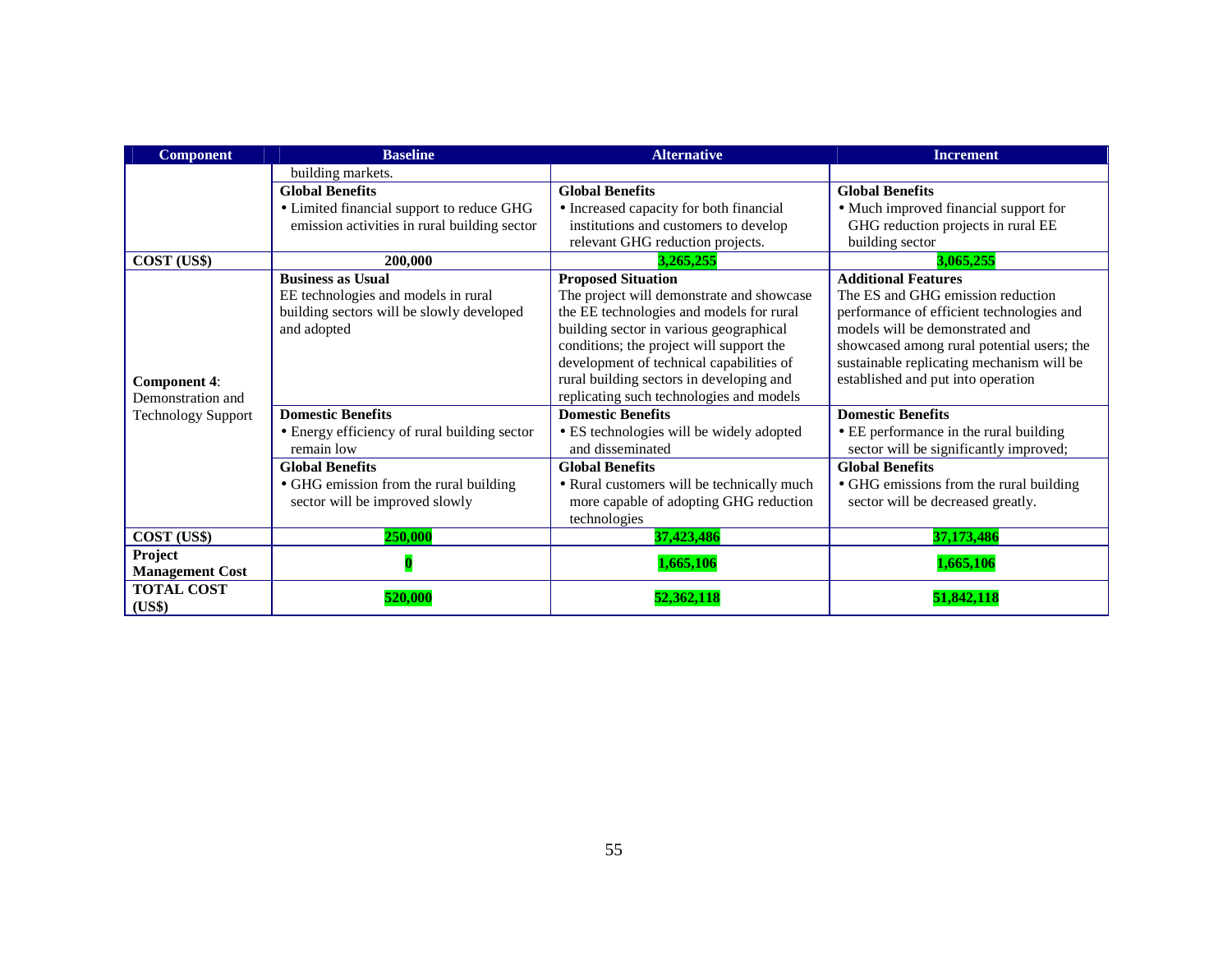## **PART II: Logical Framework Analysis (Project Planning Matrix)**

|                                                                                                                                            | <b>Success Indicators</b>                                                                                                                                                                                                                                                                            | <b>Means of Verification</b>                |                                             |                                                                                                                                                       |                                                                                                                                  |
|--------------------------------------------------------------------------------------------------------------------------------------------|------------------------------------------------------------------------------------------------------------------------------------------------------------------------------------------------------------------------------------------------------------------------------------------------------|---------------------------------------------|---------------------------------------------|-------------------------------------------------------------------------------------------------------------------------------------------------------|----------------------------------------------------------------------------------------------------------------------------------|
| <b>Project Strategy</b>                                                                                                                    | <b>Indicators</b>                                                                                                                                                                                                                                                                                    | <b>Baseline</b>                             | <b>Target</b>                               |                                                                                                                                                       | <b>Critical Assumptions</b>                                                                                                      |
| Goal: Reduction of<br>GHG emissions from<br>brick manufacturing<br>and the commercial &<br>residential $(C&R)$<br>buildings in rural areas | $\bullet$ Annual Reduction in CO <sub>2</sub> emissions from rural<br>brick production and from the C&R buildings in<br>rural areas by end-of-project (EOP), ton/year<br>• Cumulative $CO2$ emission reduction in rural<br>brick production and from the C&R buildings in<br>rural areas by EOP, ton | $^{\bullet}$ 0 <sup>20</sup><br>$\bullet$ 0 | • $118,476^{21}$<br>• 236,669 <sup>22</sup> | • Project progress and<br>evaluation reports, $\cdot$<br>• Baseline surveys, end of<br>project surveys,<br>• Mid-term and final<br>evaluation reports | • Ensured long-term<br>commitment of the<br>Government to<br>promoting reductions<br>in GHG emissions<br>from the industrial and |
|                                                                                                                                            |                                                                                                                                                                                                                                                                                                      |                                             |                                             |                                                                                                                                                       | building sectors,<br>especially in rural<br>areas.                                                                               |
| Objective: Removal of<br>barriers that have<br>persistently hindered                                                                       | • Reduction in total energy use in rural building<br>sector and in rural brick making industry by<br>EOP, tce:                                                                                                                                                                                       | $^{\bullet}$ 0 <sup>23</sup>                | • 95,048 <sup>25</sup>                      | • Project progress reports,<br>• Baseline surveys, end of<br>project surveys,                                                                         | • The governmental<br>policies to promote<br>energy conservation                                                                 |
| the widespread<br>development and                                                                                                          | • % improvement in energy efficiency in<br>targeted rural buildings by EOP                                                                                                                                                                                                                           | $\bullet$ 0                                 | $• 30\%$                                    | • Mid-term review and<br>final evaluation reports                                                                                                     | activities remain as<br>active as at the current                                                                                 |
| application of EE bricks<br>and EE buildings in<br>rural China.                                                                            | $\bullet$ % improvement in energy efficiency in<br>targeted rural brick makers by EOP                                                                                                                                                                                                                | $\bullet$ 0                                 | • 20%                                       |                                                                                                                                                       | level, especially during<br>the global financial                                                                                 |
|                                                                                                                                            | • % share of EE brick products in the targeted<br>local rural building construction materials market<br>by EOP                                                                                                                                                                                       | $^{\bullet}$ 0 <sup>24</sup>                | $\bullet$ 20%                               |                                                                                                                                                       | crisis and rescission                                                                                                            |
|                                                                                                                                            | • % of rural buildings in the targeted local areas<br>that are considered as EE buildings by EOPs                                                                                                                                                                                                    | $\bullet$ 0                                 | $\bullet$ 20%                               |                                                                                                                                                       |                                                                                                                                  |

# **Table 9: Project Planning Matrix (PPM)**

<sup>&</sup>lt;sup>20</sup> Annual CO2 emissions in Year 0 to year 5 is 484,417 tons/yr<br><sup>21</sup> Annual CO2 emissions in Year 4 to Year 5 is 365,940 tons/yr<br><sup>22</sup> This is derived from the last 2 years of the MTEBRB project<br><sup>23</sup> Annual energy use in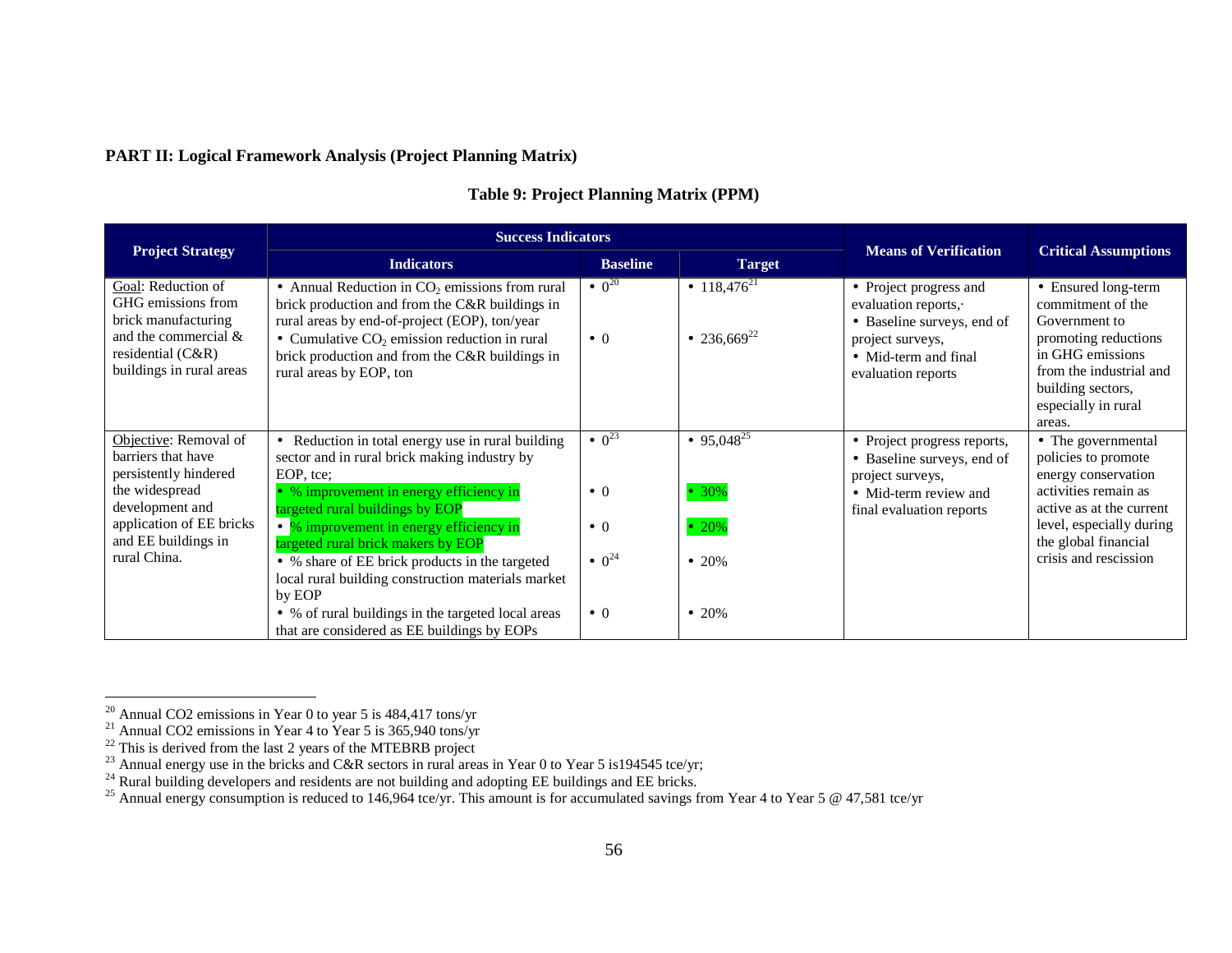| <b>Project Strategy</b>                                                                                                                                                                                                                                                                                                 | <b>Success Indicators</b>                                                                                                                                                                                                                                                                                                                                                                       | <b>Means of Verification</b>                                              | <b>Critical Assumptions</b>                                                                             |                                                                                                                                                       |                                                                                                                                                                                                     |
|-------------------------------------------------------------------------------------------------------------------------------------------------------------------------------------------------------------------------------------------------------------------------------------------------------------------------|-------------------------------------------------------------------------------------------------------------------------------------------------------------------------------------------------------------------------------------------------------------------------------------------------------------------------------------------------------------------------------------------------|---------------------------------------------------------------------------|---------------------------------------------------------------------------------------------------------|-------------------------------------------------------------------------------------------------------------------------------------------------------|-----------------------------------------------------------------------------------------------------------------------------------------------------------------------------------------------------|
|                                                                                                                                                                                                                                                                                                                         | <b>Indicators</b>                                                                                                                                                                                                                                                                                                                                                                               | <b>Baseline</b>                                                           | <b>Target</b>                                                                                           |                                                                                                                                                       |                                                                                                                                                                                                     |
| Component 1: EE Brick<br>and EE Building<br>Information<br><b>Dissemination Network</b><br><b>OUTCOME: Enhanced</b><br>knowledge and access<br>to technical and market<br>information,<br>particularly among<br>local governments,<br>rural residents, and<br>builders in rural areas,<br>on EE bricks and<br>buildings | • An operational EE Brick $&$ EE Building<br>information dissemination network by Year 3<br>• Number of multi-media product packages<br>developed and disseminated per year starting<br>Year 3<br>• Number of completed promotion and<br>advocacy program by EOP<br>• Number of people reached by project<br>information dissemination network and public<br>awareness campaign starting Year 1 | $^{\bullet}$ 0 <sup>26</sup><br>$\bullet$ 0<br>$\bullet$ 0<br>$\bullet$ 0 | • Operational<br>starting<br>year 3<br>$\bullet$ 5<br>$\bullet$ 1<br>• At least 1 million <sup>27</sup> | • Project progress reports,<br>APR <sub>s</sub><br>• Mid-term and final<br>evaluation reports<br>• Customer/client surveys                            | • Sustained<br>governmental policies<br>in EE activities and<br>New Socialist<br>Countryside<br>Construction at least at<br>current level:<br>• Customers' interests<br>in web-based<br>information |
| Established<br>Output 1.1<br>and operational<br>information<br>dissemination network                                                                                                                                                                                                                                    | • An operational EE Brick $&$ EE Building<br>information dissemination network by Year 3<br>• Number of stakeholders that are utilizing the<br>information exchange services starting in Year 3<br>• Number of on-line connections with the<br>information exchange services each year starting<br>Year 3                                                                                       | $^{\bullet}$ 0 <sup>28</sup><br>$\bullet$ 0<br>$\bullet$ 0                | • Operational<br>starting<br>year $3^{29}$<br>• At least $10,000^{30}$<br>$\bullet$ At least 76         | • Project website<br>• Survey report,<br>• on-site visits<br>• Project progress reports,<br><b>APRs</b><br>• Mid-term and final<br>evaluation reports | • Effectiveness and<br>commitment of MOA,<br>WMRO and other<br>governmental<br>agencies' local<br>networks remain at<br>least at current level.                                                     |

<sup>&</sup>lt;sup>26</sup> The relevant governmental and GEF activities (such as EE building program and EUEEP, TVE II projects) have some related public awareness programs and actions either to target urban EE building market or promote the pr

<sup>&</sup>lt;sup>28</sup> MOA are currently running a successful SNRC information network, and a rural energy/environmental protection network; XWMRDI is running the national brick technologies and market information network; These networks do not include information and knowledge on rural EE buildings and EE bricks

<sup>&</sup>lt;sup>29</sup> Information dissemination network will be developed and put into operation to connect at least 30 counties, 50 villages by the end of the project  $^{30}$  At least 10000 hits/yr to the web-site by the end of project; A replication sites put in place by the year 4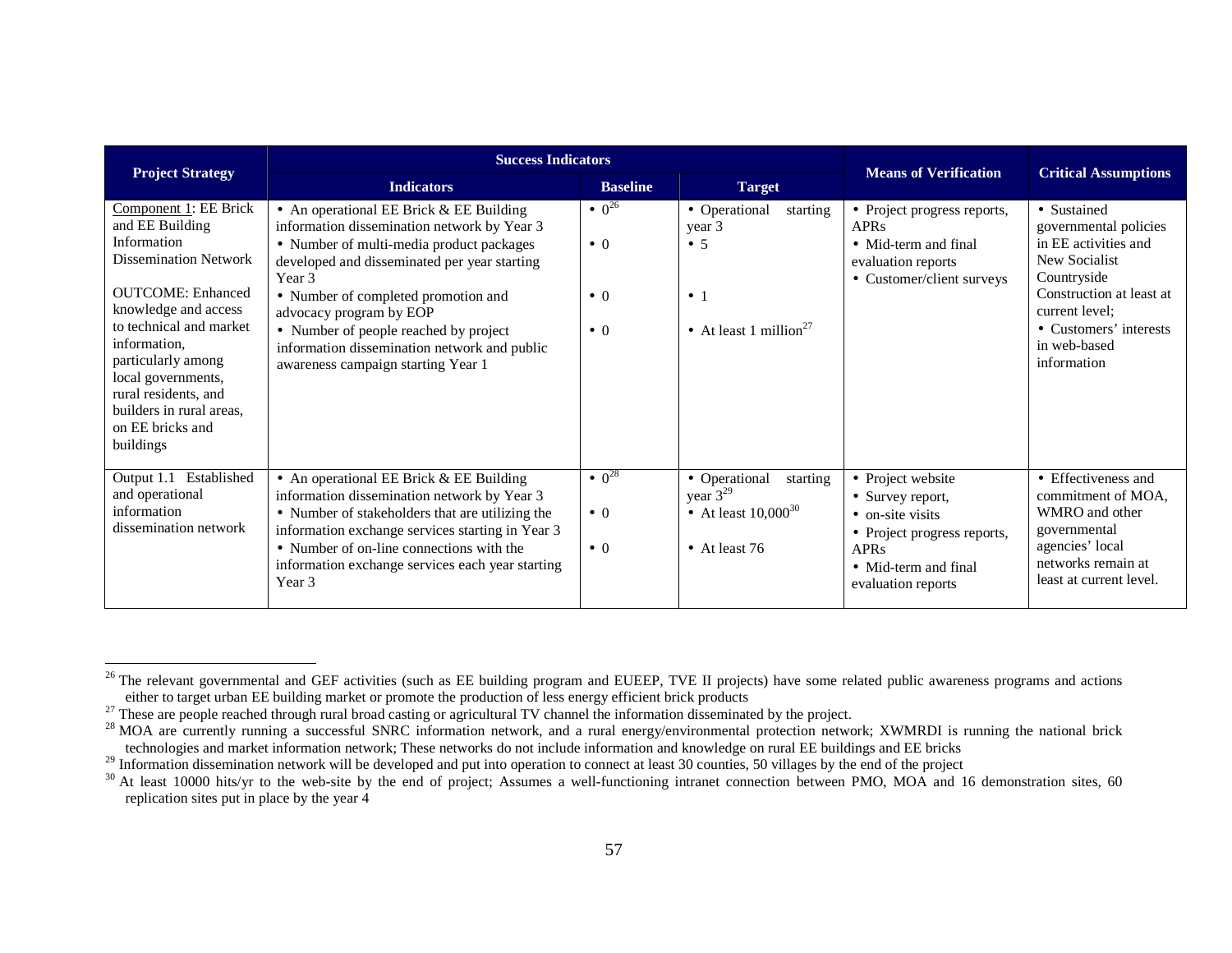|                                                                                     |                                                                                                                                                                                                                                                                               | <b>Success Indicators</b>                                  |                                                                               |                                                                                                                                                                                                                               |                                                                                                   |  |  |  |  |  |
|-------------------------------------------------------------------------------------|-------------------------------------------------------------------------------------------------------------------------------------------------------------------------------------------------------------------------------------------------------------------------------|------------------------------------------------------------|-------------------------------------------------------------------------------|-------------------------------------------------------------------------------------------------------------------------------------------------------------------------------------------------------------------------------|---------------------------------------------------------------------------------------------------|--|--|--|--|--|
| <b>Project Strategy</b>                                                             | <b>Indicators</b>                                                                                                                                                                                                                                                             | <b>Baseline</b><br><b>Target</b>                           |                                                                               | <b>Means of Verification</b>                                                                                                                                                                                                  | <b>Critical Assumptions</b>                                                                       |  |  |  |  |  |
| Output 1.2 Developed<br>and disseminated full<br>package of multi-media<br>products | · Number of multi-media product packages<br>developed and disseminated starting Year 3<br>$\bullet$ CDs developed & disseminated<br>• Books/training materials disseminated<br>• TV/radio program produced and aired                                                          | $^{\bullet}$ 0 <sup>31</sup>                               | $\bullet$ At least 5<br>• 2 (1000 copies)<br>$\bullet$ 2<br>$\bullet$ 1       | • Multi-media products<br>such as CDs, books,<br>broachers.<br>• TV broadcasting<br>• Rural audio                                                                                                                             | • Interest and active<br>involvement by the<br>media products<br>producers                        |  |  |  |  |  |
| Output 1.3 Completed<br>promotion and<br>advocacy program                           | • Number of provinces, counties, and villages<br>covered by the program starting Year 1<br>• Provinces<br>• Counties<br>• villages<br>• Number of on-site visits (not by individual but<br>by group of individuals) to demonstration and<br>replication sites starting Year 3 | $^{\bullet}$ 0 <sup>32</sup><br>$\bullet$ 0<br>$\bullet$ 0 | • At least $10$<br>• At least 20<br>• At least $100$<br>• At least $500^{33}$ | broadcasting<br>• project routine $M&E$<br>report, and impact<br>documentation<br>• Surveys on impacts of<br>the promotional/advocacy<br>program<br>• Proceedings of<br>workshops and conferences<br>• Progress reports, APRs | • Interest and support<br>of key stakeholders at<br>both national and local<br>level are ensured. |  |  |  |  |  |
|                                                                                     | • Total number of promotional/advocacy<br>workshops and conferences conducted by EOP                                                                                                                                                                                          |                                                            | • At least $6$                                                                | • Mid-term and final<br>evaluation reports                                                                                                                                                                                    |                                                                                                   |  |  |  |  |  |
| Component 2: Policy<br>Development and<br><b>Institutional Support</b>              | • Number of project policy proposals<br>incorporated into the national EE building and<br>rural development decision making processes by<br>EOP                                                                                                                               | $\bullet$ 0 <sup>34</sup>                                  | $\bullet$ 1 <sup>36</sup>                                                     | • Project progress reports,<br>APR, midterm and final<br>evaluation                                                                                                                                                           | • Consistent strong<br>GOC commitment to<br>rural construction and<br>ES planning goals           |  |  |  |  |  |

<sup>&</sup>lt;sup>31</sup> The UNDP-GEF TVE II project has successfully developed the related media products and circulated in the rural media market on EE brick making technologies; but these media products are focus on the energy conservation technologies in producing solid bricks or less efficient EE bricks.

 $\frac{32}{22}$  Previous public campaigns on EE buildings are focused on urban application; no public awareness program has ever been conducted on rural EE building applications.

<sup>&</sup>lt;sup>33</sup> On-site visits by various local stakeholders and the ones from abroad will make on-site visits to the demonstration and replication sites

<sup>&</sup>lt;sup>34</sup> During the implementation of GOC and GEF projects on urban EE buildings, special studies and research have been conducted to develop the policy framework and incentives in promoting urban EE building development; special planning have been developed by local governments to promote local urban EE buildings.

<sup>&</sup>lt;sup>36</sup> The policy proposal put forward by the project will be incorporated into the MOA's relevant rural energy conservation and rural construction decision making process; and MOA will circulate these proposals to the relevant administrations (such as MOHURD, NDRC).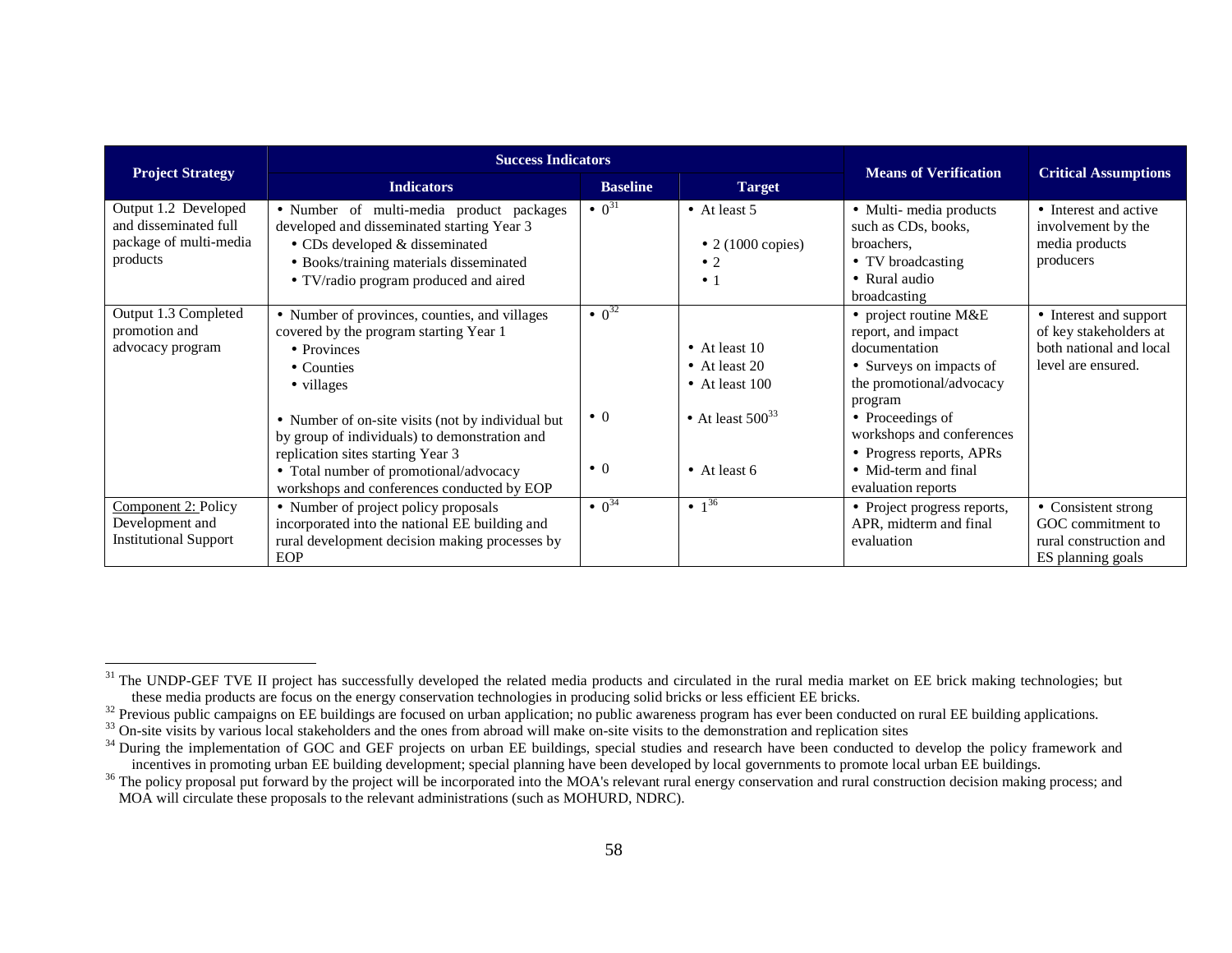| <b>Project Strategy</b>                                                                                                                                                                                         | <b>Success Indicators</b>                                                                                                                                                                                                                    | <b>Means of Verification</b> | <b>Critical Assumptions</b>      |                                                                                                                                                                                                   |                                                                                                      |
|-----------------------------------------------------------------------------------------------------------------------------------------------------------------------------------------------------------------|----------------------------------------------------------------------------------------------------------------------------------------------------------------------------------------------------------------------------------------------|------------------------------|----------------------------------|---------------------------------------------------------------------------------------------------------------------------------------------------------------------------------------------------|------------------------------------------------------------------------------------------------------|
|                                                                                                                                                                                                                 | <b>Indicators</b>                                                                                                                                                                                                                            | <b>Baseline</b>              | <b>Target</b>                    |                                                                                                                                                                                                   |                                                                                                      |
| <b>OUTCOME:</b><br>Promulgation of, and<br>compliance to,                                                                                                                                                       | • Number of standards and codes on rural EE<br>buildings developed and approved by the local<br>government authorities by EOP                                                                                                                | $\bullet$ 0 <sup>35</sup>    | • At least 1                     | • Documentation on the<br>approved policies and<br>associated implementing                                                                                                                        |                                                                                                      |
| favorable policies that<br>encourage<br>manufacturing and<br>utilization of EE bricks<br>and the application of<br>EE technologies and<br>practices in the<br>buildings sector in the<br>country's rural areas. | • Number of local governments that have<br>incorporated rural EE building application and<br>EE brick production into their local development<br>planning and action plan implementation by EOP                                              | $\bullet$ 0                  | • At least $10$                  | rules & regulations<br>• Documentation on the<br>enforced standards and<br>codes for EE building<br>materials<br>• Formulated rural<br>building energy code<br>• Formulated EE brick<br>standards |                                                                                                      |
| Output 2.1: Formulated<br>policies, and associated<br>implementing rules on<br>EE building materials<br>production and                                                                                          | • Number of completed policy studies carried<br>out and utilized in the policy formulation on EE<br>building materials production (e.g., EE bricks<br>manufacturing) and utilization (e.g., EE building<br>constructions) by EOP             | $\bullet$ 0 <sup>37</sup>    | $\bullet$ 1                      | • Completed Policy Study<br>reports,<br>• Investigation report;<br>policy report                                                                                                                  | • Sound economic $&$<br>policy environment to<br>promote rural ES/EE<br>policies and<br>regulations. |
| utilization                                                                                                                                                                                                     | • Number of successful promotional activities<br>conducted to help influence and petition the<br>approval of formulated policies on EE bricks<br>production and EE building construction by EOP<br>• Number of formulated policies that were | $\bullet$ 0<br>$\bullet$ 0   | • At least $1^{38}$<br>$\bullet$ |                                                                                                                                                                                                   |                                                                                                      |
|                                                                                                                                                                                                                 | recommended and approved by government<br>authorities by EOP                                                                                                                                                                                 |                              |                                  |                                                                                                                                                                                                   |                                                                                                      |

<sup>&</sup>lt;sup>35</sup> Although urban EE building standards and code are enforced successfully; but according to the EE building experts they are not applicable in rural areas; Although solid brick and old hollow/perforate brick production and product standards are developed and enforced, but no EE brick production and products standards available

 $37$  Extensive information exchange activities has been organized by the GOC and EUEEP project on improving policies and incentives to promote EE buildings in cities; the unique characteristics of policy framework and incentives on rural building sector is not fully addressed if any. There was no policy study conducted specially target the development of rural EE building and EE brick. Standardization administration developed a series of standards on production and products which cover solid brick, old EE brick. The authority intends to develop the new standards on EE bricks, but due to the lack of practices, the plan is put on a halt.

<sup>&</sup>lt;sup>38</sup> Mainly a knowledge sharing and information exchange activity (workshop or field visit) will be conducted to understand the international best practices and decision making process; study report developed. Investigation in target areas will be conducted. Based on the investigation, policy and institutional improvement and action plans will be proposed. Based on the demonstration and replication projects, developed or proposed rural EE building construction code, EE brick product standard.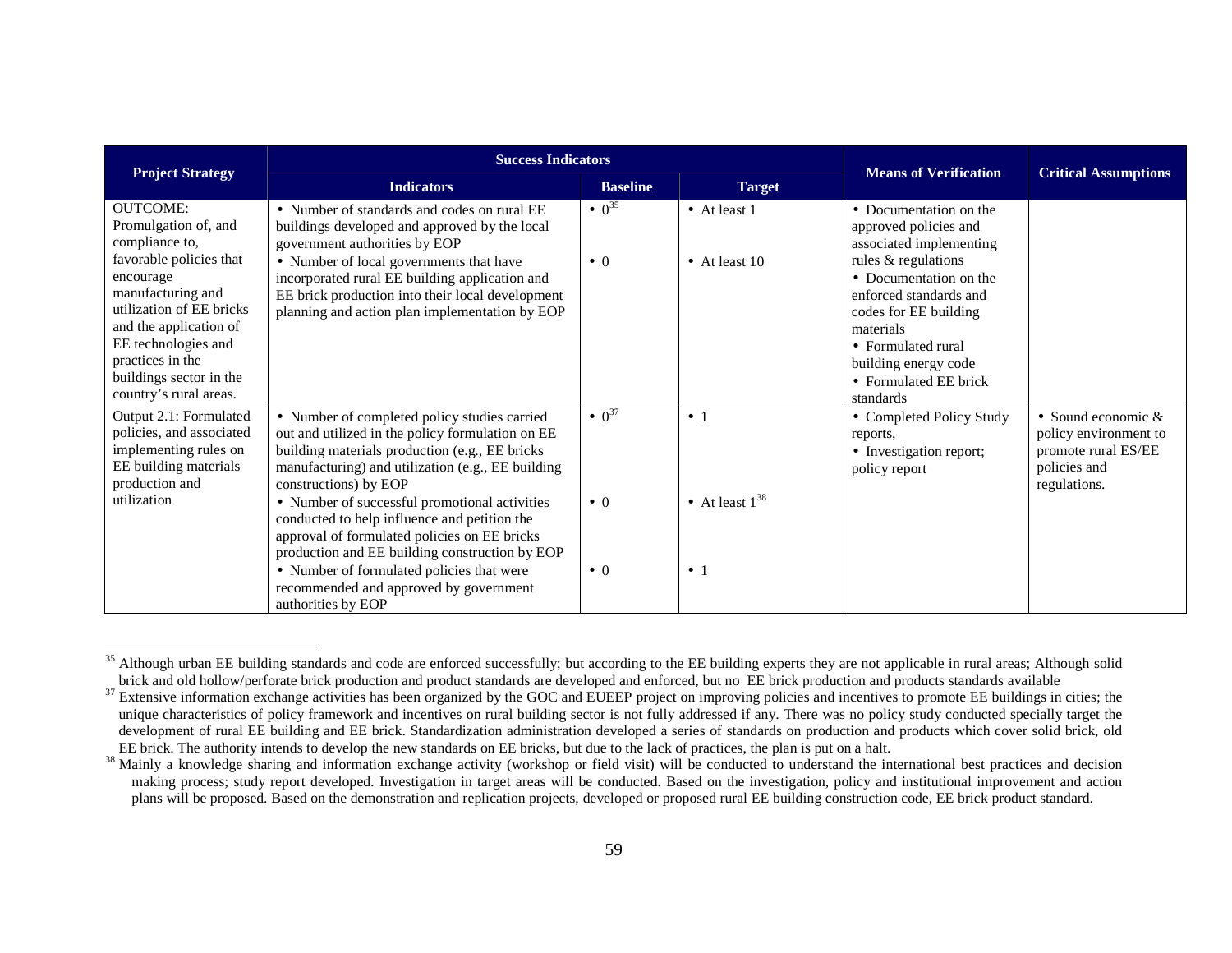|                                                                                                                     |                                                                                                                                                                                                                                                                                                                                                                                                                | <b>Success Indicators</b>                                             |                                                               |                                                                                                                                                                            |                                                                                          |  |  |  |  |  |
|---------------------------------------------------------------------------------------------------------------------|----------------------------------------------------------------------------------------------------------------------------------------------------------------------------------------------------------------------------------------------------------------------------------------------------------------------------------------------------------------------------------------------------------------|-----------------------------------------------------------------------|---------------------------------------------------------------|----------------------------------------------------------------------------------------------------------------------------------------------------------------------------|------------------------------------------------------------------------------------------|--|--|--|--|--|
| <b>Project Strategy</b>                                                                                             | <b>Indicators</b>                                                                                                                                                                                                                                                                                                                                                                                              | <b>Baseline</b>                                                       | <b>Target</b>                                                 | <b>Means of Verification</b>                                                                                                                                               | <b>Critical Assumptions</b>                                                              |  |  |  |  |  |
| Output 2.2: Improved<br>local governments'<br>policy enforcement<br>capabilities and<br>implemented action<br>plans | • Number of capacity development programs<br>(inclusive of the training materials) on policy<br>formulation and enforcement developed by EOP<br>• Cumulative number of trained local<br>government officials that by EOP are directly<br>involved in EE brick making and/or EE building<br>development projects<br>• Number of policies/action plans developed and<br>enforced by the local governments by EOP | $\bullet$ 0 <sup>39</sup><br>$\bullet$ 0 <sup>40</sup><br>$\bullet$ 0 | $\bullet$ 8 <sup>41</sup><br>• At least $200$<br>$\bullet$ 10 | • Investigation report<br>• study report and action<br>plan<br>• Training materials<br>• progress reports and<br><b>APRs</b><br>• Mid-term and final<br>evaluation reports | • Central and local<br>governmental<br>commitment to EE/ES<br>and NSRC remain<br>strong; |  |  |  |  |  |
| <b>Outcome 3: Finance</b><br>Support & Accessibility                                                                | • Number of financial institutions involved in<br>the project by EOP;                                                                                                                                                                                                                                                                                                                                          | $\bullet$ 0 <sup>42</sup>                                             | • At least $40$                                               | • Project progress reports,<br>APR.                                                                                                                                        | • Sustained financial<br>policy environment to                                           |  |  |  |  |  |
| Improvement                                                                                                         | • Total amount of funds (RMB) leveraged by<br>the project into the rural EE building<br>construction and brick production by EOP;                                                                                                                                                                                                                                                                              | $\bullet$ 0                                                           | • At least 50 million                                         | • Mid-term and final<br>evaluation reports                                                                                                                                 | encourage commercial<br>financial institutions<br>involve in EE/ES<br>activities         |  |  |  |  |  |
| Output 3.1 Completed<br>and publicized financial<br>and accounting                                                  | • Number of local developers and brick mills<br>trained by EOP<br>• Number of financial and accounting reports                                                                                                                                                                                                                                                                                                 | $^{\bullet}$ 0 <sup>43</sup><br>$\bullet$ 0 <sup>44</sup>             | $\bullet$ At least 200<br>• At least $60$                     | • Project progress reports,<br>• training materials<br>• Investigation report                                                                                              | • Relevant policies<br>remain in favor of<br>commercials EE                              |  |  |  |  |  |
| assessment of rural EE<br>brick makers and EE<br>building developers                                                | developed by EOP                                                                                                                                                                                                                                                                                                                                                                                               |                                                                       |                                                               | • Financial reports                                                                                                                                                        | activities                                                                               |  |  |  |  |  |

<sup>&</sup>lt;sup>39</sup> The GOC has disaggregated its overall EC target to local governments, and the local administrations have developed their plans to fulfill the goal; however local governments have not included rural EE building application and EE brick promotion in their EC plans;

 $40$  Local governments do not have the knowledge and experience to implement EE building and brick application activities; no special training programs or capacity building activities has ever conducted on promoting rural EE building and bricks

 $41$  Capacity development programs (inclusive of the training materials) on policy formulation and enforcement

 $42$  The GOC is in full swing to redirect its financial resources to the rural areas in the context of SNRC campaign; commercial financial institutions are encouraged to develop and expand their business in rural S&ME; however according to the statistics, the percentage of commercial loans received by rural S&ME has been declining; commercial finance especially the one from local FCCs have been actively involved in the SNRC; but commercial finance in rural EE/EC activities are rare, none for rural EE buildings;

 $43$  No special governmental efforts on increasing rural developers and EE brick mills financial and accounting capacities

<sup>&</sup>lt;sup>44</sup> The GOC are working actively to pilot the financial information collection and publication for rural S&ME in a selected regions; but the overall accessibility of rural brick mills financial information and professional presentation is very primitive;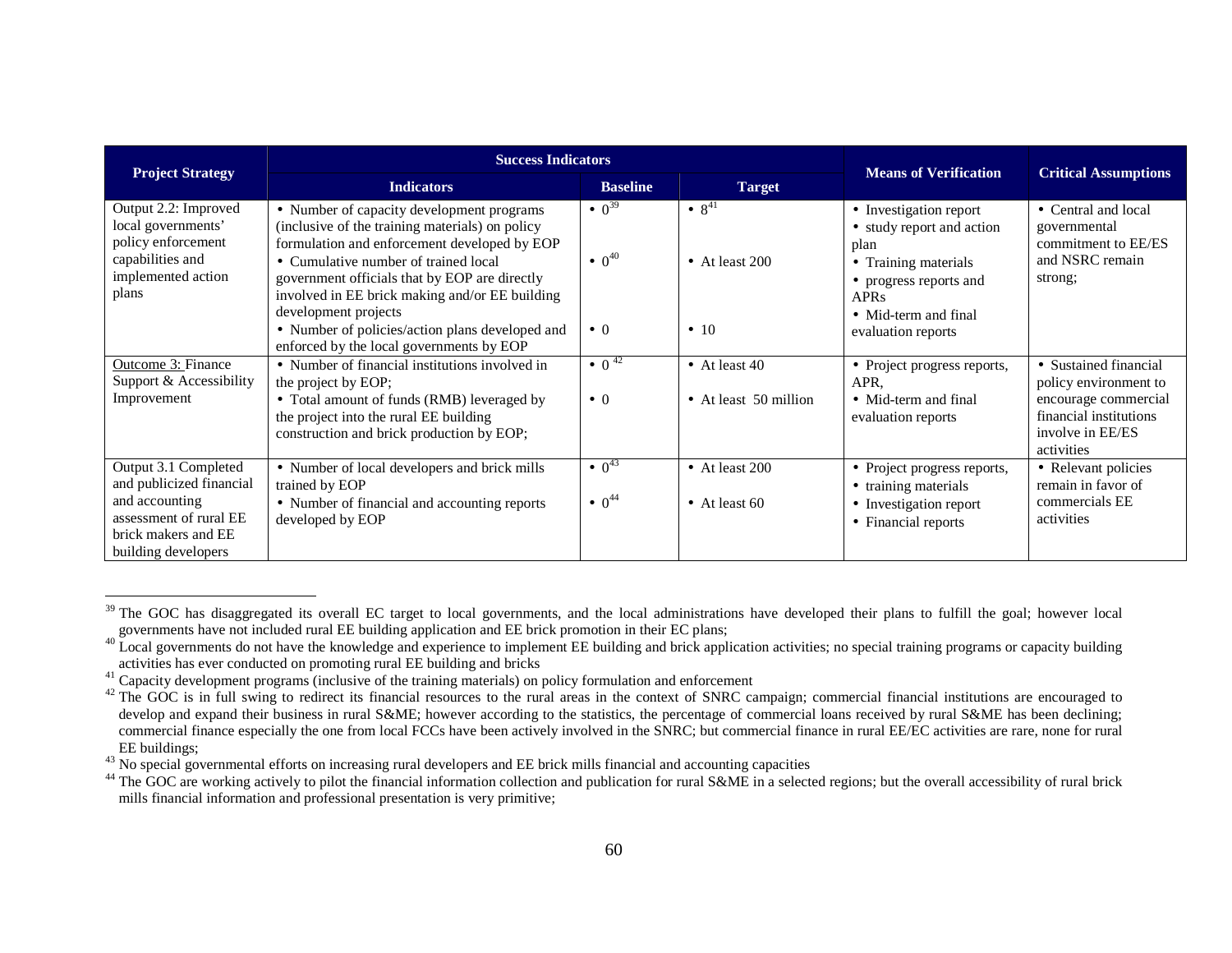|                                                                                                                                                                         | <b>Success Indicators</b>                                                                                                                                                                                                                        | <b>Means of Verification</b>                                                     | <b>Critical Assumptions</b>                                                                                        |                                                                                                                                                                 |                                                                                                                                                                                                                 |
|-------------------------------------------------------------------------------------------------------------------------------------------------------------------------|--------------------------------------------------------------------------------------------------------------------------------------------------------------------------------------------------------------------------------------------------|----------------------------------------------------------------------------------|--------------------------------------------------------------------------------------------------------------------|-----------------------------------------------------------------------------------------------------------------------------------------------------------------|-----------------------------------------------------------------------------------------------------------------------------------------------------------------------------------------------------------------|
| <b>Project Strategy</b>                                                                                                                                                 | <b>Indicators</b>                                                                                                                                                                                                                                | <b>Baseline</b>                                                                  | <b>Target</b>                                                                                                      |                                                                                                                                                                 |                                                                                                                                                                                                                 |
| Output 3.2 Developed<br>and implemented new<br>business models for<br>local banks/financial<br>institutions to engage in<br>rural EE brick and EE<br>buildings projects | • Number of information exchange and<br>knowledge sharing programs completed to<br>identify and disseminate best Practice and<br>business models by EOP;<br>• Number of local financial staff involved in<br>knowledge sharing activities by EOP | $^{\bullet}$ 0 <sup>45</sup><br>$\bullet$ 0                                      | $\bullet$ at least 5<br>• at least $100$                                                                           | • Study report<br>• Evaluation report<br>• feasibility study and<br>business plan<br>• Progress reports, APRs,<br>• Training materials n<br>• Midterm and final |                                                                                                                                                                                                                 |
| Outcome 4:<br>Demonstration and<br><b>Technology Support</b>                                                                                                            | • Total number of rural brick mills making EE<br>bricks by EOP;<br>• Total output of EE bricks (pieces) in the<br>targeted rural areas by EOP;<br>• Total rural EE buildings constructed in<br>targeted areas by EOP                             | $^{\bullet}$ 0 <sup>46</sup><br>$\bullet$ 0 <sup>47</sup><br>$^{\bullet} 0^{48}$ | • At least 28<br>$\bullet$ At least 1.4 billion<br>• At least $1760$                                               | evaluation reports<br>• Project progress reports,<br>• Baseline surveys, end of<br>project surveys,<br>• Mid-term and final<br>evaluation reports               | • Local governmental<br>support to EE/ES<br>activities remain at<br>least at the current<br>level:<br>• Local market<br>environments remain<br>in favor of the<br>competitiveness of EE<br>bricks and buildings |
| Output 4.1 Completed<br>demonstration of rural<br>EE buildings and EE<br>bricks production                                                                              | • Number of feasibility study reports (including<br>baseline development) developed by year 3<br>• Number of EE building and EE brick making                                                                                                     | $\bullet$ 1 <sup>49</sup><br>$\bullet$ 0                                         | • At least $9$ (EE brick<br>production projects) and<br>8 (EE building projects)<br>$\bullet$ At least 8 (EE brick | • Project progress reports<br>and feasibility reports,<br>$\bullet$ M&E reports<br>• dissemination materials                                                    | • Active involvement<br>of key equipment<br>manufacturers and<br>other relevant                                                                                                                                 |
|                                                                                                                                                                         | projects in place and satisfy the preset EE targets                                                                                                                                                                                              |                                                                                  | production) and 8 (EE                                                                                              |                                                                                                                                                                 | stakeholders                                                                                                                                                                                                    |

<sup>&</sup>lt;sup>45</sup> Some of the local financial institutions are successfully developing micro-credit businesses in rural areas (for example households biogas projects); and actively involved in the NDRC campaign; however rural financial institutions are lack of experiences and knowledge to develop industrial EE projects such as brick making; and the commercial finance are currently unavailable to rural EE buildings application (to developers and farmers) due to the lack of market and lack of knowledge and skills by the local financial institutions

<sup>&</sup>lt;sup>46</sup> There is few rural brick makers are producing EE bricks  $^{47}$  Output of EE bricks is negligible right now in rural areas;

<sup>&</sup>lt;sup>48</sup> In some suburban areas of metropolitans (such as Beijing), due to the fast expansion of big cities, the local rural residential houses are required to adopt EE building standards which are being enforced in urban areas under heavily governmental subsidy; overall there is no systematic demonstration and replication activities and programs on rural EE buildings and bricks;<br><sup>49</sup> In 2004 a feasibility study report was developed by Xian Wall Material Design and Engineering Institute for MOST EE brick R&D project; no feasibility study reports on

rural EE building available.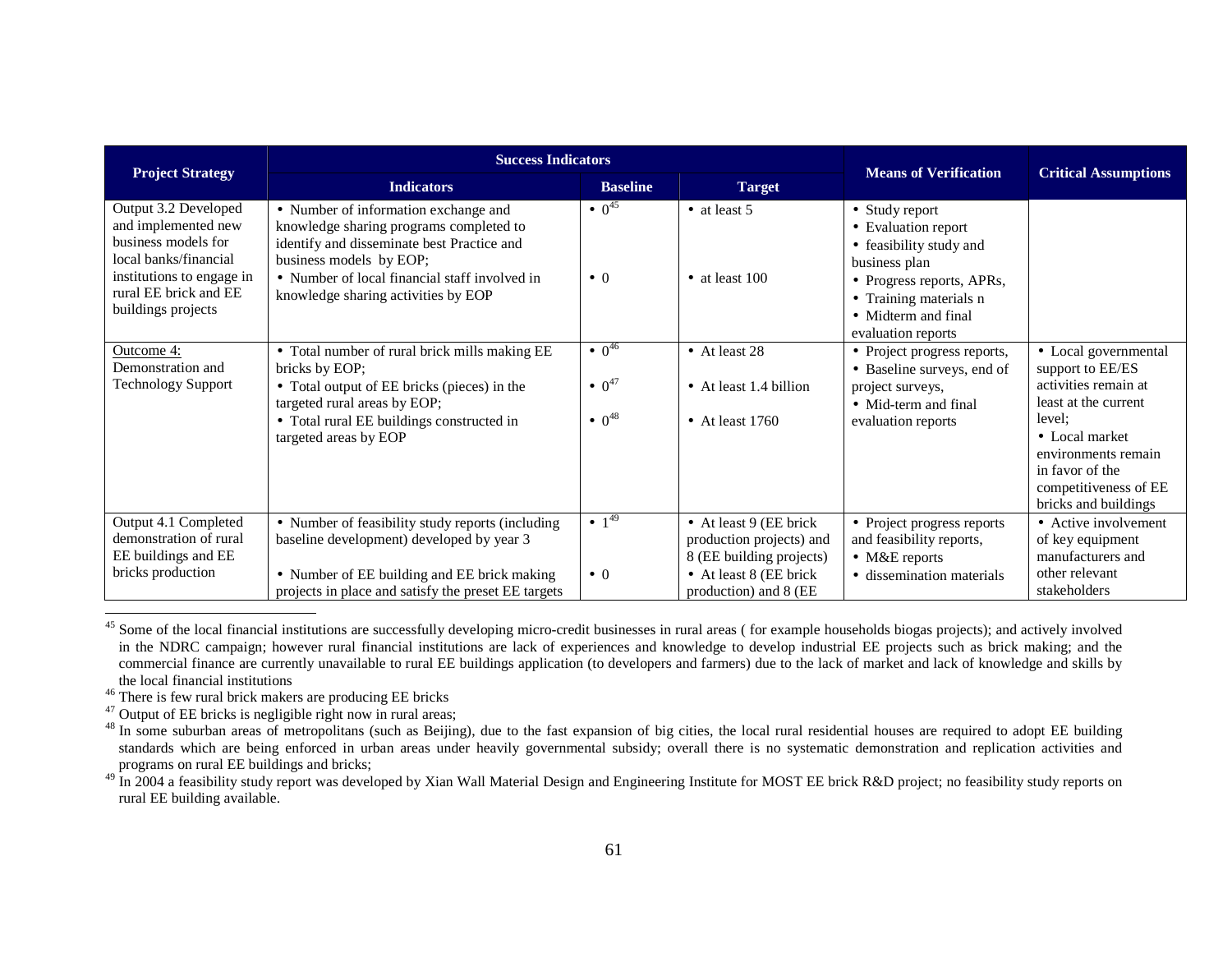|                                                                                                                                                                 | <b>Success Indicators</b>                                                                                                                                                                                                                                                                                                                                                                                                                                                                                                                          |                                                                                                                                     |                                                                                                                             |                                                                                                                                                  |                                                                                                                                                                                                                                                                                                                                                           |
|-----------------------------------------------------------------------------------------------------------------------------------------------------------------|----------------------------------------------------------------------------------------------------------------------------------------------------------------------------------------------------------------------------------------------------------------------------------------------------------------------------------------------------------------------------------------------------------------------------------------------------------------------------------------------------------------------------------------------------|-------------------------------------------------------------------------------------------------------------------------------------|-----------------------------------------------------------------------------------------------------------------------------|--------------------------------------------------------------------------------------------------------------------------------------------------|-----------------------------------------------------------------------------------------------------------------------------------------------------------------------------------------------------------------------------------------------------------------------------------------------------------------------------------------------------------|
| <b>Project Strategy</b>                                                                                                                                         | <b>Indicators</b>                                                                                                                                                                                                                                                                                                                                                                                                                                                                                                                                  | <b>Baseline</b><br><b>Target</b>                                                                                                    |                                                                                                                             | <b>Means of Verification</b>                                                                                                                     | <b>Critical Assumptions</b>                                                                                                                                                                                                                                                                                                                               |
|                                                                                                                                                                 | (see Objectives) by year 3<br>• Number of information dissemination program<br>completed by year 3                                                                                                                                                                                                                                                                                                                                                                                                                                                 | $\bullet$ 0 <sup>50</sup>                                                                                                           | building)<br>• At least $1^{51}$                                                                                            | • progress report, and<br>attendants survey                                                                                                      |                                                                                                                                                                                                                                                                                                                                                           |
| Output 4.2 Developed<br>and disseminated<br>technical guidelines and<br>templates to develop<br>and implement rural EE<br>brick and EE building<br>applications | • Number of study reports on national and<br>international best practices, lessons learnt on<br>rural EE building and EE brick production by<br>EOP<br>• Number of feasibility study of standardization<br>of EE brick products by EOP<br>• Number of rural EE buildings database and<br>report developed by EOP<br>• Number of information dissemination program<br>conducted by EOP<br>• Number of training materials on EE brick<br>making and EE building development in rural<br>areas developed by EOP<br>• Number of persons trained by EOP | $^{\bullet}$ 0 <sup>52</sup><br>$\bullet$ 0<br>$\bullet$ 0 <sup>53</sup><br>$\bullet$ 0 <sup>54</sup><br>$\bullet$ 0<br>$\bullet$ 0 | $\bullet$ 2 <sup>55</sup><br>• $1^{56}$<br>$\bullet$ 1 <sup>57</sup><br>• $1^{58}$<br>$\bullet$ At least 2<br>$\bullet$ 200 | • Study reports,<br>• Progress report<br>• Assessment reports<br>• Database and technical<br>report<br>• training materials<br>• progress report | • MOA and its local<br>branches commitments<br>to rural energy<br>development and<br><b>ES/EE</b> activities<br>remain high, the<br>effectiveness of<br>MOA's local technical<br>support networks<br>remain operational and<br>functioning at current<br>level;<br>• WMRO and local<br>offices remain<br>effective and<br>functioning at current<br>level |

<sup>&</sup>lt;sup>50</sup> Local manufacturers, developers, governments and residents do not receive relevant technical information

 $5180$  key stakeholders in the demonstration and future replication regions will be invited to attend the workshop.

 $52$  No such study has been conducted;

 $53$  Local technical institutions have been actively involved in the EE buildings application in urban areas, but knowledge and capacity in developing rural EE buildings are poor; Although the TA activities are extensive through the previous GOC and GEF activities on EE buildings in urban areas, rural areas are overlooked; local developers and brick makers are poorly trained and educated regarding EE building construction and EE brick making;

<sup>&</sup>lt;sup>54</sup> No such special information exchange and knowledge sharing activities have ever been conducted; local developers and brick makers are poorly trained and educated regarding EE building construction and EE brick making;

 $^{55}$  1 report on rural EE building and 1 Report on EE brick production

<sup>&</sup>lt;sup>56</sup> Inclusive of relevant drawings, operational manuals, and guidelines developed.<br><sup>57</sup> Database includes technical report (include blueprints, and code of construction; guidelines, manual and business model/operation).<br><sup></sup>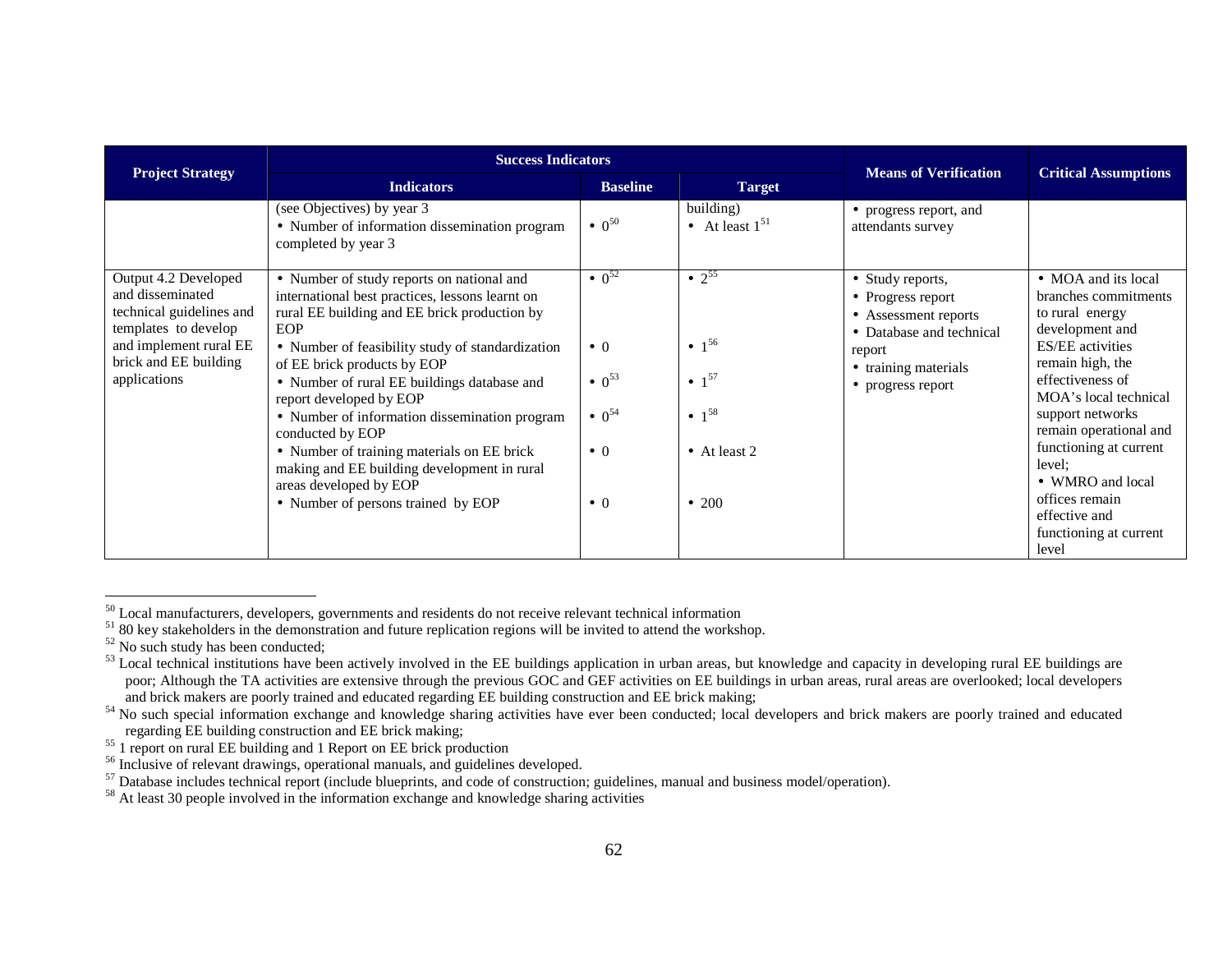| <b>Project Strategy</b>                        | <b>Success Indicators</b>                                                                                                       | <b>Means of Verification</b> | <b>Critical Assumptions</b>               |                                                                                                                                                                               |                                                                                 |
|------------------------------------------------|---------------------------------------------------------------------------------------------------------------------------------|------------------------------|-------------------------------------------|-------------------------------------------------------------------------------------------------------------------------------------------------------------------------------|---------------------------------------------------------------------------------|
|                                                | <b>Indicators</b>                                                                                                               | <b>Target</b>                |                                           |                                                                                                                                                                               |                                                                                 |
| Output 4.3 Constructed<br>replication projects | • Number of Evaluation reports of<br>demonstrations developed by EOP<br>• Number of Replication projects constructed by<br>EOP: | $\bullet$ 0<br>$\bullet$ 0   | • $16^{59}$<br>$\bullet$ 60 <sup>60</sup> | • Evaluation reports,<br>• Mid-term and final<br>evaluation reports<br>• survey and identification<br>report<br>• Feasibility study reports<br>$\bullet$ M&E plan and reports | • local governments'<br>support to rural EE/ES<br>activities remains<br>strong; |

<sup>&</sup>lt;sup>59</sup> Evaluation reports disseminated during the workshops carried out in specific activities for delivering Outputs 4.1 and 4.2.<br><sup>60</sup> Reports include survey of selected 60 replication sites selected; feasibility studies,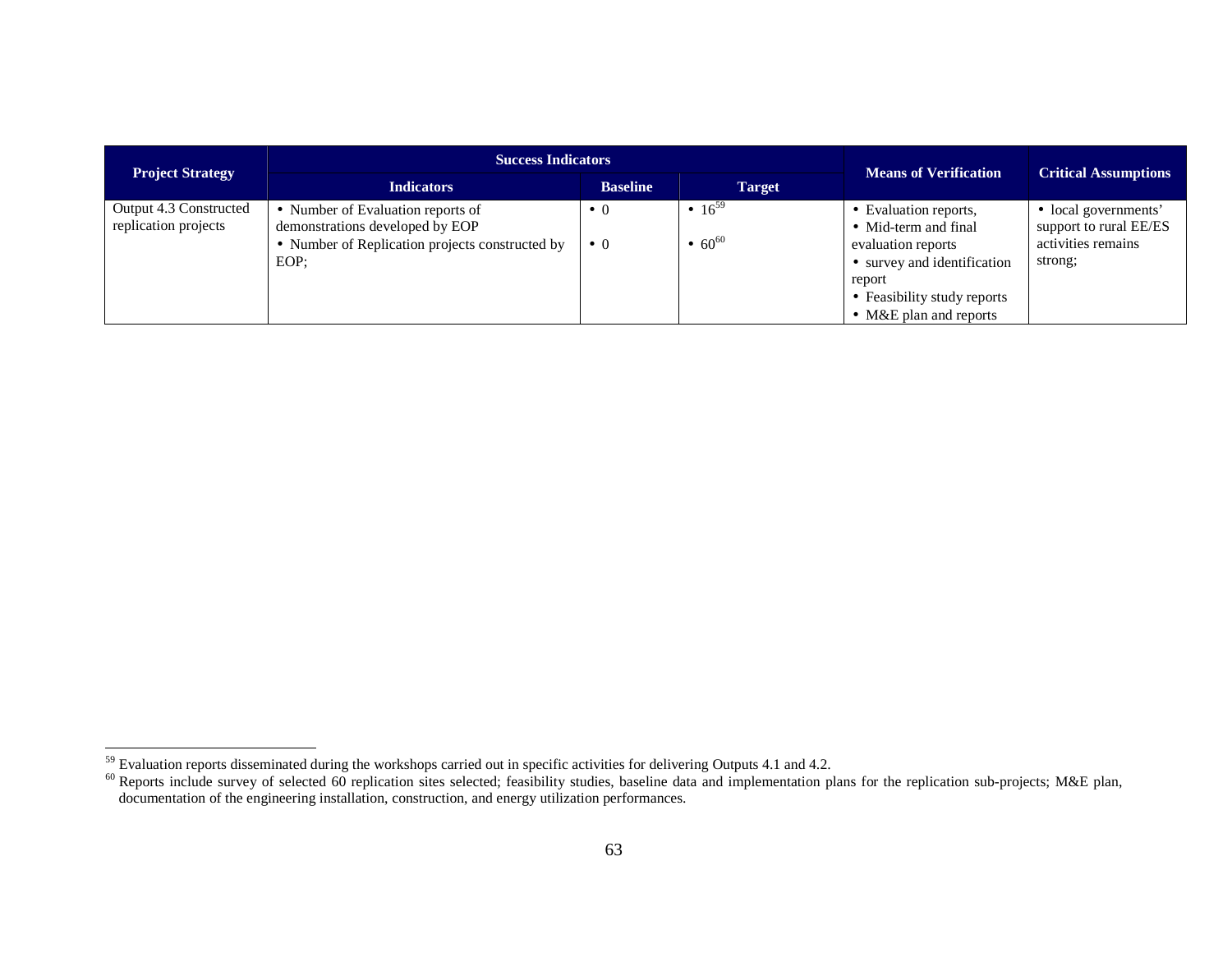### **SECTION III: Total Budget and Work Plan**

|                             |                                                                              | <b>Project</b>                                                               |                 |  |  |  |  |
|-----------------------------|------------------------------------------------------------------------------|------------------------------------------------------------------------------|-----------------|--|--|--|--|
| Award ID:                   | 00049006                                                                     | ID(s):                                                                       | <i>00059500</i> |  |  |  |  |
| <b>Award Title:</b>         |                                                                              | China: Market Transformation of Energy Efficiency Bricks and Rural Buildings |                 |  |  |  |  |
| <b>Business Unit:</b>       | CHN10                                                                        |                                                                              |                 |  |  |  |  |
| <b>Project Title:</b>       | China: Market Transformation of Energy Efficiency Bricks and Rural Buildings |                                                                              |                 |  |  |  |  |
| PIMS no.                    | 3675                                                                         |                                                                              |                 |  |  |  |  |
| <b>Implementing Partner</b> |                                                                              |                                                                              |                 |  |  |  |  |
| (Executing Agency)          | Ministry of Agriculture (MOA)                                                |                                                                              |                 |  |  |  |  |

# **Table 10: MTEBRB Project Budget**

|                                                                                   | <b>Responsible</b> | <b>Source</b> | <b>Budget</b> |                                       |         |          |          | <b>Annual Expenses</b> |          |              |
|-----------------------------------------------------------------------------------|--------------------|---------------|---------------|---------------------------------------|---------|----------|----------|------------------------|----------|--------------|
| <b>Activity</b>                                                                   | Agency             | of Fund       | Code          | <b>Description</b>                    | Year 1  | Year 2   | Year 3   | Year 4                 | Year 5   | <b>Total</b> |
| <b>Component 1: Information Dissemination and Awareness Enhancement</b>           |                    |               |               |                                       |         |          |          |                        |          |              |
|                                                                                   | <b>PMO</b>         | <b>GEF</b>    | 71300         | <b>National Experts</b>               | 96000   | 96000    | 96000    | 96000                  | 96000    | 480,000      |
| Output 1.1: Established<br>and operational information                            | <b>PMO</b>         | <b>GEF</b>    | 71300         | National Expert (Info<br>Officer)     | 10,800  | 10,800   | 10,800   | 10,800                 | 10,800   | 54,000       |
| dissemination network                                                             | <b>PMO</b>         | <b>GEF</b>    | 71600         | Travel                                | 10000   | 10000    | 10000    | 10000                  | 10000    | 50,000       |
|                                                                                   | <b>PMO</b>         | <b>GEF</b>    | 72200         | Info. System Hardware                 | 0       | $\Omega$ | 50,440   | $\Omega$               | $\Omega$ | 50,440       |
| Sub-Total                                                                         |                    |               |               |                                       | 116,800 | 116,800  | 167,240  | 116,800                | 116,800  | 634,440      |
| Output 1.2: Developed and<br>disseminated full package<br>of multi-media products | <b>PMO</b>         | <b>GEF</b>    | 71300         | <b>National Experts</b>               | 0       | 30667    | 30667    | 30666                  | $\Omega$ | 92,000       |
| Sub-Total                                                                         |                    |               |               |                                       |         | 30,667   | 30,667   | 30,666                 |          | 92,000       |
| Output 1.3: Completed                                                             | <b>PMO</b>         | <b>GEF</b>    | 71300         | <b>National Experts</b>               | 0       | $\Omega$ | 13333    | 13334                  | 13333    | 40,000       |
| promotion and advocacy<br>program                                                 | <b>PMO</b>         | <b>GEF</b>    | 74500         | Misc Exp: Info<br>Exchanges/Workshops | 5000    | 5000     | 5000     | 41,868                 | 10000    | 66,868       |
| Sub-Total                                                                         |                    |               |               |                                       | 5,000   | 5,000    | 18,333   | 55,202                 | 23,333   | 106,868      |
| <b>Component 1 Total</b>                                                          |                    |               |               |                                       |         | 152,467  | 216,240  | 202,668                | 140,133  | 833,308      |
|                                                                                   |                    |               |               |                                       |         |          |          |                        |          |              |
| <b>Component 2: Policy Development and Institutional Support</b>                  |                    |               |               |                                       |         |          |          |                        |          |              |
| Output 2.1: Formulated                                                            | <b>PMO</b>         | <b>GEF</b>    | 71200         | <b>International Expert</b>           | 30000   | 30000    | $\Omega$ | $\Omega$               | $\theta$ | 60,000       |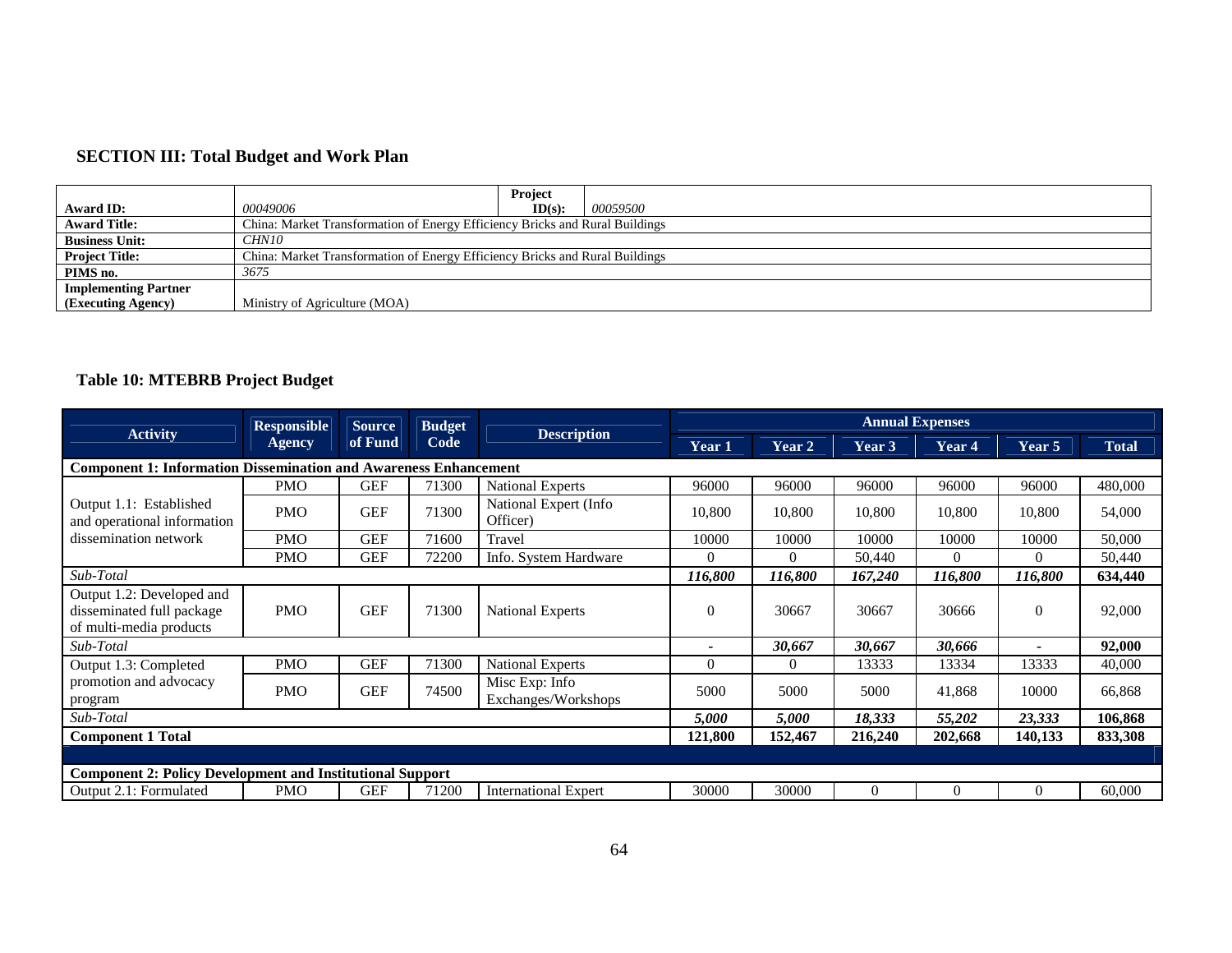|                                                                                                                         | <b>Responsible</b> | <b>Source</b> | <b>Budget</b> |                                       |                |          |         | <b>Annual Expenses</b> |                |              |
|-------------------------------------------------------------------------------------------------------------------------|--------------------|---------------|---------------|---------------------------------------|----------------|----------|---------|------------------------|----------------|--------------|
| <b>Activity</b>                                                                                                         | <b>Agency</b>      | of Fund       | Code          | <b>Description</b>                    | Year 1         | Year 2   | Year 3  | Year 4                 | Year 5         | <b>Total</b> |
| policies, and associated                                                                                                | <b>PMO</b>         | <b>GEF</b>    | 71300         | <b>National Experts</b>               | 60000          | 60000    | 60000   | 60000                  | $\Omega$       | 240,000      |
| implementing rules on EE                                                                                                | <b>PMO</b>         | <b>GEF</b>    | 71600         | Travel                                | 7,500          | 7,500    | 7,500   | 7,500                  | $\Omega$       | 30,000       |
| building materials<br>production and utilization                                                                        | <b>PMO</b>         | <b>GEF</b>    | 74500         | Misc Exp: Info<br>Exchanges/Workshops | 16,250         | 16,250   | 16,250  | 65,000                 | 16,250         | 130,000      |
| Sub-Total                                                                                                               |                    |               |               |                                       | 113,750        | 113,750  | 83,750  | 132,500                | 16,250         | 460,000      |
| Output 2.2: Improved local                                                                                              | <b>PMO</b>         | <b>GEF</b>    | 71300         | <b>National Experts</b>               | 48,000         | 48,000   | 48,000  | 48,000                 | 48,000         | 240,000      |
| governments' policy                                                                                                     | <b>PMO</b>         | <b>GEF</b>    | 71600         | Travel                                | 6,000          | 6,000    | 6,000   | 6,000                  | 6,000          | 30,000       |
| enforcement capabilities<br>and implemented action<br>plans                                                             | <b>PMO</b>         | <b>GEF</b>    | 74500         | Misc Exp: Info<br>Exchanges/Workshops | $\overline{0}$ | 17,500   | 17,500  | 17,500                 | 17,500         | 70,000       |
| Sub-Total                                                                                                               |                    |               |               |                                       | 54,000         | 71,500   | 71,500  | 71,500                 | 71,500         | 340,000      |
| <b>Component 2 Total</b>                                                                                                |                    |               |               |                                       | 167,750        | 185,250  | 155,250 | 204,000                | 87,750         | 800,000      |
|                                                                                                                         |                    |               |               |                                       |                |          |         |                        |                |              |
| <b>Component 3: Finance Support &amp; Accessibility Improvement</b>                                                     |                    |               |               |                                       |                |          |         |                        |                |              |
| Output 3.1: Completed                                                                                                   | <b>PMO</b>         | <b>GEF</b>    | 71200         | <b>International Expert</b>           | 20,000         | 20,000   | 20,000  |                        |                | 60,000       |
| financial and business                                                                                                  | <b>PMO</b>         | <b>GEF</b>    | 71300         | <b>National Experts</b>               | 48,000         | 48,000   | 48,000  | 48,000                 | 48,000         | 240,000      |
| development assessments                                                                                                 | <b>PMO</b>         | <b>GEF</b>    | 71600         | Travel                                | 10,000         | 10,000   | 10,000  | 10,000                 | 10,000         | 50,000       |
| for rural brick makers and<br>building developers                                                                       | <b>PMO</b>         | <b>GEF</b>    | 74500         | Misc Exp: Info<br>Exchanges/Workshops | $\theta$       | $\theta$ | 80,000  | 10,371                 | 10,371         | 100,742      |
| Sub-Total                                                                                                               |                    |               |               |                                       | 78,000         | 78,000   | 158,000 | 68,371                 | 68,371         | 450,742      |
| Output 3.2: Developed and                                                                                               | <b>PMO</b>         | <b>GEF</b>    | 71300         | <b>National Experts</b>               | 96,000         | 96,000   | 96,000  | 96,000                 | 96,000         | 480,000      |
| implemented new business                                                                                                | <b>PMO</b>         | <b>GEF</b>    | 71600         | Travel                                | 10,000         | 10,000   | 10,000  | 10,000                 | 10,000         | 50,000       |
| models for local<br>banks/financial institutions<br>for financing rural EE brick<br>making and EE buildings<br>projects | <b>PMO</b>         | <b>GEF</b>    | 74500         | Misc Exp: Info<br>Exchanges/Workshops | 6,253          | 6,253    | 6,253   | 6,253                  | 6,253          | 31,265       |
| Sub-Total                                                                                                               |                    |               |               |                                       | 112,253        | 112,253  | 112,253 | 112,253                | 112,253        | 561,265      |
| <b>Component 3 Total</b>                                                                                                |                    |               |               |                                       | 190,253        | 190,253  | 270,253 | 180,624                | 180,624        | 1,012,007    |
|                                                                                                                         |                    |               |               |                                       |                |          |         |                        |                |              |
| <b>Component 4 Demonstration and Technology Support</b>                                                                 |                    |               |               |                                       |                |          |         |                        |                |              |
| Output 4.1: Completed                                                                                                   | <b>PMO</b>         | <b>GEF</b>    | 71400         | <b>Contractual Services</b>           | 160,000        | 160,000  | 160,000 | $\Omega$               | $\overline{0}$ | 480,000      |
| demonstration of rural EE                                                                                               | <b>PMO</b>         | <b>GEF</b>    | 71600         | Travel                                | 16,667         | 16,667   | 16,667  | $\mathbf{0}$           | $\theta$       | 50,001       |
| buildings and EE bricks                                                                                                 | <b>PMO</b>         | <b>GEF</b>    | 74500         | Misc Exp: Info                        | 5,956          | 5,956    | 5,956   | 5,956                  | $\theta$       | 23,824       |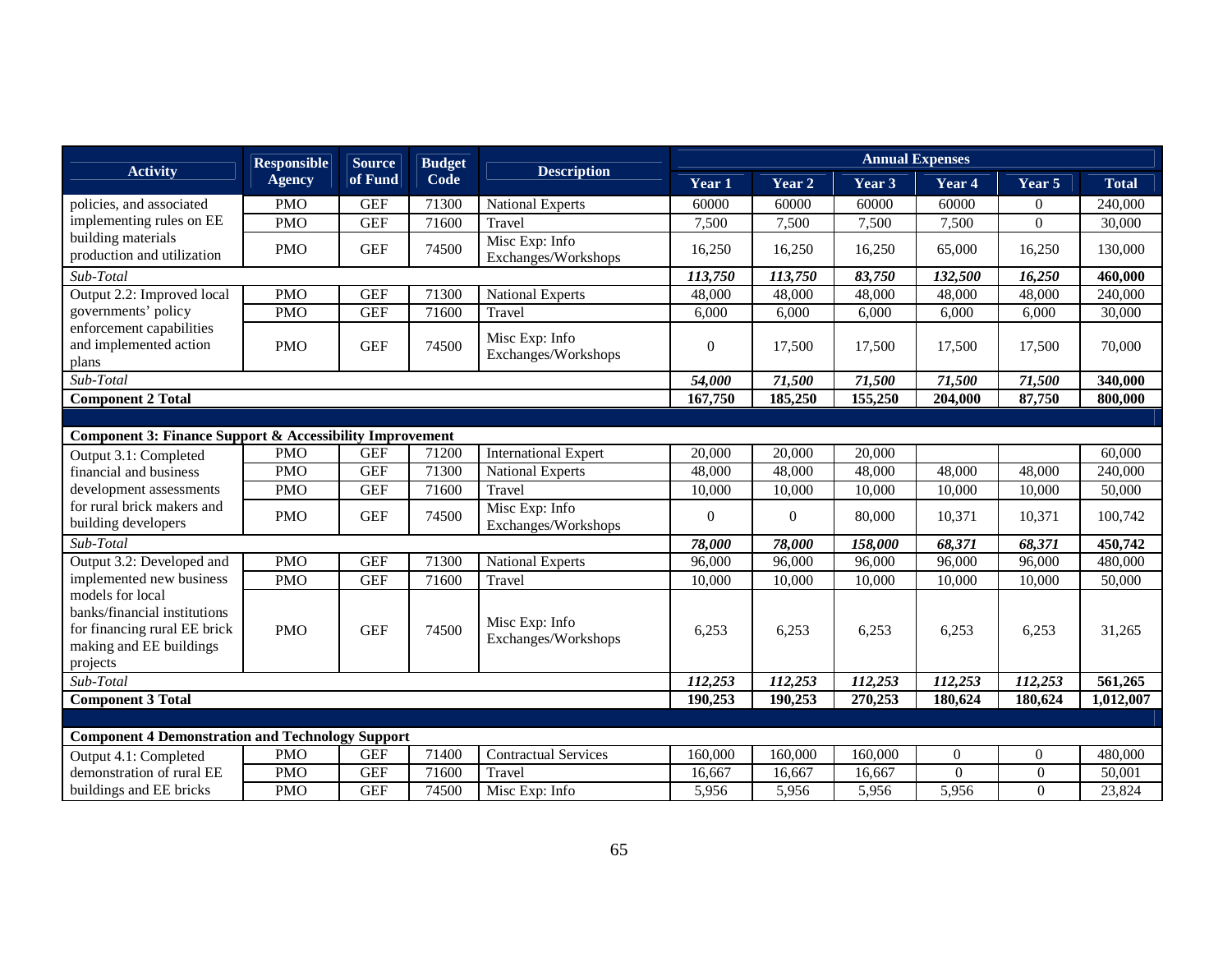|                                       | <b>Responsible</b> | <b>Source</b> | <b>Budget</b> |                                                                                        | <b>Annual Expenses</b> |           |                |           |                |              |
|---------------------------------------|--------------------|---------------|---------------|----------------------------------------------------------------------------------------|------------------------|-----------|----------------|-----------|----------------|--------------|
| <b>Activity</b>                       | <b>Agency</b>      | of Fund       | Code          | <b>Description</b>                                                                     | Year 1                 | Year 2    | Year 3         | Year 4    | Year 5         | <b>Total</b> |
| production                            |                    |               |               | Exchanges/Workshops                                                                    |                        |           |                |           |                |              |
| Sub-Total                             |                    |               |               |                                                                                        | 182,623                | 182,623   | 182,623        | 5,956     | 0              | 553,825      |
| Output 4.2: Developed and             | <b>PMO</b>         | <b>GEF</b>    | 71200         | <b>International Expert</b>                                                            | 60,480                 | 60,480    | 20,160         | 20,160    | 40,320         | 201,600      |
| disseminated technical                | <b>PMO</b>         | <b>GEF</b>    | 71200         | <b>International Expert</b>                                                            | 84,000                 | 84,000    | $\overline{0}$ | $\Omega$  | $\overline{0}$ | 168,000      |
| guidelines for the<br>development and | <b>PMO</b>         | <b>GEF</b>    | 71300         | <b>National Experts</b>                                                                | 144,000                | 144,000   | 144,000        | 144,000   | 144,000        | 720,000      |
| implementation of rural EE            | <b>PMO</b>         | <b>GEF</b>    | 71600         | Travel                                                                                 | 22,880                 | 22,880    | 22,880         | 22,880    | 22,880         | 114,400      |
| brick and EE building<br>applications | <b>PMO</b>         | <b>GEF</b>    | 74500         | Misc Exp: Info<br>Exchanges/Workshops                                                  | 5,186                  | 5,186     | 80,000         | 5,186     | 5,186          | 100,744      |
| Sub-Total                             |                    |               |               |                                                                                        | 316,546                | 316,546   | 267,040        | 192,226   | 212,386        | 1,304,744    |
|                                       | <b>PMO</b>         | <b>GEF</b>    | 71400         | <b>Contractual Services</b>                                                            | $\overline{0}$         | 390,000   | 390,000        | 390,000   | 390,000        | 1,560,000    |
| Output 4.3: Constructed               | <b>PMO</b>         | <b>GEF</b>    | 71600         | Travel                                                                                 | $\overline{0}$         | 30,000    | 30,000         | 30,000    | 30,000         | 120,000      |
| replication projects                  | <b>PMO</b>         | <b>GEF</b>    | 74500         | Misc Exp: Info<br>Exchanges/Workshops                                                  | $\boldsymbol{0}$       | 29,029    | 29,029         | 29,029    | 29,029         | 116,116      |
| Sub-Total                             |                    |               |               |                                                                                        | 0                      | 449029    | 449029         | 449029    | 449029         | 1,796,116    |
| <b>Component 4 Total</b>              |                    |               |               |                                                                                        | 499,169                | 948,198   | 898,692        | 647,211   | 661,415        | 3,654,685    |
|                                       |                    |               |               |                                                                                        |                        |           |                |           |                |              |
|                                       | <b>PMO</b>         | <b>GEF</b>    | 71200         | International Expert (CTA)                                                             | 15,120                 | 15,120    | 5,040          | 5,040     | 10,080         | 50,400       |
|                                       | <b>PMO</b>         | <b>GEF</b>    | 71300         | National Expert (Project<br>Coordinator)                                               | 36,000                 | 36,000    | 36,000         | 36,000    | 36,000         | 180,000      |
|                                       | <b>PMO</b>         | <b>GEF</b>    | 71300         | National Expert (Contract<br>Officer)                                                  | 21,600                 | 21,600    | 21,600         | 21,600    | 21,600         | 108,000      |
|                                       | <b>PMO</b>         | <b>GEF</b>    | 71300         | National Expert (M&E<br>Expert)                                                        | 20,000                 | 20,000    | 20,000         | 20,000    | 20,000         | 100,000      |
| <b>Project Management</b>             | <b>PMO</b>         | <b>GEF</b>    | 72100         | Contractual Services - Mid-<br>Term & Final Evaluations<br>and Annual Financial Audits | 5000                   | 5000      | 40,000         | 5000      | 45,000         | 100,000      |
|                                       | <b>PMO</b>         | <b>GEF</b>    | 71400         | Contractual Services -<br>Secretary                                                    | 10,200                 | 10,200    | 10,200         | 10,200    | 10,200         | 51,000       |
|                                       | <b>PMO</b>         | <b>GEF</b>    | 71600         | Travel                                                                                 | 17,120                 | 17,120    | 17,120         | 17,120    | 17,120         | 85,600       |
|                                       | <b>PMO</b>         | <b>GEF</b>    | 74500         | Miscellaneous                                                                          | 5,000                  | 5,000     | 5,000          | 5,000     | 5,000          | 25,000       |
| <b>Project Management Total</b>       |                    |               |               |                                                                                        | 130,040                | 130,040   | 154,960        | 119,960   | 165,000        | 700,000      |
| <b>Project Grand Total</b>            |                    |               |               |                                                                                        | 1,109,012              | 1,606,208 | 1,695,395      | 1,354,463 | 1,234,922      | 7,000,000    |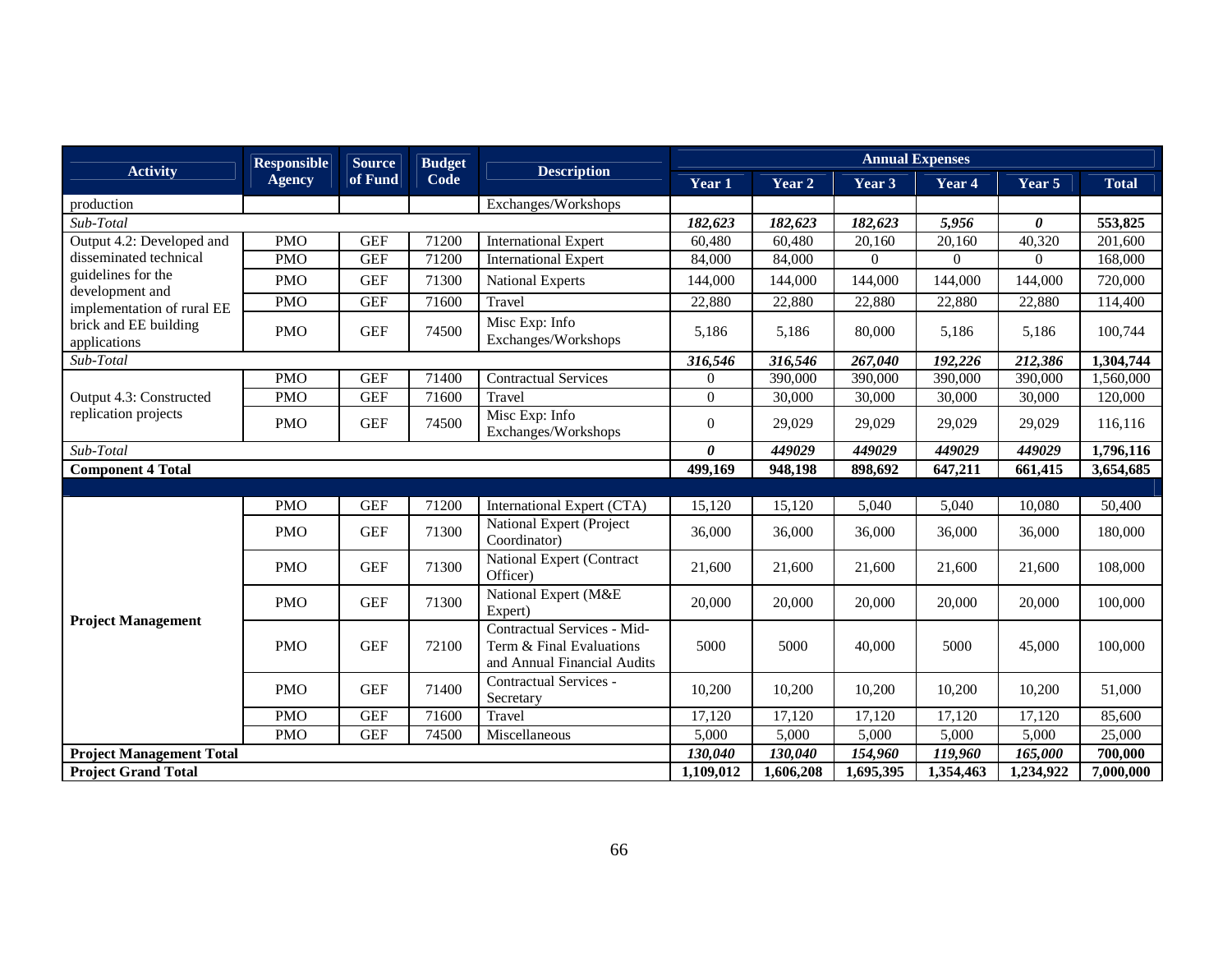# **SECTION IV: ADDITIONAL INFORMATION**

# **PART I: Other Agreements (See attached)**

A. GEF Operational Focal Point Letter of Endorsements B. Co-Financing Letters

Attached separately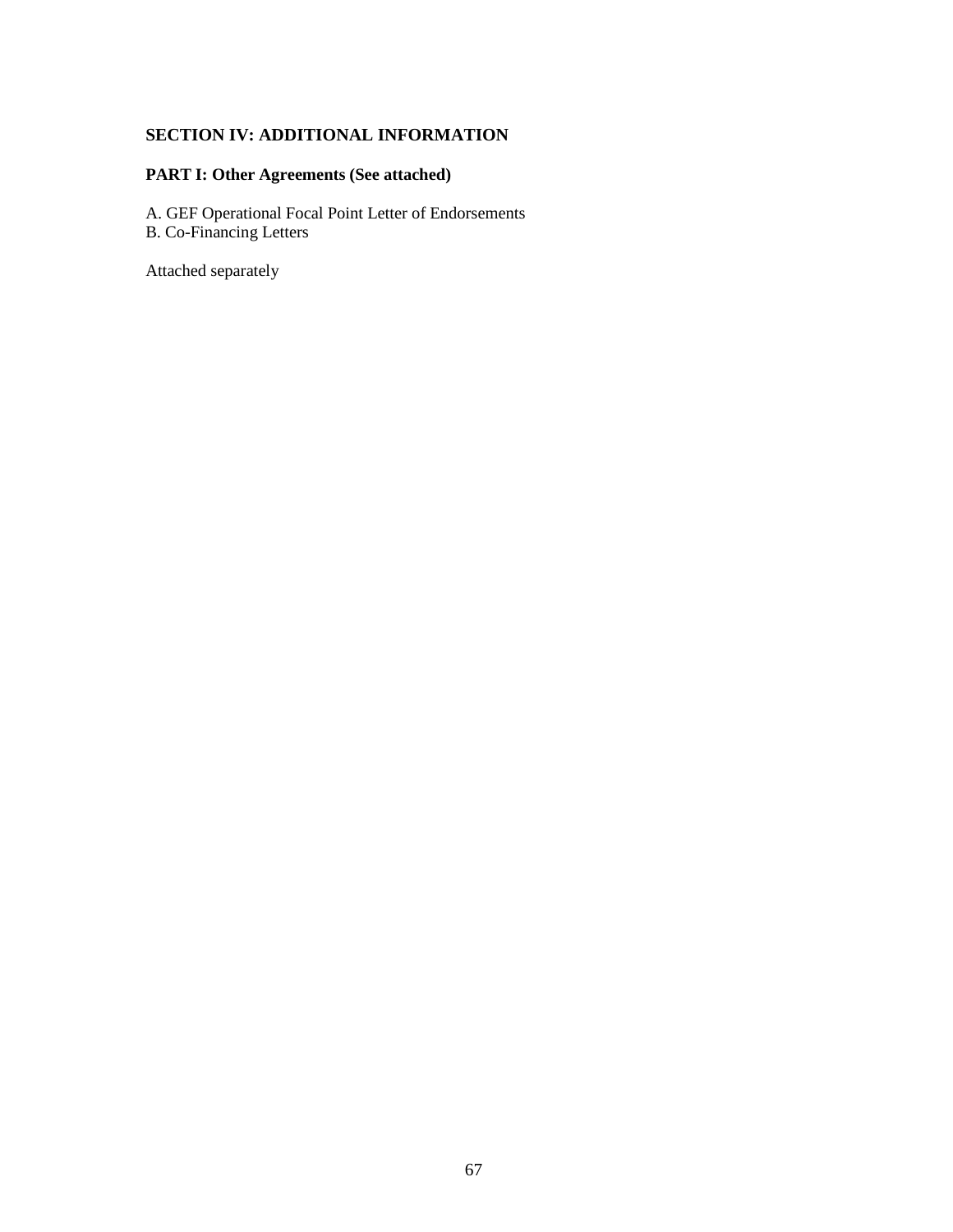### **PART II: Stakeholder Involvement Plan**

Extensive stakeholder involvement is absolutely essential to ensure cooperation of relevant national and local government authorities, acceptance by rural residents, developers, and brick mills. A list of stakeholders is given in Section I Part V. As such, each outcome of this proposal includes specific activities targeted at stakeholder participation:

- Formation of a Project Steering Committee with representatives from relevant government departments;
- The numerous workshops and the information dissemination network planned will offer the opportunity for networking of local stakeholder groups;
- The set-up of Technical Advisory Committee, as well as the deep involvement of national leading scientific and research institutions on EE building EE bricks will offer opportunity for strengthening the links with academia and national technological community.
- Civil society will be involved through community stakeholder meetings and mass media outreach campaign associated with each of the proposed subprojects to strengthen public awareness.

The following list presents key stakeholder groups and their involvement in the proposed project.

| <b>Institutions</b>  | <b>Official Mandate</b>                                                                                                                                                     | <b>Role in Project</b>                                                                                                                                                                                                                                                                                                  |
|----------------------|-----------------------------------------------------------------------------------------------------------------------------------------------------------------------------|-------------------------------------------------------------------------------------------------------------------------------------------------------------------------------------------------------------------------------------------------------------------------------------------------------------------------|
| Government           |                                                                                                                                                                             |                                                                                                                                                                                                                                                                                                                         |
| <b>MOA</b>           | Rural energy conservation and GHG<br>emission reduction                                                                                                                     | Project Executing Agency                                                                                                                                                                                                                                                                                                |
| <b>NDRC</b>          | Overall national EE/EC planning,<br>policy                                                                                                                                  | Member of PSC; through the NPSC, the agency<br>will be actively involved in the project<br>implementation, especially the development of<br>relevant policy research and suggestions,<br>standards and codes, as well as the formation of<br>national roadmap and replication mechanism.                                |
| <b>MOHURD</b>        | Overall policy and planning, on EE<br>building                                                                                                                              | Member of PSC; through the PSC, the agency will<br>be actively involved in the project<br>implementation, especially in the development and<br>construction of EE building demonstration and<br>replication projects, standards and codes, as well<br>as the formation of national roadmap and<br>replication mechanism |
| <b>MOST</b>          | R&D on EE building and bricks                                                                                                                                               | Same as above                                                                                                                                                                                                                                                                                                           |
| <b>MLR</b>           | Land resource conservation                                                                                                                                                  | Member of PSC; through the NPSC, the agency<br>will be actively involved in the project<br>implementation, especially in the development of<br>relevant policy research and suggestions,<br>standards and codes, as well as the formation of<br>national roadmap and replication mechanism.                             |
| <b>MEP</b>           | Policy and rules on environmental<br>protection                                                                                                                             | Same as above                                                                                                                                                                                                                                                                                                           |
| <b>MOF</b>           | GEF national focal point, financial<br>policies on EE/EC                                                                                                                    | Same as above                                                                                                                                                                                                                                                                                                           |
| Local<br>Governments | The local branches of the above<br>mentioned agencies will share the<br>same responsibilities as their national<br>headquarters with only regard to the<br>specific region. | These local governments will involve in the<br>supervision and guidance of local sub-projects<br>implementation; and will be targeted by the<br>project TA activities to build their capacities in<br>organizing and implementing rural EE building<br>and brick application activities.                                |

#### **Table 11: Role of Stakeholders**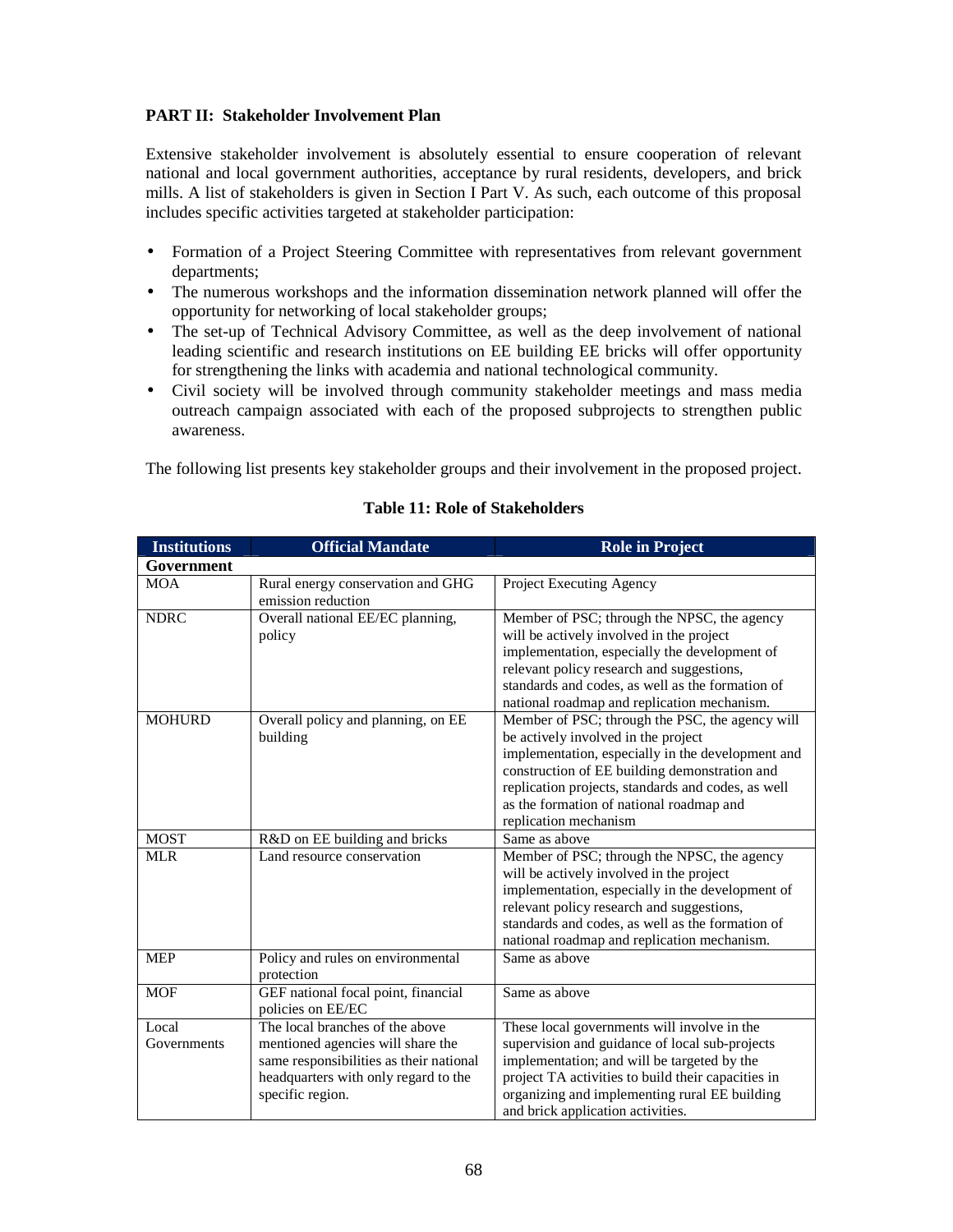| <b>Institutions</b>                | <b>Official Mandate</b>                                                  | <b>Role in Project</b>                                                                                     |
|------------------------------------|--------------------------------------------------------------------------|------------------------------------------------------------------------------------------------------------|
| <b>International Organizations</b> |                                                                          |                                                                                                            |
| <b>GEF</b>                         | <b>Funding Agency</b>                                                    |                                                                                                            |
| <b>UNDP</b>                        | <b>Implementing Agency</b>                                               | On behalf of GEF, supervise the overall                                                                    |
|                                    |                                                                          | implementation of the project                                                                              |
| <b>Private Sector</b>              |                                                                          |                                                                                                            |
| <b>Local Rural</b>                 | Major players in the EE building                                         | Major GEF TA targets and will be actively                                                                  |
| <b>Building</b>                    | demonstrations (local rural buildings                                    | involved in the various project activities, The                                                            |
| Developers                         | development and construction)                                            | project will strengthen their capabilities on EE                                                           |
|                                    |                                                                          | building and brick applications through a series of                                                        |
| Rural                              |                                                                          | training and knowledge sharing activities.                                                                 |
| Residents                          | Major players in the EE building<br>demonstrations - Together with local | Major GEF TA targets and will be actively<br>involved in the various project activities, The               |
|                                    | building developers, they will be in                                     | project will strengthen their capabilities on EE                                                           |
|                                    | charge of the construction of their                                      | building and brick applications through a series of                                                        |
|                                    | individual EE houses.                                                    | training and knowledge sharing activities.                                                                 |
| <b>Rural Brick</b>                 | Major players in the EE brick making                                     | Major GEF TA targets and will be actively                                                                  |
| Mills                              | and EE building demonstrations -                                         | involved in the brick production related project                                                           |
|                                    | Major providers of rural building                                        | activities, The project will strengthen their                                                              |
|                                    | materials.                                                               | capabilities on EE building and brick applications                                                         |
|                                    |                                                                          | through a series of training and knowledge sharing                                                         |
|                                    |                                                                          | activities.                                                                                                |
| <b>Local Financial</b>             | Major finance sources of rural brick                                     | Major GEF TA targets and will be actively                                                                  |
| Institutions                       | manufacturers and building                                               | involved in the financial related project activities,<br>The project will strengthen their capabilities on |
|                                    | developers.                                                              | developing EE building and brick applications                                                              |
|                                    |                                                                          | businesses through a series of training and                                                                |
|                                    |                                                                          | knowledge sharing activities.                                                                              |
|                                    | <b>Technical &amp; Academic Institutions</b>                             |                                                                                                            |
| <b>EE</b> Building                 | Playing active role in supporting rural                                  | Member of Technical Advisory Committee; sub-                                                               |
| Research and                       | building development and brick                                           | contractors                                                                                                |
| Engineering                        | production.                                                              |                                                                                                            |
| Institutions                       |                                                                          |                                                                                                            |
| <b>EE</b> Brick                    | Playing active role in supporting rural                                  | Member of Technical Advisory Committee; sub-                                                               |
| Research and                       | brick production and applications.                                       | contractors                                                                                                |
| Engineering<br>Institutions        |                                                                          |                                                                                                            |
| Financial                          | Advise the governmental agencies,                                        | Member of Technical Advisory Committee; sub-                                                               |
| Research                           | banks, and rural enterprises in                                          | contractors                                                                                                |
| Institutions                       | formulating, implementing and                                            |                                                                                                            |
|                                    | exercising related policies, rules, and                                  |                                                                                                            |
|                                    | business operations                                                      |                                                                                                            |
| <b>EE/EC Policy</b>                | Playing active role in supporting the                                    | Member of Technical Advisory Committee; sub-                                                               |
| Research                           | various level governmental agencies                                      | contractors                                                                                                |
| Institutions                       | and businesses in developing and                                         |                                                                                                            |
|                                    | implementing EE/EC policies and                                          |                                                                                                            |
|                                    | regulations, EE/EC management                                            |                                                                                                            |
|                                    | plans                                                                    |                                                                                                            |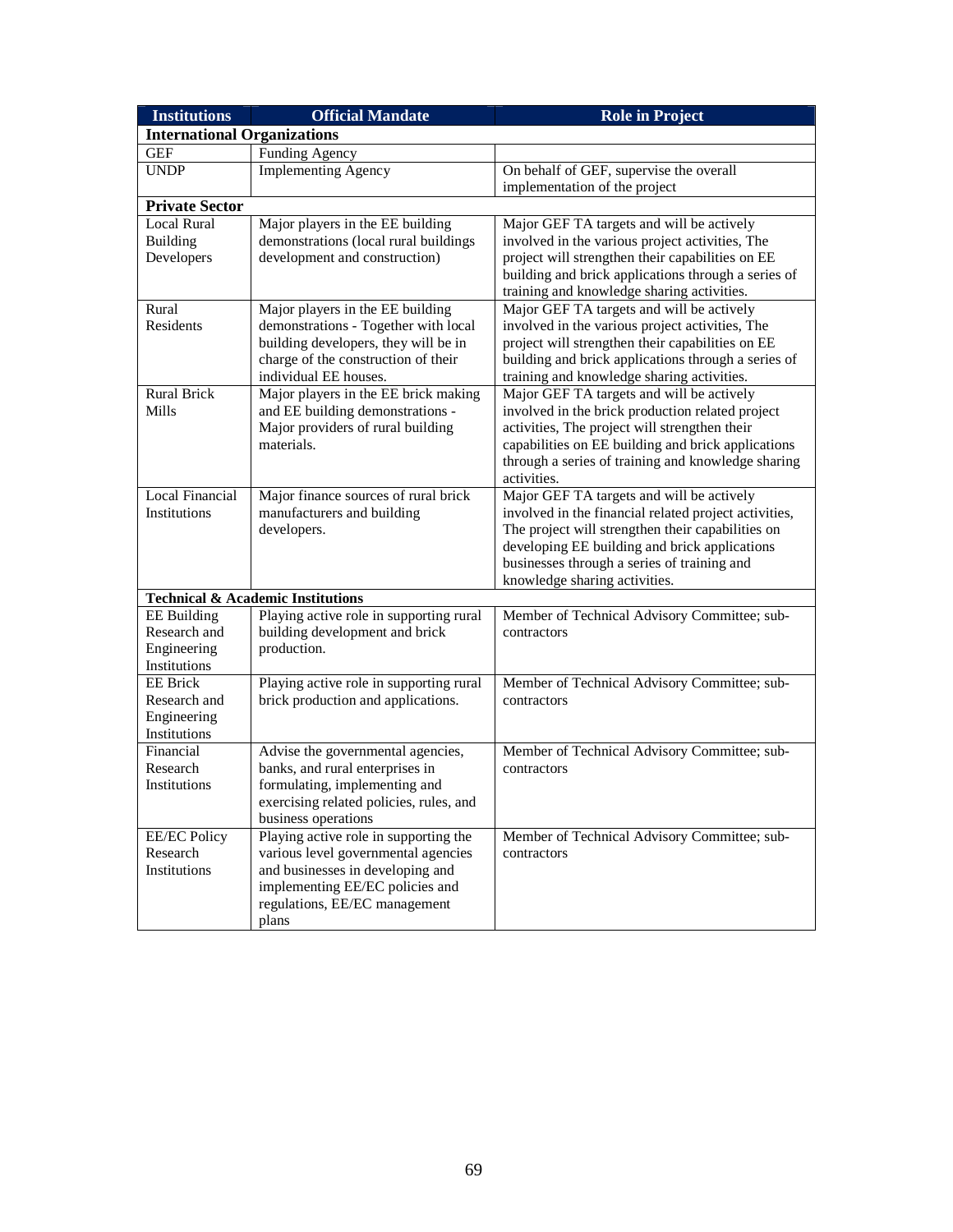### **PART III: CO2 Emissions Reduction Estimates**

#### **Summary**

The MTEBRB Project is intended to remove barriers to EE brick market transformation and application to energy efficient buildings in Chinese rural areas. The anticipated energy savings from the production and use of energy efficiency products (EE bricks and building models) that will be facilitated and influenced by the interventions that will be carried out in the project will bring about  $CO_2$  emission reductions from the reduced utilization of fossil fuels used in rural brick making process and rural buildings' heating and cooling processes. The implementation of the MTEBRB project will lead to about 236,669 tons of  $CO<sub>2</sub>$  emission reductions by end of project. The long-term direct  $CO<sub>2</sub>$  emissions reductions will be much greater, and cumulative direct reductions will reach about 2.65 million tons of  $CO<sub>2</sub>$  in 2033. The cumulative indirect GHG emission reduction influenced by the project is about 62 Mtons of  $CO<sub>2</sub>$  by year 2033.

#### **Direct CO2 Emissions Reductions**

The MTEBRB includes the implementation of activities intended to promote the widespread applications of EE brick making and EE building technologies in the rural commercial  $\&$ residential sectors of China (see Section I for details).

#### **Assumptions**

The major assumptions used in the estimation of  $CO<sub>2</sub>$  emissions reductions are as follows, and the detailed assumption and calculation is shown in Section IV, Part VI:

| $CO2$ emission factor (tCO <sub>2</sub> /tce) | 2.49  |
|-----------------------------------------------|-------|
| Equivalent coal coefficient                   |       |
| • Raw Coal (tce/t)                            | 0.7   |
| • Electricity ( $kgce/KWh$ )                  | 0.404 |
| Lifetime of brick making plants (year)        | 20    |
| Lifetime of EE buildings (year)               | 50    |
| Influence period (year) for indirect effects  |       |

**Table 12: Major Assumptions in Incremental Cost Analysis<sup>61</sup>**

#### **Table 13: Direct Energy Savings during the Lifetime of Demo & Replication Projects**

### **EE Brick Making<sup>62</sup>**

| Year | <b>Baseline energy</b><br>consumption<br>(tce/yr) | <b>Alternative</b><br>energy<br>consumption<br>(tce/yr) | <b>Project</b><br>energy<br>savings<br>(tce/yr) | <b>Percent</b><br>energy<br>savings<br>$(\%)$ | <b>Cumulative</b><br><b>Project</b><br>energy<br>savings (tce) |
|------|---------------------------------------------------|---------------------------------------------------------|-------------------------------------------------|-----------------------------------------------|----------------------------------------------------------------|
| 2009 | 194,165                                           | 194,165                                                 |                                                 |                                               |                                                                |
| 2013 | 194,165                                           | 146,698                                                 | 47,467                                          | 24                                            | 94,934                                                         |
| 2033 | 194,165                                           | 146,698                                                 | 47,467                                          | 24                                            | 1,044,272                                                      |

 $\ddot{\phantom{a}}$ The calculation of direct and indirect GHG emission reductions follows the methodology issued by GEF in "Manual for Calculating GHG benefits of GEF projects" in 2008.

www.gefweb.org/Operational\_Policies/Operational\_Strategy/documents/CC\_DRAFT-GEFCO2Manual.doc

 $62$  Direct energy savings from the EE brick projects are the cumulative energy savings over the project lifetime.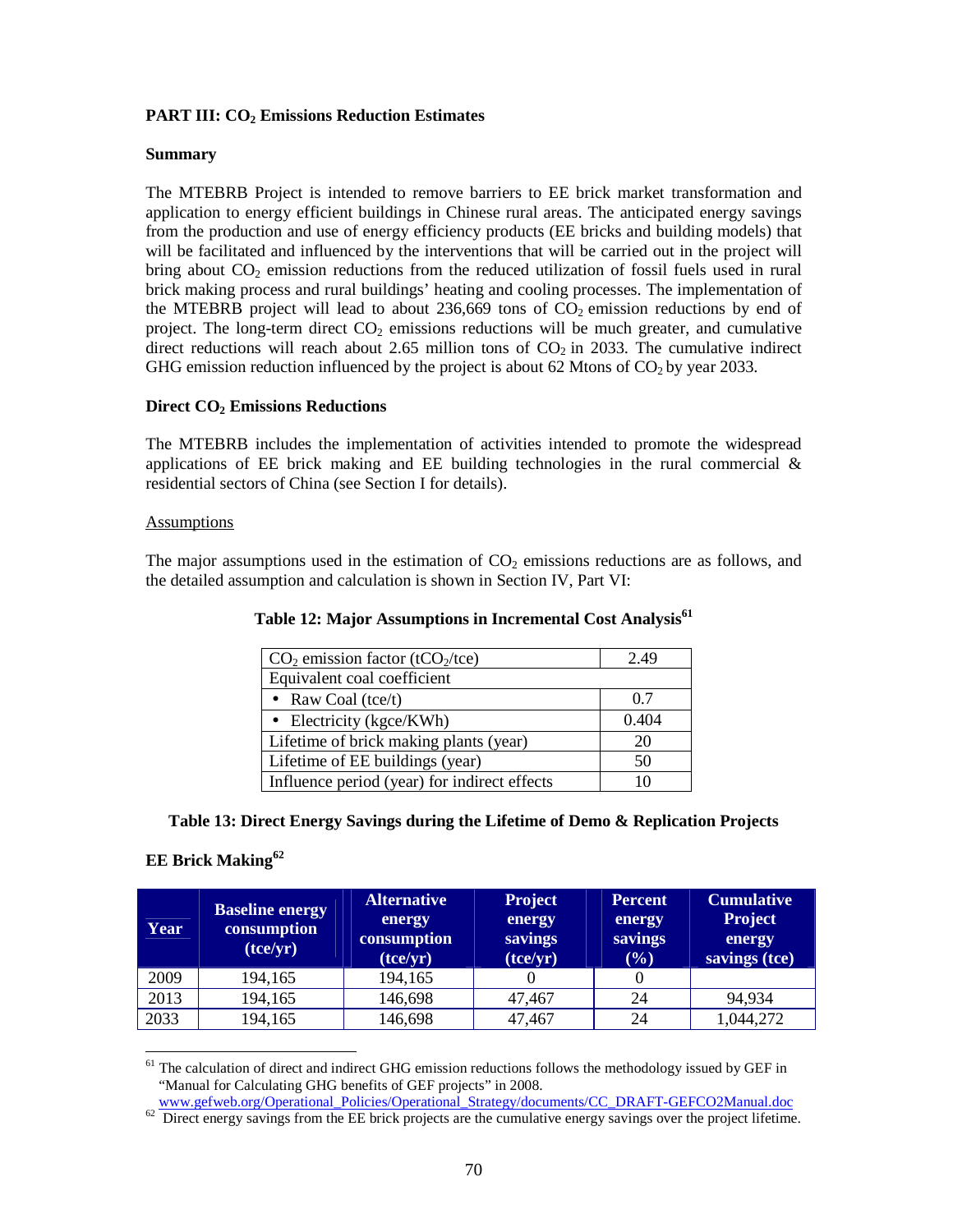# **EE Buildings<sup>63</sup>**

| Year | <b>Baseline energy</b><br>consumption<br>(tce/yr) | <b>Alternative</b><br>energy<br>consumption<br>(tce/yr) | <b>Project</b><br>energy<br>savings<br>(tce/yr) | <b>Percent</b><br>energy<br>savings<br>(%) | <b>Cumulative</b><br><b>Project</b><br>energy<br>savings (tce) |
|------|---------------------------------------------------|---------------------------------------------------------|-------------------------------------------------|--------------------------------------------|----------------------------------------------------------------|
| 2009 | 379.8                                             | 380                                                     |                                                 |                                            |                                                                |
| 2013 | 379.8                                             | 266                                                     | 114                                             | 30                                         | 114                                                            |
| 2033 | 6224                                              | 4,357                                                   | 1,867                                           | 30                                         | 19,925                                                         |
| 2063 | 6224                                              | 4,357                                                   | 1,867                                           | 30                                         | 75,941                                                         |

#### **EE Brick Making & EE Buildings**

| Year | <b>Baseline energy</b><br>consumption<br>(tce/yr) | <b>Alternative</b><br>energy<br>consumption<br>(tce/yr) | <b>Project</b><br>energy<br>savings<br>(tce/yr) | <b>Percent</b><br>energy<br>savings<br>(%) | <b>Cumulative</b><br><b>Project</b><br>energy<br>savings (tce) |
|------|---------------------------------------------------|---------------------------------------------------------|-------------------------------------------------|--------------------------------------------|----------------------------------------------------------------|
| 2009 | 194,545                                           | 194,545                                                 |                                                 |                                            |                                                                |
| 2013 | 194,545                                           | 146,964                                                 | 47,581                                          | 24                                         | 95,048                                                         |
| 2033 | 200,389                                           | 151,055                                                 | 49,334                                          | 25                                         | 1,064,198                                                      |

# **Table 14: Direct CO2 Emissions Reductions During and After MTEBRB Implementation**

# **EE Brick Making<sup>64</sup>**

| Year | <b>Baseline CO<sub>2</sub></b><br>emissions<br>(tons/yr) | <b>Alternative</b><br>CO <sub>2</sub><br>emissions<br>(tons/yr) | <b>Project <math>CO2</math></b><br>reduction<br>(tons/yr) | % $CO2$<br><b>Reduction</b> | <b>Cumulative</b><br>CO <sub>2</sub><br><b>Reduction</b><br>(tons) |
|------|----------------------------------------------------------|-----------------------------------------------------------------|-----------------------------------------------------------|-----------------------------|--------------------------------------------------------------------|
| 2009 | 483,471                                                  | 483,471                                                         |                                                           |                             |                                                                    |
| 2013 | 483,471                                                  | 365,278                                                         | 118,193                                                   | 24                          | 236,385                                                            |
| 2033 | 483,471                                                  | 365,278                                                         | 118,193                                                   | 24                          | 2,600,238                                                          |

# **EE Buildings<sup>65</sup>**

| <b>Year</b> | <b>Baseline CO<sub>2</sub></b><br>emissions<br>(tons/yr) | <b>Alternative</b><br>CO <sub>2</sub><br>emissions<br>(tons/yr) | Project $CO2$<br>reduction<br>(tons/yr) | % $CO2$<br><b>Reduction</b> | <b>Cumulative</b><br>CO <sub>2</sub><br><b>Reduction</b><br>(tons) |
|-------------|----------------------------------------------------------|-----------------------------------------------------------------|-----------------------------------------|-----------------------------|--------------------------------------------------------------------|
| 2009        | 946                                                      | 946                                                             |                                         |                             |                                                                    |
| 2013        | 946                                                      | 662                                                             | 284                                     | 30                          | 662                                                                |
| 2033        | 15,498                                                   | 10,848                                                          | 4,649                                   | 30                          | 49,993                                                             |
| 2063        | 15,498                                                   | 10,848                                                          | 4,649                                   | 30                          | 189,473                                                            |

l <sup>63</sup> Direct energy savings from EE buildings projects are the cumulative energy savings over the project lifetime

<sup>&</sup>lt;sup>64</sup> Direct CO2 reduction from EE brick projects are the cumulative CO2 reductions over the project lifetime

<sup>&</sup>lt;sup>65</sup> Direct CO2 reduction from EE buildings projects are the cumulative CO2 reductions over the project lifetime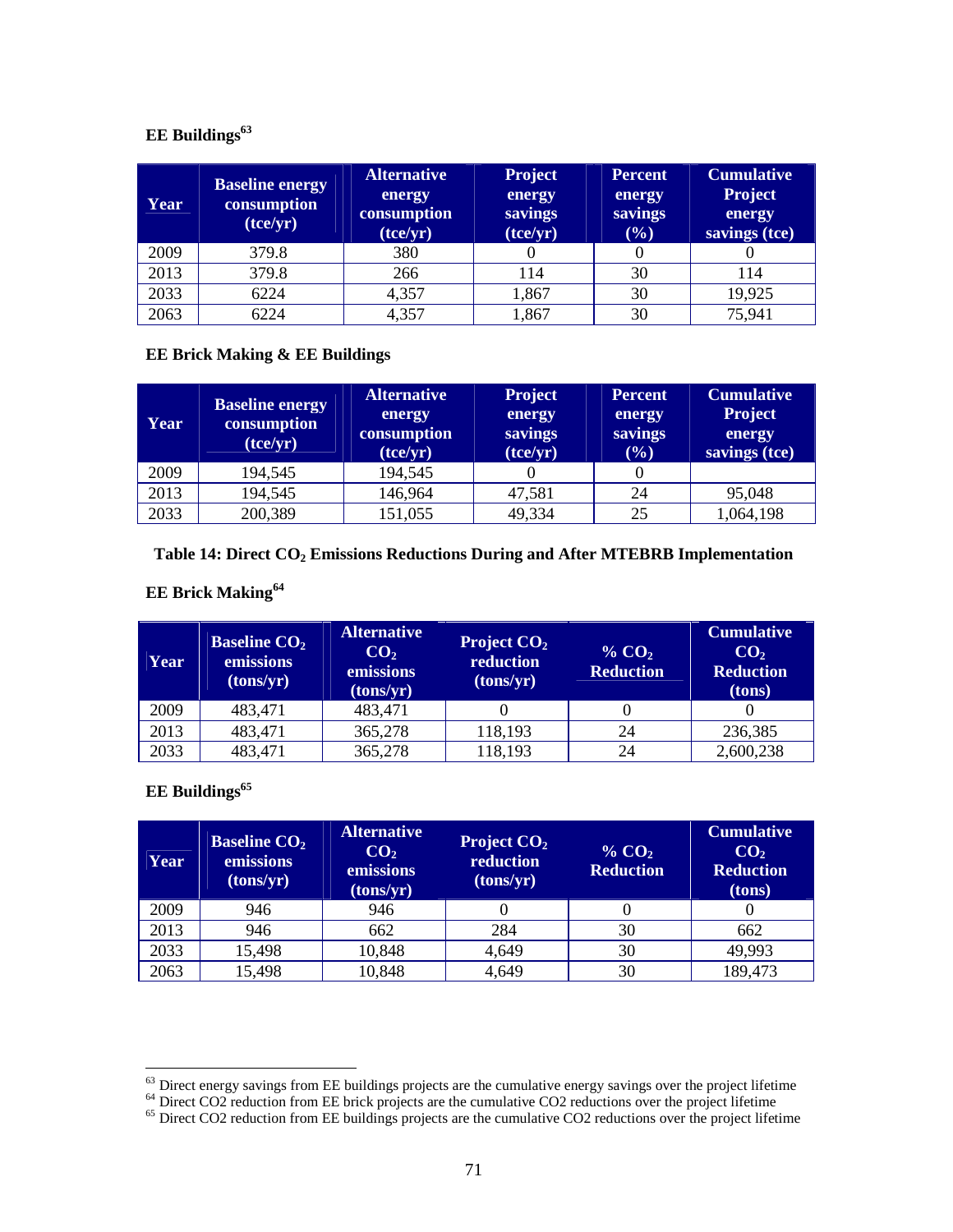### **EE Brick Making & EE Buildings**

| Year | <b>Baseline CO<sub>2</sub></b><br>emissions<br>(tons/yr) | <b>Alternative</b><br>CO <sub>2</sub><br>emissions<br>(tons/yr) | Project $CO2$<br>reduction<br>(tons/yr) | % $CO2$<br><b>Reduction</b> | <b>Cumulative</b><br>CO <sub>2</sub><br><b>Reduction</b><br>(tons) |
|------|----------------------------------------------------------|-----------------------------------------------------------------|-----------------------------------------|-----------------------------|--------------------------------------------------------------------|
| 2009 | 484,417                                                  | 484,417                                                         |                                         |                             |                                                                    |
| 2013 | 484,417                                                  | 365,940                                                         | 118,476                                 | 24                          | 236,669                                                            |
| 2033 | 498,969                                                  | 376,127                                                         | 122,842                                 | 25                          | 2,649,852                                                          |

#### **Indirect CO2 Reductions**

There will be a significant amount of indirect  $CO<sub>2</sub>$  emissions reductions due to the MTEBRB project. The indirect impacts are attributed to the following:

- The project focuses on the building market in the country's rural areas, which represents 60% of the nation's existing buildings, 57% of the annually increased floor space, and more than 95% of the total brick output;
- The project will address the buildings' energy efficiency issues in 3 major climate zones, which cover 90% of the nation's territory, 60% of the total rural population;
- The project will target all of the major brick making technologies, which account for 90% of the equipments and facilities being used in the brick making industry;
- Through the implementation of project component on information dissemination, the project information, knowledge and successful stories of EE technologies and applications in rural building sector will reach the major parts of the countryside;
- By developing and implementing the comprehensive replication mechanism and program, showcasing the EE performance and effective implementing strategy, the project will leverage more governmental and commercial financial resources into the EE market transformation of rural building sector through their on-going efforts of New Socialist Countryside Construction.

The GEF methodology issued in 2008 on for calculating GHG benefits of GEF projects was applied in estimating the MTEBRB project's indirect emission reductions. The influence period will be 10 years, and during this period the potential CO2 emission reduction is cumulative indirect CO2 emission reduction over the lifetime of the influenced investments has been calculated by using the "Top-down" method. The top-down calculation starts with an assessment of the total potential of rural EE bricks and EE buildings application in the country. The resulting 10-year potential has been corrected with another factor, the GEF causality factor, which describes how much of that savings can really be attributed to the GEF interventions, and how much would have happened in the business-as-usual scenario in the long-term future anyway.

### **Bottom-Up Approach**:

 $\ddot{\phantom{a}}$ 

| <b>Particulars</b>             | <b>Direct CO2 Emission</b><br><b>Reductions, Mtons</b> | <b>Replication</b><br>Factor <sup>66</sup> | Indirect CO2 Emission<br><b>Reductions, Mtons</b> |
|--------------------------------|--------------------------------------------------------|--------------------------------------------|---------------------------------------------------|
| <b>EE Brick Making</b>         | 2.364                                                  |                                            | 7.090                                             |
| <b>EE Building Development</b> | 0.189                                                  |                                            | 0.566                                             |
| Total                          | 2.553                                                  |                                            | 7.656                                             |

This makes use of the suggested replication factor for projects involving market transformation and demonstrations as per the GEF prescribed methodology for estimating indirect CO2 emission reductions.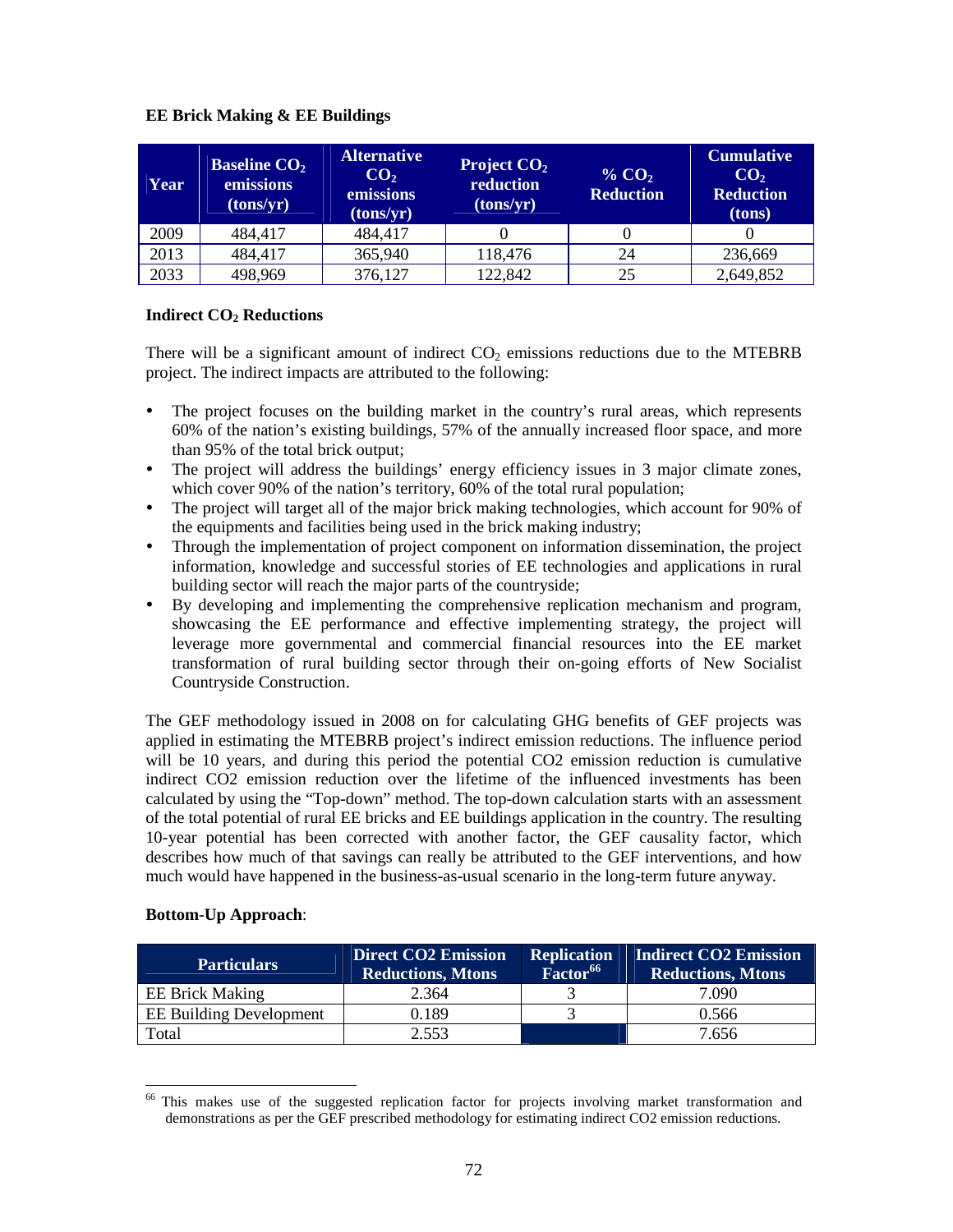### **Top-Down Approach:**

| <b>Particulars</b>             | <b>P10 CO2 Emission</b><br>Reductions <sup>67</sup> , Mtons | <b>Causality</b><br><b>Factor</b> | <b>Indirect CO2 Emission</b><br><b>Reductions, Mtons</b> |
|--------------------------------|-------------------------------------------------------------|-----------------------------------|----------------------------------------------------------|
| <b>EE Brick Making</b>         | 11.557                                                      | $0.8^{68}$                        | 9.246                                                    |
| <b>EE Building Development</b> | 32.135                                                      | $12^{69}$                         | 6.427                                                    |
| Total                          | 43.692                                                      |                                   | 15.673                                                   |

### **Range of Indirect CO2 Emission Reductions, Mtons**

| <b>Particulars</b>             | Low   | <b>High</b> |
|--------------------------------|-------|-------------|
| <b>EE Brick Making</b>         | 7.090 | 9.246       |
| <b>EE Building Development</b> | 0.566 | 6.427       |

### **Total CO2 Emissions Reduction**

### **Table 15: Total CO2 Emissions Reduction Attributed to MTEBRB**

| <b>Particulars</b> | <b>Quantity</b><br>$(M \text{ tons})$ | <b>Remarks</b>                                                                                                                            |
|--------------------|---------------------------------------|-------------------------------------------------------------------------------------------------------------------------------------------|
| Direct $CO2$       | 2.65                                  | Cumulative savings occurring since year 4 and 5 when the<br>demonstration and replication projects implemented                            |
| Indirect $CO2$     | $0.57 - 9.25$                         | Range of possible combined indirect savings from EE brick<br>making and EE building developments during the MTEBRB's<br>influence period. |

 $\overline{a}$  $67$  P10 refers to the potential CO2 emission reduction amount during the influence period of a GEF project, which is 10 years after the end-of-project

<sup>&</sup>lt;sup>68</sup> MTEBRB influence in the brick sector is expected to be high, and in that regard the causality factor is around 0.8("dominating").

 $69$  Since the application of EE building technologies in the rural buildings sector is affected by various factors, it is estimated that the MTEBRB's influence in this sector is relatively weak. In that regard, the causality factor is estimated conservatively at 0.2 ("weak")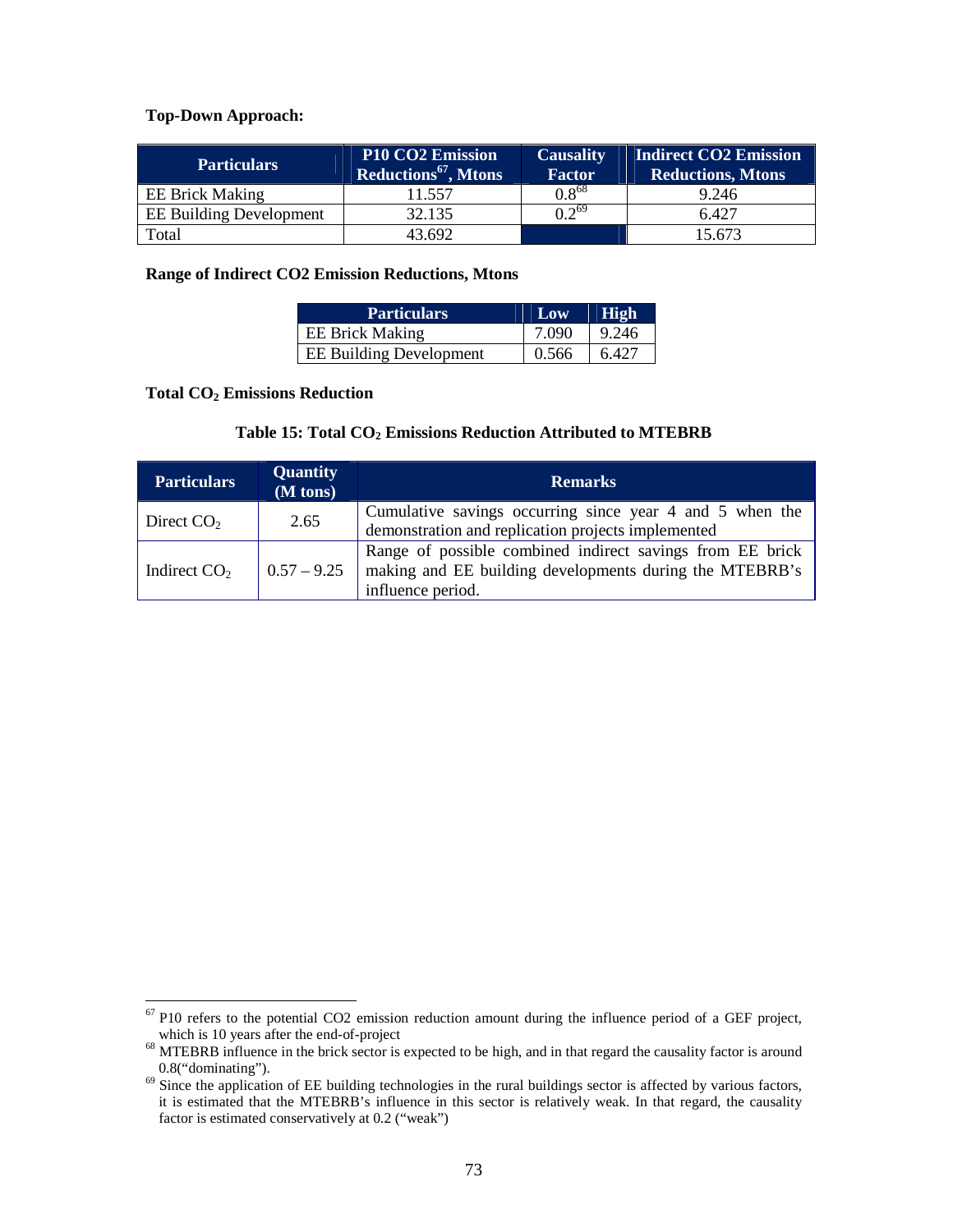### **Part IV: Project Risks and Assumptions**

While all efforts are made to ensure the effective design and implementation of the project activities, there are some risks that have to be addressed to ensure success of the project. The Project Planning Matrix (Sec II, Part II) shows a detailed overview of the project's risk and assumptions. The principal risks, which can potentially hinder the successful project implementation and/or reduce project effectiveness, relate to:

- Effectiveness of organizing and coordinating a large, complex project with key stakeholders;
- Technical capacity of implementing partners;
- Effective involvement of financial institutions in the project implementation; and,
- Replication projects that do not match pilot projects' technical and EE performances.

To mitigate the first risk, the project will establish a strong project steering committee (consisting of key governmental authorities including MOF, MOHURD, MOFT and MEP, etc.) and local project steering committees (to be led by local wall-material offices that are in charge of EE brick production and replication, or offices that are in charge of the "Building a New Socialist Countryside" campaign) to facilitate the project implementation. At the same time, various measures will also be taken to facilitate the collaboration between the stakeholders, including the full use of the existing SME networks and the rural energy service system established by the MOA, plus the sound relationship with concerned governmental authorities at various levels established by the previous UNDP-GEF TVE project.

As to the technical capacity of MOA, this agency will strengthen its project management capacity by setting up a technical advisory committee consisting of prominent experts to enhance the project management and provide technical support to the PMO. In order to strengthen the project implementation capacity of local partners, extensive training will be conducted through the implementation of relevant project activities which will specially target the various stakeholders' roles and their special needs for capacity enhancement in the project implementation and to the successful achievement of the project goal.

The project preparation team believes that the active and effective involvement of financial institutions in the project is one of the major risks faced by the project. Based upon the consultation with GEFTVEII participants on the lessons of developing and operating rural EE financial mechanisms, which is one of the major components of TVEII project, and through the investigation and discussion with local governments, developers, brick manufactures, as well as financial experts, the project intend to address this risk through the following strategy:

- The investigation revealed that the most pivotal and active financial institutions in new rural construction campaign and rural brick production are the ones rooted in local economy, such as Rural Credit Cooperatives (RCCs). According to the investigation, unlike other national financial institutions, (ABC, for example) the RCCs are locally and collectively owned (at county level and below), their major business are related with local economic activities (80% or more in terms of loan balance), and were strongly influenced by the local governments.
- The project will specially target these local financial institutions with specially designed capacity building and information dissemination activities to address their particular needs and requirements;
- The project will carefully select the demonstration and replication sites where local governments and local RCCs are having a strong bond in promoting new rural construction and EE activities.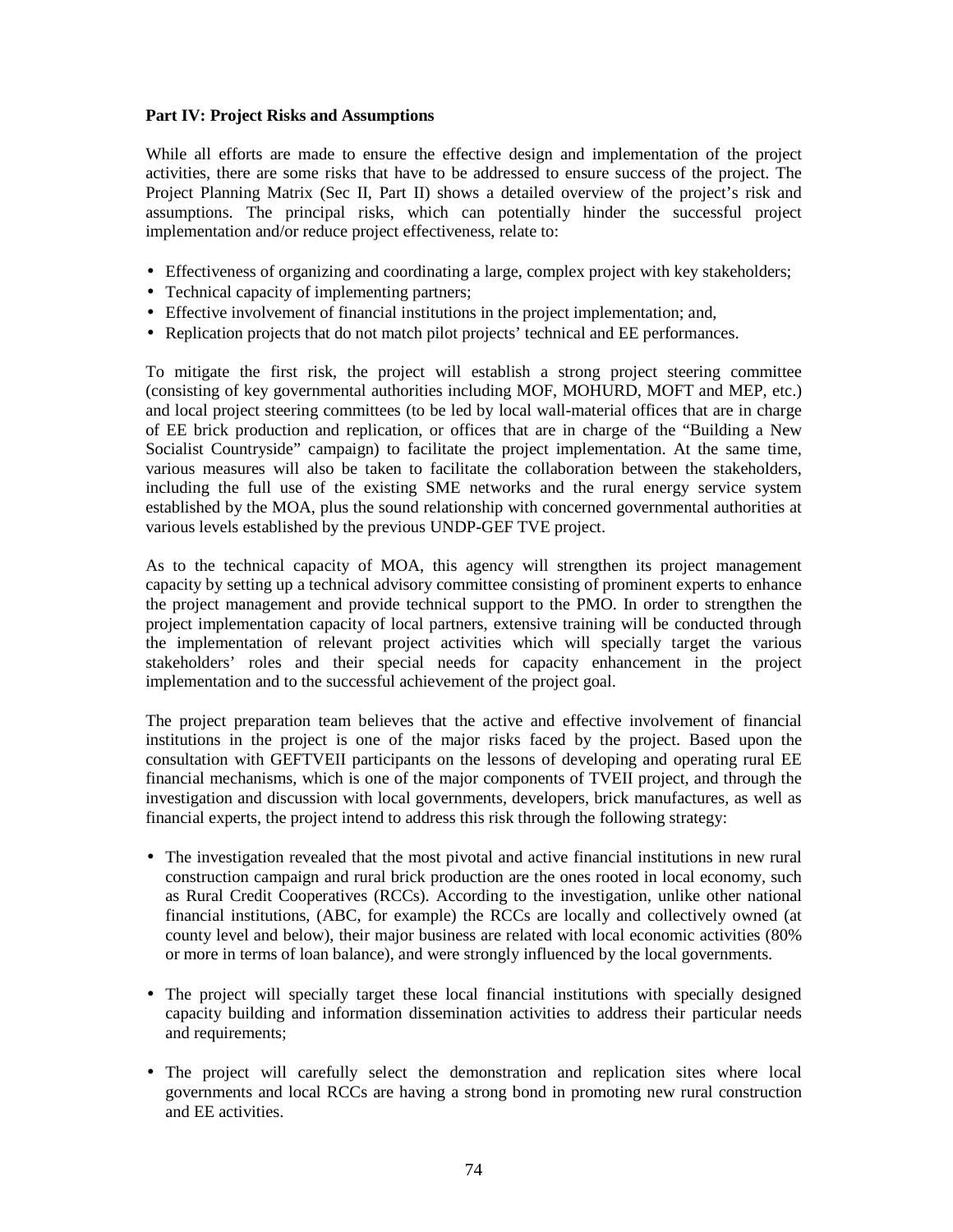Unlike the demonstration projects, due to the much larger magnitude of the replication activities, and relatively less financial support from the project, the project will hard to apply hands on management on replication projects, which may bring such consequences as less performed EE achievements as what demonstrations likely to accomplish. In order to deliver quality management and implementation results of the replication projects, the project plan to use the 1 million USD budget from the TVEII RCF, which has been transferred by GEF/UNDP to Chinese government, in the TA activities related with replication projects. With the help of the additional fund, and through careful design, the project will:

- Under the leadership of Technical Advisor Committee, the detailed successful criteria will be developed and applied in the site-selection process, which will include the technical EE performance specification on EE brick products and EE buildings;
- Based upon investigation and survey, conduct extensive and special target training and capacity building activates in the replication sites to address the technical and administrative incapability; the project will mobilize quality technical expertise and personnel to provide technical assistance in feasibility study and detailed engineering planning and operation;
- Commit more than that in PPG document: 1) the EE performance and ES/GHG reduction of the replications will be included into the project LFA; 2) the M&E plan will be developed to specially focus on the effective technical and institutional procedures of EE performance M&E; 3) local training program and institutional arrangement (by taking the full advantage of MOA's national rural energy and environmental network) will be developed and put into place to assist PMO in day-to-day M&E activities and data documentation.

The different risks that were identified during the MTEBRB formulation exercise and the recommended mitigation measures are the following:

| <b>Risk</b>                           | <b>Severity</b> | <b>Mitigation Strategies</b>                  |
|---------------------------------------|-----------------|-----------------------------------------------|
| <b>Market and Financial</b>           |                 |                                               |
| Public acceptance of EE buildings     | L               | Special target public awareness and           |
| and EE bricks.                        |                 | information dissemination program             |
| <b>Demonstrations</b>                 |                 |                                               |
| EE bricks may not be well accepted    |                 | Carefully selected demonstration and          |
| by the market                         |                 | replication sites where market investigation  |
|                                       | $\mathbf{I}$ .  | showed the promising market acceptance        |
|                                       |                 | Hands-on TA activities to improve the quality |
|                                       |                 | of products                                   |
| Not effective involvement by          |                 | Detailed investigation and financial          |
| financial institutions in the project |                 | arrangements for pilot projects under the     |
| implementation                        | $\mathbf{I}$ .  | assistance of local government                |
|                                       |                 | Specially target local financial institutions |
|                                       |                 | such as local Credit Collective Groups        |
| Funds may become available too        |                 | Advance from GEF prior to formal approval     |
| late to perform desired level of      | L               |                                               |
| planning                              |                 |                                               |
| Timely availability of construction   |                 | Careful identification process includes       |
| finance for demonstration and         |                 | consultation meetings with local financial    |
| replication projects                  |                 | institutions, and local governments.          |
|                                       |                 | Capacity building and knowledge sharing       |

### **Table 16: Summary of Risk Mitigation Measures for the MTEBRB**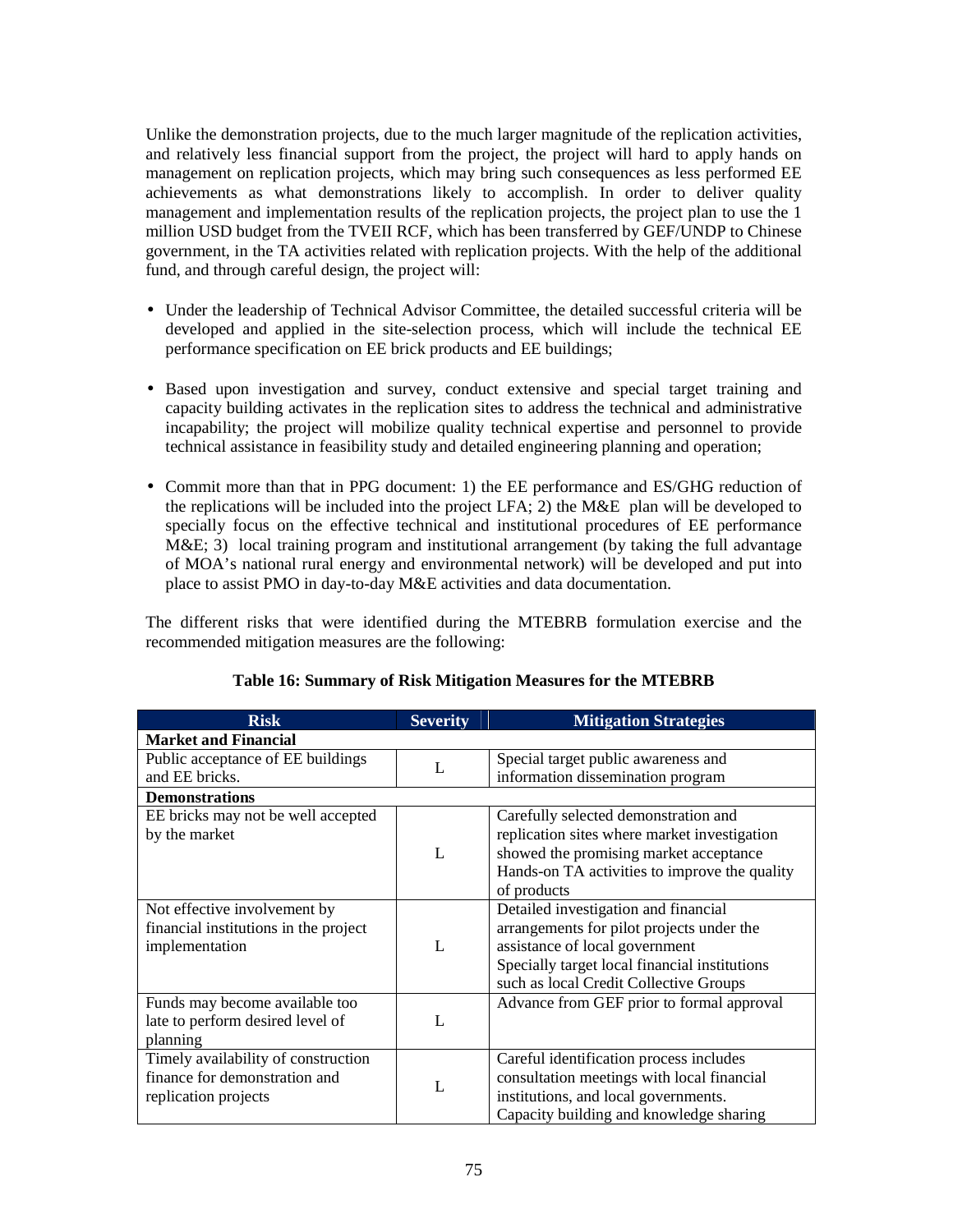| <b>Risk</b>                                                              | <b>Severity</b> | <b>Mitigation Strategies</b>                                                                                                                                                                                                                                                                                                      |
|--------------------------------------------------------------------------|-----------------|-----------------------------------------------------------------------------------------------------------------------------------------------------------------------------------------------------------------------------------------------------------------------------------------------------------------------------------|
|                                                                          |                 | activities focused on local financial institutions                                                                                                                                                                                                                                                                                |
| <b>Policy and Institutional</b>                                          |                 |                                                                                                                                                                                                                                                                                                                                   |
| Poor coordination of key decision-<br>makers                             | M               | Active involvement of all major key<br>stakeholders in the project designing phase<br>Project Steering Committee that includes all<br>key partners at both central and local levels                                                                                                                                               |
| Lack of commitment by central and<br>local governments                   | $\mathbf{L}$    | Carefully designed project objectives,<br>components and activities fully consistent with<br>long term governmental priorities in energy<br>conservation and rural construction<br>Pay significant attention to the local<br>governments' track records of commitment to<br>the rural EE and new rural construction<br>activities |
| Technical incapability of project<br>implementation                      | L               | Setting up of Technical Advisory Committee<br>consists of leading experts in relevant to the<br>project activities<br>Extensive and specific target trainings to the<br>major stakeholders at local level<br>Other capacity enhancement and technical<br>assistance activities                                                    |
| <b>Technical</b><br>Replication projects can't match up                  |                 | Sufficient information exchange and                                                                                                                                                                                                                                                                                               |
| the demonstration projects in<br>product quality and EE performance      | M               | knowledge sharing<br>Extensive and carefully designed training and<br>capacity building activities                                                                                                                                                                                                                                |
| Unable to decide the real ES and<br><b>GHG</b> results<br><b>OVERALL</b> | L               | Well developed baseline data<br>Complete M&E plan and effective<br>implementation in both pilots and replications<br>Training and capacity building for local<br>partners<br><b>Medium</b>                                                                                                                                        |
|                                                                          |                 |                                                                                                                                                                                                                                                                                                                                   |

The above risks have been rated according to perceived severity, and mitigating strategies have been developed as shown in the table above. Overall the Project Risk Rating can be categorized as Medium, although substantial institutional risks are present, particularly the risk of interagencies coordination.

At the inception stage of MTEBRB the project risks and assumptions will be reviewed, and where necessary additional project risks will be identified. In addition, also as part of the project inception activities, a detailed risk management strategy for project implementation will be prepared.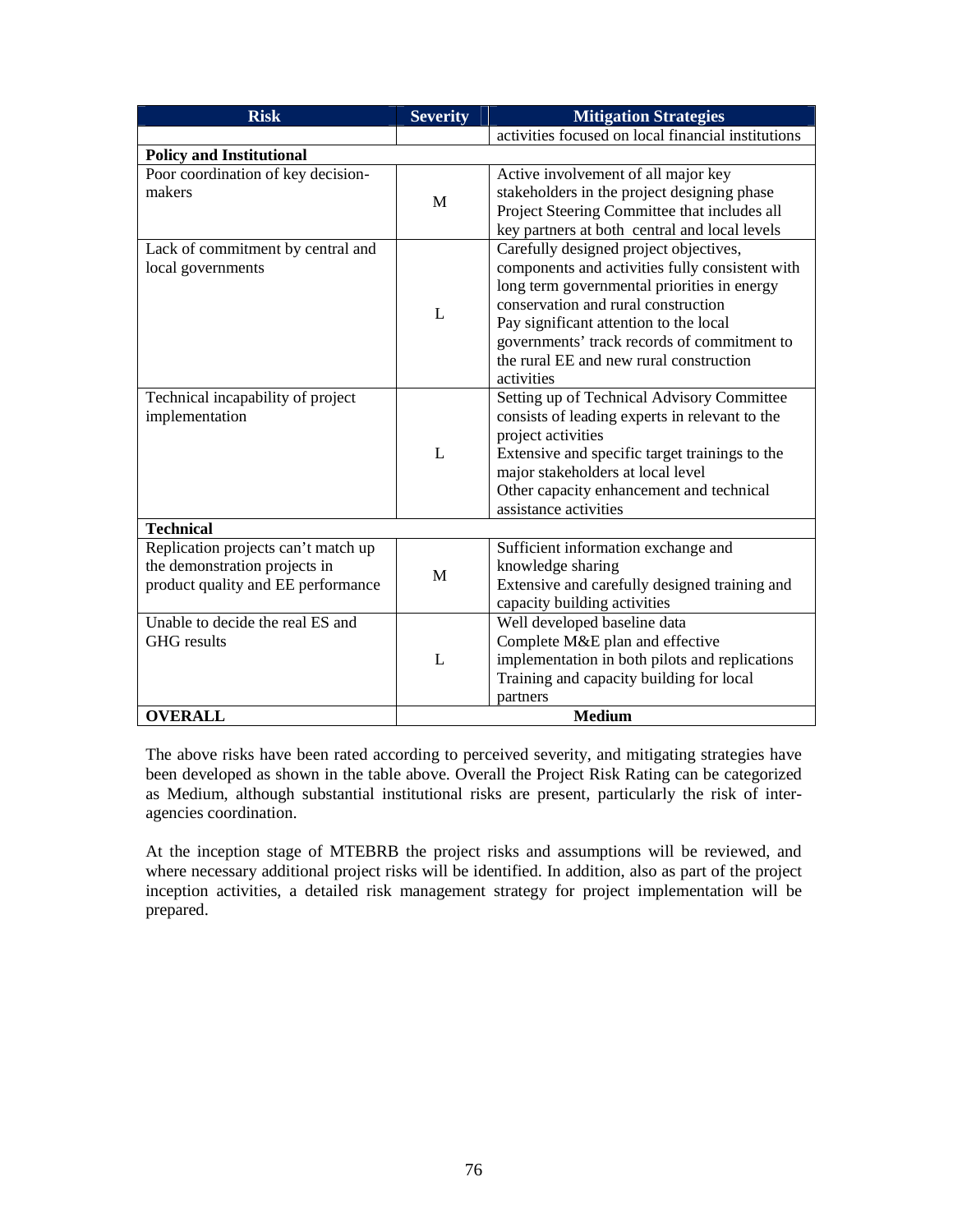### **Part V: Monitoring & Evaluation Plan and Budget**

The following summarizes the annual targets for high-level success indicators that will be monitored to gauge the effectiveness and impacts of the MTEBRB. More detailed indicators for each project activity are shown in the Project Planning Matrix (Part II)

|                                                                         | <b>Annual Targets</b> |                  |                  |                |                 |
|-------------------------------------------------------------------------|-----------------------|------------------|------------------|----------------|-----------------|
| <b>Success Indicators</b>                                               | Yr1                   | Yr2              | Yr3              | Yr4            | Yr <sub>5</sub> |
| <b>GOAL</b>                                                             |                       |                  |                  |                |                 |
| GHG emission reductions, ton                                            | $\overline{0}$        | $\overline{0}$   | $\overline{0}$   | 118193         | 118476          |
| CO <sub>2</sub> /yr                                                     |                       |                  |                  |                |                 |
| <b>OBJECTIVE</b>                                                        |                       |                  |                  |                |                 |
| $ES$ (tce/yr)                                                           | $\mathbf{0}$          | $\boldsymbol{0}$ | $\overline{0}$   | 47467          | 47581           |
| EE brick market share (%)                                               | $\theta$              | $\Omega$         | $\Omega$         | 10%            | 20%             |
| EE building market share (%)                                            | $\overline{0}$        | $\boldsymbol{0}$ | $\boldsymbol{0}$ | 10%            | 20%             |
| <b>Component 1: Information Dissemination and Awareness Enhancement</b> |                       |                  |                  |                |                 |
| people reached                                                          | 500                   | 500              | 10000            | 100000         | 889000          |
| Information system                                                      |                       |                  | Functioning      |                |                 |
| Media products                                                          | $\overline{0}$        | $\theta$         | 1                | $\overline{2}$ | $\overline{2}$  |
| <b>Component 2: Policy Development and Institutional Support</b>        |                       |                  |                  |                |                 |
|                                                                         |                       |                  |                  | to other       |                 |
| Policy proposal                                                         |                       |                  | to MOA           | GOC            |                 |
|                                                                         |                       |                  |                  | branches       |                 |
|                                                                         |                       | 1 EE brick       |                  |                | 1 rural<br>EE   |
| Standard, code                                                          |                       | standard         |                  |                | building        |
|                                                                         |                       | in place         |                  |                | code in         |
|                                                                         |                       |                  |                  |                | place           |
| Action plans                                                            |                       | $\mathbf{1}$     | 3                | $\overline{3}$ | 3               |
| <b>Component 3: Finance Support &amp; Accessibility</b>                 |                       |                  |                  |                |                 |
| <b>Banks</b> involved                                                   | $\overline{2}$        | 5                | 5                | 10             | 18              |
| Commercial<br>funds<br>(million                                         |                       | $\mathbf{1}$     | 5                | 10             | 34              |
| RMB)                                                                    |                       |                  |                  |                |                 |
| <b>Component 4: Demonstration and Technology Support</b>                |                       |                  |                  |                |                 |
| Pilot projects completed                                                |                       |                  | 16               |                |                 |
| Replication projects completed                                          |                       |                  |                  | 30             | 30              |
| EE Bricks (10000 pieces/yr)                                             |                       | 10000            | 30000            | 50000          | 50000           |
| EE buildings $(M^2/yr)$                                                 |                       | 4000             | 12000            | 80000          | 80000           |
| No of people trained                                                    | 100                   | 200              | 200              | 310            |                 |

### **Table 17: Annual Targets for Project Outcomes**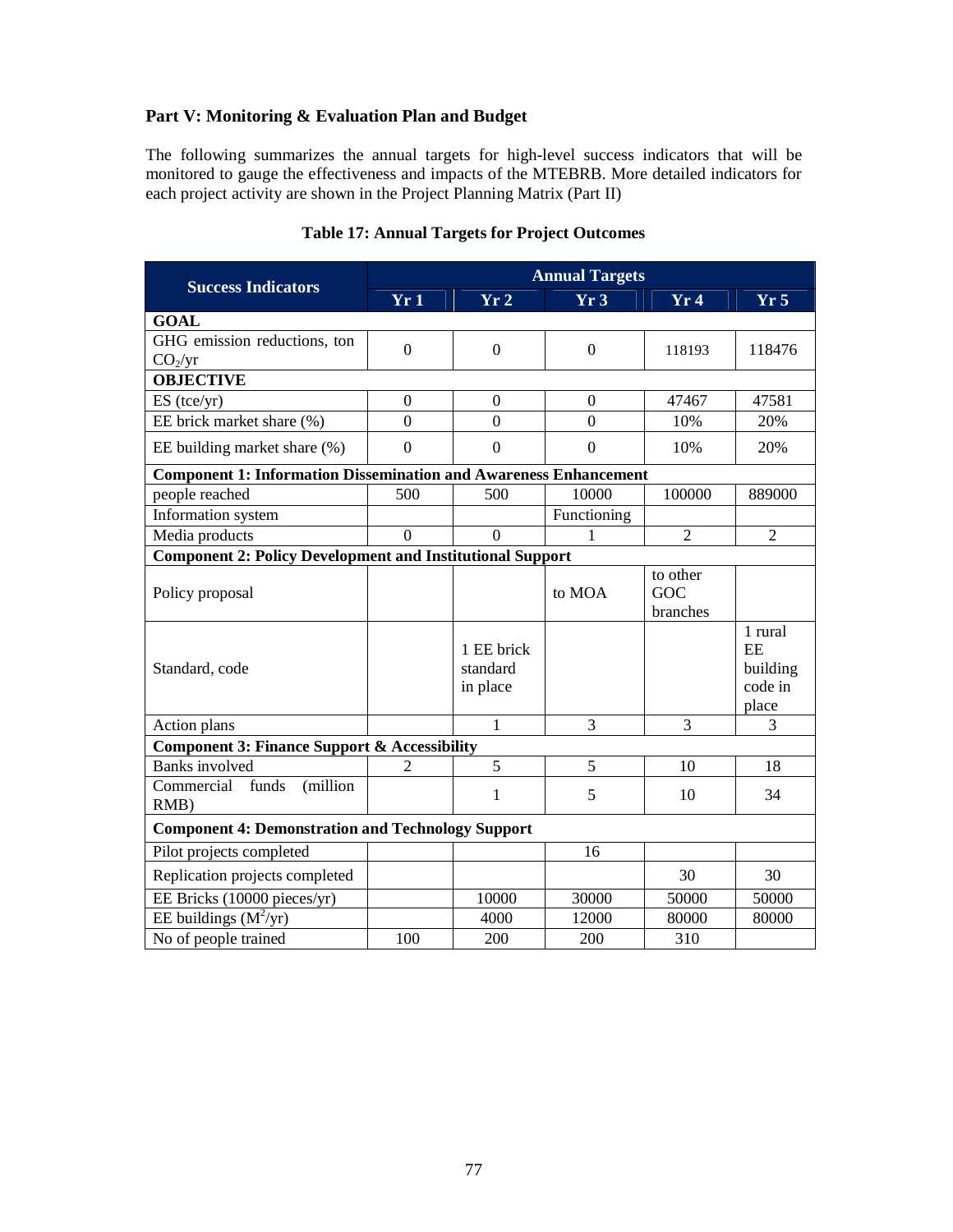### **Monitoring Plan**

The following table summarizes the monitoring plan for the high-level success indicators of the MTEBRB

| <b>Success Indicators</b>                                                            | <b>Targets</b><br>(EOP)                                              | <b>Means of</b><br><b>Verification</b>                                                                                   | <b>Sampling</b><br><b>Frequency</b>  | <b>Location</b>                                        |
|--------------------------------------------------------------------------------------|----------------------------------------------------------------------|--------------------------------------------------------------------------------------------------------------------------|--------------------------------------|--------------------------------------------------------|
| GHG emission<br>reductions (ton/yr)                                                  | 118,476                                                              | Monitoring and<br>measurement<br>reports by M&E<br>teams and local<br>project teams to<br><b>PMO</b><br>PMO field visits | Annually,<br>starting with<br>year 3 | Demonstration<br>and<br>replication<br>regions         |
| <b>Energy savings</b><br>$(\text{tce/yr})^{70}$                                      | 47,581                                                               | Same as above                                                                                                            | Same as above                        | Same as above                                          |
| Improvement in %<br>market share                                                     | 20%                                                                  | Same as above                                                                                                            | Same as above                        | Same as above                                          |
| People reached by<br>dissemination<br>program (million)                              | $\mathbf{1}$                                                         | TV broadcasting<br>PMO and local<br>project teams<br>documentation;                                                      | Same as above                        | <b>PMO</b>                                             |
| Information system<br>(no. of operational<br>locations)                              | 76 project<br>locations                                              | PMO and local<br>teams<br>documentation and<br>field visits                                                              | Same as above                        | PMO,<br>demonstration<br>and<br>replication<br>regions |
| Media products                                                                       | 5 CDs and TV<br>programs<br>produced and<br>aired                    | TV broadcasting;<br>PMO and local<br>project teams<br>documentation;                                                     | Same as above                        | <b>PMO</b>                                             |
| Policy proposal                                                                      | proposed and<br>incorporated in<br>GOC action<br>plan                | Governmental<br>official<br>documentation                                                                                | Same as above                        | <b>PMO</b>                                             |
| <b>EE Bricks and EE</b><br><b>Building Standard</b><br>and Code                      | 1 EE brick<br>standard and 1<br>rural EE<br>building code<br>adopted | Governmental<br>official<br>documentation                                                                                | Same as above                        | <b>PMO</b>                                             |
| Banks involved in<br>financing EE brick<br>making and EE<br>building<br>developments | 40 local banks                                                       | PMO and local<br>project teams<br>documentation and<br>field visits<br><b>Banks</b> commercial<br>records                | Same as above                        | PMO,<br>demonstration<br>and<br>replication<br>regions |

## **Table 18: Monitoring Plan for MTEBRB**

 $\overline{a}$ <sup>70</sup> The target % improvement in energy efficiency in targeted rural buildings by EOP is 30%. The target % improvement in energy efficiency in targeted rural brick makers by EOP is 20%. Both of these apply to pilot and replication projects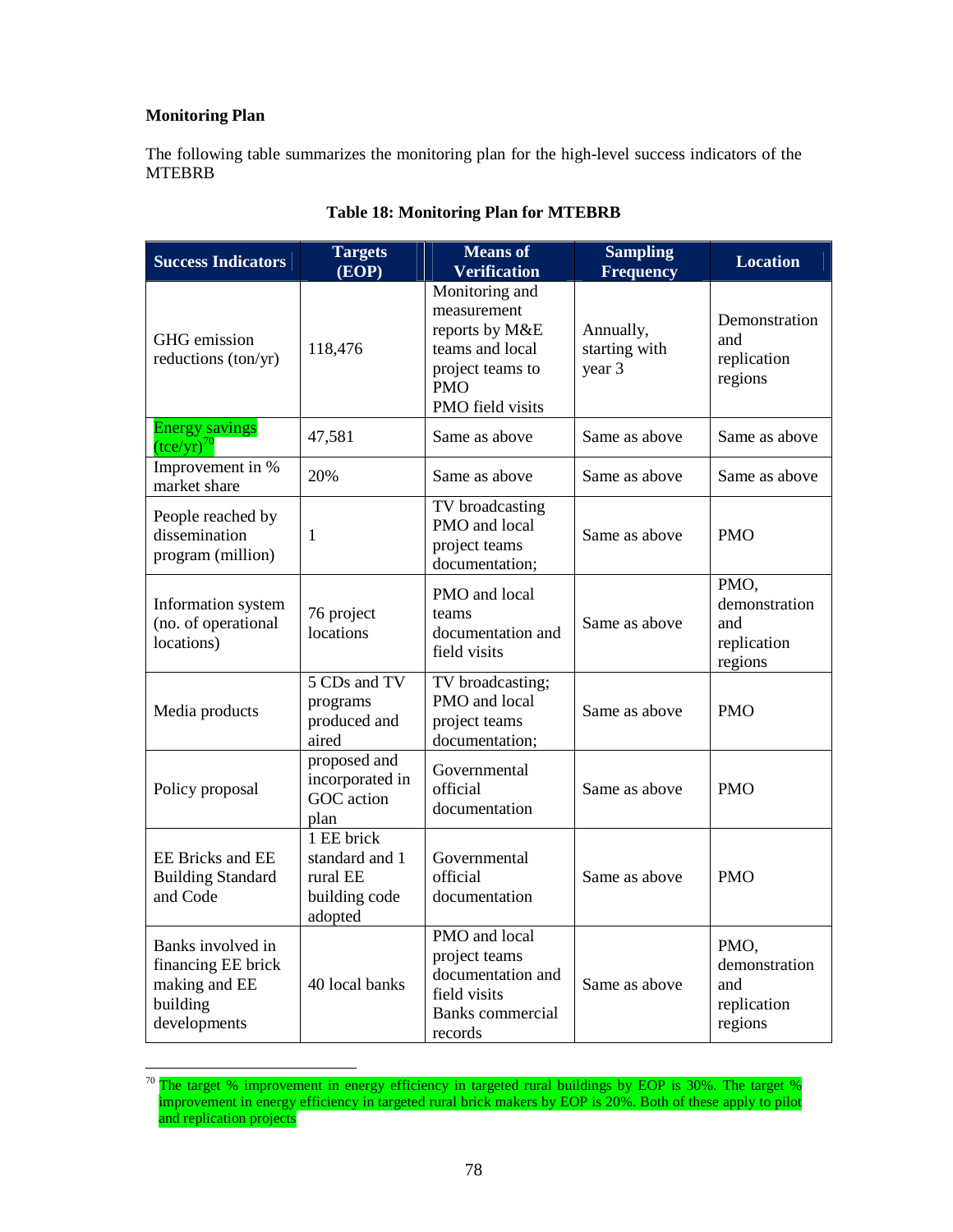| <b>Success Indicators</b>                                                            | <b>Targets</b><br>(EOP)     | <b>Means of</b><br><b>Verification</b>                                                                                   | <b>Sampling</b><br><b>Frequency</b> | <b>Location</b>                                        |
|--------------------------------------------------------------------------------------|-----------------------------|--------------------------------------------------------------------------------------------------------------------------|-------------------------------------|--------------------------------------------------------|
| Commercial loans<br>for EE bricks and<br>EE building<br>projects (million<br>$RMB$ ) | 50                          | Same as above                                                                                                            | Same as above                       | PMO,<br>demonstration<br>and<br>replication<br>regions |
| Pilot projects                                                                       | 16 projects<br><b>built</b> | Monitoring and<br>measurement<br>reports by M&E<br>teams and local<br>project teams to<br><b>PMO</b><br>PMO field visits | Same as above                       | PMO,<br>demonstration<br>sites                         |
| Replication<br>projects                                                              | 60 project built            | Same as above                                                                                                            | Same as above                       | PMO,<br>replication<br>sites                           |
| EE bricks produced<br>(10000/yr)                                                     | 140000                      | Same as above                                                                                                            | Same as above                       | PMO,<br>demonstration<br>and<br>replication<br>regions |
| EE buildings $(m2)$                                                                  | 176000                      | Same as above                                                                                                            | Same as above                       | PMO.<br>demonstration<br>and<br>replication<br>regions |
| People trained                                                                       | 810                         | PMO and local<br>project teams<br>documentation                                                                          | Same as above                       | PMO,<br>demonstration<br>and<br>replication<br>regions |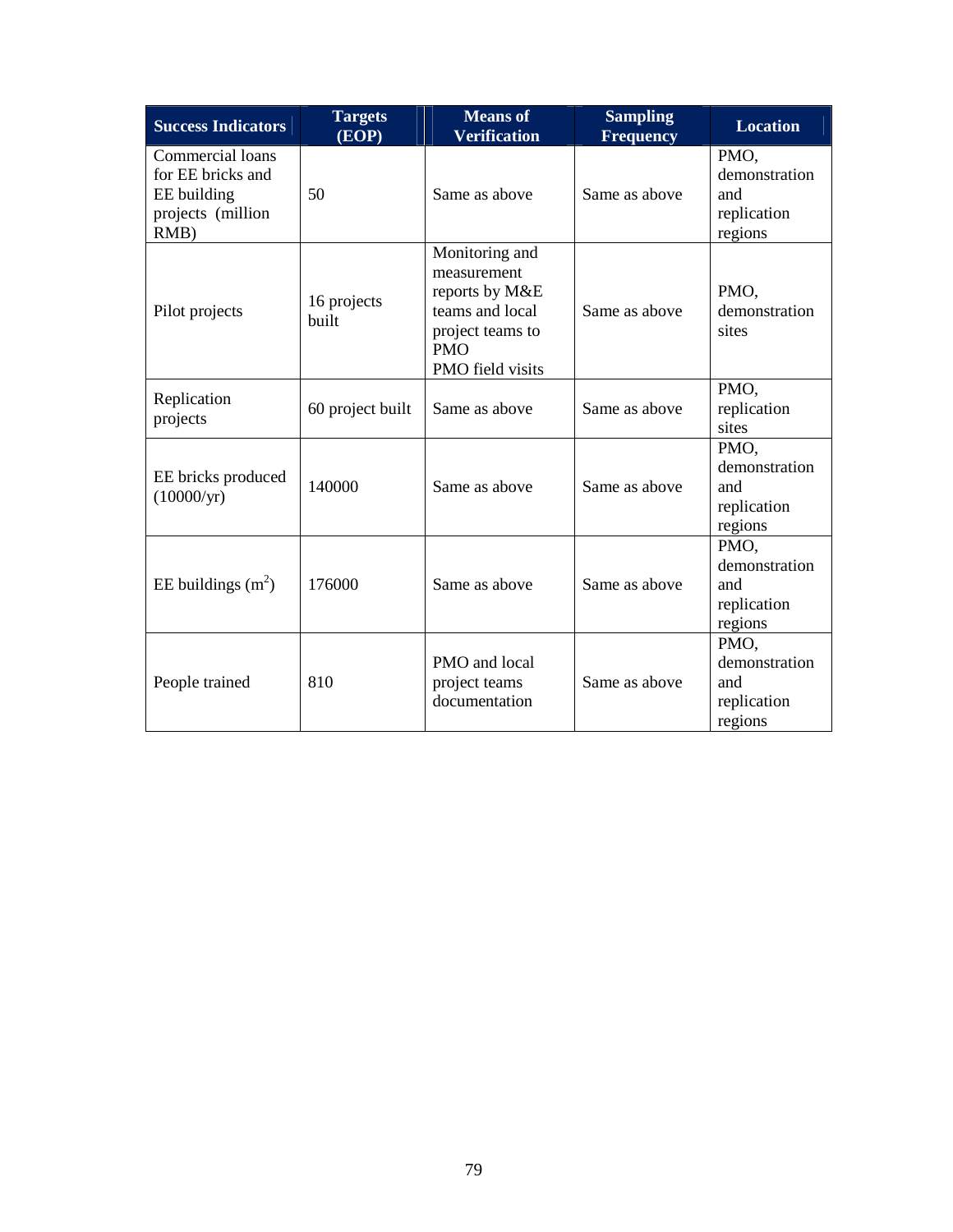### **Monitoring & Evaluation Budget**

 $\overline{a}$ 

The following table summarizes the budget for the various monitoring  $\&$  evaluation (M&E) activities that will be carried out to manage and gauge the effectiveness of the MTEBRB implementation. The table also shows the parties responsible for each M&E activity and the time frame of each activity.

| <b>Type of M&amp;E Activity</b>                                                                                                                                    | <b>Responsible Parties</b>                                                                            | <b>Budget</b><br>US\$                 | <b>Time Frame</b>                                                                              |
|--------------------------------------------------------------------------------------------------------------------------------------------------------------------|-------------------------------------------------------------------------------------------------------|---------------------------------------|------------------------------------------------------------------------------------------------|
| Inception Workshop (IW)                                                                                                                                            | • Project Manager<br>• UNDP-China<br>$\bullet$ UNDP/GEF                                               | Part of<br><b>PM</b><br><b>Budget</b> | Within first 2 months of<br>project start up                                                   |
| Inception Report (IR)                                                                                                                                              | • Project Team<br>• UNDP China<br>$\bullet$ UNDP/GEF                                                  | Part of<br>PM<br><b>Budget</b>        | a) Draft IR available before<br><b>IW</b><br>b) Final IR available<br>immediately following IW |
| Measurement of Means of<br>Verification                                                                                                                            | • Project Manager<br>• Project team members                                                           | 50,000                                | throughout the<br>implementation period of the<br>project                                      |
| <b>Measurement of Means of</b><br><b>Verification for Project</b><br><b>Progress and Performance</b><br>(measured on an annual<br>$\overline{basis}$ <sup>71</sup> | • Oversight by UNDP-GEF<br><b>Technical Advisor and PM</b><br>• Measurements by MOA field<br>officers | 50,000                                | throughout the<br>implementation period of the<br>project                                      |
| APR and PIR                                                                                                                                                        | • Project Team<br>• UNDP China<br>• UNDP-GEF                                                          | Part of<br><b>PM</b><br><b>Budget</b> | Annually                                                                                       |
| Tri-Partite Review (TPR)<br>and TPR report                                                                                                                         | • GOC Counterparts<br>• UNDP China<br>• Project team<br>· UNDP-GEF RCU                                | Part of<br><b>PM</b><br><b>Budget</b> | Every year, upon receipt of<br><b>APR</b>                                                      |
| <b>PSC</b> Meetings                                                                                                                                                | • Project Manager<br>• UNDP China                                                                     | Part of<br><b>PM</b><br><b>Budget</b> | Following Project IW and<br>subsequently at least once a<br>year                               |
| Periodic status reports                                                                                                                                            | • Project team                                                                                        | Part of<br><b>PM</b><br><b>Budget</b> | To be determined by Project<br>team and UNDP China                                             |
| Technical reports                                                                                                                                                  | • Project team<br>• Hired consultants as needed                                                       | Part of<br><b>PM</b><br><b>Budget</b> | To be determined by Project<br>Team and UNDP China                                             |
| Mid-term External<br>Evaluation                                                                                                                                    | • Project team<br>• UNDP- China<br>• UNDP-GEF RCU<br>• External Consultants                           | 35,000                                | At the mid-point of project<br>implementation.                                                 |

#### **Table 19: M&E Budget for MTEBRB Project**

 $71$  The elaboration of the M&E plan will be carried out by the PMO during the inception phase of the project. The main bases of the M&E plan are the success indicators for the goal, objective, outcomes and outputs in the Project Planning Matrix (PPM or Log Frame). Such indicators will be monitored and evaluated during the course of project implementation. The annual targets in Table 17 will be useful in the annual performance evaluation as to the extent of achieving the set targets. Specific surveys and studies will be designed and implemented during the project to track these and other indicators of project impact. For the demonstration and replication projects, specific M&E procedures will be designed and used. Such procedures shall focus on specific performance parameters that were studied and information gathered during the PPG exercise, as well as on the assumptions for these parameters that were used in estimating the potential energy savings and CO2 emission reductions from the various pilot and replication projects that will be carried out under the project.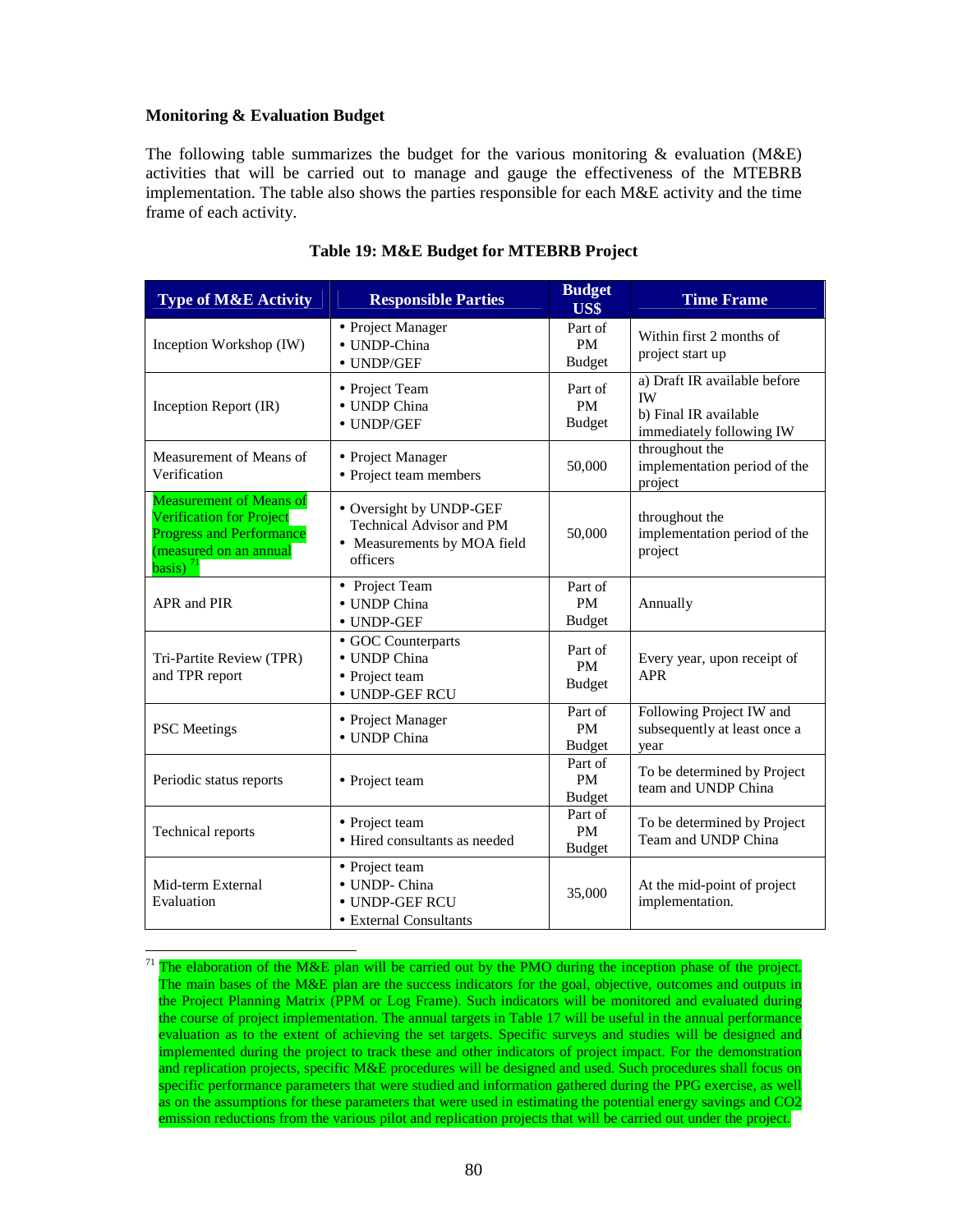| <b>Type of M&amp;E Activity</b>                                                                         | <b>Responsible Parties</b>                                                         | <b>Budget</b><br>US\$                 | <b>Time Frame</b>                                   |
|---------------------------------------------------------------------------------------------------------|------------------------------------------------------------------------------------|---------------------------------------|-----------------------------------------------------|
| Final External Evaluation                                                                               | • Project team<br>• UNDP China<br>• UNDP-GEF RCU<br>• External Consultants         | 35,000                                | At the end of project<br>implementation             |
| <b>Terminal Report</b>                                                                                  | • Project team<br>• UNDP China<br>• External Consultant                            | Part of<br>PM.<br><b>Budget</b>       | At least one month before<br>the end of the project |
| Lessons learned                                                                                         | • Project team<br>• UNDP China<br>• UNDP-GEF RCU                                   | Part of<br><b>PM</b><br><b>Budget</b> | Annually                                            |
| Audit                                                                                                   | • UNDP China<br>• Project team                                                     | 30,000                                | Annually                                            |
| Visits to field sites (UNDP)<br>staff travel costs to be<br>charged to IA fees)                         | • UNDP China<br>• UNDP-GEF RCU (as<br>appropriate)<br>• Government representatives | Part of<br><b>PM</b><br><b>Budget</b> | Annually                                            |
| <b>TOTAL</b> indicative COST<br>Excluding project team staff time and UNDP staff and travel<br>expenses |                                                                                    | 200,000                               |                                                     |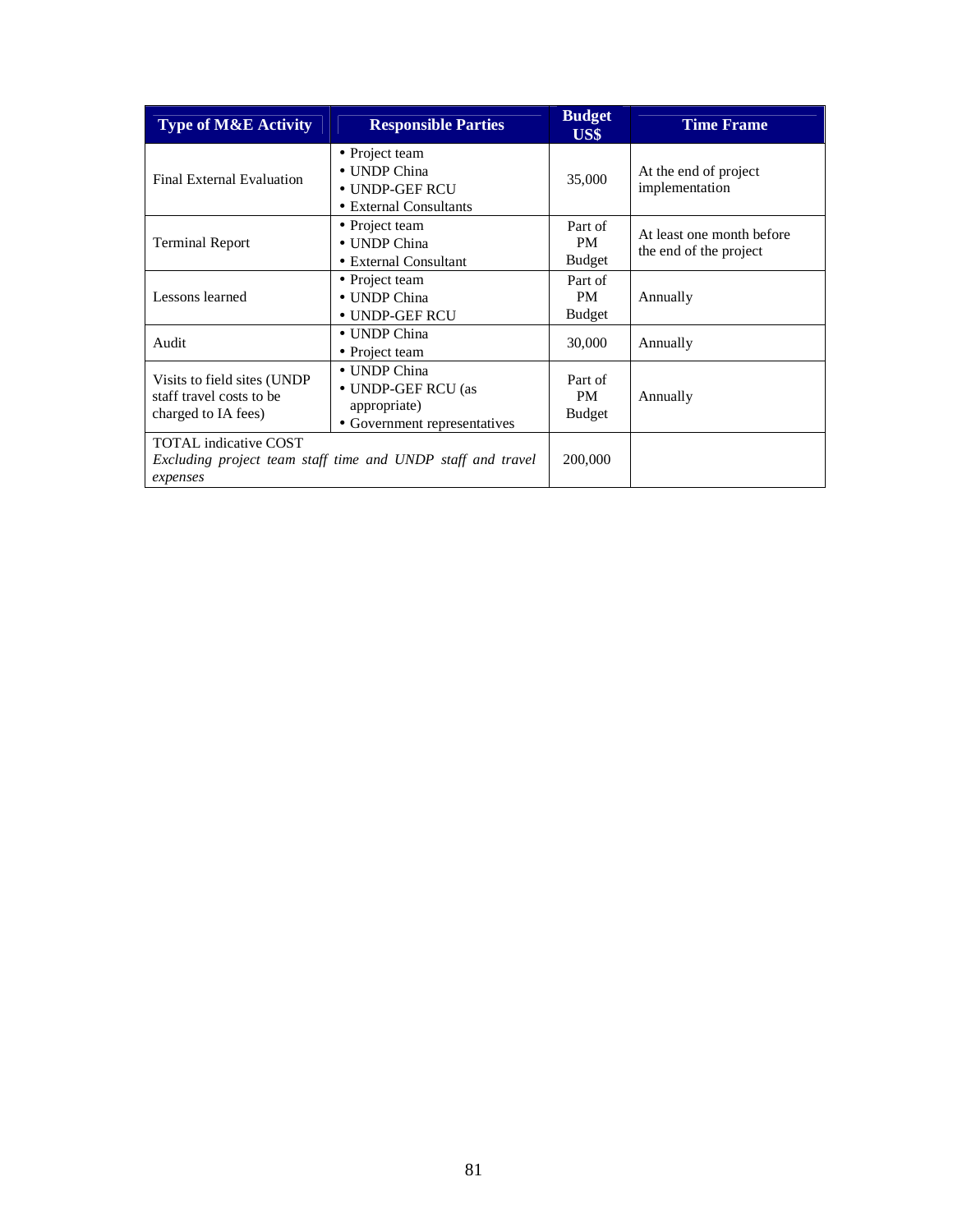#### **Part VI: Assumptions and Calculation of Baseline and Alternative Scenarios**

| <b>Process &amp; Kiln Type</b> | <b>Energy Consumption per ton Brick</b> |                          |  |  |
|--------------------------------|-----------------------------------------|--------------------------|--|--|
|                                | Heat (kJ)                               | <b>Electricity</b> (kWh) |  |  |
| Artificial dry, Circular       | 1,590,000                               | 12.4                     |  |  |
| Artificial dry, Tunnel         | 1,780,000                               | 13.6                     |  |  |

### **Table 20: TC/T713-2009 Brick Making Energy Use National Standard**

 Source: Xian'an Wall Material Research and Design Institute (XWMRDI), 20  *Note: Heat consumption refers to all fuels used excluding electricity* 

### **Table 21: Clay Brick Product Specifications**

| <b>Type of Brick</b>       | Unit Weight, kg | Vacuum Ratio, % |
|----------------------------|-----------------|-----------------|
| Solid Brick                | 2.5             | 0%              |
| <b>Perforated Brick</b>    | 1.88            | 25%             |
| <b>Hollow Brick</b>        | 1.50            | 40%             |
| <b>EE</b> Perforated Brick | 1.70            | 32%             |
| <b>EE Hollow Brick</b>     | 1.375           | 45%             |

Source: Survey and investigation by XWMRDI during the project PPG exercise.

| Table 22: Profile of Pilot and Replication Brick Plants |  |
|---------------------------------------------------------|--|
|---------------------------------------------------------|--|

| Kiln Type | <b>Clay Brick</b><br><b>Product Type</b> | <b>Annual</b><br><b>Production</b><br>Rate (10,000) | <b>Plant Life</b><br>Time, years | No. of<br><b>Pilot</b><br><b>Plants</b> | No. of<br><b>Replications</b> |
|-----------|------------------------------------------|-----------------------------------------------------|----------------------------------|-----------------------------------------|-------------------------------|
| Circular  | <b>EE</b> Perforated                     | 5,000                                               | 20                               |                                         |                               |
| Circular  | <b>EE</b> Perforated                     | 5,000                                               | 20                               |                                         |                               |
| Tunnel    | <b>EE</b> Perforated                     | 5,000                                               | 20                               |                                         |                               |
| Tunnel    | <b>EE</b> Perforated                     | 5,000                                               | 20                               |                                         |                               |

Notes: Baseline for Circular kilns is solid clay brick production (0% VR)

Baseline for Tunnel kilns is perforated brick production (25% VR)

Source: Survey and investigation by XWMRDI during the project PPG exercise.

### **Table 23: One Typical Tunnel Kiln Demonstration Project (Henan)**

| <b>Particulars</b>                                               | <b>Baseline Scheme</b> | <b>Alternative Scheme</b>  |  |
|------------------------------------------------------------------|------------------------|----------------------------|--|
| Kiln Type                                                        | Tunnel                 | Tunnel                     |  |
| Annual Production (10,000)                                       | 5,000                  | 5,000                      |  |
| Product                                                          | Perforated Brick       | <b>EE</b> Perforated Brick |  |
| Vacuum Ratio                                                     | 25%                    | 32%                        |  |
| Energy Consumption $& CO2$ Emissions (per ton solid bricks)      |                        |                            |  |
| Coal (KJ)                                                        | 1,780,000<br>1,780,000 |                            |  |
| Coal (kgce)                                                      | 60.81                  | 60.81                      |  |
| Electricity (KWh)                                                | 13.60                  | 13.60                      |  |
| Total (kgce)                                                     | 66.31                  | 66.31                      |  |
| Energy Consumption & CO2 Emissions (per $10,000$ pieces product) |                        |                            |  |
| Total (kgce)                                                     | 1,243.22               | 1,127.19                   |  |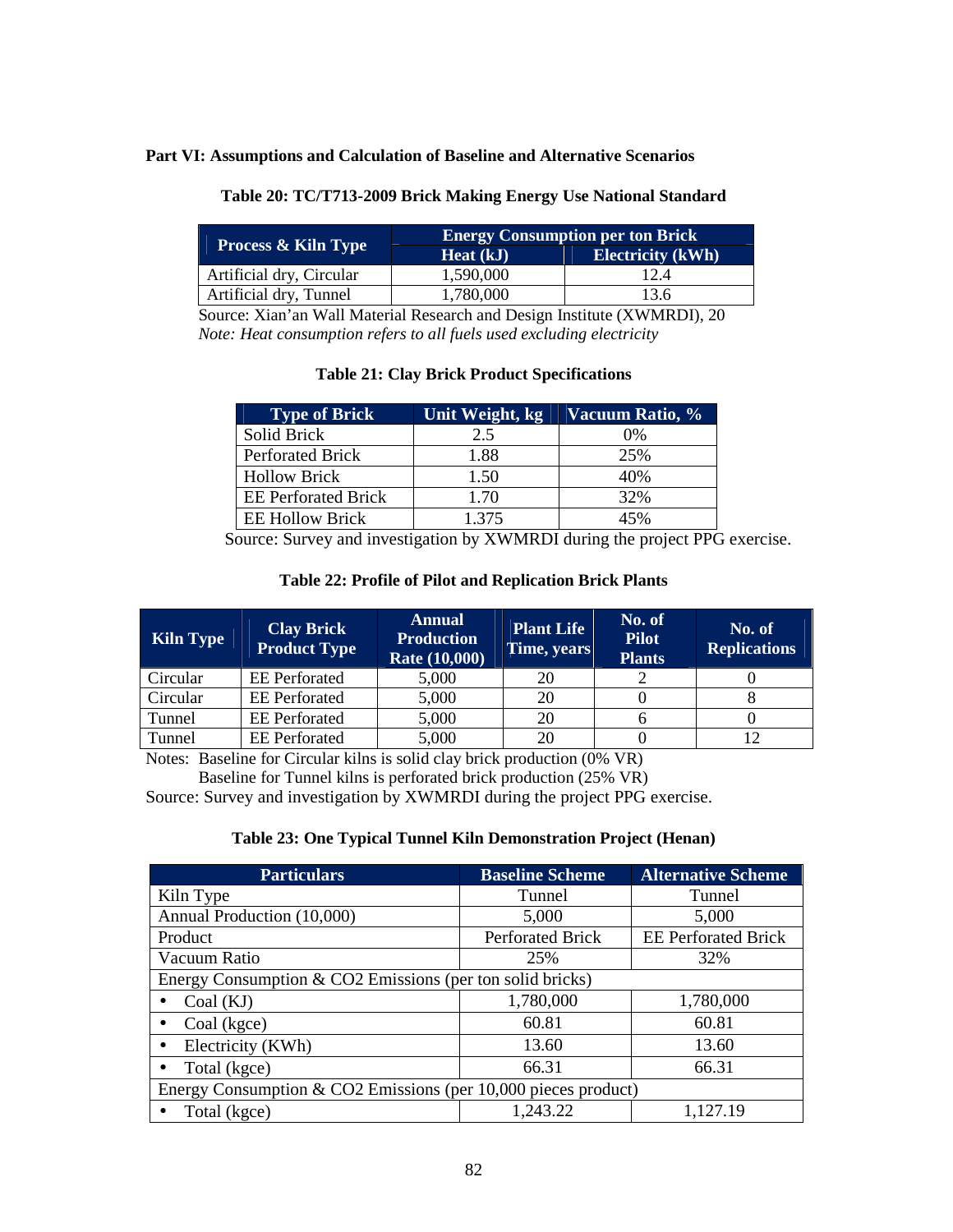| <b>Particulars</b>                                                      | <b>Baseline Scheme</b> | <b>Alternative Scheme</b> |  |  |
|-------------------------------------------------------------------------|------------------------|---------------------------|--|--|
| Coal (kgce)                                                             | 1,140.20               | 1,033.78                  |  |  |
| Electricity (kWh)                                                       | 255.00                 | 231.20                    |  |  |
| <b>Total Annual Energy Consumption</b>                                  |                        |                           |  |  |
| Total (tce)                                                             | 6,216.1                | 5,635.9                   |  |  |
| Coal (tce)                                                              | 5,701.0                | 5,168.9                   |  |  |
| Electricity (KWh)                                                       | 1,275,000              | 1,156,000                 |  |  |
| Total CO2 emissions, Tons CO2/yr                                        | 15,478.08              | 14,033.46                 |  |  |
| Energy Savings & CO2 Emission Reductions from Use of Alternative Scheme |                        |                           |  |  |
| Energy Savings, tce/yr                                                  |                        | 580.17                    |  |  |
| CO2 Emission Reduction, tons/yr                                         |                        | 1,444.62                  |  |  |
| Lifetime Energy Savings, tce                                            |                        | 11,603.38                 |  |  |
| Lifetime CO2 Emissions Reduction,                                       |                        | 28,892.42                 |  |  |
| tons                                                                    |                        |                           |  |  |
| Unit Energy Savings & CO2 Emission Reduction (per 10,000 bricks)        |                        |                           |  |  |
| Tons of Coal Equivalents                                                |                        | 0.116                     |  |  |
| Tons CO <sub>2</sub>                                                    |                        | 0.289                     |  |  |

Source: Survey and investigation by XWMRDI during the project PPG exercise.

# **Table 24: One Typical Circular Kiln Demonstration Project (Gansu)**

| <b>Particulars</b>                                                 | <b>Baseline Scheme</b> | <b>Alternative Scheme</b>  |  |  |
|--------------------------------------------------------------------|------------------------|----------------------------|--|--|
| Kiln Type                                                          | Circular               | Circular                   |  |  |
| Annual production (10,000)                                         | 5,000                  | 5,000                      |  |  |
| Product                                                            | Solid clay             | <b>EE Perforated Brick</b> |  |  |
| Vacuum Ratio                                                       | 0%                     | 32%                        |  |  |
| Energy Consumption & CO2 Emission (per ton solid bricks)           |                        |                            |  |  |
| Coal (KJ)                                                          | 1,590,000              | 1,590,000                  |  |  |
| Coal (kgce)<br>$\bullet$                                           | 60.81                  | 60.81                      |  |  |
| Electricity (KWh)<br>$\bullet$                                     | 12.40                  | 12.40                      |  |  |
| Total (kgce)                                                       | 66.31                  | 65.82                      |  |  |
| Energy Consumption & CO2 Emission (per $\overline{10,000}$ bricks) |                        |                            |  |  |
| Total (kgce)                                                       | 1,645.51               | 905.03                     |  |  |
| Coal (kgce)<br>$\bullet$                                           | 1,520.27               | 836.15                     |  |  |
| Electricity(kWh)<br>$\bullet$                                      | 310.00                 | 170.50                     |  |  |
| Total Annual Energy Consumption & CO2 Emissions                    |                        |                            |  |  |
| Total (tce)                                                        | 8,227.5                | 4,525.1                    |  |  |
| Coal (tce)<br>$\bullet$                                            | 7,601.3                | 4,180.7                    |  |  |
| Electricity (KWh)<br>$\bullet$                                     | 1,550,000              | 852,500                    |  |  |
| CO2 Emissions (tCO2)                                               | 20,486.55              | 11,267.60                  |  |  |
| Annual Energy Savings & CO2 Emission Reductions                    |                        |                            |  |  |
| Energy (tce)                                                       |                        | 3,702.39                   |  |  |
| CO2 Emissions (tCO2)<br>$\bullet$                                  |                        | 9,218.95                   |  |  |
| Lifetime Energy Savings (tce)<br>$\bullet$                         |                        | 7,4047.75                  |  |  |
| Lifetime CO2 Emission Reductions<br>(tCO2)                         |                        | 184,378.91                 |  |  |
| Unit Energy Savings & CO2 Emission Reductions                      |                        |                            |  |  |
| Tons of Coal Equivalents                                           |                        | 0.7405                     |  |  |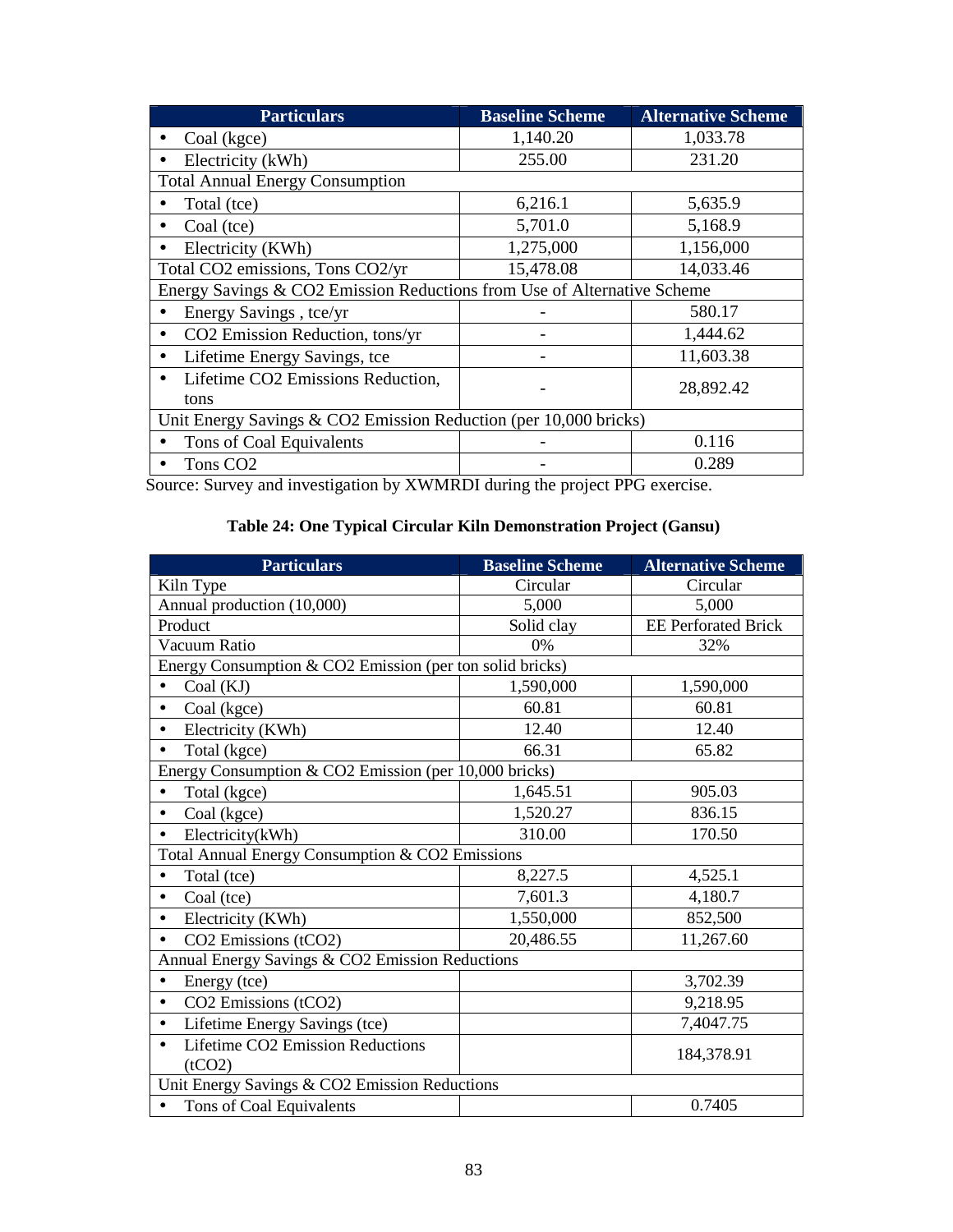| <b>Particulars</b> | <b>Baseline Scheme</b> | <b>Alternative Scheme</b> |
|--------------------|------------------------|---------------------------|
| `ons CO2           | .844                   |                           |

Source: Survey and investigation by XWMRDI during the project PPG exercise.

## **Table 25: Calculated Direct Emission Reductions from EE Brick Production Projects<sup>72</sup>**

| <b>Particulars</b>                 | <b>Pilot Projects</b> | <b>Replication</b><br><b>Projects</b> | <b>Total</b> |
|------------------------------------|-----------------------|---------------------------------------|--------------|
| Lifetime Energy Savings (tce)      | 217,716               | 731,623                               | 949,338      |
| Lifetime CO2 Emission Reductions   | 542,112               | 1,821,740                             | 2,363,853    |
| Unit Abatement Cost (GEF\$/ton CO2 |                       |                                       | 2.96         |

### **Table 26: Indirect CO2 Emission Reductions from EE Brick Projects<sup>73</sup>**

| <b>Particulars</b>                                 | <b>Value</b> | <b>Remarks</b>                                        |
|----------------------------------------------------|--------------|-------------------------------------------------------|
| <b>Assumptions</b>                                 |              |                                                       |
| <b>Impact Period</b>                               | 10           | As per GEF Manual                                     |
| Number of Brick Plants Impacted per Year           |              |                                                       |
| Circular                                           | 10           | More difficult to improve products in circular kilns  |
| <b>Total Circular Kilns</b><br>$\bullet$           | 100          | Annual production $= 50$ million pieces/plant         |
| Tunnel<br>$\bullet$                                | 40           | Considered best practice for EE brick production      |
| <b>Total Tunnel Kilns</b><br>$\bullet$             | 400          | Annual production $= 50$ million pieces/plant         |
| <b>Total Brick Plants</b><br>$\bullet$             |              | This represents 2.5% of the national annual brick     |
| Impacted                                           | 500          | production output of about 1 trillion pieces          |
| <b>Indirect CO2 Emission Reduction Estimations</b> |              |                                                       |
|                                                    |              | Bottom-up Approach; Replication factor is based on    |
| <b>Replication Factor</b>                          | 3            | market transformation and demonstration interventions |
|                                                    |              | carried out during the MTEBRB project.                |
| P <sub>10</sub> Potential CO <sub>2</sub>          | 30           | Estimated for the anticipated impacted brick plants   |
| Emission Reduction, tons                           |              |                                                       |
| 0.8                                                |              | Top-Down Approach: Conservative estimate for the      |
| <b>GEF Causality Factor</b>                        |              | anticipated impacted plants                           |

### **Table 27: EE Buildings Major Data & Assumptions**

| <b>Particulars</b>                                       | <b>Data/Assumption</b> |
|----------------------------------------------------------|------------------------|
| Building Lifetime, yr                                    | 50                     |
| Energy Saving Goal due to GEF Intervention               | $30\%$ <sup>74</sup>   |
| Year when indoor temperature meets national<br>standards | Year 20                |
| <b>National Standards:</b>                               |                        |

 $\overline{a}$  $72$  According to GEF methodology, the direct ES and CO2 reductions are the cumulative over the lifetime of the demonstration and replication projects.

 $73$  According to GEF methodology, the influence period will be 10 years. And across the influence period, the cumulative indirect CO2 emission reduction over the lifetime of the influenced investments has been calculated by using the "Top-down" method. The Casualty factor is less than 3 %.

<sup>&</sup>lt;sup>74</sup> The ES goal is determined based on EE building experts' on-site investigation and calculation based on the current building models, wall materials, building thermal specifications and the suggested demonstrations' wall material and building models' thermal characteristics. Based upon the above information, EE building experts used the simulation software calculated the possible energy savings could be achieved by the GEF intervention.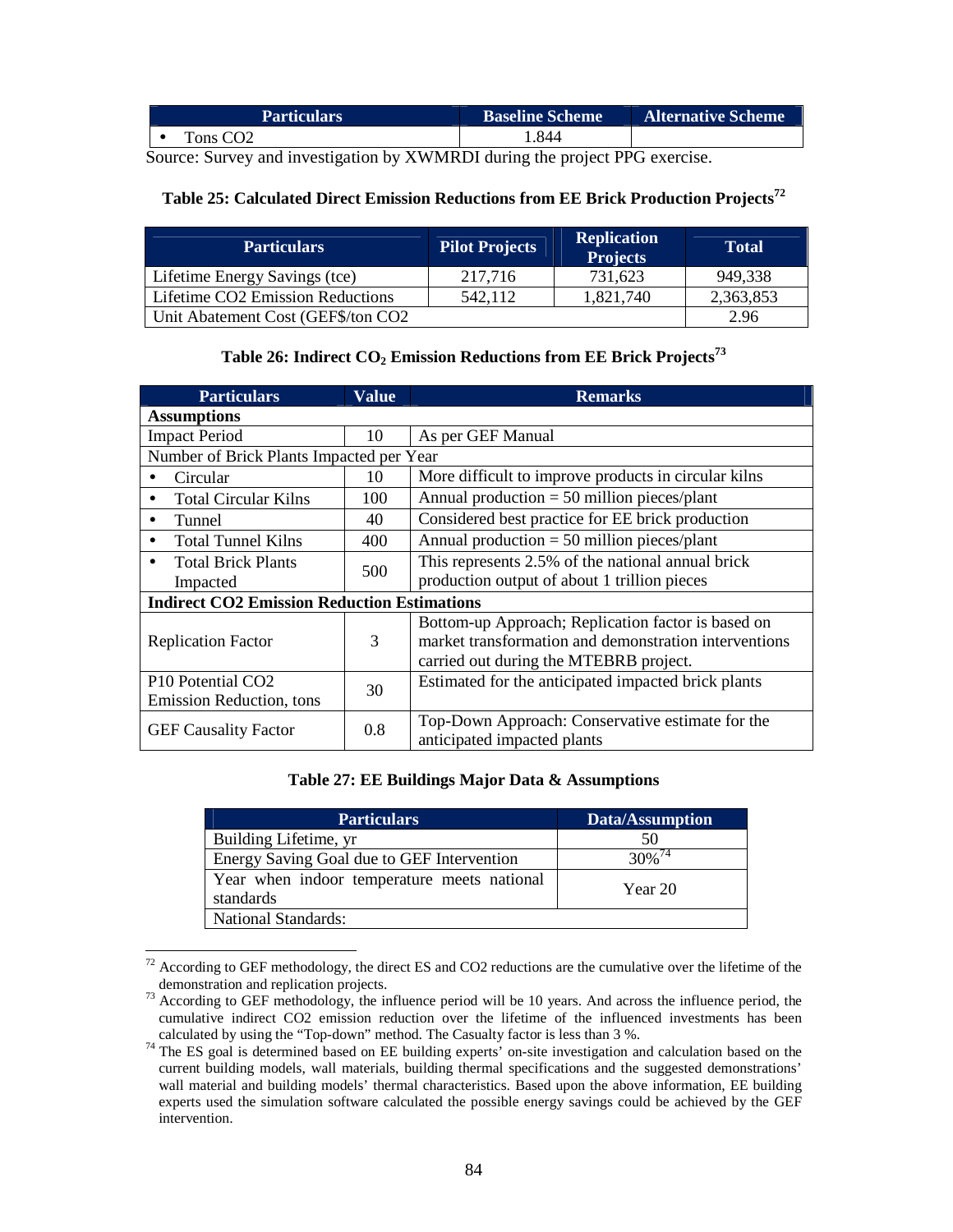| <b>Particulars</b>                        | Data/Assumption          |
|-------------------------------------------|--------------------------|
| Winter Indoor Temperature, <sup>O</sup> C |                          |
|                                           | Firewood/Biogas = $20\%$ |
| Winter: Share of Energy Carriers          | $Coal = 80\%$            |
|                                           | Electricity = $0\%$      |
| Summer Indoor Temperature, <sup>O</sup> C | 26                       |
| Summer: Share of Energy Carriers          | Electricity = $100\%$    |

Source: PPG Exercise investigation and field visits.

### **Table 28: Rural Building Survey Baseline Data**

| <b>Particulars</b>                                       | <b>Severe Cold</b><br><b>Zone</b> (Jilin) | <b>Cold Zone</b><br>(Gansu) | <b>Hot Summer-</b><br><b>Cold Winter</b><br>Zone (Anhui) |
|----------------------------------------------------------|-------------------------------------------|-----------------------------|----------------------------------------------------------|
| House Floor Area, m2                                     | 100                                       | 100                         | 100                                                      |
| <b>Total Energy Consumption</b><br>$(k\text{gce/m2/yr})$ | 0.504                                     | 4.235                       | 5.499                                                    |
| Winter (coal & electricity,<br>kgce/m2)                  | 0.504                                     | 4.235                       | 2.905                                                    |
| Firewood (kg/m2)                                         | 40.4                                      | $\Omega$                    | $\Omega$                                                 |
| Coal $(kg/m2)$                                           | 0.72                                      | 6.05                        | 4.15                                                     |
| Biogas $(m3/m2)$                                         | 0.87                                      |                             |                                                          |
| Electricity. (kWh/m2)                                    |                                           | 0                           |                                                          |
| Summer (kgce/m2)                                         |                                           | $\Omega$                    | 2.594                                                    |
| Electricity (KWh)                                        |                                           |                             | 6.42                                                     |

Source: PPG Exercise survey and field visits.

### **Table 29: EE Building Baseline and Alternative Scenario**

| <b>Project Site</b>       | <b>SCZ</b> (Jilin) | <b>CZ</b> (Gansu) | <b>HSCWZ</b> (Anhui) |
|---------------------------|--------------------|-------------------|----------------------|
| <b>Baseline Scheme</b>    |                    |                   |                      |
| Total                     | 45                 | 45                |                      |
| Winter                    | 45                 | 40                | 20                   |
| Summer                    |                    |                   | 20                   |
| <b>Alternative Scheme</b> |                    |                   |                      |
| Total                     | 31.5               | 31.5              | 28                   |
| Winter                    | 31.5               | 28                | $\overline{4}$       |
| Summer                    |                    | 3.5               |                      |

**Baseline Scheme**: Energy usage (kgce/m2/yr) when meeting indoor temperature standard at year 20; Note: Linear growth trend from Years 1 to 20.

**Alternative Scheme**: Energy usage (kgce/m2/yr) when meeting indoor temperature standard at year 20; Note: Linear growth trend from Years 1 to 20.

| No of Demonstration Houses   |  |  |  |
|------------------------------|--|--|--|
| No of Demonstration Villages |  |  |  |
| • Severe cold zone           |  |  |  |
| Cold zone                    |  |  |  |
| Hot summer cold winter zone  |  |  |  |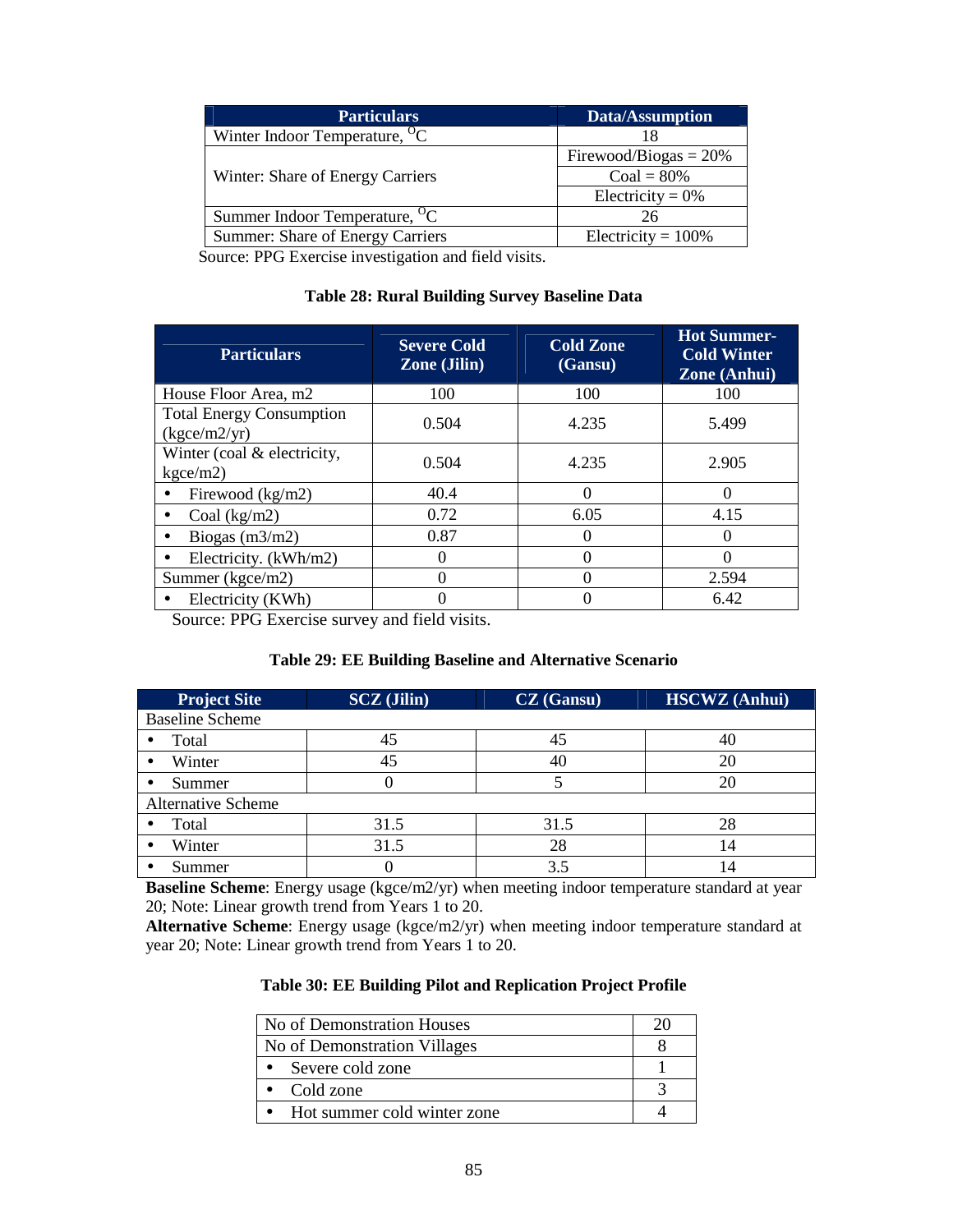| No of Replication Houses                        |    |
|-------------------------------------------------|----|
| No of Replication Villages                      |    |
| Severe cold zone                                |    |
| Cold zone                                       | 15 |
| Hot summer cold winter zone                     |    |
| Floor area m2/house (for replication and pilot) |    |

Source: PPG Exercise survey and field visits.

## **Fig. 3: EE Building Baseline and Alternative Scenario<sup>75</sup>**



Source: Survey Results from Jilin Province.



<sup>&</sup>lt;sup>75</sup> Based upon EEB experts experience and estimation, it is assumed that by year 20 the indoor temperature will meet the national standards, before that, the indoor temperature and energy use will increase linearly, after year 20, the in-door temperature and energy use will keep at the constant level. Throughout the lifetime of the sub-project (year 0 to year 50), the for unit floor space energy use for GEF alternative scenario will be 70% as much as baseline scenario as described in Table 26.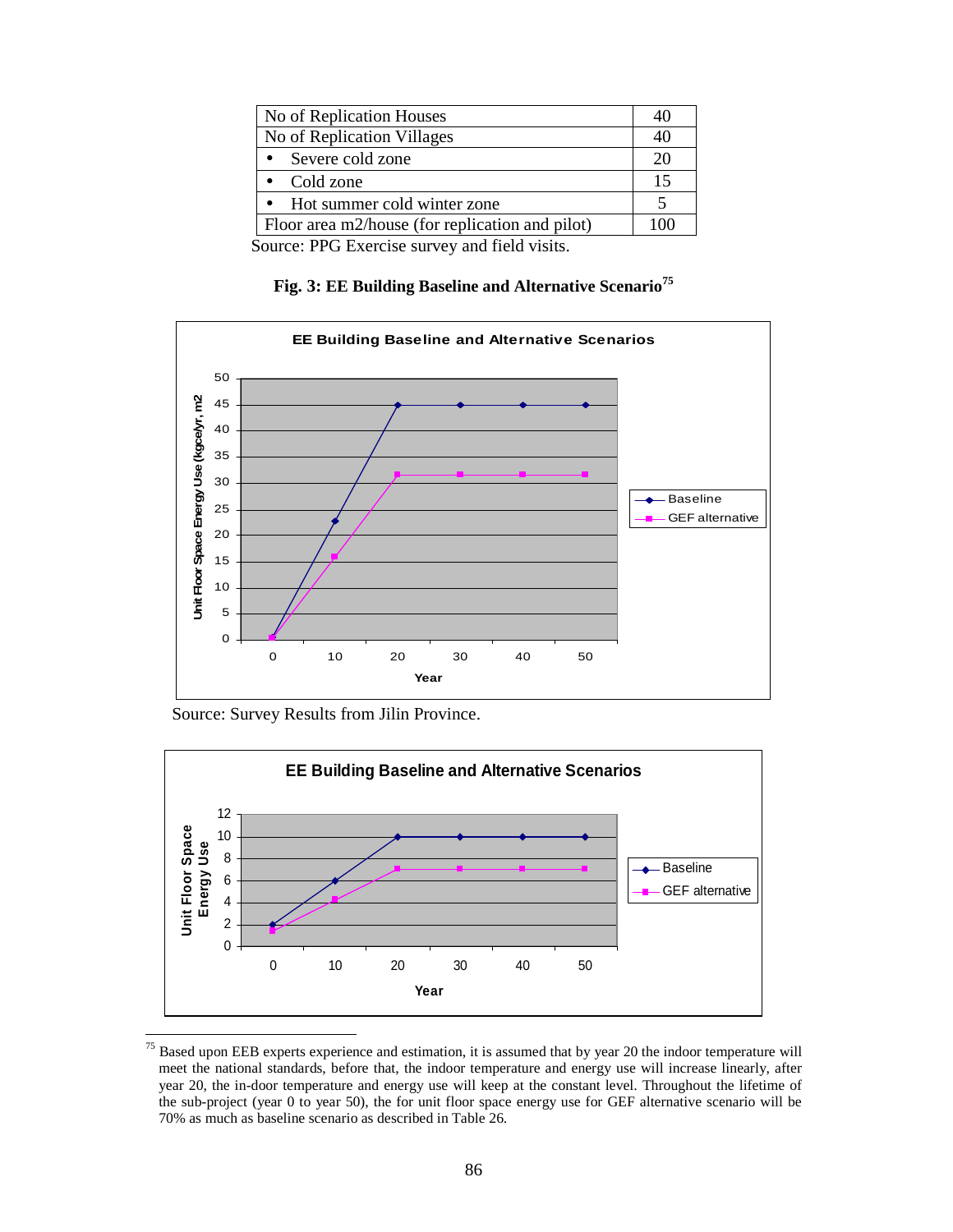| <b>Particulars</b>                                 | <b>Baseline Scheme</b> | <b>Alternative Scheme</b> |  |  |  |
|----------------------------------------------------|------------------------|---------------------------|--|--|--|
| Year 1 to 20                                       |                        |                           |  |  |  |
| Specific Energy Use (kgce/m2)                      | 364                    | 255                       |  |  |  |
| Total Energy Use (tce)                             | 728                    | 510                       |  |  |  |
| Energy Savings ex Alternative Scheme (tce)         |                        | 218                       |  |  |  |
| CO2 Emission Reductions ex Alternative             |                        | 544                       |  |  |  |
| Scheme (tCO2)                                      |                        |                           |  |  |  |
| <b>Year 21 to 50</b>                               |                        |                           |  |  |  |
| Specific Energy Use (kgce/m2)                      | 1,080                  | 756                       |  |  |  |
| Total Energy Use (tce)                             | 2,160                  | 1,512                     |  |  |  |
| Energy Savings ex Alternative Scheme (tce)         |                        | 648                       |  |  |  |
| CO <sub>2</sub> Emission Reductions ex Alternative |                        |                           |  |  |  |
| 1,614<br>Scheme (tCO2)                             |                        |                           |  |  |  |
| Lifetime Energy Savings & CO2 Emission Reductions  |                        |                           |  |  |  |
| Tons of Coal Equivalents                           |                        | 866                       |  |  |  |
| Tons CO <sub>2</sub>                               |                        | 2.157                     |  |  |  |

Source: PPG Exercise survey and field visits.

## **Table 32: Typical EE Building Project in Cold Zone (Gansu)**

| <b>Particulars</b>                                 | <b>Baseline Scheme</b> | <b>Alternative Scheme</b> |  |  |  |  |
|----------------------------------------------------|------------------------|---------------------------|--|--|--|--|
| Year 1 to 20                                       |                        |                           |  |  |  |  |
| Specific Energy Use (kgce/m2)                      | 394                    | 276                       |  |  |  |  |
| Total Energy Use (tce)                             | 788                    | 551                       |  |  |  |  |
| Energy Savings ex Alternative Scheme (tce)         |                        | 236                       |  |  |  |  |
| CO <sub>2</sub> Emission Reductions ex Alternative |                        | 588                       |  |  |  |  |
| Scheme (tCO2)                                      |                        |                           |  |  |  |  |
| <b>Year 21 to 50</b>                               |                        |                           |  |  |  |  |
| Specific Energy Use $(kgce/m2)$                    | 1,080                  | 756                       |  |  |  |  |
| Total Energy Use (tce)                             | 2,160                  | 1,512                     |  |  |  |  |
| Energy Savings ex Alternative Scheme (tce)         |                        | 648                       |  |  |  |  |
| CO <sub>2</sub> Emission Reductions ex Alternative |                        | 1,614                     |  |  |  |  |
| Scheme (tCO2)                                      |                        |                           |  |  |  |  |
| Lifetime Energy Savings & CO2 Emission Reductions  |                        |                           |  |  |  |  |
| Tons of Coal Equivalents                           |                        | 884                       |  |  |  |  |
| Tons CO <sub>2</sub>                               |                        | 2,202                     |  |  |  |  |

Source: PPG Exercise survey and field visits.

## **Table 33: Typical EE Building Project in Hot Summer-Cold Winter Zone (Anhui)**

| <b>Particulars</b>                         | <b>Baseline Scheme</b> | <b>Alternative Scheme</b> |
|--------------------------------------------|------------------------|---------------------------|
| Year 1 to 20                               |                        |                           |
| Specific Energy Use (kgce/m2)              | 364                    | 255                       |
| Total Energy Use (tce)                     | 728                    | 510                       |
| Energy Savings ex Alternative Scheme (tce) |                        | 218                       |
| CO2 Emission Reductions ex Alternative     |                        | 544                       |
| Scheme $(tCO2)$                            |                        |                           |
| <b>Year 21 to 50</b>                       |                        |                           |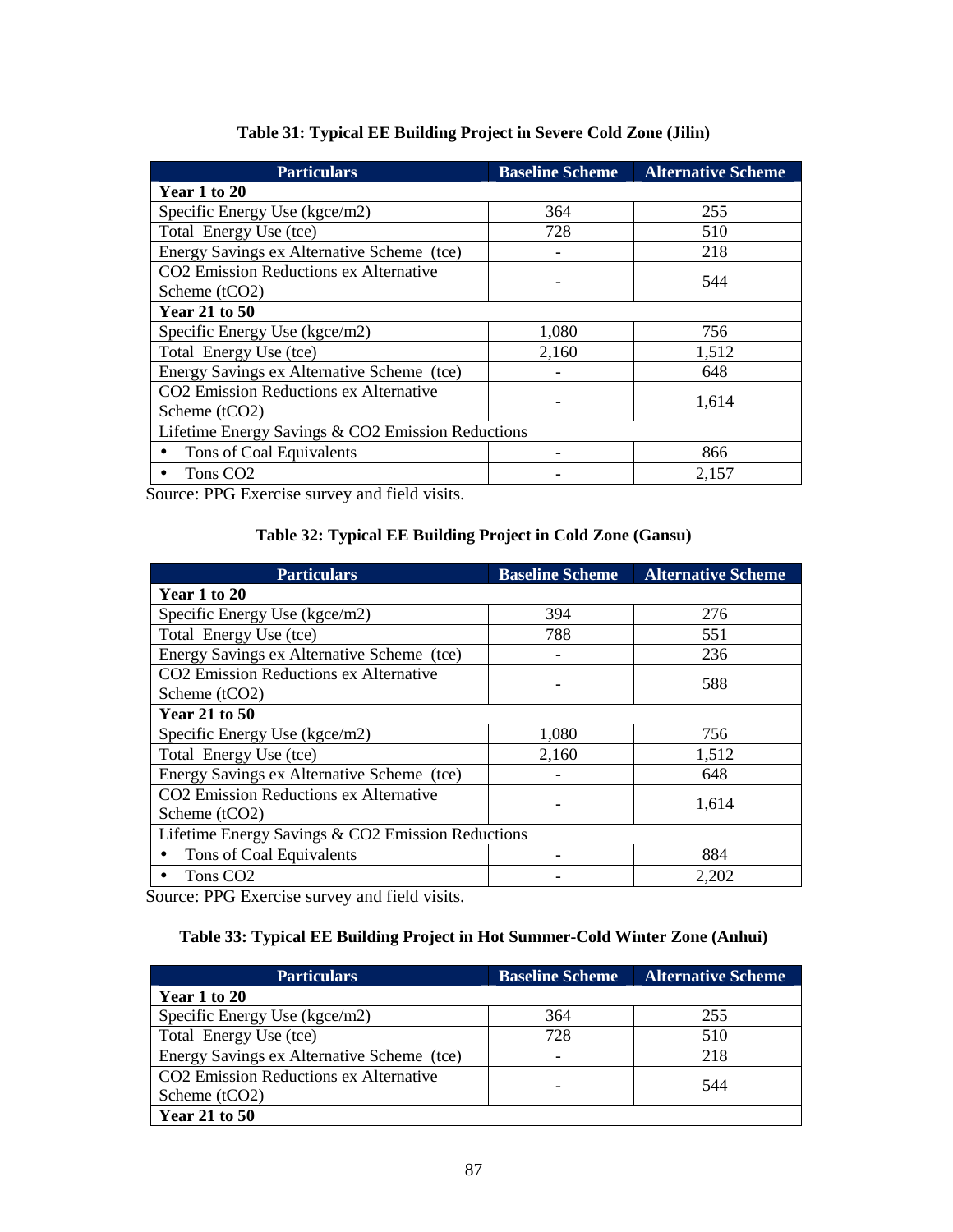| <b>Particulars</b>                                | <b>Baseline Scheme</b> | <b>Alternative Scheme</b> |  |  |  |
|---------------------------------------------------|------------------------|---------------------------|--|--|--|
| Specific Energy Use $(kgce/m2)$                   | 960                    | 672                       |  |  |  |
| Total Energy Use (tce)                            | 1,920                  | 1,344                     |  |  |  |
| Energy Savings ex Alt. Scheme (tce)               |                        | 576                       |  |  |  |
| CO2 Reductions ex Alt. Scheme (tCO2)              |                        | 1,434                     |  |  |  |
| Lifetime Energy Savings & CO2 Emission Reductions |                        |                           |  |  |  |
| Tons of Coal Equivalents                          |                        | 794                       |  |  |  |
| Tons CO <sub>2</sub>                              |                        | 1.978                     |  |  |  |

Source: PPG Exercise survey and field visits.

### **Table 34: Direct CO2 Emission Reductions for EE Building Projects**

| <b>Particulars</b>             | Quantity |  |  |  |  |
|--------------------------------|----------|--|--|--|--|
| <b>Demonstrations</b>          |          |  |  |  |  |
| Energy Savings (tce)           | 6,697    |  |  |  |  |
| CO2 Emission Reductions (tons) | 16,675   |  |  |  |  |
| <b>Replications</b>            |          |  |  |  |  |
| Energy Savings (tce)           | 69,131   |  |  |  |  |
| CO2 Emission Reductions (tons) | 172,135  |  |  |  |  |
| <b>TOTAL</b>                   |          |  |  |  |  |
| Energy Savings (tce)           | 75,828   |  |  |  |  |
| CO2 Emission Reductions (tons) | 188,811  |  |  |  |  |

# **Table 35: Indirect ES & CO2 Emission Reductions for EE Buildings<sup>76</sup>**

| <b>Particulars</b>                                                | <b>Quantity</b> |
|-------------------------------------------------------------------|-----------------|
| Impact Period (yrs)                                               | 10              |
| No of houses per village $@ 100 \frac{m^2}{m^2}$ floor area/house | 100             |
| No of villages impacted per year                                  | 300             |
| Hot Summer-Cold Winter Zone                                       | 50              |
| Cold Zone<br>$\bullet$                                            | 100             |
| Severe Cold Zone                                                  | 150             |
| <b>Bottom-Up Approach</b>                                         |                 |
| Direct CO2 Emission Reduction, Mtons                              | 0.19            |
| <b>Replication Factor</b>                                         | 3               |
| <b>Indirect CO2 Emission Reduction, Mtons</b>                     | 0.57            |
| <b>Top-Down Approach</b>                                          |                 |
| Potential Energy Savings (P10), Mtons                             | 12.91           |
| Hot Summer-Cold Winter Zone                                       | 1.99            |
| Cold Zone                                                         | 4.42            |
| Severe Cold Zone                                                  | 6.50            |
| Potential CO2 Emission Reduction (P10)                            | 32.14           |
| <b>GEF Causality Factor</b>                                       | 0.2             |
| <b>Indirect CO2 Emission Reduction, Mtons</b>                     | 6.43            |
| <b>Indirect CO2 Emission Reduction Range, Mtons</b>               | $0.57 - 6.43$   |

 $\overline{a}$  $76$  According to the GEF methodology, the influence period is 10 years. Replication factor is 3, which corresponds to MTEBRB interventions on market transformation and demonstrations. The estimated GEF Causality Factor is 0.2.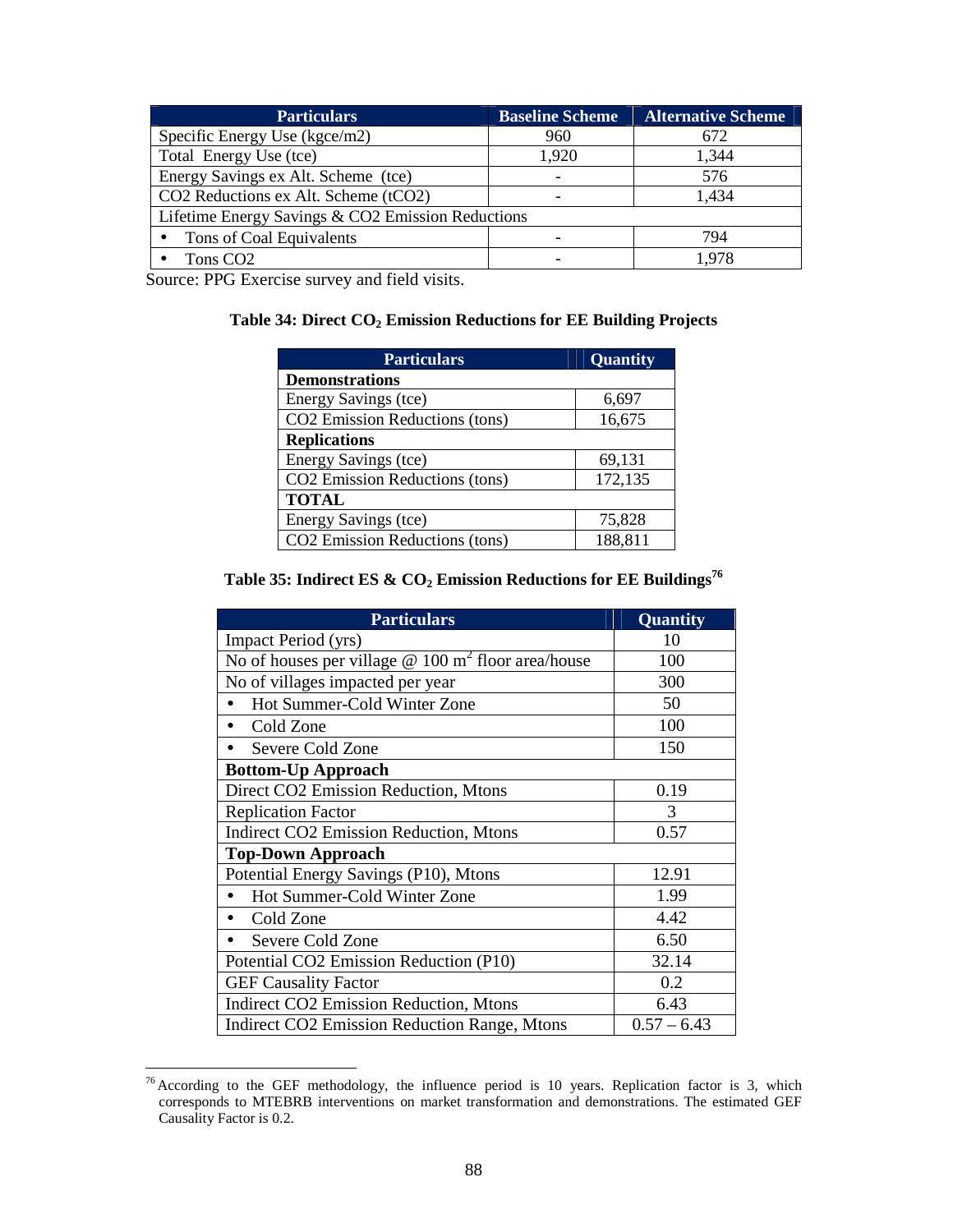| <b>Demo</b><br><b>Project</b><br><b>Location</b> | <b>Demonstration</b><br><b>Project</b>             | <b>Production</b><br><b>Capacity</b><br>$(10,000/\text{yr})$ | <b>Energy</b><br><b>Consumption</b><br>(tce/yr) | <b>Investment</b><br>Cost, US\$ | <b>Expected</b><br><b>Annual Energy</b><br><b>Savings (tce/yr)</b> | <b>Brief Description</b>                                                                                                                                                                                                                 |
|--------------------------------------------------|----------------------------------------------------|--------------------------------------------------------------|-------------------------------------------------|---------------------------------|--------------------------------------------------------------------|------------------------------------------------------------------------------------------------------------------------------------------------------------------------------------------------------------------------------------------|
| Jilin                                            | Application of<br>Tunnel Kiln<br>Technology        | 5000                                                         | 6216.1                                          | 882,353                         | 580.17                                                             | Renovation of existing kiln and<br>replacement of existing extruders for<br>producing low EE bricks;<br>New production process and raw<br>material treatment to adopt coal gangue<br>to produce EE bricks<br>Private brick making plant  |
| Hebei                                            | Application of<br>Tunnel Kiln<br>Technology        | 5000                                                         | 6216.1                                          | 882,353                         | 580.17                                                             | Renovation of existing kiln and<br>replacement of existing extruders for<br>producing low EE bricks;<br>New production process and raw<br>material treatment to adopt coal gangue<br>to produce EE bricks<br>Private brick making plant. |
| Gansu                                            | Application of<br>Circular Kiln<br>Technology      | 5000                                                         | 8227.5                                          | 294,118                         | 3702.39                                                            | Renovation of existing brick kilns and<br>extruders, new production process;<br>Privately owned brick making plant.                                                                                                                      |
| Shan'xi                                          | Application of<br>Circular Kiln<br>Technology      | 5000                                                         | 8227.5                                          | 294,118                         | 3702.39                                                            | Renovation of existing brick kilns and<br>extruders, new production process;<br>Privately owned brick making plant.                                                                                                                      |
| Henan                                            | Application of<br><b>Tunnel Kiln</b><br>technology | 5000                                                         | 6216.1                                          | 882,353                         | 580.17                                                             | Renovation of existing kiln and<br>replacement of existing extruders for<br>producing low EE bricks;<br>New production process and raw<br>material treatment to adopt coal gangue<br>to produce EE bricks<br>Private brick making plant. |
| Sichuan                                          | Application of<br>Tunnel Kiln<br>technology        | 5000                                                         | 6216.1                                          | 882,353                         | 580.17                                                             | Renovation of existing kiln and<br>replacement of existing extruders for<br>producing low EE bricks;                                                                                                                                     |

**Annex A: List of EE Brick Making Technology Application Demonstrations**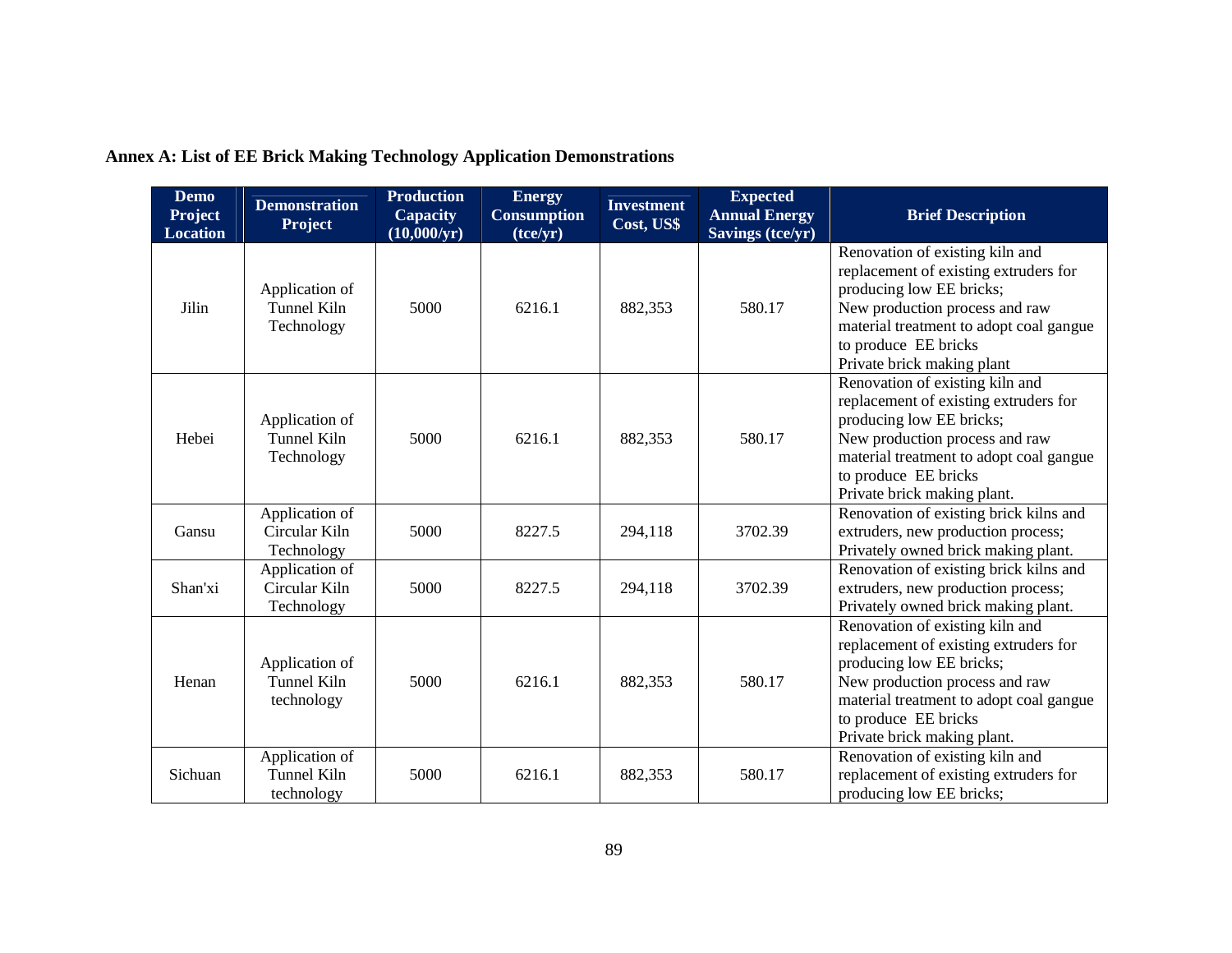| <b>Demo</b><br><b>Project</b><br><b>Location</b> | <b>Demonstration</b><br><b>Project</b>      | <b>Production</b><br><b>Capacity</b><br>$(10,000/\text{yr})$ | <b>Energy</b><br><b>Consumption</b><br>(tce/yr) | <b>Investment</b><br>Cost, US\$ | <b>Expected</b><br><b>Annual Energy</b><br>Savings (tce/yr) | <b>Brief Description</b>                                                                                                                                                                                                                       |
|--------------------------------------------------|---------------------------------------------|--------------------------------------------------------------|-------------------------------------------------|---------------------------------|-------------------------------------------------------------|------------------------------------------------------------------------------------------------------------------------------------------------------------------------------------------------------------------------------------------------|
|                                                  |                                             |                                                              |                                                 |                                 |                                                             | New production process and raw<br>material treatment to adopt earthquake<br>debris to produce EE bricks<br>Private brick making plant.                                                                                                         |
| Anhui                                            | Application of<br>Tunnel Kiln<br>technology | 5000                                                         | 6216.1                                          | 882,353                         | 580.17                                                      | Renovation of existing kiln and<br>replacement of existing extruders for<br>producing low EE bricks;<br>New production process and raw<br>material treatment to adopt industrial<br>wastes to produce EE bricks<br>Private brick making plant. |
| Zhejiang                                         | Application of<br>Tunnel Kiln<br>technology | 5000                                                         | 6216.1                                          | 882,353                         | 580.17                                                      | Renovation of existing kiln and<br>replacement of existing extruders for<br>producing low EE bricks;<br>New production process and raw<br>material treatment to adopt paper mill<br>slurry to produce EE bricks<br>Private brick making plant. |

## **Annex B: List of EE Residential Building Technology Application Demonstrations**

| <b>Demo Project Location</b> | <b>Climate Zone</b> | <b>Number</b><br>of Houses | <b>Floor</b><br>space per<br>house, $m2$ | <b>Expected</b><br><b>Lifetime Energy</b><br><b>Savings (tce)</b> | <b>Brief Description</b>                                                                                                                                             |
|------------------------------|---------------------|----------------------------|------------------------------------------|-------------------------------------------------------------------|----------------------------------------------------------------------------------------------------------------------------------------------------------------------|
| Chenjidian Village, Jilin    | Severe Cold         | 20                         | 100                                      | 866                                                               | New EE architectural design and<br>application of EE bricks to build EE<br>houses that satisfies national EE building<br>standards currently applied in urban areas. |
| Qinyang Village, Hebei       | Cold                | 20                         | 100                                      | 884                                                               | New EE architectural design and<br>application of EE bricks to build EE<br>houses that satisfies national EE building                                                |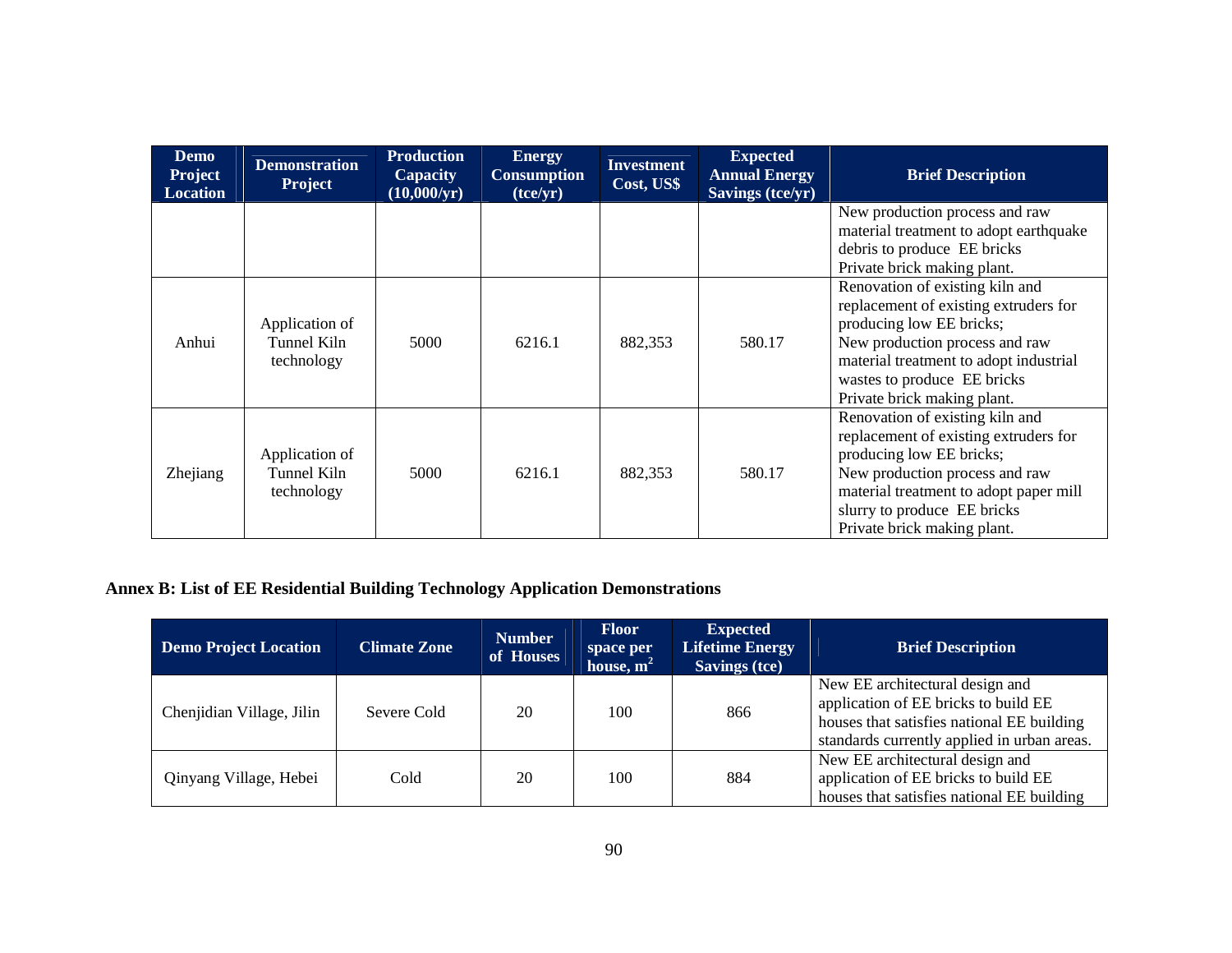| <b>Demo Project Location</b> | <b>Climate Zone</b>        | <b>Number</b><br>of Houses | Floor<br>space per<br>house, $m^2$ | <b>Expected</b><br><b>Lifetime Energy</b><br><b>Savings (tce)</b> | <b>Brief Description</b>                                                                                                                                             |
|------------------------------|----------------------------|----------------------------|------------------------------------|-------------------------------------------------------------------|----------------------------------------------------------------------------------------------------------------------------------------------------------------------|
|                              |                            |                            |                                    |                                                                   | standards currently applied in urban areas.                                                                                                                          |
| Zhoujiahe Village,<br>Gansu  | Cold                       | 20                         | 100                                | 884                                                               | New EE architectural design and<br>application of EE bricks to build EE<br>houses that satisfies national EE building<br>standards currently applied in urban areas. |
| Siwei Village, Shan'xi       | Cold                       | 20                         | 100                                | 884                                                               | New EE architectural design and<br>application of EE bricks to build EE<br>houses that satisfies national EE building<br>standards currently applied in urban areas. |
| Chaochuan Village,<br>Henan  | Hot Summer, Cold<br>Winter | 20                         | 100                                | 794                                                               | New EE architectural design and<br>application of EE bricks to build EE<br>houses that satisfies national EE building<br>standards currently applied in urban areas. |
| Cigou Village, Sichuan       | Hot Summer, Cold<br>Winter | 20                         | 100                                | 794                                                               | New EE architectural design and<br>application of EE bricks to build EE<br>houses that satisfies national EE building<br>standards currently applied in urban areas. |
| Chen Village, Anhui          | Hot Summer, Cold<br>Winter | 20                         | 100                                | 794                                                               | New EE architectural design and<br>application of EE bricks to build EE<br>houses that satisfies national EE building<br>standards currently applied in urban areas. |
| Pinghu Village, Zhejiang     | Hot Summer, Cold<br>Winter | 20                         | 100                                | 794                                                               | New EE architectural design and<br>application of EE bricks to build EE<br>houses that satisfies national EE building<br>standards currently applied in urban areas. |